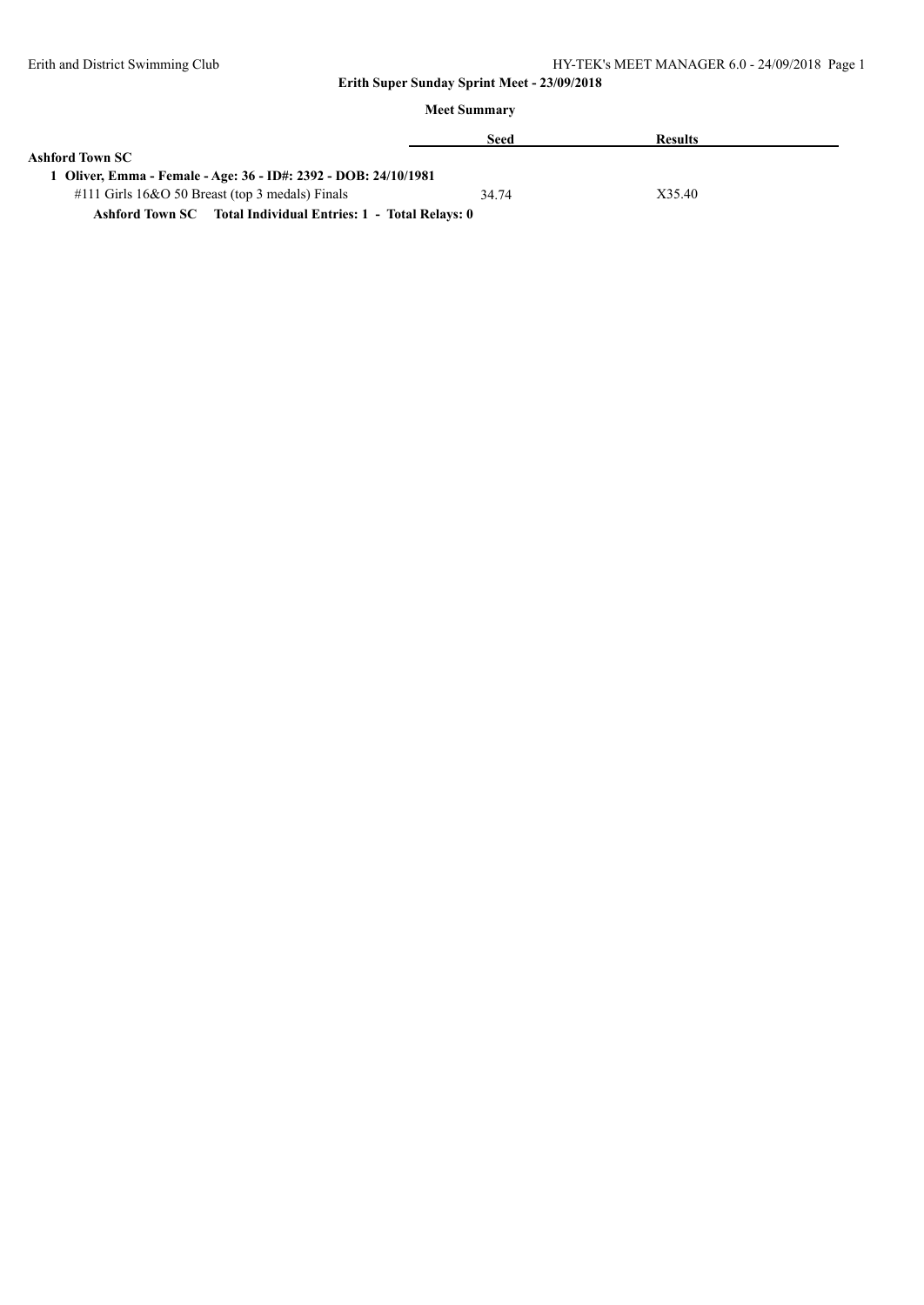|                                                                         | <b>Seed</b> | <b>Results</b> |      |        |  |
|-------------------------------------------------------------------------|-------------|----------------|------|--------|--|
| <b>Beachfield Swimming Squad</b>                                        |             |                |      |        |  |
| 1 Baar, Joshua - Male - Age: 14 - ID#: 1147672 - DOB: 18/08/2004        |             |                |      |        |  |
| #106 Boys 14 50 Back (top 3 medals) Finals                              | 33.04       | 33.12          | (2)  |        |  |
| #112 Boys 14 50 Fly (top 3 medals) Finals                               | 31.12       | 32.24          | (4)  |        |  |
| #207 Boys 14 50 Breast (top 3 medals) Finals                            | 36.57       | 36.91          | (3)  |        |  |
| #213 Boys 14 50 Free (top 3 medals) Finals                              | 29.59       | 29.15          | (5)  | ∗      |  |
| 2 Baykun, Julia - Female - Age: 13 - ID#: 1243885 - DOB: 07/10/2004     |             |                |      |        |  |
| #103 Girls 13 50 Breast (top 6 medals) Finals                           | 42.83       | Scratched      |      |        |  |
| #109 Girls 13 50 Free (top 6 medals) Finals                             | 32.51       | Scratched      |      |        |  |
| #204 Girls 13 50 Fly (top 6 medals) Finals                              | 41.84       | Scratched      |      |        |  |
| #210 Girls 13 50 Back (top 6 medals) Finals                             | 41.09       | Scratched      |      |        |  |
| 3 Baykun, Veronica - Female - Age: 9 - ID#: 1284280 - DOB: 03/03/2009   |             |                |      |        |  |
| #101 Girls 9 50 Free (top 6 medals) Finals                              | 46.14       | Scratched      |      |        |  |
| #107 Girls 9 50 Breast (top 6 medals) Finals                            | 57.32       | Scratched      |      |        |  |
| #202 Girls 9 50 Back (top 6 medals) Finals                              | 55.42       | Scratched      |      |        |  |
| 4 Brown, Alice - Female - Age: 11 - ID#: 1236130 - DOB: 10/10/2006      |             |                |      |        |  |
| #101 Girls 11 50 Free (top 6 medals) Finals                             | 34.44       | 34.78          | (11) |        |  |
| #107 Girls 11 50 Breast (top 6 medals) Finals                           | 54.10       | 49.79          | (20) | $\ast$ |  |
| #113 Girls 11 100 IM top6(9-13), top3(14+) Finals                       | 1:28.37     | 1:33.67        | (11) |        |  |
| #202 Girls 11 50 Back (top 6 medals) Finals                             | 42.27       | 40.79          | (7)  | ×      |  |
| #208 Girls 11 50 Fly (top 6 medals) Finals                              | 42.56       | 41.21          | (11) | $\ast$ |  |
| 5 Brown, Ophelia - Female - Age: 10 - ID#: 1236131 - DOB: 16/05/2008    |             |                |      |        |  |
| #101 Girls 10 50 Free (top 6 medals) Finals                             | 39.59       | 40.17          | (30) |        |  |
| #113 Girls 10 100 IM top6(9-13), top3(14+) Finals                       | 1:46.37     | DQ             |      |        |  |
| 6 Dickinson, Edward - Male - Age: 17 - ID#: 963113 - DOB: 27/02/2001    |             |                |      |        |  |
| #207 Boys 16&O 50 Breast (top 3 medals) Finals                          | 33.50       | DQ             |      |        |  |
| #213 Boys 16&O 50 Free (top 3 medals) Finals                            | 26.28       | 27.11          | (3)  |        |  |
| 7 Dickinson, Samuel - Male - Age: 14 - ID#: 963119 - DOB: 25/06/2004    |             |                |      |        |  |
| #207 Boys 14 50 Breast (top 3 medals) Finals                            | 36.96       | 37.72          | (4)  |        |  |
| #213 Boys 14 50 Free (top 3 medals) Finals                              | 29.07       | 29.86          | (7)  |        |  |
| 8 Fitzpatrick, William - Male - Age: 13 - ID#: 971344 - DOB: 03/09/2005 |             |                |      |        |  |
| #110 Boys 13 50 Back (top 6 medals) Finals                              | 37.44       | Scratched      |      |        |  |
| #205 Boys 13 50 Free (top 6 medals) Finals                              | 32.70       | Scratched      |      |        |  |
| 9 Foster, Kirstie - Female - Age: 12 - ID#: 902539 - DOB: 01/10/2005    |             |                |      |        |  |
| #103 Girls 12 50 Breast (top 6 medals) Finals                           | 46.69       | 47.82          | (14) |        |  |
| #109 Girls 12 50 Free (top 6 medals) Finals                             | 33.82       | 34.75          | (14) |        |  |
| 10 Harris, Brandon - Male - Age: 15 - ID#: 729530 - DOB: 19/07/2003     |             |                |      |        |  |
| #201 Boys 15 100 IM top6(9-13), top3(14+) Finals                        | 1:04.26     | X1:03.82       |      | *      |  |
| 11 Marsh, Tarryn - Female - Age: 12 - ID#: 1211864 - DOB: 02/12/2005    |             |                |      |        |  |
| #109 Girls 12 50 Free (top 6 medals) Finals                             | 35.41       | 35.66          | (18) |        |  |
| #210 Girls 12 50 Back (top 6 medals) Finals                             | 41.88       | 42.05          | (6)  |        |  |
| 12 Mitchell, Kara - Female - Age: 10 - ID#: 1152319 - DOB: 30/11/2007   |             |                |      |        |  |
| #101 Girls 10 50 Free (top 6 medals) Finals                             | 35.12       | 35.78          | (7)  |        |  |
| #107 Girls 10 50 Breast (top 6 medals) Finals                           | 46.27       | 49.01          | (7)  |        |  |
| #202 Girls 10 50 Back (top 6 medals) Finals                             | 43.72       | 41.58          | (3)  | ∗      |  |
| #208 Girls 10 50 Fly (top 6 medals) Finals                              | 40.22       | 40.89          | (3)  |        |  |
| 13 Moore, Madison - Female - Age: 11 - ID#: 1169905 - DOB: 21/03/2007   |             |                |      |        |  |
| #101 Girls 11 50 Free (top 6 medals) Finals                             | 43.66       | 41.85          | (35) | ×      |  |
| #107 Girls 11 50 Breast (top 6 medals) Finals                           | 56.91       | 54.60          | (29) | $\ast$ |  |
| #113 Girls 11 100 IM top6(9-13), top3(14+) Finals                       | 1:52.00     | 1:51.91        | (25) | ×      |  |
| #202 Girls 11 50 Back (top 6 medals) Finals                             | 51.03       | 48.84          | (24) | ×      |  |
| #208 Girls 11 50 Fly (top 6 medals) Finals                              | 55.17       | 1:01.45        | (28) |        |  |
|                                                                         |             |                |      |        |  |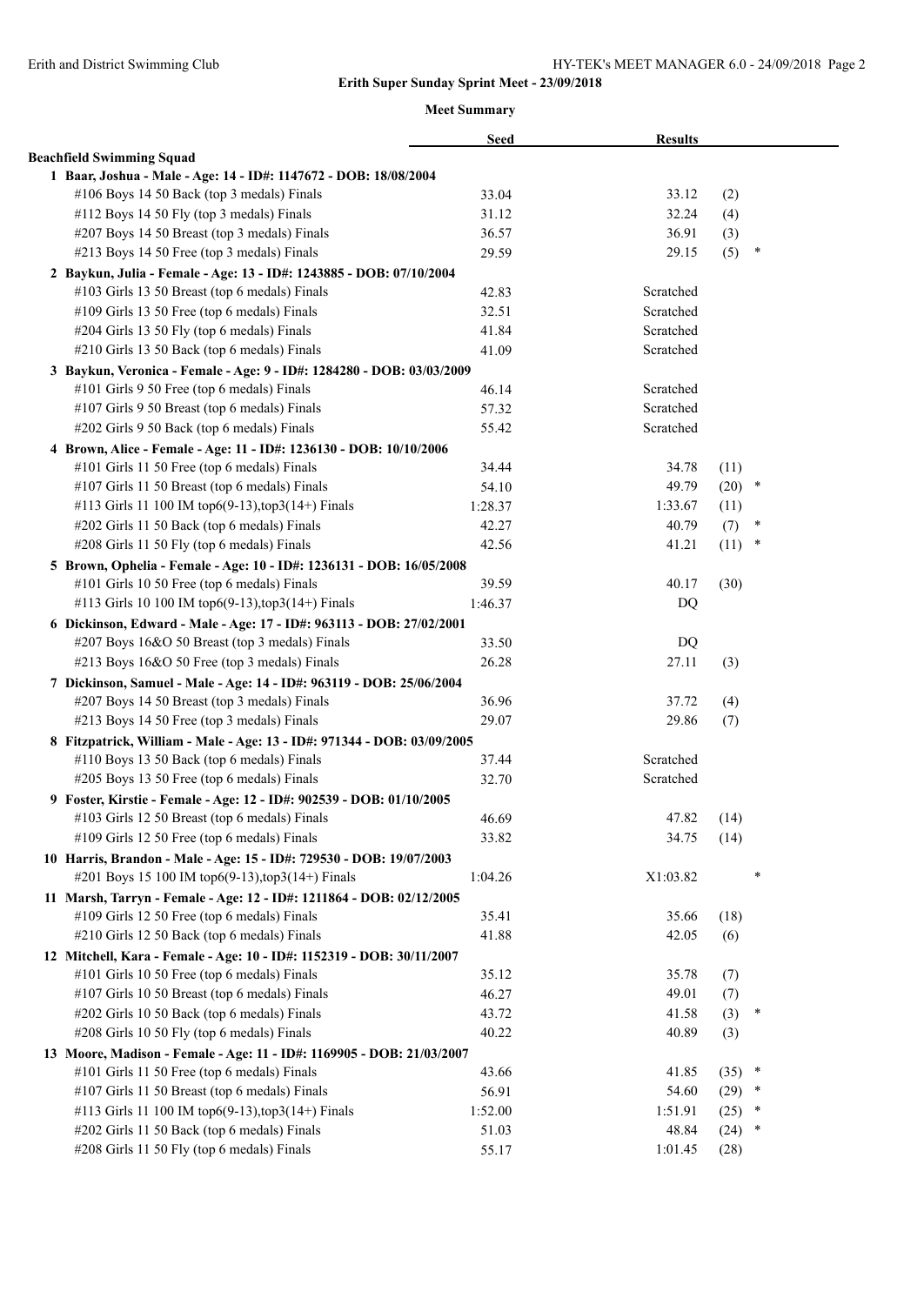|                                                                          | <b>Seed</b> | <b>Results</b> |           |
|--------------------------------------------------------------------------|-------------|----------------|-----------|
| <b>Beachfield Swimming Squad</b>                                         |             |                |           |
| 14 Rolfe, Sophie - Female - Age: 11 - ID#: 1262671 - DOB: 18/09/2007     |             |                |           |
| #101 Girls 11 50 Free (top 6 medals) Finals                              | 38.18       | 37.57          | (22)<br>∗ |
| $\#107$ Girls 11 50 Breast (top 6 medals) Finals                         | 53.04       | 54.91          | (31)      |
| #113 Girls 11 100 IM top6(9-13), top3(14+) Finals                        | 1:39.15     | 1:42.08        | (20)      |
| $\#202$ Girls 11 50 Back (top 6 medals) Finals                           | 45.07       | 44.95          | (19)<br>* |
| #208 Girls 11 50 Fly (top 6 medals) Finals                               | 45.55       | 42.19          | (14)<br>* |
| Beachfield Swimming Squad Total Individual Entries: 43 - Total Relays: 0 |             |                |           |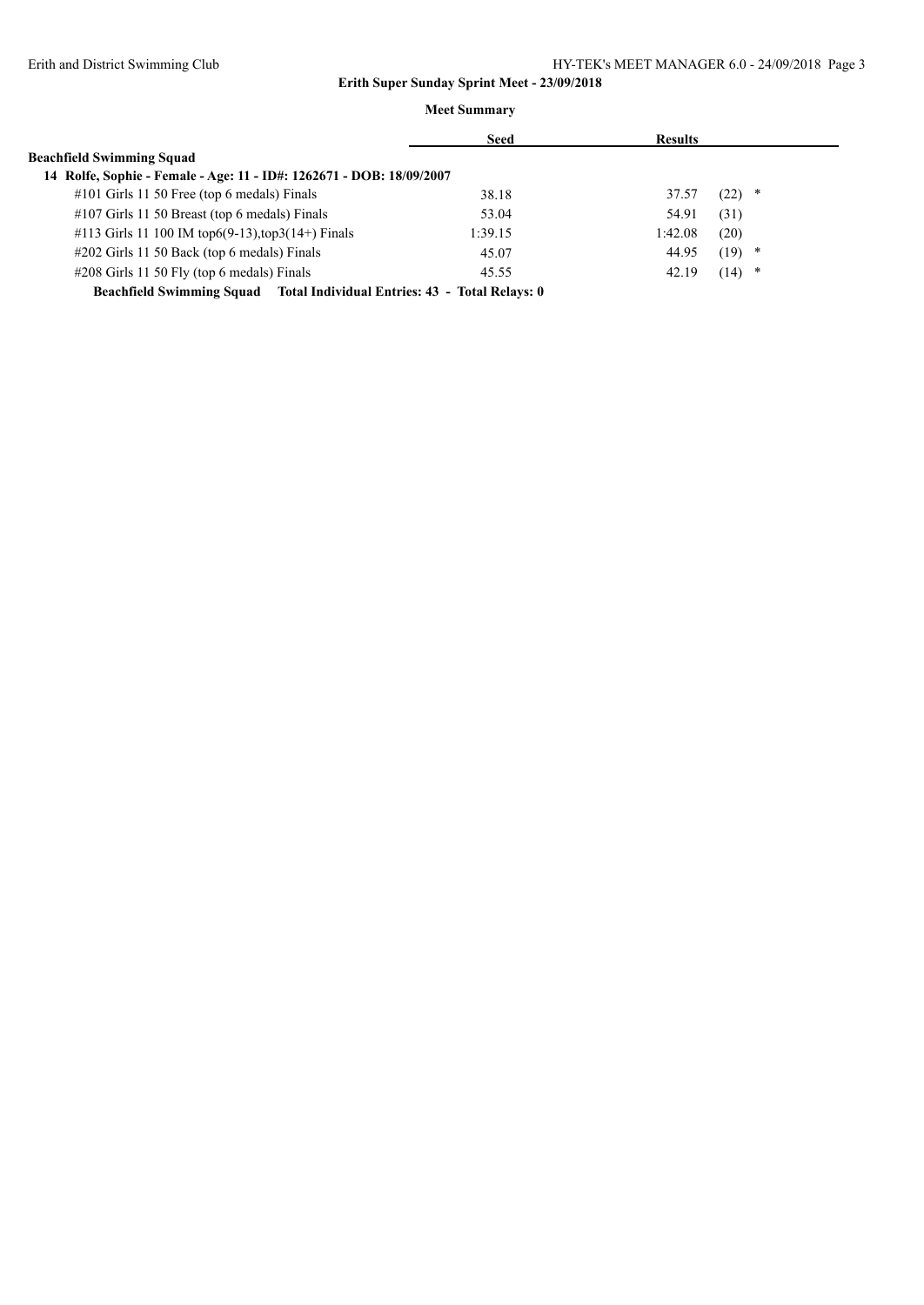|                                                                           | <b>Seed</b> | <b>Results</b> |          |        |
|---------------------------------------------------------------------------|-------------|----------------|----------|--------|
| <b>Beckenham SC</b>                                                       |             |                |          |        |
| 1 Absalom, Scarlett - Female - Age: 9 - ID#: 1409650 - DOB: 08/09/2009    |             |                |          |        |
| #101 Girls 9 50 Free (top 6 medals) Finals                                | 48.07       | 49.88          | (18)     |        |
| #107 Girls 9 50 Breast (top 6 medals) Finals                              | 1:00.53     | 56.87          | (9)      | ∗      |
| #113 Girls 9 100 IM top6(9-13), top3(14+) Finals                          | NT          | DQ             |          |        |
| #202 Girls 9 50 Back (top 6 medals) Finals                                | 53.91       | 54.82          | (11)     |        |
| #208 Girls 9 50 Fly (top 6 medals) Finals                                 | 1:03.31     | Scratched      |          |        |
| 2 Bruin, Nell - Female - Age: 10 - ID#: 132459 - DOB: 29/11/2007          |             |                |          |        |
| #101 Girls 10 50 Free (top 6 medals) Finals                               | 36.50       | 36.73          | (12)     |        |
| #107 Girls 10 50 Breast (top 6 medals) Finals                             | 53.69       | 52.26          | $(20)$ * |        |
| #113 Girls 10 100 IM top6(9-13), top3(14+) Finals                         | 1:35.70     | 1:37.04        | (11)     |        |
| #202 Girls 10 50 Back (top 6 medals) Finals                               | 44.57       | 43.64          | (12)     | $\ast$ |
| #208 Girls 10 50 Fly (top 6 medals) Finals                                | 42.15       | 44.55          | (11)     |        |
| 3 Carnegie, Jeremiah - Male - Age: 9 - ID#: 1373254 - DOB: 19/03/2009     |             |                |          |        |
| #102 Boys 9 50 Back (top 6 medals) Finals                                 | 41.30       | X40.67         |          | $\ast$ |
| #108 Boys 9 50 Fly (top 6 medals) Finals                                  | 43.63       | X41.30         |          | $\ast$ |
| #201 Boys 9 100 IM top6(9-13), top3(14+) Finals                           | 1:33.43     | X1:31.39       |          | $\ast$ |
| #203 Boys 9 50 Breast (top 6 medals) Finals                               | 50.81       | 47.78          | (1)      | $\ast$ |
| #209 Boys 9 50 Free (top 6 medals) Finals                                 | 36.05       | <b>XNS</b>     |          |        |
| 4 Giotis, Kris - Male - Age: 12 - ID#: 1373237 - DOB: 28/11/2005          |             |                |          |        |
| #104 Boys 12 50 Fly (top 6 medals) Finals                                 | NT          | Scratched      |          |        |
| #205 Boys 12 50 Free (top 6 medals) Finals                                | NT          | <b>NS</b>      |          |        |
| 5 Goode, Oliver - Male - Age: 9 - ID#: 1266261 - DOB: 18/03/2009          |             |                |          |        |
| #102 Boys 9 50 Back (top 6 medals) Finals                                 | 45.51       | 44.17          | (1)      | ×      |
| #108 Boys 9 50 Fly (top 6 medals) Finals                                  | 51.48       | 50.73          | (2)      | ∗      |
| #201 Boys 9 100 IM top6(9-13), top3(14+) Finals                           | 1:41.16     | 1:44.99        | (6)      |        |
| #203 Boys 9 50 Breast (top 6 medals) Finals                               | 1:01.10     | 1:03.42        | (10)     |        |
| #209 Boys 9 50 Free (top 6 medals) Finals                                 | 38.49       | 39.36          | (3)      |        |
| 6 Goode, Samuel - Male - Age: 16 - ID#: 895704 - DOB: 02/01/2002          |             |                |          |        |
| #106 Boys 16&O 50 Back (top 3 medals) Finals                              | 32.00       | Scratched      |          |        |
| #213 Boys 16&O 50 Free (top 3 medals) Finals                              | 26.30       | Scratched      |          |        |
| 7 Hampshire, Isabelle - Female - Age: 10 - ID#: 1329228 - DOB: 27/04/2008 |             |                |          |        |
| #101 Girls 10 50 Free (top 6 medals) Finals                               | 36.43       | 37.81          | (18)     |        |
| #107 Girls 10 50 Breast (top 6 medals) Finals                             | 50.00       | 51.58          | (16)     |        |
| #113 Girls 10 100 IM top6(9-13),top3(14+) Finals                          | 1:32.68     | 1:36.04        | (9)      |        |
| #202 Girls 10 50 Back (top 6 medals) Finals                               | 42.73       | 44.18          | (13)     |        |
| #208 Girls 10 50 Fly (top 6 medals) Finals                                | 42.58       | 47.84          | (16)     |        |
| 8 Hobbs, Iona - Female - Age: 10 - ID#: 1115737 - DOB: 12/01/2008         |             |                |          |        |
| #202 Girls 10 50 Back (top 6 medals) Finals                               | 46.79       | Scratched      |          |        |
| #208 Girls 10 50 Fly (top 6 medals) Finals                                | 48.92       | Scratched      |          |        |
| 9 Hunt, Amelie - Female - Age: 9 - ID#: 1373285 - DOB: 08/03/2009         |             |                |          |        |
| #101 Girls 9 50 Free (top 6 medals) Finals                                | 40.49       | 40.00          | (5)      | ×      |
| #107 Girls 9 50 Breast (top 6 medals) Finals                              | 53.17       | 54.22          | (5)      |        |
| #113 Girls 9 100 IM top6(9-13), top3(14+) Finals                          | 1:50.34     | 1:41.58        | (2)      | ∗      |
| #202 Girls 9 50 Back (top 6 medals) Finals                                | 47.91       | 47.85          | (3)      | $\ast$ |
| #208 Girls 9 50 Fly (top 6 medals) Finals                                 | 51.84       | 49.60          | (3)      | $\ast$ |
| 10 Idnani, Krish - Male - Age: 11 - ID#: 1179107 - DOB: 20/01/2007        |             |                |          |        |
| #102 Boys 11 50 Back (top 6 medals) Finals                                | 41.11       | 40.42          | (12)     | $\ast$ |
| #108 Boys 11 50 Fly (top 6 medals) Finals                                 | 44.09       | 43.79          | (14)     | $\ast$ |
| #203 Boys 11 50 Breast (top 6 medals) Finals                              | 48.87       | 47.19          | $(12)$ * |        |
| #209 Boys 11 50 Free (top 6 medals) Finals                                | 34.89       | 35.81          | (19)     |        |
|                                                                           |             |                |          |        |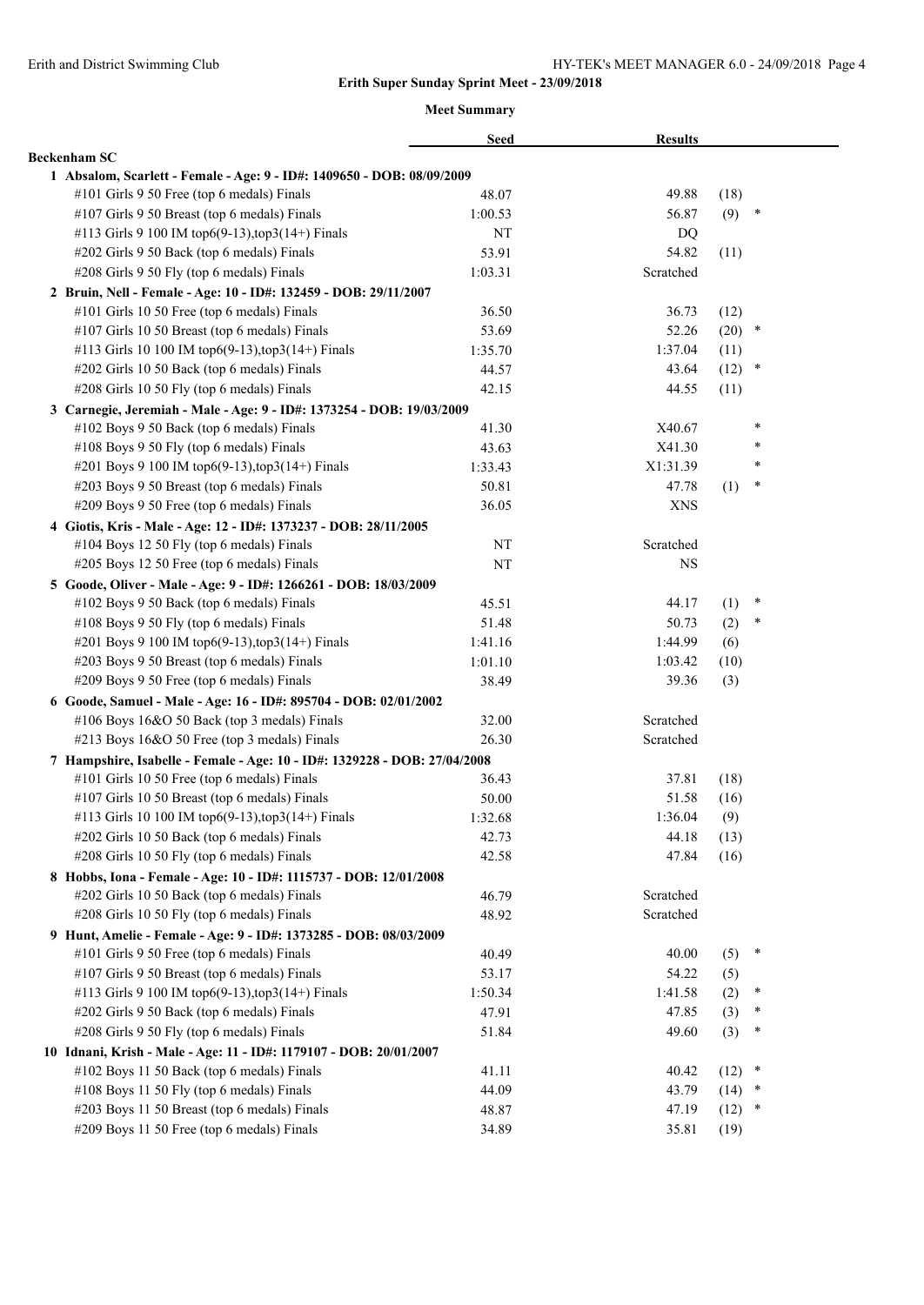|                                                                           | <b>Seed</b> | <b>Results</b> |          |        |  |
|---------------------------------------------------------------------------|-------------|----------------|----------|--------|--|
| <b>Beckenham SC</b>                                                       |             |                |          |        |  |
| 11 Jackson, Eve - Female - Age: 10 - ID#: 1436183` - DOB: 26/09/2007      |             |                |          |        |  |
| #101 Girls 10 50 Free (top 6 medals) Finals                               | 41.65       | Scratched      |          |        |  |
| #107 Girls 10 50 Breast (top 6 medals) Finals                             | NΤ          | Scratched      |          |        |  |
| #113 Girls 10 100 IM top6(9-13), top3(14+) Finals                         | NT          | Scratched      |          |        |  |
| #202 Girls 10 50 Back (top 6 medals) Finals                               | 51.87       | Scratched      |          |        |  |
| #208 Girls 10 50 Fly (top 6 medals) Finals                                | NT          | Scratched      |          |        |  |
| 12 James, Rosemary - Female - Age: 11 - ID#: 1141544 - DOB: 22/01/2007    |             |                |          |        |  |
| #101 Girls 11 50 Free (top 6 medals) Finals                               | 36.38       | 35.48          | $(13)$ * |        |  |
| #107 Girls 11 50 Breast (top 6 medals) Finals                             | 47.57       | 48.78          | (15)     |        |  |
| #202 Girls 11 50 Back (top 6 medals) Finals                               | 42.40       | 44.84          | (18)     |        |  |
| #208 Girls 11 50 Fly (top 6 medals) Finals                                | 40.68       | 40.95          | (8)      |        |  |
| 13 Kazibwe, Azariah - Male - Age: 11 - ID#: 1270944 - DOB: 25/08/2007     |             |                |          |        |  |
| #102 Boys 11 50 Back (top 6 medals) Finals                                | 46.65       | 39.90          | (7)      | $\ast$ |  |
| #108 Boys 11 50 Fly (top 6 medals) Finals                                 | 47.36       | 46.83          | $(18)$ * |        |  |
| #203 Boys 11 50 Breast (top 6 medals) Finals                              | 52.65       | 51.97          | $(23)$ * |        |  |
| #209 Boys 11 50 Free (top 6 medals) Finals                                | 40.24       | 35.41          | $(15)$ * |        |  |
| 14 Kokkini, Andreas - Male - Age: 11 - ID#: 1234571 - DOB: 20/01/2007     |             |                |          |        |  |
| #102 Boys 11 50 Back (top 6 medals) Finals                                | 40.38       | 40.17          | $(10)$ * |        |  |
| #108 Boys 11 50 Fly (top 6 medals) Finals                                 | 40.18       | 41.24          | (9)      |        |  |
| #201 Boys 11 100 IM top6(9-13), top3(14+) Finals                          | 1:35.68     | Scratched      |          |        |  |
| #203 Boys 11 50 Breast (top 6 medals) Finals                              | 44.57       | 43.93          | (3)      | $\ast$ |  |
| $\#209$ Boys 11 50 Free (top 6 medals) Finals                             | 34.05       | 35.37          | (14)     |        |  |
| 15 Kokkini, Harri - Male - Age: 10 - ID#: 1277240 - DOB: 07/09/2008       |             |                |          |        |  |
| #102 Boys 10 50 Back (top 6 medals) Finals                                | 43.64       | Scratched      |          |        |  |
| #108 Boys 10 50 Fly (top 6 medals) Finals                                 | 48.00       | Scratched      |          |        |  |
| #201 Boys 10 100 IM top6(9-13), top3(14+) Finals                          | 1:46.98     | Scratched      |          |        |  |
| #203 Boys 10 50 Breast (top 6 medals) Finals                              | 56.46       | Scratched      |          |        |  |
| #209 Boys 10 50 Free (top 6 medals) Finals                                | 34.65       | Scratched      |          |        |  |
| 16 Maconachie, Olivia - Female - Age: 10 - ID#: 1204627 - DOB: 03/03/2008 |             |                |          |        |  |
| #101 Girls 10 50 Free (top 6 medals) Finals                               | 37.81       | Scratched      |          |        |  |
| #107 Girls 10 50 Breast (top 6 medals) Finals                             | 54.54       | Scratched      |          |        |  |
| #113 Girls 10 100 IM top6(9-13), top3(14+) Finals                         | 1:36.63     | Scratched      |          |        |  |
| 17 Nevard, Amelia - Female - Age: 9 - ID#: 1179104 - DOB: 20/03/2009      |             |                |          |        |  |
| #101 Girls 9 50 Free (top 6 medals) Finals                                | 48.74       | 47.32          | (15)     | $\ast$ |  |
| #107 Girls 9 50 Breast (top 6 medals) Finals                              | 55.56       | 55.01          | (7)      | $\ast$ |  |
| #113 Girls 9 100 IM top6(9-13), top3(14+) Finals                          | 2:00.54     | 2:02.63        | (10)     |        |  |
| #202 Girls 9 50 Back (top 6 medals) Finals                                | 50.87       | 51.20          | (8)      |        |  |
| #208 Girls 9 50 Fly (top 6 medals) Finals                                 | 1:00.07     | 57.11          | (8)      | $\ast$ |  |
| 18 Ntiamoah, Kal-El - Male - Age: 9 - ID#: 1332147 - DOB: 28/12/2008      |             |                |          |        |  |
| #102 Boys 9 50 Back (top 6 medals) Finals                                 | 40.62       | X39.73         |          | *      |  |
| #108 Boys 9 50 Fly (top 6 medals) Finals                                  | 38.01       | X37.51         |          | $\ast$ |  |
| #203 Boys 9 50 Breast (top 6 medals) Finals                               | 43.86       | X44.94         |          |        |  |
| #209 Boys 9 50 Free (top 6 medals) Finals                                 | 33.43       | X34.66         |          |        |  |
| 19 Odell, Amelia - Female - Age: 9 - ID#: 1179101 - DOB: 06/12/2008       |             |                |          |        |  |
| #101 Girls 9 50 Free (top 6 medals) Finals                                | 51.16       | NS             |          |        |  |
| #107 Girls 9 50 Breast (top 6 medals) Finals                              | 1:10.35     | <b>NS</b>      |          |        |  |
| #202 Girls 9 50 Back (top 6 medals) Finals                                | 55.25       | Scratched      |          |        |  |
| #208 Girls 9 50 Fly (top 6 medals) Finals                                 | 1:02.73     | Scratched      |          |        |  |
| 20 Seema Roca, Naledi - Female - Age: 11 - ID#: 1218648 - DOB: 29/12/2006 |             |                |          |        |  |
| #101 Girls 11 50 Free (top 6 medals) Finals                               | 31.22       | 32.24          | (3)      |        |  |
| #107 Girls 11 50 Breast (top 6 medals) Finals                             | 43.53       | 44.00          | (3)      |        |  |
| #113 Girls 11 100 IM top6(9-13),top3(14+) Finals                          | 1:29.46     | 1:24.21        | (2)      | $\ast$ |  |
| #202 Girls 11 50 Back (top 6 medals) Finals                               | 39.21       | 40.10          | (5)      |        |  |
| #208 Girls 11 50 Fly (top 6 medals) Finals                                | 36.10       | X38.58         |          |        |  |
|                                                                           |             |                |          |        |  |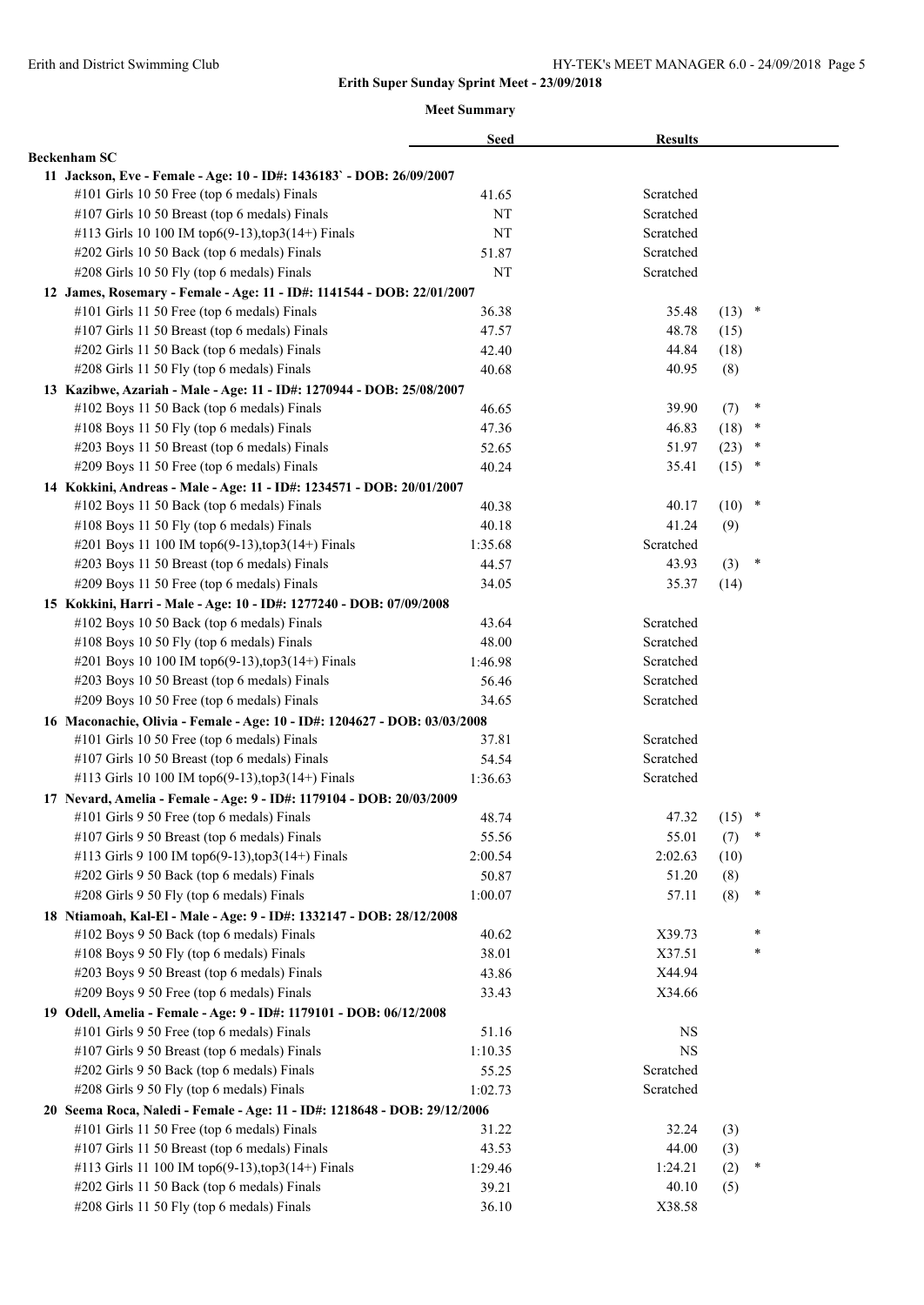|                                                                           | <b>Seed</b> | <b>Results</b> |          |        |
|---------------------------------------------------------------------------|-------------|----------------|----------|--------|
| <b>Beckenham SC</b>                                                       |             |                |          |        |
| 21 Taylor, Louise - Female - Age: 11 - ID#: 1373284 - DOB: 20/09/2007     |             |                |          |        |
| #101 Girls 11 50 Free (top 6 medals) Finals                               | 34.58       | 34.20          | (7)      | $\ast$ |
| #107 Girls 11 50 Breast (top 6 medals) Finals                             | 43.54       | 43.81          | (1)      |        |
| #113 Girls 11 100 IM top6(9-13),top3(14+) Finals                          | 1:26.12     | 1:28.06        | (4)      |        |
| #202 Girls 11 50 Back (top 6 medals) Finals                               | 40.78       | 41.22          | (10)     |        |
| #208 Girls 11 50 Fly (top 6 medals) Finals                                | 39.01       | 42.03          | (13)     |        |
| 22 Traynier, Isabelle - Female - Age: 10 - ID#: 1179105 - DOB: 28/02/2008 |             |                |          |        |
| #101 Girls 10 50 Free (top 6 medals) Finals                               | 32.49       | X32.95         |          |        |
| #107 Girls 10 50 Breast (top 6 medals) Finals                             | 47.34       | 47.02          | (3)      | $\ast$ |
| #113 Girls 10 100 IM top6(9-13), top3(14+) Finals                         | 1:27.19     | 1:27.44        | (2)      |        |
| #202 Girls 10 50 Back (top 6 medals) Finals                               | 39.30       | X39.44         |          |        |
| #208 Girls 10 50 Fly (top 6 medals) Finals                                | 38.49       | X39.14         |          |        |
| 23 Vignoli, Raffaella - Female - Age: 10 - ID#: 1245155 - DOB: 29/02/2008 |             |                |          |        |
| #101 Girls 10 50 Free (top 6 medals) Finals                               | 38.62       | 39.27          | (26)     |        |
| #107 Girls 10 50 Breast (top 6 medals) Finals                             | 56.35       | 54.59          | $(35)$ * |        |
| #113 Girls 10 100 IM top6(9-13),top3(14+) Finals                          | 1:44.52     | 1:41.89        | $(19)$ * |        |
| #202 Girls 10 50 Back (top 6 medals) Finals                               | 47.53       | Scratched      |          |        |
| #208 Girls 10 50 Fly (top 6 medals) Finals                                | 48.60       | Scratched      |          |        |
| 24 Walker, Oliver - Male - Age: 9 - ID#: 1285024 - DOB: 13/12/2008        |             |                |          |        |
| #102 Boys 9 50 Back (top 6 medals) Finals                                 | 40.06       | X39.98         |          | $\ast$ |
| #108 Boys 9 50 Fly (top 6 medals) Finals                                  | 44.34       | 43.39          | (1)      | *      |
| #201 Boys 9 100 IM top6(9-13), top3(14+) Finals                           | 1:42.43     | 1:35.67        | (1)      | $\ast$ |
| #203 Boys 9 50 Breast (top 6 medals) Finals                               | 51.31       | 51.15          | (2)      | $\ast$ |
| #209 Boys 9 50 Free (top 6 medals) Finals                                 | 36.31       | X36.76         |          |        |
| 25 Williamson, Samuel - Male - Age: 9 - ID#: 1277238 - DOB: 21/04/2009    |             |                |          |        |
| #102 Boys 9 50 Back (top 6 medals) Finals                                 | 43.68       | 44.25          | (2)      |        |
| #108 Boys 9 50 Fly (top 6 medals) Finals                                  | 57.20       | 54.12          | (6)      | $\ast$ |
| #203 Boys 9 50 Breast (top 6 medals) Finals                               | 1:00.13     | DQ             |          |        |
| #209 Boys 9 50 Free (top 6 medals) Finals                                 | 41.78       | 40.91          | (5)      | $\ast$ |
| 26 Williamson, Sophie - Female - Age: 10 - ID#: 1187252 - DOB: 12/10/2007 |             |                |          |        |
| #101 Girls 10 50 Free (top 6 medals) Finals                               | 36.20       | 36.90          | (13)     |        |
| #107 Girls 10 50 Breast (top 6 medals) Finals                             | 51.02       | 50.31          | $(11)$ * |        |
| #202 Girls 10 50 Back (top 6 medals) Finals                               | 42.71       | 44.49          | (15)     |        |
| #208 Girls 10 50 Fly (top 6 medals) Finals                                | 43.42       | 42.41          | (7)      | *      |
| Beckenham SC Total Individual Entries: 112 - Total Relays: 0              |             |                |          |        |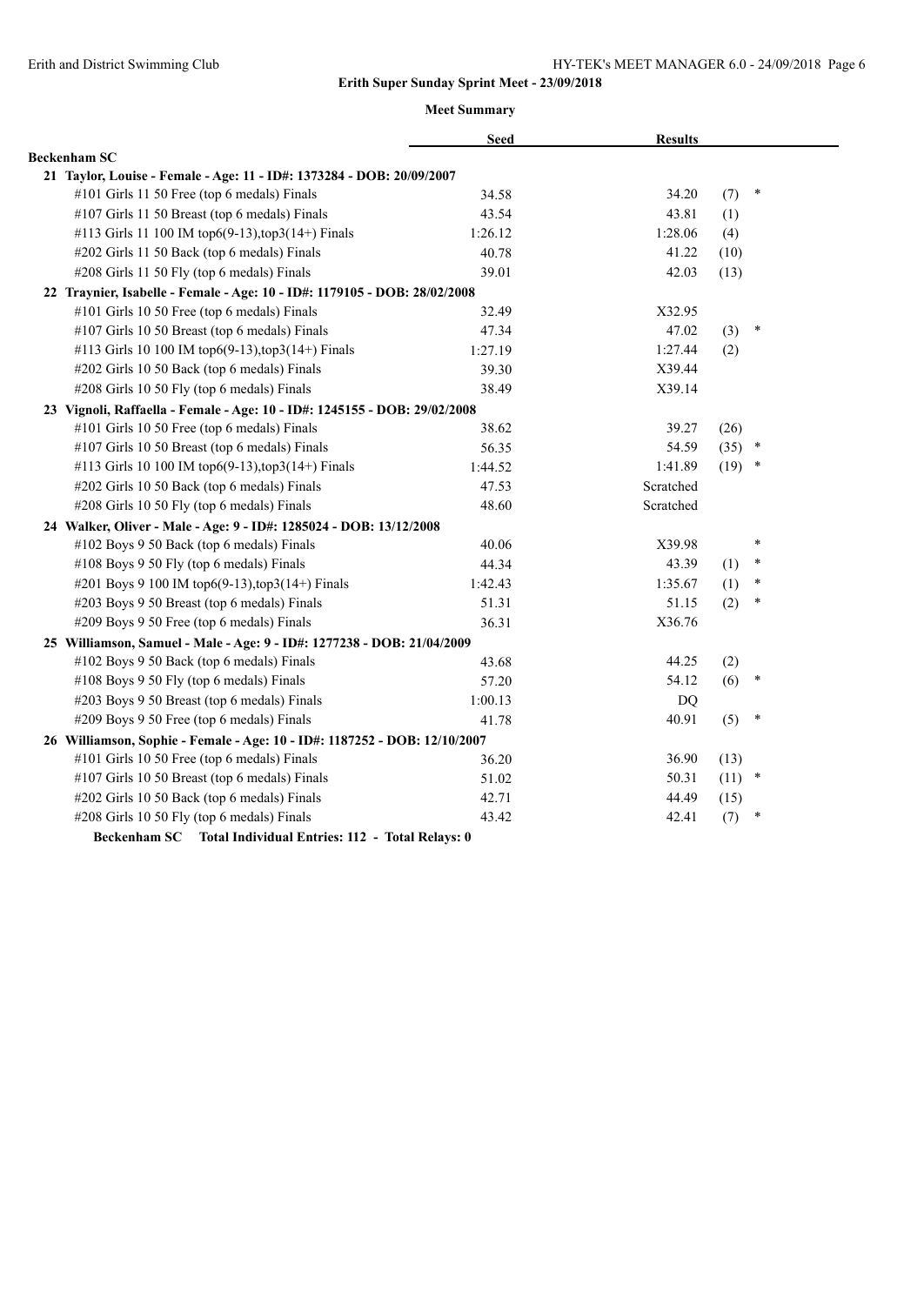|                                                                           | <b>Seed</b> | <b>Results</b> |          |        |
|---------------------------------------------------------------------------|-------------|----------------|----------|--------|
| <b>Bethnal Green SC</b>                                                   |             |                |          |        |
| 1 Bonfante, Emily - Female - Age: 10 - ID#: 1357720 - DOB: 12/09/2008     |             |                |          |        |
| #101 Girls 10 50 Free (top 6 medals) Finals                               | 40.20       | 40.01          | $(29)$ * |        |
| #107 Girls 10 50 Breast (top 6 medals) Finals                             | 55.40       | 54.36          | $(31)$ * |        |
| #113 Girls 10 100 IM top6(9-13), top3(14+) Finals                         | 1:33.20     | DQ             |          |        |
| #202 Girls 10 50 Back (top 6 medals) Finals                               | 43.30       | 43.53          | (10)     |        |
| #208 Girls 10 50 Fly (top 6 medals) Finals                                | 47.50       | 43.45          | (9)      | $\ast$ |
| 2 Dawood, Ahmed - Male - Age: 11 - ID#: 1324379 - DOB: 22/11/2006         |             |                |          |        |
| #201 Boys 11 100 IM top6(9-13), top3(14+) Finals                          | 1:21.17     | 1:19.83        | (2)      | $\ast$ |
| #203 Boys 11 50 Breast (top 6 medals) Finals                              | 46.50       | 43.90          | (2)      | $\ast$ |
| #209 Boys 11 50 Free (top 6 medals) Finals                                | 32.16       | 32.77          | (4)      |        |
| 3 Faulconbridge, Loukas - Male - Age: 11 - ID#: 1249344 - DOB: 29/01/2007 |             |                |          |        |
| #102 Boys 11 50 Back (top 6 medals) Finals                                | 45.80       | 46.67          | (22)     |        |
| #108 Boys 11 50 Fly (top 6 medals) Finals                                 | 46.65       | 45.67          | (16)     | $\ast$ |
| #201 Boys 11 100 IM top6(9-13), top3(14+) Finals                          | 1:36.40     | 1:40.24        | (19)     |        |
| #209 Boys 11 50 Free (top 6 medals) Finals                                | 37.20       | 37.69          | (27)     |        |
| 4 Figueira, Nino Saito - Male - Age: 11 - ID#: 1324409 - DOB: 31/03/2007  |             |                |          |        |
| #201 Boys 11 100 IM top6(9-13),top3(14+) Finals                           | 1:25.32     | 1:29.97        | (10)     |        |
| #203 Boys 11 50 Breast (top 6 medals) Finals                              | 43.99       | 45.22          | (6)      |        |
| #209 Boys 11 50 Free (top 6 medals) Finals                                | 34.68       | 33.53          | (5)      | ×      |
| 5 Glyn, Freddy - Male - Age: 11 - ID#: 1299994 - DOB: 15/12/2006          |             |                |          |        |
| #102 Boys 11 50 Back (top 6 medals) Finals                                | 43.80       | Scratched      |          |        |
| #108 Boys 11 50 Fly (top 6 medals) Finals                                 | 45.20       | Scratched      |          |        |
| #201 Boys 11 100 IM top6(9-13), top3(14+) Finals                          | 1:38.60     | Scratched      |          |        |
| #203 Boys 11 50 Breast (top 6 medals) Finals                              | 47.30       | Scratched      |          |        |
| #209 Boys 11 50 Free (top 6 medals) Finals                                | 38.40       | Scratched      |          |        |
| 6 Glyn, Isabelle - Female - Age: 10 - ID#: 1324386 - DOB: 28/06/2008      |             |                |          |        |
| #101 Girls 10 50 Free (top 6 medals) Finals                               | 42.00       | Scratched      |          |        |
| #107 Girls 10 50 Breast (top 6 medals) Finals                             | 51.30       | Scratched      |          |        |
| #113 Girls 10 100 IM top6(9-13), top3(14+) Finals                         | 1:44.70     | Scratched      |          |        |
| #202 Girls 10 50 Back (top 6 medals) Finals                               | 46.50       | Scratched      |          |        |
| #208 Girls 10 50 Fly (top 6 medals) Finals                                | 45.60       | Scratched      |          |        |
| 7 Hall, Alice - Female - Age: 10 - ID#: 1336794 - DOB: 09/10/2007         |             |                |          |        |
| #101 Girls 10 50 Free (top 6 medals) Finals                               | 39.10       | <b>NS</b>      |          |        |
| #107 Girls 10 50 Breast (top 6 medals) Finals                             | 55.23       | <b>NS</b>      |          |        |
| #113 Girls 10 100 IM top6(9-13), top3(14+) Finals                         | 1:43.29     | <b>NS</b>      |          |        |
| #202 Girls 10 50 Back (top 6 medals) Finals                               | 43.66       | Scratched      |          |        |
| #208 Girls 10 50 Fly (top 6 medals) Finals                                | 44.22       | Scratched      |          |        |
| 8 Lombardi, Lisa - Female - Age: 11 - ID#: 1384161 - DOB: 16/02/2007      |             |                |          |        |
| #101 Girls 11 50 Free (top 6 medals) Finals                               | 42.20       | 41.62          | $(34)$ * |        |
| #107 Girls 11 50 Breast (top 6 medals) Finals                             | 48.30       | 47.78          | $(11)$ * |        |
| #113 Girls 11 100 IM top6(9-13), top3(14+) Finals                         | 1:39.30     | DQ             |          |        |
| #202 Girls 11 50 Back (top 6 medals) Finals                               | 45.30       | 50.58          | (27)     |        |
| #208 Girls 11 50 Fly (top 6 medals) Finals                                | 43.90       | 49.20          | (22)     |        |
| 9 Lombardi, Viola - Female - Age: 9 - ID#: 1384143 - DOB: 09/03/2009      |             |                |          |        |
| #101 Girls 9 50 Free (top 6 medals) Finals                                | 45.60       | Scratched      |          |        |
| #107 Girls 9 50 Breast (top 6 medals) Finals                              | 50.30       | Scratched      |          |        |
| #113 Girls 9 100 IM top6(9-13), top3(14+) Finals                          | 1:47.50     | Scratched      |          |        |
| #202 Girls 9 50 Back (top 6 medals) Finals                                | 47.60       | Scratched      |          |        |
| #208 Girls 9 50 Fly (top 6 medals) Finals                                 | 50.00       | Scratched      |          |        |
| 10 Malcev, Daniel - Male - Age: 12 - ID#: 1249322 - DOB: 22/11/2005       |             |                |          |        |
| #104 Boys 12 50 Fly (top 6 medals) Finals                                 | 38.61       | 38.13          | (5)      | ×      |
| #110 Boys 12 50 Back (top 6 medals) Finals                                | 38.82       | 37.71          | (4)      | ∗      |
| #201 Boys 12 100 IM top6(9-13), top3(14+) Finals                          | 1:24.53     | 1:22.31        | (5)      | ∗      |
| #205 Boys 12 50 Free (top 6 medals) Finals                                | 33.73       | 33.23          | (4)      | *      |
| #211 Boys 12 50 Breast (top 6 medals) Finals                              | 42.53       | 40.08          | (2)      | ∗      |
|                                                                           |             |                |          |        |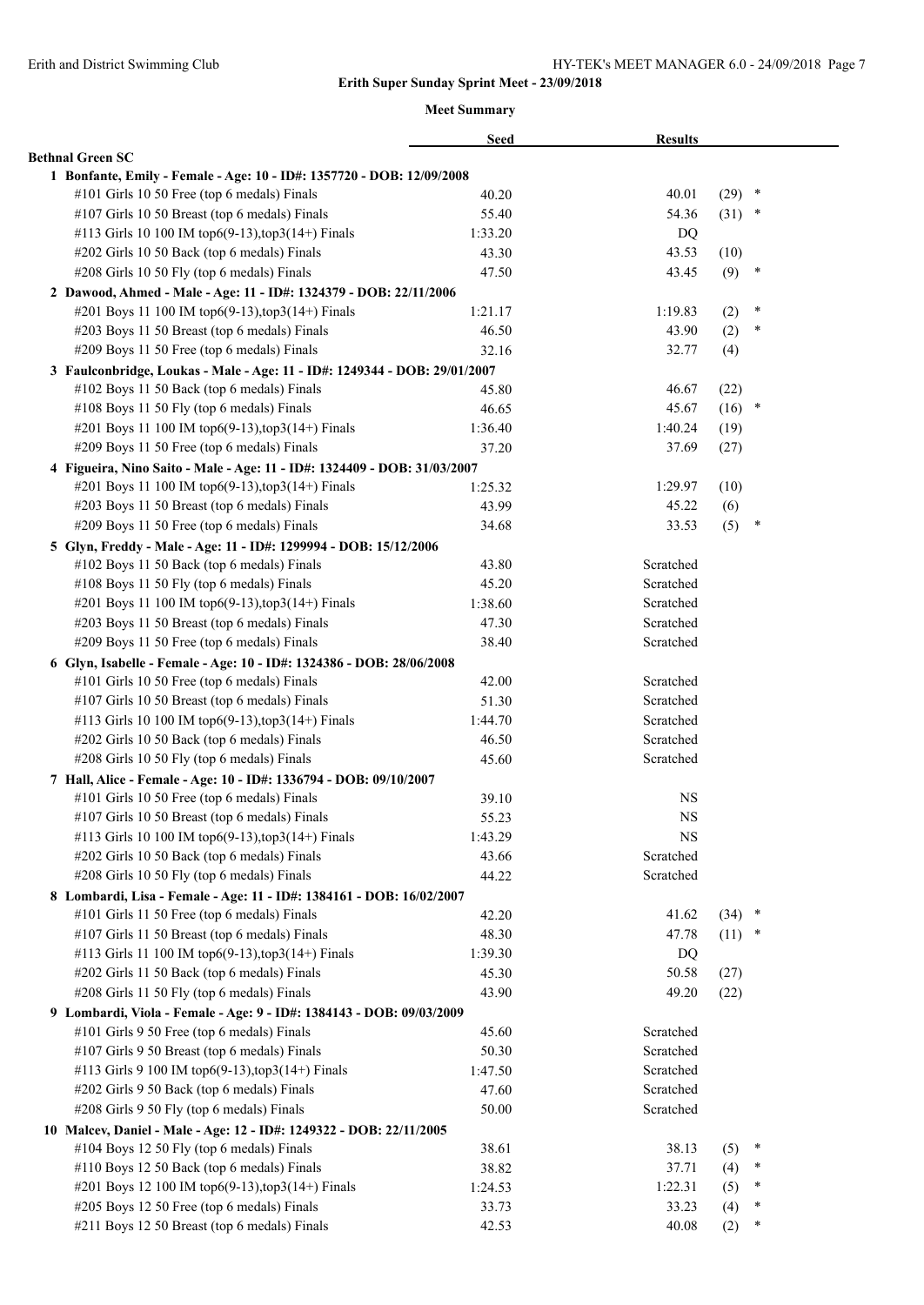|                                                                           | <b>Seed</b> | <b>Results</b> |          |        |  |
|---------------------------------------------------------------------------|-------------|----------------|----------|--------|--|
| <b>Bethnal Green SC</b>                                                   |             |                |          |        |  |
| 11 Malcev, Lucas - Male - Age: 11 - ID#: 1249393 - DOB: 15/08/2007        |             |                |          |        |  |
| #201 Boys 11 100 IM top6(9-13),top3(14+) Finals                           | 1:22.08     | 1:19.28        | (1)      | $\ast$ |  |
| #209 Boys 11 50 Free (top 6 medals) Finals                                | 31.98       | 32.09          | (1)      |        |  |
| 12 Mayers, Shenea - Female - Age: 13 - ID#: 1197573 - DOB: 28/12/2004     |             |                |          |        |  |
| #109 Girls 13 50 Free (top 6 medals) Finals                               | 33.22       | 33.64          | (21)     |        |  |
| #113 Girls 13 100 IM top6(9-13), top3(14+) Finals                         | 1:26.56     | 1:25.88        | (14)     | $\ast$ |  |
| #204 Girls 13 50 Fly (top 6 medals) Finals                                | 35.98       | 37.95          | (16)     |        |  |
| 13 McNicholas, Finley - Male - Age: 10 - ID#: 1373205 - DOB: 11/02/2008   |             |                |          |        |  |
| #102 Boys 10 50 Back (top 6 medals) Finals                                | 53.20       | 47.37          | $(13)$ * |        |  |
| #108 Boys 10 50 Fly (top 6 medals) Finals                                 | 52.40       | 56.74          | (16)     |        |  |
| #201 Boys 10 100 IM top6(9-13), top3(14+) Finals                          | 1:48.50     | <b>NS</b>      |          |        |  |
| #203 Boys 10 50 Breast (top 6 medals) Finals                              | 56.10       | 54.33          | $(10)$ * |        |  |
| #209 Boys 10 50 Free (top 6 medals) Finals                                | 42.50       | 43.44          | (20)     |        |  |
| 14 McNicholas, Robyn - Female - Age: 11 - ID#: 1373211 - DOB: 12/12/2006  |             |                |          |        |  |
| #101 Girls 11 50 Free (top 6 medals) Finals                               | 36.90       | 35.56          | (14)     | *      |  |
| #107 Girls 11 50 Breast (top 6 medals) Finals                             | 47.50       | 47.49          | (10)     | $\ast$ |  |
| #113 Girls 11 100 IM top6(9-13), top3(14+) Finals                         | 1:32.70     | 1:33.39        | (10)     |        |  |
| #202 Girls 11 50 Back (top 6 medals) Finals                               | 43.60       | 42.56          | (14)     | $\ast$ |  |
| #208 Girls 11 50 Fly (top 6 medals) Finals                                | 40.80       | 49.09          | (21)     |        |  |
| 15 McNicholas, Stevie - Female - Age: 13 - ID#: 1373210 - DOB: 18/03/2005 |             |                |          |        |  |
| #103 Girls 13 50 Breast (top 6 medals) Finals                             | 49.20       | 47.51          | (25)     | $\ast$ |  |
| #109 Girls 13 50 Free (top 6 medals) Finals                               | 39.80       | 37.95          | (34)     | $\ast$ |  |
| #113 Girls 13 100 IM top6(9-13), top3(14+) Finals                         | 1:39.70     | 1:34.76        | (26)     | $\ast$ |  |
| #204 Girls 13 50 Fly (top 6 medals) Finals                                | 46.90       | NS             |          |        |  |
| #210 Girls 13 50 Back (top 6 medals) Finals                               | 47.60       | <b>NS</b>      |          |        |  |
| 16 Morton, Elysia - Female - Age: 12 - ID#: 1309934 - DOB: 16/12/2005     |             |                |          |        |  |
| #204 Girls 12 50 Fly (top 6 medals) Finals                                | 38.22       | Scratched      |          |        |  |
| #210 Girls 12 50 Back (top 6 medals) Finals                               | 39.34       | Scratched      |          |        |  |
| 17 Newman, Chloe - Female - Age: 15 - ID#: 543251 - DOB: 29/10/2002       |             |                |          |        |  |
| #105 Girls 15 50 Free (top 3 medals) Finals                               | 32.88       | 32.00          | (8)      | $\ast$ |  |
| #111 Girls 15 50 Breast (top 3 medals) Finals                             | 42.65       | 41.74          | (6)      | $\ast$ |  |
| #113 Girls 15 100 IM top6(9-13), top3(14+) Finals                         | 1:21.05     | 1:20.29        | (3)      | ∗      |  |
| #206 Girls 15 50 Back (top 3 medals) Finals                               | 36.66       | 36.88          | (7)      |        |  |
| #212 Girls 15 50 Fly (top 3 medals) Finals                                | 35.16       | 35.79          | (4)      |        |  |
| 18 Roberts, Isla - Female - Age: 10 - ID#: 1297198 - DOB: 27/04/2008      |             |                |          |        |  |
| #101 Girls 10 50 Free (top 6 medals) Finals                               | 34.59       | 33.04          | (1)      | $\ast$ |  |
| #107 Girls 10 50 Breast (top 6 medals) Finals                             | 47.47       | 44.33          | (1)      | ∗      |  |
| #113 Girls 10 100 IM top6(9-13), top3(14+) Finals                         | 1:30.23     | 1:25.57        | (1)      | ∗      |  |
| #202 Girls 10 50 Back (top 6 medals) Finals                               | 42.07       | 40.56          | (1)      | ∗      |  |
| #208 Girls 10 50 Fly (top 6 medals) Finals                                | 44.40       | 41.41          | (5)      | ∗      |  |
| 19 Roberts, Marco - Male - Age: 13 - ID#: 1230688 - DOB: 30/01/2005       |             |                |          |        |  |
| #110 Boys 13 50 Back (top 6 medals) Finals                                | 36.03       | 34.41          | (5)      | $\ast$ |  |
| #205 Boys 13 50 Free (top 6 medals) Finals                                | 29.55       | 29.07          | (5)      | ×      |  |
| 20 Roberts, Thomas - Male - Age: 10 - ID#: 1249410 - DOB: 15/02/2008      |             |                |          |        |  |
| #102 Boys 10 50 Back (top 6 medals) Finals                                | 47.20       | 47.42          | (14)     |        |  |
| #108 Boys 10 50 Fly (top 6 medals) Finals                                 | 46.70       | 50.19          | (12)     |        |  |
| #201 Boys 10 100 IM top6(9-13),top3(14+) Finals                           | 1:41.60     | 1:40.58        | (5)      | ×      |  |
| #203 Boys 10 50 Breast (top 6 medals) Finals                              | 50.40       | 47.77          | (2)      | ∗      |  |
| #209 Boys 10 50 Free (top 6 medals) Finals                                | 42.80       | 40.56          | (12)     | ×      |  |
| 21 Woods, Malakai - Male - Age: 10 - ID#: 1420139 - DOB: 24/08/2008       |             |                |          |        |  |
| #102 Boys 10 50 Back (top 6 medals) Finals                                | 49.50       | 47.80          | (16)     | ×      |  |
| #108 Boys 10 50 Fly (top 6 medals) Finals                                 | 54.70       | 51.26          | (13)     | $\ast$ |  |
| #201 Boys 10 100 IM top6(9-13), top3(14+) Finals                          | 1:49.70     | 1:47.65        | (11)     | ∗      |  |
| #203 Boys 10 50 Breast (top 6 medals) Finals                              | 57.20       | 58.67          | (16)     |        |  |
| #209 Boys 10 50 Free (top 6 medals) Finals                                | 41.80       | 43.63          | (21)     |        |  |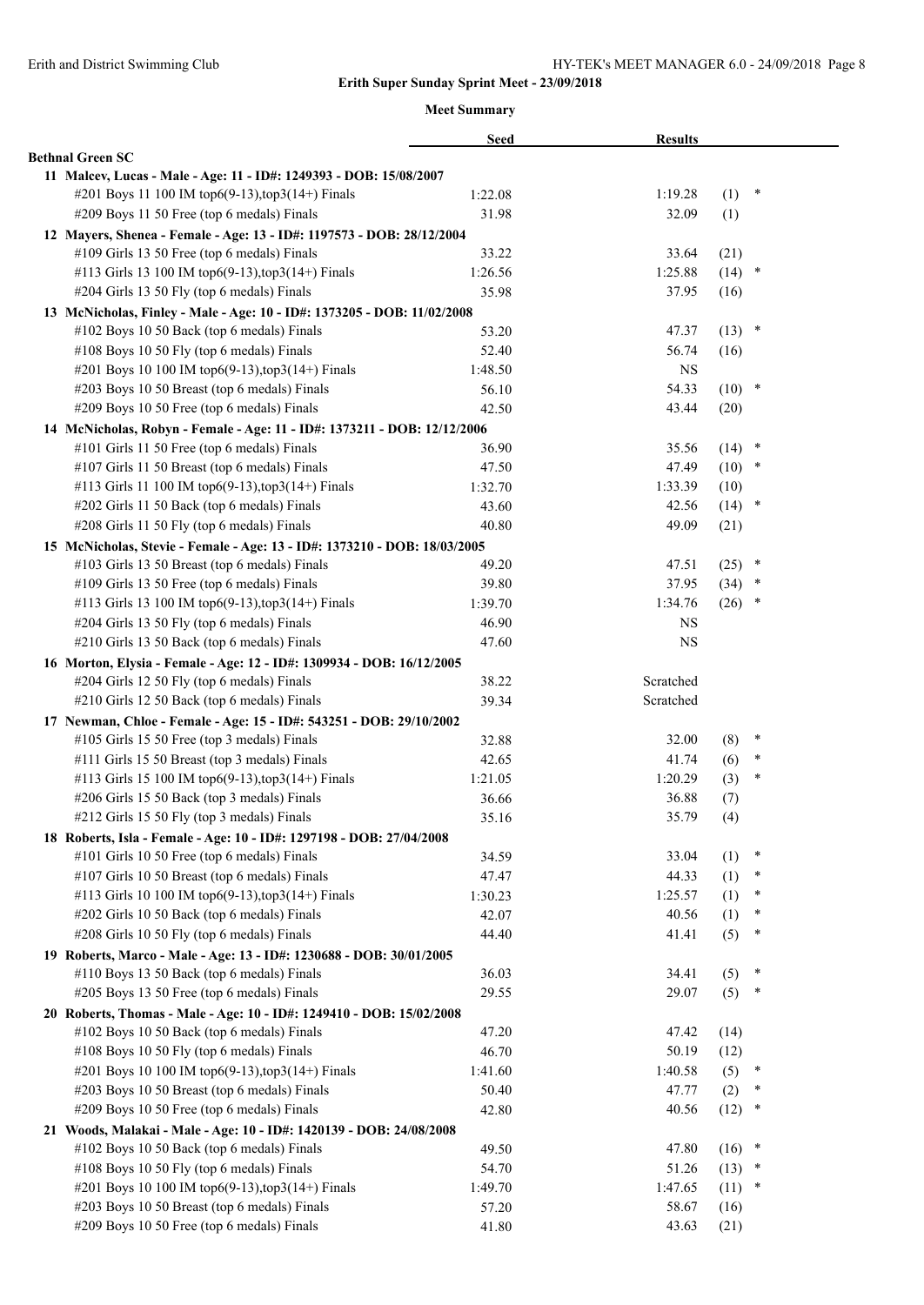|                                                                          | <b>Seed</b> | <b>Results</b> |                |
|--------------------------------------------------------------------------|-------------|----------------|----------------|
| <b>Bethnal Green SC</b>                                                  |             |                |                |
| 22 Worley, Charlotte - Female - Age: 13 - ID#: 1336790 - DOB: 13/04/2005 |             |                |                |
| #103 Girls 13 50 Breast (top 6 medals) Finals                            | 48.76       | 46.43          | (22)<br>*      |
| $\#109$ Girls 13 50 Free (top 6 medals) Finals                           | 36.64       | 34.53          | (29)<br>*      |
| #113 Girls 13 100 IM top6(9-13), top3(14+) Finals                        | 1:38.27     | 1:27.91        | (20)<br>$\ast$ |
| #204 Girls 13 50 Fly (top 6 medals) Finals                               | 40.94       | 39.94          | (20)<br>*      |
| $\#210$ Girls 13 50 Back (top 6 medals) Finals                           | 43.70       | 41.31          | (21)<br>*      |
| Worley, Emma - Female - Age: 10 - ID#: 1336789 - DOB: 02/01/2008<br>23   |             |                |                |
| $\#101$ Girls 10 50 Free (top 6 medals) Finals                           | 47.94       | 42.35          | $(41)$ *       |
| #107 Girls 10 50 Breast (top 6 medals) Finals                            | 1:02.01     | 1:05.53        | (49)           |
| #113 Girls 10 100 IM top6(9-13), top3(14+) Finals                        | 2:09.09     | 1:51.14        | (32)<br>*      |
| #202 Girls 10 50 Back (top 6 medals) Finals                              | 57.05       | 51.23          | (39)<br>*      |
| #208 Girls 10 50 Fly (top 6 medals) Finals                               | 58.01       | 59.43          | (35)           |
| 24 Zuziak, Viktoria - Female - Age: 25 - ID#: 1440847 - DOB: 15/04/1993  |             |                |                |
| #111 Girls $16&O 50$ Breast (top 3 medals) Finals                        | 38.76       | X40.55         |                |
| $\#212$ Girls 16&O 50 Fly (top 3 medals) Finals                          | 35.84       | X38.91         |                |
| Bethnal Green SC Total Individual Entries: 101 - Total Relays: 0         |             |                |                |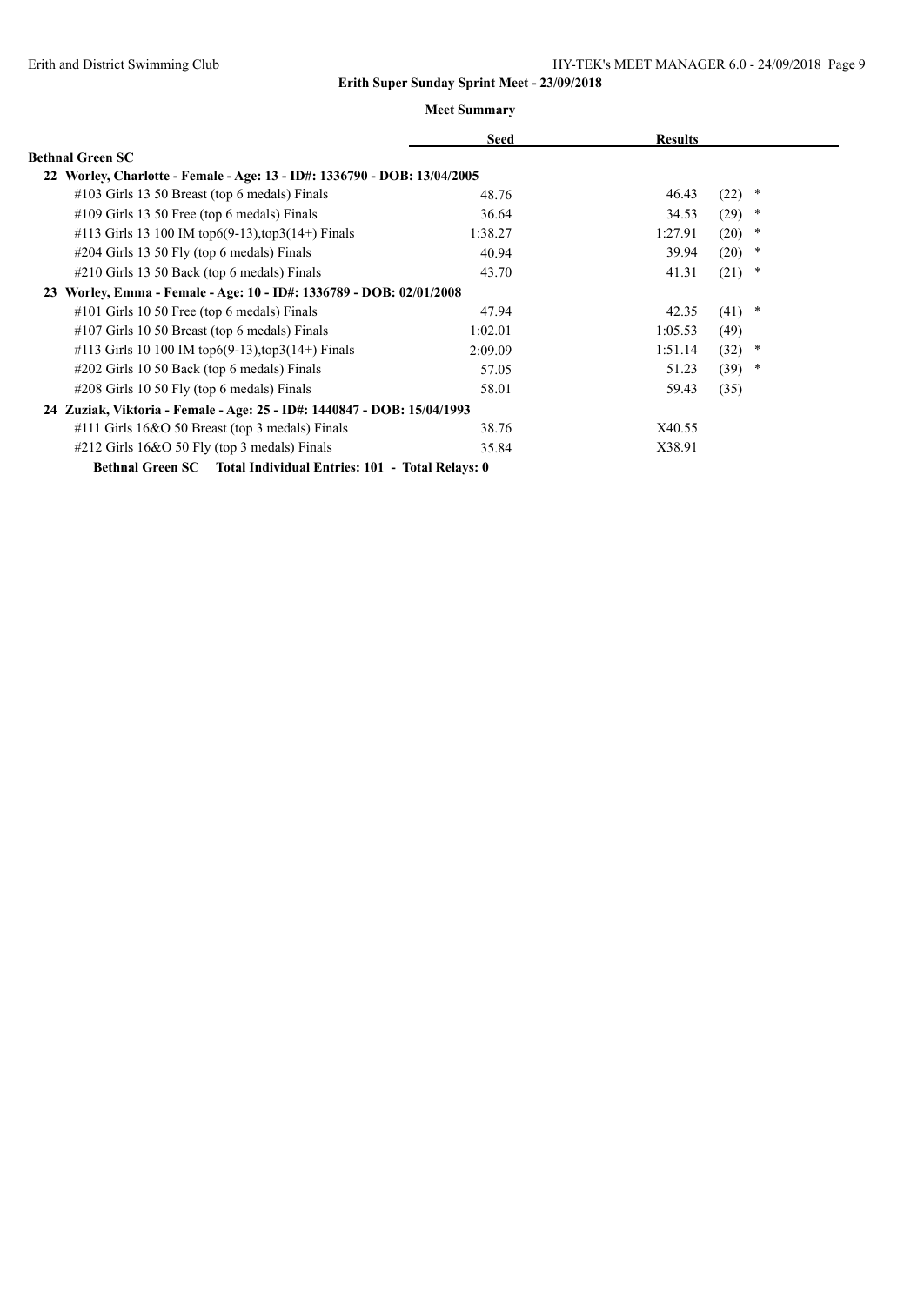|                                                                   | Seed    | <b>Results</b> |     |
|-------------------------------------------------------------------|---------|----------------|-----|
| <b>Bexley SC</b>                                                  |         |                |     |
| Brian, Amelia - Female - Age: 13 - ID#: 1200384 - DOB: 07/01/2005 |         |                |     |
| #103 Girls 13 50 Breast (top 6 medals) Finals                     | 38.25   | X39.03         |     |
| #109 Girls 13 50 Free (top 6 medals) Finals                       | 29.84   | 29.91          | (2) |
| #113 Girls 13 100 IM top6(9-13), top3(14+) Finals                 | 1:15.88 | 1:18.33        | (3) |
| $\#204$ Girls 13 50 Fly (top 6 medals) Finals                     | 33.78   | 34.16          | (3) |
| $\#210$ Girls 13 50 Back (top 6 medals) Finals                    | 36.37   | NS             |     |
| Total Individual Entries: 5 - Total Relays: 0<br><b>Bexlev SC</b> |         |                |     |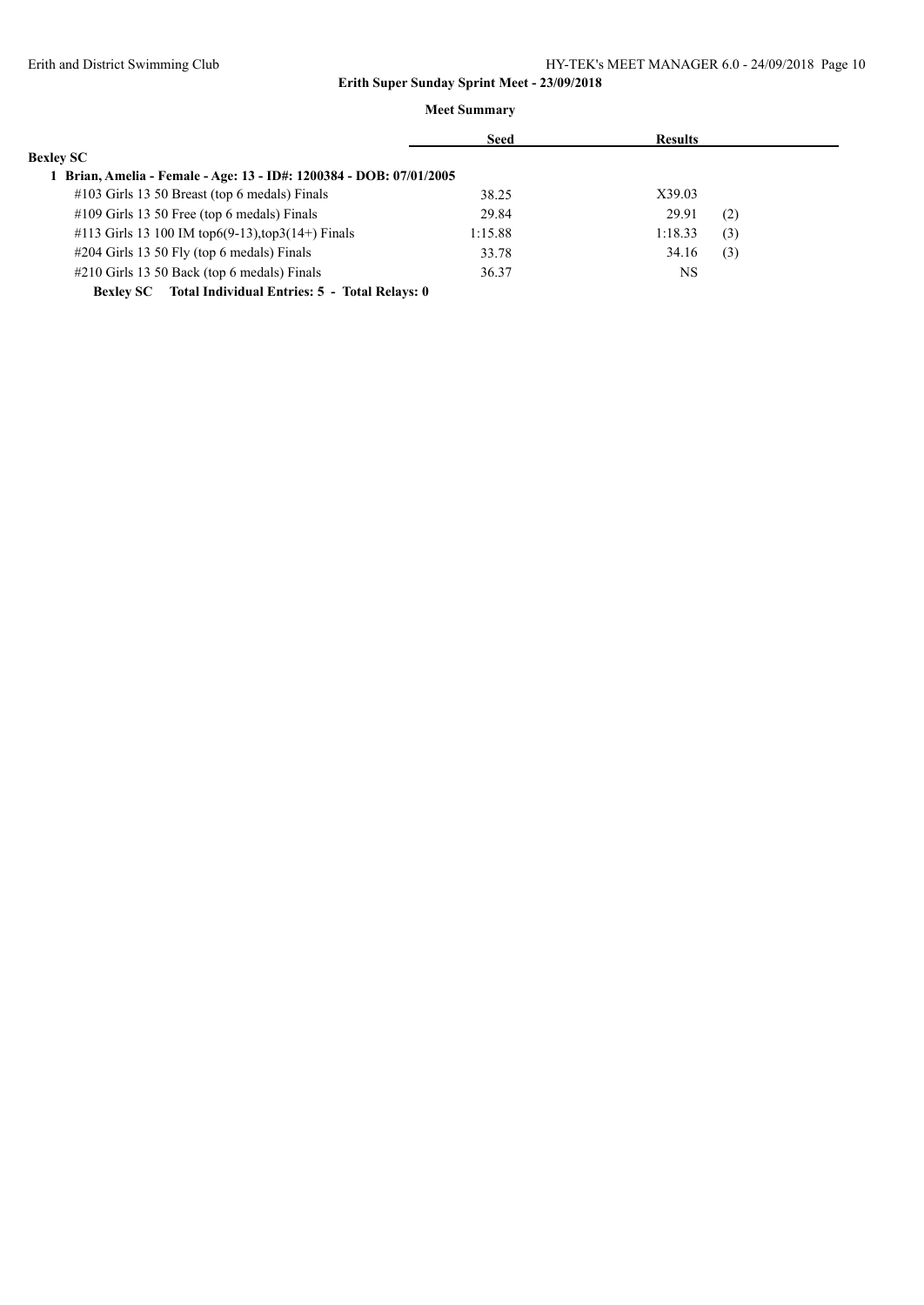|                                                                              | <b>Seed</b> | <b>Results</b> |          |        |
|------------------------------------------------------------------------------|-------------|----------------|----------|--------|
| <b>Bromley SC-LD</b>                                                         |             |                |          |        |
| 1 Amrane, Yasmine - Female - Age: 10 - ID#: 1169621 - DOB: 18/04/2008        |             |                |          |        |
| #101 Girls 10 50 Free (top 6 medals) Finals                                  | 41.42       | 42.10          | (39)     |        |
| #107 Girls 10 50 Breast (top 6 medals) Finals                                | 50.52       | 51.31          | (14)     |        |
| #202 Girls 10 50 Back (top 6 medals) Finals                                  | 51.22       | 50.96          | (38)     | $\ast$ |
| #208 Girls 10 50 Fly (top 6 medals) Finals                                   | 56.72       | 50.17          | (22)     | $\ast$ |
| 2 Banks, Michael - Male - Age: 10 - ID#: 1277251 - DOB: 15/06/2008           |             |                |          |        |
| #102 Boys 10 50 Back (top 6 medals) Finals                                   | 44.16       | 42.76          | (3)      | $\ast$ |
| #108 Boys 10 50 Fly (top 6 medals) Finals                                    | 52.58       | 51.30          | $(14)$ * |        |
| #201 Boys 10 100 IM top6(9-13), top3(14+) Finals                             | 1:45.67     | 1:47.37        | (9)      |        |
| #203 Boys 10 50 Breast (top 6 medals) Finals                                 | 57.04       | <b>NS</b>      |          |        |
| #209 Boys 10 50 Free (top 6 medals) Finals                                   | 38.97       | 39.15          | (8)      |        |
| 3 Bello-Mendoza, Megan - Female - Age: 11 - ID#: 1137489 - DOB: 12/09/2007   |             |                |          |        |
| #101 Girls 11 50 Free (top 6 medals) Finals                                  | 39.05       | 38.47          | (25)     | $\ast$ |
| #107 Girls 11 50 Breast (top 6 medals) Finals                                | 59.00       | 54.85          | (30)     | $\ast$ |
| #113 Girls 11 100 IM top6(9-13),top3(14+) Finals                             | 1:43.33     | Scratched      |          |        |
| #202 Girls 11 50 Back (top 6 medals) Finals                                  | 45.38       | 45.59          | (21)     |        |
| #208 Girls 11 50 Fly (top 6 medals) Finals                                   | 43.27       | 42.55          | $(15)$ * |        |
| 4 Belton, James - Male - Age: 10 - ID#: 1255178 - DOB: 09/09/2008            |             |                |          |        |
| #102 Boys 10 50 Back (top 6 medals) Finals                                   | 41.01       | 39.19          | (1)      | ×      |
| #108 Boys 10 50 Fly (top 6 medals) Finals                                    | 45.13       | 43.46          | (4)      | *      |
| #201 Boys 10 100 IM top6(9-13),top3(14+) Finals                              | 1:50.34     | Scratched      |          |        |
| #203 Boys 10 50 Breast (top 6 medals) Finals                                 | 51.99       | 50.01          | (5)      | $\ast$ |
| #209 Boys 10 50 Free (top 6 medals) Finals                                   | 37.58       | 37.33          | (4)      | $\ast$ |
| 5 Berenger-Fleming, Evie - Female - Age: 13 - ID#: 1246022 - DOB: 12/08/2005 |             |                |          |        |
| #103 Girls 13 50 Breast (top 6 medals) Finals                                | 54.44       | 43.20          | (10)     | $\ast$ |
| #109 Girls 13 50 Free (top 6 medals) Finals                                  | 29.20       | 30.03          | (3)      |        |
| #113 Girls 13 100 IM top6(9-13), top3(14+) Finals                            | 1:26.07     | 1:19.28        | (5)      | $\ast$ |
| #204 Girls 13 50 Fly (top 6 medals) Finals                                   | 31.60       | X33.16         |          |        |
| #210 Girls 13 50 Back (top 6 medals) Finals                                  | 37.58       | 34.06          | (1)      | $\ast$ |
| 6 Billings, Katie - Female - Age: 13 - ID#: 943812 - DOB: 06/04/2005         |             |                |          |        |
| #103 Girls 13 50 Breast (top 6 medals) Finals                                | 42.13       | Scratched      |          |        |
| #109 Girls 13 50 Free (top 6 medals) Finals                                  | 31.40       | Scratched      |          |        |
| #113 Girls 13 100 IM top6(9-13),top3(14+) Finals                             | 1:20.33     | Scratched      |          |        |
| #204 Girls 13 50 Fly (top 6 medals) Finals                                   | 32.20       | <b>XNS</b>     |          |        |
| #210 Girls 13 50 Back (top 6 medals) Finals                                  | 34.62       | <b>NS</b>      |          |        |
| 7 Bird, Ethan - Male - Age: 10 - ID#: 1287596 - DOB: 05/05/2008              |             |                |          |        |
| #102 Boys 10 50 Back (top 6 medals) Finals                                   | 49.14       | 47.26          | (12)     | $\ast$ |
| #108 Boys 10 50 Fly (top 6 medals) Finals                                    | 54.78       | 51.61          | (15)     | $\ast$ |
| #201 Boys 10 100 IM top6(9-13),top3(14+) Finals                              | 1:44.33     | 1:41.89        | (7)      | *      |
| #203 Boys 10 50 Breast (top 6 medals) Finals                                 | 53.96       | 53.57          | (8)      | ∗      |
| #209 Boys 10 50 Free (top 6 medals) Finals                                   | 42.09       | 39.28          | (9)      | $\ast$ |
| 8 Black, Madeline - Female - Age: 14 - ID#: 956563 - DOB: 09/09/2004         |             |                |          |        |
| #105 Girls 14 50 Free (top 3 medals) Finals                                  | 33.81       | 33.82          | (9)      |        |
| #111 Girls 14 50 Breast (top 3 medals) Finals                                | 40.16       | 43.52          | (4)      |        |
| #113 Girls 14 100 IM top6(9-13), top3(14+) Finals                            | 1:23.26     | 1:27.05        | (5)      |        |
| 9 Carter, Silke - Female - Age: 11 - ID#: 1179328 - DOB: 27/08/2007          |             |                |          |        |
| #101 Girls 11 50 Free (top 6 medals) Finals                                  | 38.74       | Scratched      |          |        |
| #107 Girls 11 50 Breast (top 6 medals) Finals                                | 53.41       | Scratched      |          |        |
| #113 Girls 11 100 IM top6(9-13),top3(14+) Finals                             | 1:38.97     | Scratched      |          |        |
| #202 Girls 11 50 Back (top 6 medals) Finals                                  | 45.21       | Scratched      |          |        |
| #208 Girls 11 50 Fly (top 6 medals) Finals                                   | 51.55       | Scratched      |          |        |
| 10 Chakraborty, Aryaa - Female - Age: 12 - ID#: 1332914 - DOB: 24/03/2006    |             |                |          |        |
| #103 Girls 12 50 Breast (top 6 medals) Finals                                | NT Y        | 51.65          | (22)     |        |
| #109 Girls 12 50 Free (top 6 medals) Finals                                  | $\rm{NT}$ Y | 42.43          | (29)     |        |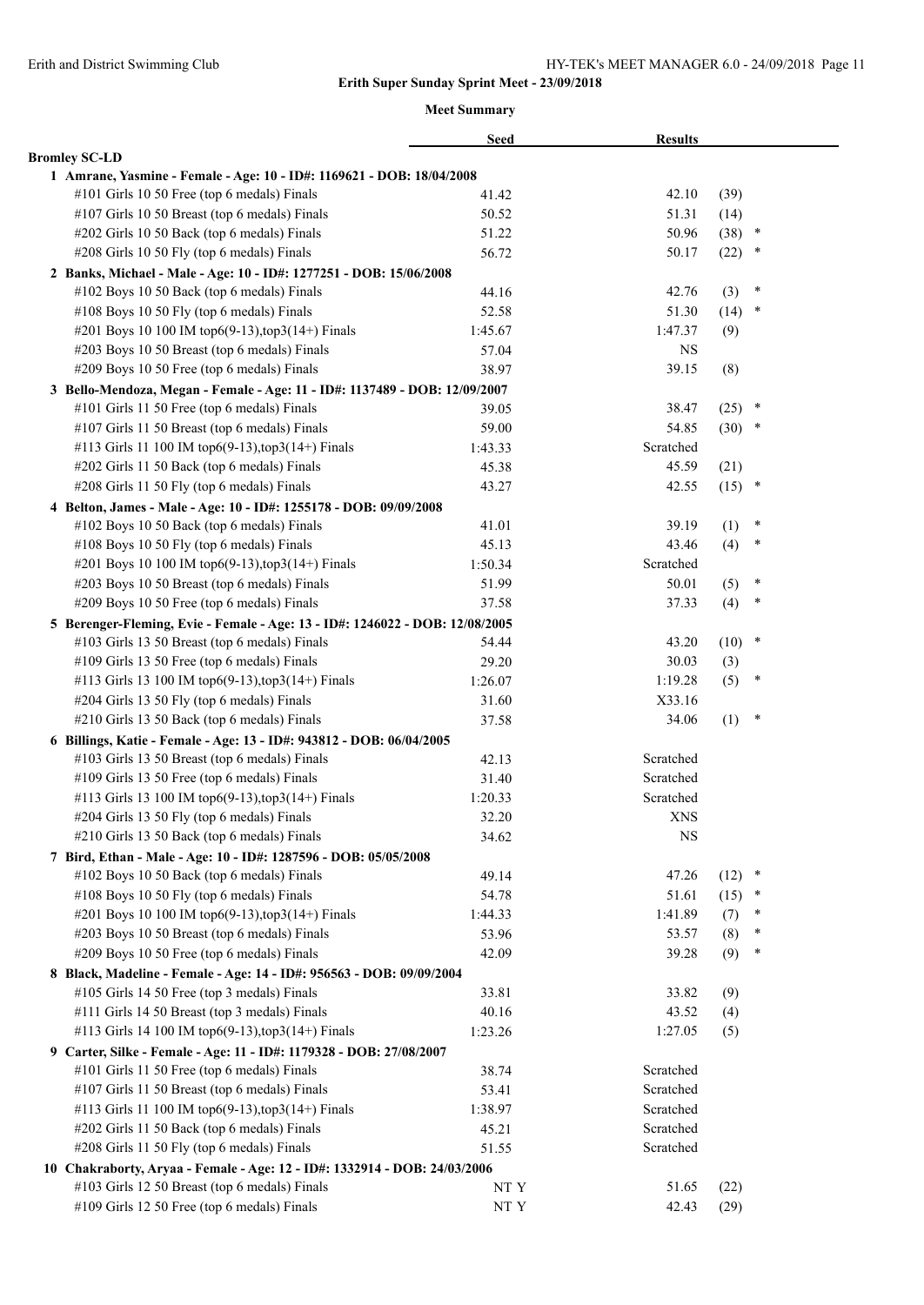|                                                                                                                        | <b>Seed</b> | <b>Results</b> |          |                  |  |
|------------------------------------------------------------------------------------------------------------------------|-------------|----------------|----------|------------------|--|
| <b>Bromley SC-LD</b>                                                                                                   |             |                |          |                  |  |
| 11 Chambers, Koko - Female - Age: 13 - ID#: 1190613 - DOB: 29/07/2005                                                  |             |                |          |                  |  |
| #103 Girls 13 50 Breast (top 6 medals) Finals                                                                          | 43.16       | 42.99          | (7)      | ×                |  |
| #109 Girls 13 50 Free (top 6 medals) Finals                                                                            | 34.09       | 33.06          | (16)     | $\ast$           |  |
| #113 Girls 13 100 IM top6(9-13), top3(14+) Finals                                                                      | 1:36.28     | 1:29.94        | (24)     | $\ast$           |  |
| #204 Girls 13 50 Fly (top 6 medals) Finals                                                                             | 47.80       | 40.86          | (23)     | $\ast$           |  |
| #210 Girls 13 50 Back (top 6 medals) Finals                                                                            | 48.46       | 43.70          | (27)     | $\ast$           |  |
| 12 Chambers, Zuri - Female - Age: 9 - ID#: 1263663 - DOB: 27/08/2009                                                   |             |                |          |                  |  |
| #101 Girls 9 50 Free (top 6 medals) Finals                                                                             | 47.13       | 44.37          | $(10)$ * |                  |  |
| #107 Girls 9 50 Breast (top 6 medals) Finals                                                                           | 1:00.39     | NS             |          |                  |  |
| #202 Girls 9 50 Back (top 6 medals) Finals                                                                             | 56.90       | 57.08          | (13)     |                  |  |
| #208 Girls 9 50 Fly (top 6 medals) Finals                                                                              | 54.32       | DQ             |          |                  |  |
| 13 Chou, Nevan - Male - Age: 13 - ID#: 1174684 - DOB: 20/04/2005                                                       |             |                |          |                  |  |
| #104 Boys 13 50 Fly (top 6 medals) Finals                                                                              | 34.00       | 33.27          | (4)      | $\ast$           |  |
| #110 Boys 13 50 Back (top 6 medals) Finals                                                                             | 31.60       | X34.83         |          |                  |  |
| #201 Boys 13 100 IM top6(9-13), top3(14+) Finals                                                                       | 1:27.30     | Scratched      |          |                  |  |
| #205 Boys 13 50 Free (top 6 medals) Finals                                                                             | 30.15       | 30.80          | (9)      |                  |  |
| #211 Boys 13 50 Breast (top 6 medals) Finals                                                                           | 40.73       | 40.62          | (6)      | $\ast$           |  |
| 14 Chou, Siobhan - Female - Age: 16 - ID#: 903901 - DOB: 07/03/2002                                                    |             |                |          |                  |  |
| #105 Girls 16&O 50 Free (top 3 medals) Finals                                                                          | 28.00       | Scratched      |          |                  |  |
| #111 Girls 16&O 50 Breast (top 3 medals) Finals                                                                        | 37.30       | Scratched      |          |                  |  |
| #113 Girls 16&O 100 IM top6(9-13),top3(14+) Finals                                                                     | 1:14.94     | Scratched      |          |                  |  |
| #206 Girls 16&O 50 Back (top 3 medals) Finals                                                                          | 35.82       | Scratched      |          |                  |  |
| #212 Girls 16&O 50 Fly (top 3 medals) Finals                                                                           | 30.70       | Scratched      |          |                  |  |
| 15 Collins, Ryan - Male - Age: 12 - ID#: 1365260 - DOB: 06/02/2006                                                     |             |                |          |                  |  |
| #104 Boys 12 50 Fly (top 6 medals) Finals                                                                              | NT          | 49.45          | (13)     |                  |  |
| #110 Boys 12 50 Back (top 6 medals) Finals                                                                             | 46.72       | 45.82          | $(12)$ * |                  |  |
| #201 Boys 12 100 IM top6(9-13), top3(14+) Finals                                                                       | 1:44.13     | 1:38.16        | $(12)$ * |                  |  |
| #205 Boys 12 50 Free (top 6 medals) Finals                                                                             | 38.35       | 39.23          | (11)     |                  |  |
| #211 Boys 12 50 Breast (top 6 medals) Finals                                                                           | 52.62       | 54.19          | (10)     |                  |  |
|                                                                                                                        |             |                |          |                  |  |
| 16 Dell'Accio, Roberto - Male - Age: 11 - ID#: 1245511 - DOB: 01/03/2007<br>#102 Boys 11 50 Back (top 6 medals) Finals |             | 42.43          | (19)     | $\ast$           |  |
|                                                                                                                        | 45.06       |                |          | $\ast$           |  |
| #108 Boys 11 50 Fly (top 6 medals) Finals                                                                              | 39.20       | 37.39          | (2)      | $\ast$           |  |
| #203 Boys 11 50 Breast (top 6 medals) Finals                                                                           | 53.81       | 50.33          | (18)     |                  |  |
| #209 Boys 11 50 Free (top 6 medals) Finals                                                                             | 34.48       | 36.02          | (21)     |                  |  |
| 17 Di Pace, Arianna - Female - Age: 13 - ID#: 1282560 - DOB: 20/10/2004                                                |             |                |          |                  |  |
| #103 Girls 13 50 Breast (top 6 medals) Finals                                                                          | 42.67       | 43.11          | (9)      |                  |  |
| #109 Girls 13 50 Free (top 6 medals) Finals                                                                            | 35.86       | 34.37          | (27)     | $\ast$<br>$\ast$ |  |
| #113 Girls 13 100 IM top6(9-13), top3(14+) Finals                                                                      | 1:28.88     | 1:23.87        | (10)     | $\ast$           |  |
| #204 Girls 13 50 Fly (top 6 medals) Finals                                                                             | 38.32       | 38.18          | (17)     | $\ast$           |  |
| #210 Girls 13 50 Back (top 6 medals) Finals                                                                            | 40.59       | 39.63          | (16)     |                  |  |
| 18 Di Pace, Christian - Male - Age: 10 - ID#: 1263662 - DOB: 13/03/2008                                                |             |                |          | $\ast$           |  |
| #102 Boys 10 50 Back (top 6 medals) Finals                                                                             | 48.81       | 46.09          | (11)     |                  |  |
| #108 Boys 10 50 Fly (top 6 medals) Finals                                                                              | 53.03       | 48.33          | (10)     | *                |  |
| #201 Boys 10 100 IM top6(9-13), top3(14+) Finals                                                                       | 1:44.45     | 1:41.35        | (6)      | *                |  |
| #203 Boys 10 50 Breast (top 6 medals) Finals                                                                           | 58.74       | 55.21          | (12)     | $\ast$           |  |
| #209 Boys 10 50 Free (top 6 medals) Finals                                                                             | 38.64       | 38.98          | (7)      |                  |  |
| 19 Galloway, Caelan - Male - Age: 13 - ID#: 1346814 - DOB: 16/08/2005                                                  |             |                |          |                  |  |
| #104 Boys 13 50 Fly (top 6 medals) Finals                                                                              | 41.14       | 39.25          | (7)      | $\ast$           |  |
| #110 Boys 13 50 Back (top 6 medals) Finals                                                                             | 42.98       | 44.55          | (13)     |                  |  |
| #201 Boys 13 100 IM top6(9-13), top3(14+) Finals                                                                       | 1:37.01     | 1:28.57        | (9)      | $\ast$           |  |
| #205 Boys 13 50 Free (top 6 medals) Finals                                                                             | 35.63       | 34.48          | (12)     | *                |  |
| #211 Boys 13 50 Breast (top 6 medals) Finals                                                                           | 50.62       | DQ             |          |                  |  |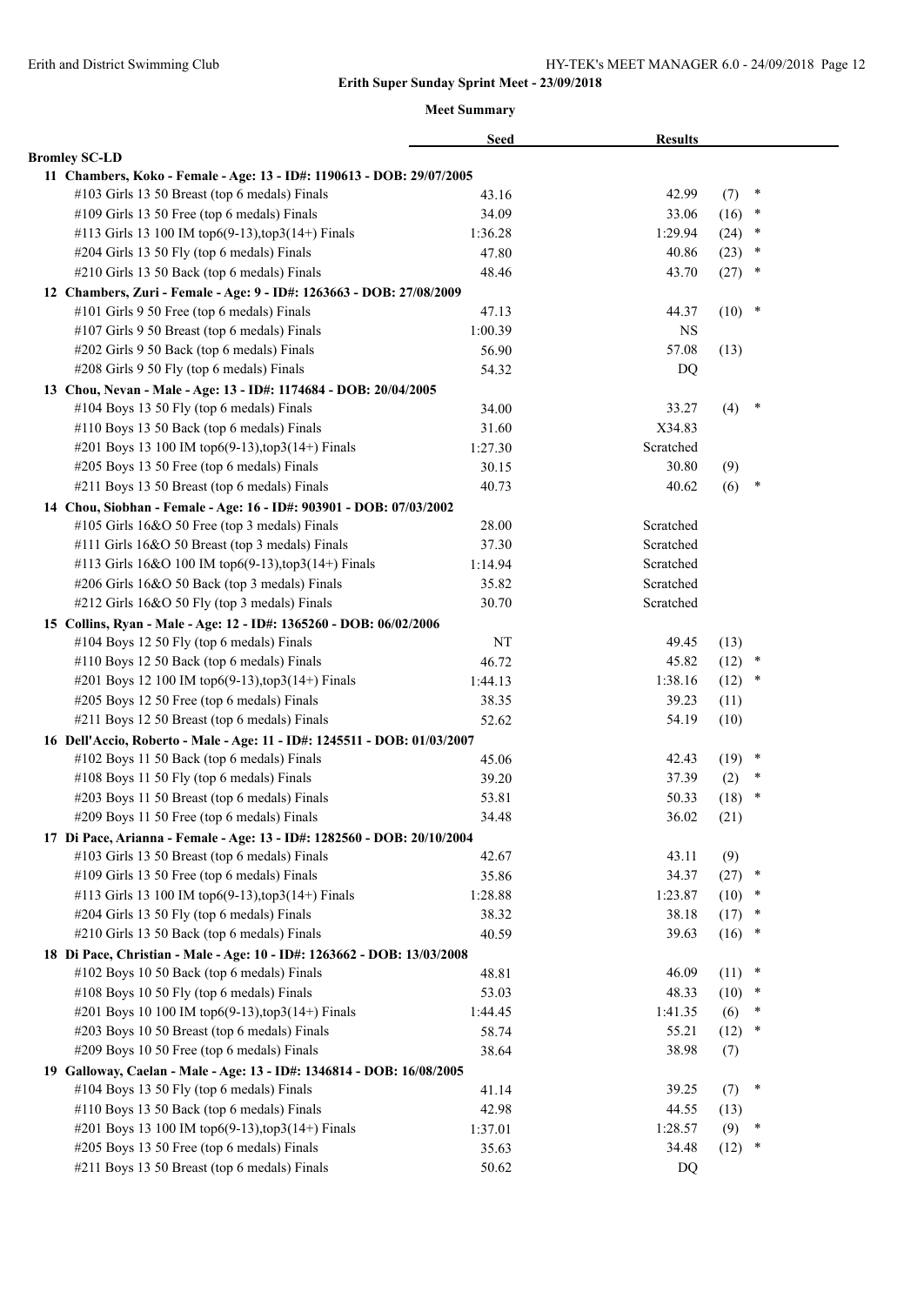|                                                                           | <b>Seed</b> | <b>Results</b> |             |        |  |
|---------------------------------------------------------------------------|-------------|----------------|-------------|--------|--|
| <b>Bromley SC-LD</b>                                                      |             |                |             |        |  |
| 20 Gerwat, Leela - Female - Age: 10 - ID#: 1324258 - DOB: 10/03/2008      |             |                |             |        |  |
| #101 Girls 10 50 Free (top 6 medals) Finals                               | 40.22       | 39.71          | (28)        | $\ast$ |  |
| #107 Girls 10 50 Breast (top 6 medals) Finals                             | 56.90       | 54.15          | (29)        | $\ast$ |  |
| #113 Girls 10 100 IM top6(9-13), top3(14+) Finals                         | 1:43.99     | 1:41.16        | (17)        | ×      |  |
| #202 Girls 10 50 Back (top 6 medals) Finals                               | 46.31       | 47.75          | (29)        |        |  |
| #208 Girls 10 50 Fly (top 6 medals) Finals                                | 45.58       | 46.97          | (15)        |        |  |
| 21 Gibson, Hannah - Female - Age: 11 - ID#: 1324261 - DOB: 11/04/2007     |             |                |             |        |  |
| #101 Girls 11 50 Free (top 6 medals) Finals                               | 50.77       | 40.41          | (32)        | $\ast$ |  |
| #107 Girls 11 50 Breast (top 6 medals) Finals                             | 56.62       | 53.31          | (27)        | $\ast$ |  |
| #113 Girls 11 100 IM top6(9-13), top3(14+) Finals                         | 1:42.67     | 1:43.04        | (21)        |        |  |
| #202 Girls 11 50 Back (top 6 medals) Finals                               | 42.41       | 46.62          | (22)        |        |  |
| #208 Girls 11 50 Fly (top 6 medals) Finals                                | 46.08       | 47.62          | (19)        |        |  |
| 22 Glynn, Beatrice - Female - Age: 10 - ID#: 1263659 - DOB: 20/04/2008    |             |                |             |        |  |
| #101 Girls 10 50 Free (top 6 medals) Finals                               | 40.94       | 38.69          | (23)        | $\ast$ |  |
| #107 Girls 10 50 Breast (top 6 medals) Finals                             | 56.05       | 54.37          | (33)        | $\ast$ |  |
| #113 Girls 10 100 IM top6(9-13), top3(14+) Finals                         | 1:46.74     | 1:39.91        | (16)        | $\ast$ |  |
| #202 Girls 10 50 Back (top 6 medals) Finals                               | 46.24       | 46.38          | (24)        |        |  |
| #208 Girls 10 50 Fly (top 6 medals) Finals                                | 55.84       | 49.47          | $(19)$ *    |        |  |
| 23 Goddard, Elizabeth - Female - Age: 13 - ID#: 1230161 - DOB: 27/09/2004 |             |                |             |        |  |
| #103 Girls 13 50 Breast (top 6 medals) Finals                             | 48.01       | Scratched      |             |        |  |
| #109 Girls 13 50 Free (top 6 medals) Finals                               | 36.72       | Scratched      |             |        |  |
| #113 Girls 13 100 IM top6(9-13), top3(14+) Finals                         | 1:49.62     | Scratched      |             |        |  |
| #204 Girls 13 50 Fly (top 6 medals) Finals                                | 43.83       | Scratched      |             |        |  |
| #210 Girls 13 50 Back (top 6 medals) Finals                               | 46.00       | Scratched      |             |        |  |
| 24 Griffin, Abigail - Female - Age: 13 - ID#: 1354385 - DOB: 04/04/2005   |             |                |             |        |  |
| #103 Girls 13 50 Breast (top 6 medals) Finals                             | 56.50       | 42.99          | (7)         | ×      |  |
| #109 Girls 13 50 Free (top 6 medals) Finals                               | 44.78       | 33.68          | (22)        | $\ast$ |  |
| #113 Girls 13 100 IM top6(9-13), top3(14+) Finals                         | NT Y        | 1:28.08        | (21)        |        |  |
| #204 Girls 13 50 Fly (top 6 medals) Finals                                | 40.20       | <b>NS</b>      |             |        |  |
| #210 Girls 13 50 Back (top 6 medals) Finals                               | 39.68       | DQ             |             |        |  |
| 25 Grix, William - Male - Age: 10 - ID#: 1378525 - DOB: 14/12/2007        |             |                |             |        |  |
| #102 Boys 10 50 Back (top 6 medals) Finals                                | 52.85       | 48.26          | $(17)$ *    |        |  |
| #108 Boys 10 50 Fly (top 6 medals) Finals                                 | NT Y        | 57.02          | (17)        |        |  |
| #201 Boys 10 100 IM top6(9-13), top3(14+) Finals                          | NT Y        | 1:51.10        | (14)        |        |  |
| #203 Boys 10 50 Breast (top 6 medals) Finals                              | 57.59       | 58.83          | (17)        |        |  |
| #209 Boys 10 50 Free (top 6 medals) Finals                                | NT Y        | 43.74          | (22)        |        |  |
| 26 Gunn, Emily - Female - Age: 12 - ID#: 951358 - DOB: 16/08/2006         |             |                |             |        |  |
| #103 Girls 12 50 Breast (top 6 medals) Finals                             | 39.00       | X40.15         |             |        |  |
| #109 Girls 12 50 Free (top 6 medals) Finals                               | 34.26       | 34.33          | (12)        |        |  |
| #113 Girls 12 100 IM top6(9-13), top3(14+) Finals                         | 1:31.09     | 1:26.87        | (7)         | *      |  |
| #204 Girls 12 50 Fly (top 6 medals) Finals                                | 44.34       | 42.85          | (14)        | $\ast$ |  |
| #210 Girls 12 50 Back (top 6 medals) Finals                               | 42.57       | 42.11          | (7)         |        |  |
| 27 Herbert, Joshua - Male - Age: 10 - ID#: 1365261 - DOB: 15/07/2008      |             |                |             |        |  |
| #102 Boys 10 50 Back (top 6 medals) Finals                                | 51.28       | 49.23          | (19)        | $\ast$ |  |
| #108 Boys 10 50 Fly (top 6 medals) Finals                                 | NT          | 57.42          | (18)        |        |  |
| #201 Boys 10 100 IM top6(9-13), top3(14+) Finals                          | NT          | 1:56.82        |             |        |  |
| #203 Boys 10 50 Breast (top 6 medals) Finals                              |             |                | (16)        | $\ast$ |  |
| #209 Boys 10 50 Free (top 6 medals) Finals                                | 1:03.83     | 53.86<br>43.14 | (9)<br>(19) | *      |  |
|                                                                           | 57.89       |                |             |        |  |
| 28 Hillier, Franco - Male - Age: 12 - ID#: 1245496 - DOB: 20/09/2006      |             |                |             | $\ast$ |  |
| #104 Boys 12 50 Fly (top 6 medals) Finals                                 | 43.72       | 42.13          | (9)         | $\ast$ |  |
| #110 Boys 12 50 Back (top 6 medals) Finals                                | 43.65       | 42.73          | (10)        |        |  |
| #205 Boys 12 50 Free (top 6 medals) Finals                                | 38.46       | 38.56          | (9)         |        |  |
| #211 Boys 12 50 Breast (top 6 medals) Finals                              | 49.50       | DQ             |             |        |  |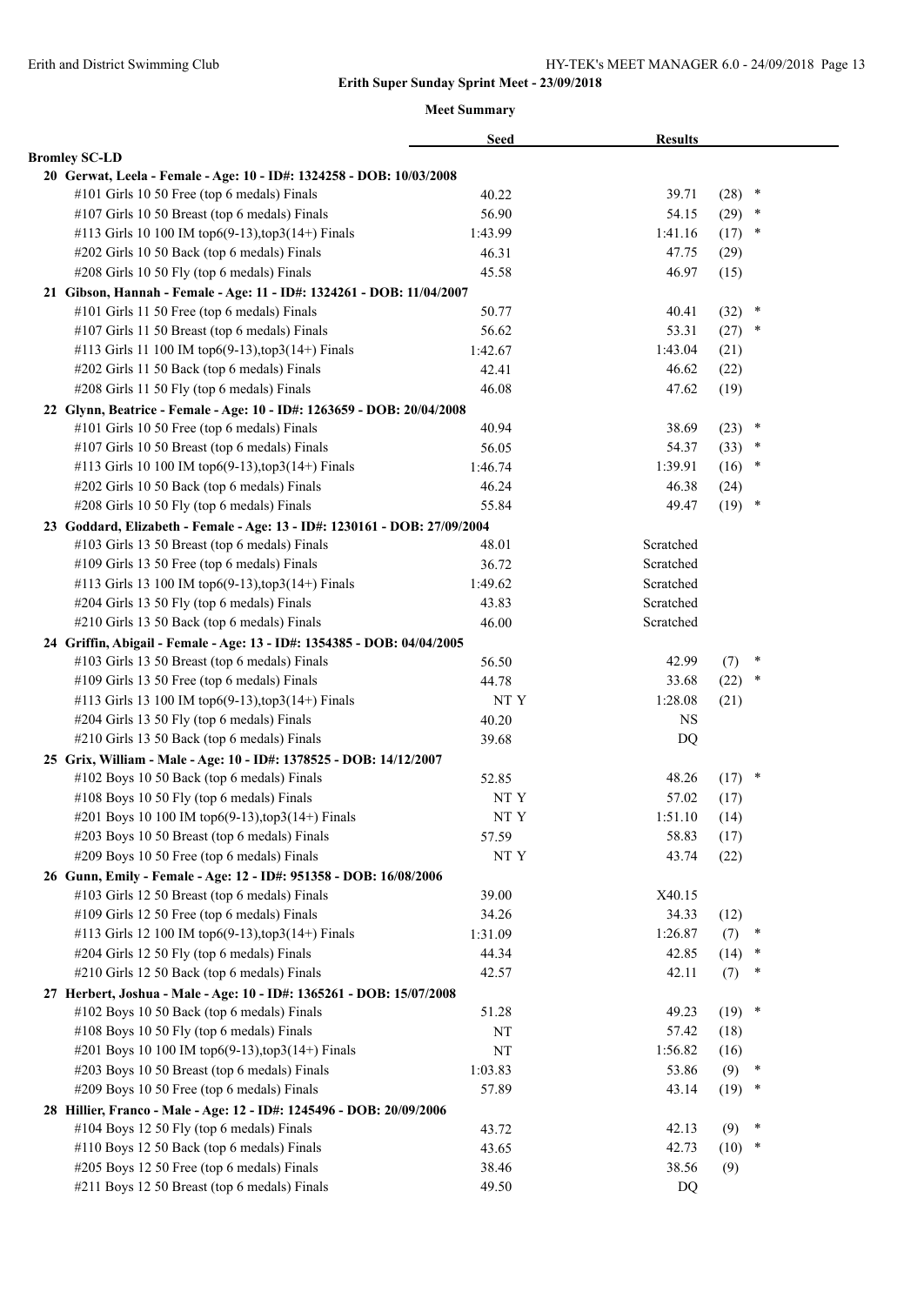|                                                                          | <b>Seed</b>        | <b>Results</b> |          |        |  |
|--------------------------------------------------------------------------|--------------------|----------------|----------|--------|--|
| <b>Bromley SC-LD</b>                                                     |                    |                |          |        |  |
| 29 Hillier, Sofia - Female - Age: 13 - ID#: 1226040 - DOB: 18/11/2004    |                    |                |          |        |  |
| #103 Girls 13 50 Breast (top 6 medals) Finals                            | 44.27              | 44.45          | (15)     |        |  |
| #109 Girls 13 50 Free (top 6 medals) Finals                              | 36.57              | 35.93          | (32)     | $\ast$ |  |
| #204 Girls 13 50 Fly (top 6 medals) Finals                               | 43.47              | 42.45          | (26)     | $\ast$ |  |
| #210 Girls 13 50 Back (top 6 medals) Finals                              | 45.51              | 42.62          | (25)     | $\ast$ |  |
| 30 Howard, Lisa - Female - Age: 10 - ID#: 1245517 - DOB: 28/10/2007      |                    |                |          |        |  |
| #101 Girls 10 50 Free (top 6 medals) Finals                              | 40.27              | 35.59          | (6)      | ×      |  |
| #107 Girls 10 50 Breast (top 6 medals) Finals                            | 48.37              | 47.06          | (4)      | $\ast$ |  |
| #113 Girls 10 100 IM top6(9-13), top3(14+) Finals                        | 1:39.92            | 1:34.31        | (7)      | $\ast$ |  |
| #202 Girls 10 50 Back (top 6 medals) Finals                              | 41.55              | 42.28          | (4)      |        |  |
| #208 Girls 10 50 Fly (top 6 medals) Finals                               | 46.88              | 44.84          | (13)     | $\ast$ |  |
| 31 Hughes, Mia - Female - Age: 9 - ID#: 1245512 - DOB: 23/02/2009        |                    |                |          |        |  |
| #101 Girls 9 50 Free (top 6 medals) Finals                               | 43.71              | 41.12          | (7)      | ×      |  |
| #107 Girls 9 50 Breast (top 6 medals) Finals                             | 56.38              | 54.78          | (6)      | ×      |  |
| #113 Girls 9 100 IM top6(9-13), top3(14+) Finals                         | 2:04.56            | 1:45.88        | (5)      | $\ast$ |  |
| #202 Girls 9 50 Back (top 6 medals) Finals                               | 53.11              | 48.45          | (4)      | ∗      |  |
| #208 Girls 9 50 Fly (top 6 medals) Finals                                | 49.51              | 51.60          | (5)      |        |  |
| 32 Hutton, Lauren - Female - Age: 12 - ID#: 1208537 - DOB: 15/04/2006    |                    |                |          |        |  |
| #103 Girls 12 50 Breast (top 6 medals) Finals                            | 46.82              | 47.80          | (12)     |        |  |
| #109 Girls 12 50 Free (top 6 medals) Finals                              | 35.66              | 34.19          | $(10)$ * |        |  |
| #113 Girls 12 100 IM top6(9-13), top3(14+) Finals                        | 1:34.71            | DQ             |          |        |  |
| #204 Girls 12 50 Fly (top 6 medals) Finals                               | 44.37              | 41.94          | (13)     | $\ast$ |  |
| #210 Girls 12 50 Back (top 6 medals) Finals                              | 43.16              | 42.65          | (9)      | $\ast$ |  |
| 33 Joubert, Isabella - Female - Age: 11 - ID#: 1386128 - DOB: 19/05/2007 |                    |                |          |        |  |
| #101 Girls 11 50 Free (top 6 medals) Finals                              | NT Y               | 41.16          | (33)     |        |  |
| #113 Girls 11 100 IM top6(9-13),top3(14+) Finals                         | NT Y               | DQ             |          |        |  |
| #202 Girls 11 50 Back (top 6 medals) Finals                              | $\rm{NT}$ $\rm{Y}$ | 49.07          | (25)     |        |  |
| #208 Girls 11 50 Fly (top 6 medals) Finals                               | NT Y               | 51.96          |          |        |  |
|                                                                          |                    |                | (24)     |        |  |
| 34 Kench, Evie - Female - Age: 10 - ID#: 1365268 - DOB: 21/01/2008       |                    | Scratched      |          |        |  |
| #101 Girls 10 50 Free (top 6 medals) Finals                              | 43.56              |                |          |        |  |
| #107 Girls 10 50 Breast (top 6 medals) Finals                            | 53.03              | Scratched      |          |        |  |
| #113 Girls 10 100 IM top6(9-13),top3(14+) Finals                         | 1:50.49            | Scratched      |          |        |  |
| #202 Girls 10 50 Back (top 6 medals) Finals                              | 49.44              | Scratched      |          |        |  |
| #208 Girls 10 50 Fly (top 6 medals) Finals                               | 55.82              | Scratched      |          |        |  |
| 35 Kolte, Sakshi - Female - Age: 12 - ID#: 1424069 - DOB: 10/08/2006     |                    |                |          |        |  |
| #103 Girls 12 50 Breast (top 6 medals) Finals                            | $\rm{NT}$ Y        | 49.85          | (19)     |        |  |
| #109 Girls 12 50 Free (top 6 medals) Finals                              | $\rm{NT}$ $\rm{Y}$ | 35.55          | (17)     |        |  |
| #204 Girls 12 50 Fly (top 6 medals) Finals                               | $\rm{NT}$ $\rm{Y}$ | 48.12          | (23)     |        |  |
| #210 Girls 12 50 Back (top 6 medals) Finals                              | NT Y               | 44.88          | (15)     |        |  |
| 36 Lamb, Sophie - Female - Age: 11 - ID#: 1355443 - DOB: 04/06/2007      |                    |                |          |        |  |
| #101 Girls 11 50 Free (top 6 medals) Finals                              | 44.91              | 36.35          | (17)     | $\ast$ |  |
| #107 Girls 11 50 Breast (top 6 medals) Finals                            | 56.09              | 48.99          | (17)     | $\ast$ |  |
| #113 Girls 11 100 IM top6(9-13),top3(14+) Finals                         | NT Y               | 1:39.13        | (18)     |        |  |
| #202 Girls 11 50 Back (top 6 medals) Finals                              | NT Y               | Scratched      |          |        |  |
| #208 Girls 11 50 Fly (top 6 medals) Finals                               | NT Y               | Scratched      |          |        |  |
| 37 Landeman, Sonny - Male - Age: 10 - ID#: 1324262 - DOB: 29/04/2008     |                    |                |          |        |  |
| #102 Boys 10 50 Back (top 6 medals) Finals                               | 50.53              | 45.20          | (7)      | ×      |  |
| #108 Boys 10 50 Fly (top 6 medals) Finals                                | 49.54              | 44.37          | (6)      | $\ast$ |  |
| #201 Boys 10 100 IM top6(9-13), top3(14+) Finals                         | 1:54.39            | 1:40.14        | (4)      | ∗      |  |
| #203 Boys 10 50 Breast (top 6 medals) Finals                             | 59.43              | 56.22          | (14)     | $\ast$ |  |
| #209 Boys 10 50 Free (top 6 medals) Finals                               | 41.70              | 40.61          | (13)     | *      |  |
| 38 Lecuyer, Edouard - Male - Age: 11 - ID#: 1243527 - DOB: 01/08/2007    |                    |                |          |        |  |
| #102 Boys 11 50 Back (top 6 medals) Finals                               | 41.02              | 41.25          | (15)     |        |  |
| #108 Boys 11 50 Fly (top 6 medals) Finals                                | 44.01              | 47.85          | (19)     |        |  |
| #209 Boys 11 50 Free (top 6 medals) Finals                               | 34.68              | 33.89          | (7)      | $\ast$ |  |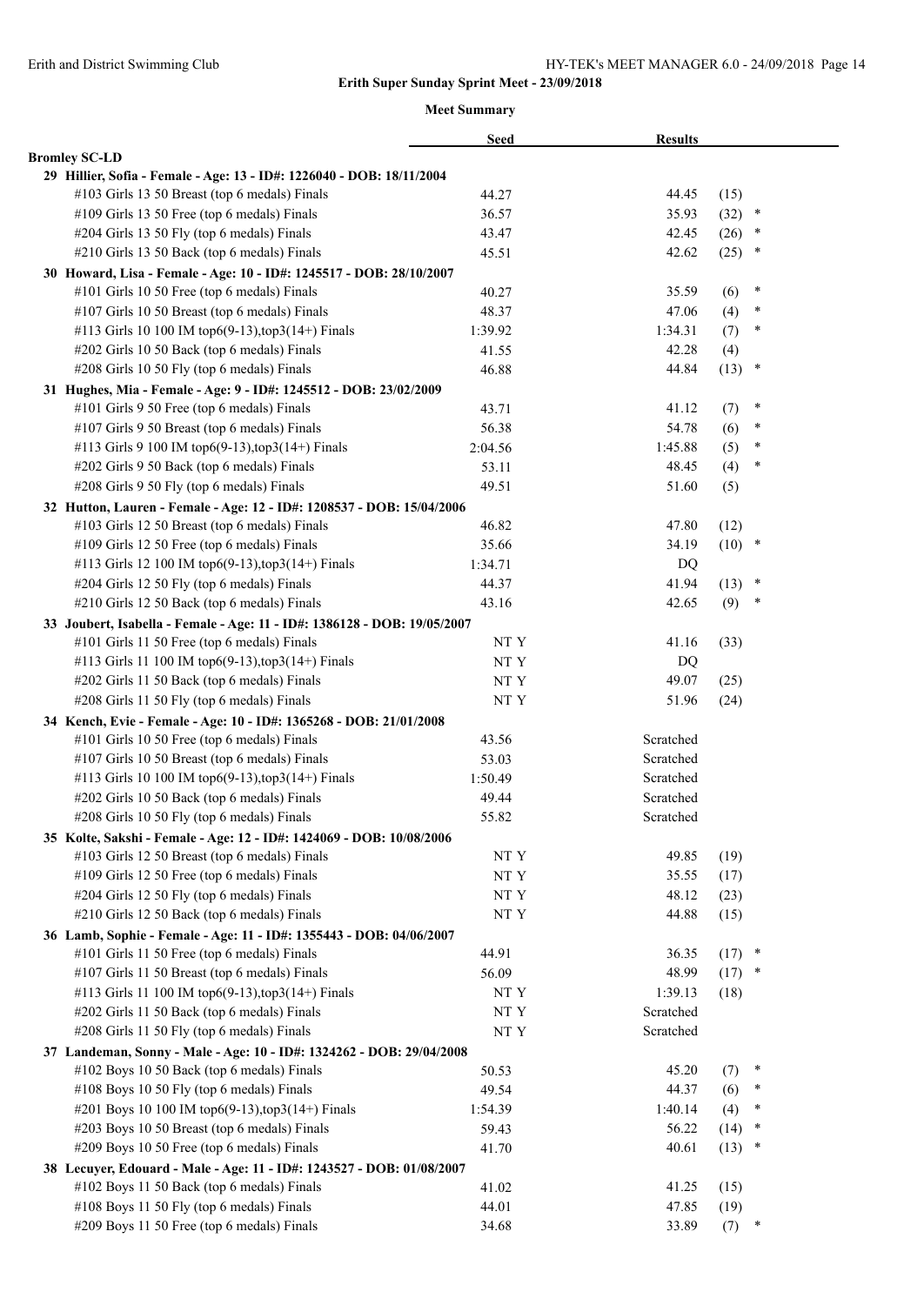|                                                                             | <b>Seed</b> | <b>Results</b> |          |        |  |
|-----------------------------------------------------------------------------|-------------|----------------|----------|--------|--|
| <b>Bromley SC-LD</b>                                                        |             |                |          |        |  |
| 39 Mahendrakumar, Sachin - Male - Age: 13 - ID#: 1152800 - DOB: 19/12/2004  |             |                |          |        |  |
| #104 Boys 13 50 Fly (top 6 medals) Finals                                   | 42.54       | 40.31          | (9)      | $\ast$ |  |
| #110 Boys 13 50 Back (top 6 medals) Finals                                  | 43.24       | 39.55          | (8)      | $\ast$ |  |
| #201 Boys 13 100 IM top6(9-13), top3(14+) Finals                            | 1:35.01     | 1:22.34        | (7)      | ∗      |  |
| #205 Boys 13 50 Free (top 6 medals) Finals                                  | 36.06       | 32.62          | (10)     | $\ast$ |  |
| #211 Boys 13 50 Breast (top 6 medals) Finals                                | 40.16       | 39.61          | (3)      | $\ast$ |  |
| 40 Mahendrakumar, Shoban - Male - Age: 11 - ID#: 1163771 - DOB: 31/10/2006  |             |                |          |        |  |
| #102 Boys 11 50 Back (top 6 medals) Finals                                  | 42.69       | 40.40          | (11)     | $\ast$ |  |
| #108 Boys 11 50 Fly (top 6 medals) Finals                                   | 39.71       | 40.21          | (5)      |        |  |
| #201 Boys 11 100 IM top6(9-13),top3(14+) Finals                             | 1:37.06     | 1:27.52        | (6)      | ∗      |  |
| #203 Boys 11 50 Breast (top 6 medals) Finals                                | 46.00       | 45.10          | (5)      | $\ast$ |  |
| #209 Boys 11 50 Free (top 6 medals) Finals                                  | 36.21       | 34.35          | (9)      | *      |  |
| 41 Marshall, Lucy - Female - Age: 10 - ID#: 1373246 - DOB: 01/02/2008       |             |                |          |        |  |
| #101 Girls 10 50 Free (top 6 medals) Finals                                 | 49.02       | 41.01          | $(34)$ * |        |  |
| #107 Girls 10 50 Breast (top 6 medals) Finals                               | NT Y        | 56.66          | (41)     |        |  |
| #113 Girls 10 100 IM top6(9-13), top3(14+) Finals                           | NT Y        | DQ             |          |        |  |
| #202 Girls 10 50 Back (top 6 medals) Finals                                 | 53.73       | 48.43          | $(32)$ * |        |  |
| #208 Girls 10 50 Fly (top 6 medals) Finals                                  | NT Y        | 49.48          | (20)     |        |  |
| 42 Marshall, Olivia - Female - Age: 12 - ID#: 1373260 - DOB: 19/03/2006     |             |                |          |        |  |
| #103 Girls 12 50 Breast (top 6 medals) Finals                               | 52.69       | 49.70          | (18)     | ×      |  |
| #109 Girls 12 50 Free (top 6 medals) Finals                                 | 35.78       | 33.96          | (9)      | ∗      |  |
| #113 Girls 12 100 IM top6(9-13), top3(14+) Finals                           | 1:36.49     | 1:33.18        | (14)     | $\ast$ |  |
| #204 Girls 12 50 Fly (top 6 medals) Finals                                  | NT Y        | 41.12          | (11)     |        |  |
| #210 Girls 12 50 Back (top 6 medals) Finals                                 | NT Y        | 44.67          | (14)     |        |  |
| 43 Menteath, Shannon - Female - Age: 14 - ID#: 1245503 - DOB: 18/05/2004    |             |                |          |        |  |
| #105 Girls 14 50 Free (top 3 medals) Finals                                 | 31.59       | 31.07          | (3)      | $\ast$ |  |
| #111 Girls 14 50 Breast (top 3 medals) Finals                               | 41.95       | 41.81          | (3)      | ∗      |  |
| #113 Girls 14 100 IM top6(9-13), top3(14+) Finals                           | 1:19.08     | 1:18.81        | (1)      | $\ast$ |  |
| #206 Girls 14 50 Back (top 3 medals) Finals                                 | 35.88       | 36.62          | (5)      |        |  |
| #212 Girls 14 50 Fly (top 3 medals) Finals                                  | 33.30       | 33.47          | (1)      |        |  |
| 44 Mott, Rosie - Female - Age: 15 - ID#: 882015 - DOB: 28/06/2003           |             |                |          |        |  |
| #105 Girls 15 50 Free (top 3 medals) Finals                                 | 30.79       | 31.41          | (6)      |        |  |
| #113 Girls 15 100 IM top6(9-13), top3(14+) Finals                           | 1:20.49     | 1:22.48        | (8)      |        |  |
| #206 Girls 15 50 Back (top 3 medals) Finals                                 | 34.17       | 36.08          | (5)      |        |  |
| #212 Girls 15 50 Fly (top 3 medals) Finals                                  | 33.75       | 35.91          | (6)      |        |  |
| 45 Murphy, Connor - Male - Age: 15 - ID#: 1207525 - DOB: 24/06/2003         |             |                |          |        |  |
| #112 Boys 15 50 Fly (top 3 medals) Finals                                   | 33.52       | Scratched      |          |        |  |
| #201 Boys 15 100 IM top6(9-13),top3(14+) Finals                             | 1:20.13     | Scratched      |          |        |  |
| #207 Boys 15 50 Breast (top 3 medals) Finals                                | 39.87       | Scratched      |          |        |  |
| #213 Boys 15 50 Free (top 3 medals) Finals                                  | 29.65       | Scratched      |          |        |  |
| 46 Murphy, Logan - Male - Age: 11 - ID#: 1215503 - DOB: 14/11/2006          |             |                |          |        |  |
| #102 Boys 11 50 Back (top 6 medals) Finals                                  | 47.80       | NS             |          |        |  |
| #108 Boys 11 50 Fly (top 6 medals) Finals                                   | 47.77       | <b>NS</b>      |          |        |  |
| #201 Boys 11 100 IM top6(9-13), top3(14+) Finals                            | 1:45.23     | Scratched      |          |        |  |
| #203 Boys 11 50 Breast (top 6 medals) Finals                                | 54.10       | Scratched      |          |        |  |
| #209 Boys 11 50 Free (top 6 medals) Finals                                  | 39.73       | Scratched      |          |        |  |
| 47 Nilagarathna, Suvini - Female - Age: 13 - ID#: 1214417 - DOB: 12/07/2005 |             |                |          |        |  |
| #103 Girls 13 50 Breast (top 6 medals) Finals                               | 49.94       | 48.89          | $(27)$ * |        |  |
| #109 Girls 13 50 Free (top 6 medals) Finals                                 | 38.52       | 37.79          | (33)     | *      |  |
| #113 Girls 13 100 IM top6(9-13), top3(14+) Finals                           | 1:36.97     | 1:33.43        | (25)     | *      |  |
| #204 Girls 13 50 Fly (top 6 medals) Finals                                  | 40.67       | 40.85          | (22)     |        |  |
| #210 Girls 13 50 Back (top 6 medals) Finals                                 | 43.83       | 44.50          | (28)     |        |  |
|                                                                             |             |                |          |        |  |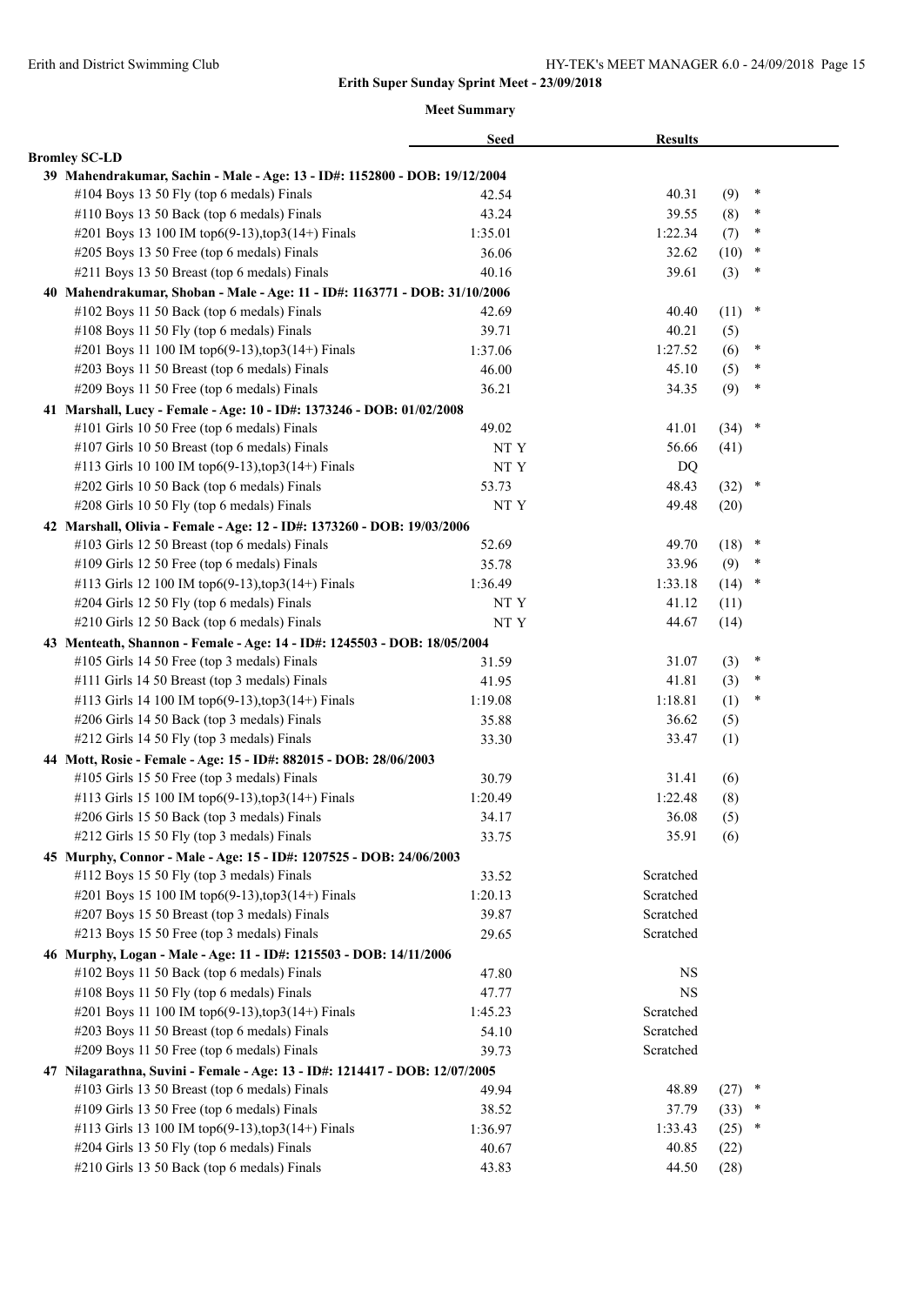|                                                                              | <b>Seed</b>    | <b>Results</b> |          |        |  |
|------------------------------------------------------------------------------|----------------|----------------|----------|--------|--|
| <b>Bromley SC-LD</b>                                                         |                |                |          |        |  |
| 48 Nilagarathna, Tharushi - Female - Age: 9 - ID#: 1236215 - DOB: 08/11/2008 |                |                |          |        |  |
| #101 Girls 9 50 Free (top 6 medals) Finals                                   | 44.41          | 40.73          | (6)      | $\ast$ |  |
| #107 Girls 9 50 Breast (top 6 medals) Finals                                 | 49.69          | X49.02         |          | $\ast$ |  |
| #113 Girls 9 100 IM top6(9-13), top3(14+) Finals                             | 1:52.00        | 1:44.64        | (4)      | $\ast$ |  |
| #202 Girls 9 50 Back (top 6 medals) Finals                                   | 50.85          | 48.56          | (5)      | $\ast$ |  |
| #208 Girls 9 50 Fly (top 6 medals) Finals                                    | 57.56          | 57.72          | (9)      |        |  |
| 49 Orchard, Isabel - Female - Age: 10 - ID#: 1233240 - DOB: 07/03/2008       |                |                |          |        |  |
| #101 Girls 10 50 Free (top 6 medals) Finals                                  | 38.01          | 36.62          | (11)     | $\ast$ |  |
| #107 Girls 10 50 Breast (top 6 medals) Finals                                | 57.56          | 56.55          | (40)     | $\ast$ |  |
| #113 Girls 10 100 IM top6(9-13), top3(14+) Finals                            | 1:38.37        | 1:38.69        | (14)     |        |  |
| #202 Girls 10 50 Back (top 6 medals) Finals                                  | 43.21          | 45.33          | (18)     |        |  |
| #208 Girls 10 50 Fly (top 6 medals) Finals                                   | 51.21          | <b>NS</b>      |          |        |  |
| 50 Pickering, Beatrice - Female - Age: 11 - ID#: 1176175 - DOB: 11/05/2007   |                |                |          |        |  |
| #101 Girls 11 50 Free (top 6 medals) Finals                                  | 31.80          | 30.99          | (1)      | $\ast$ |  |
| #107 Girls 11 50 Breast (top 6 medals) Finals                                | 47.10          | 44.92          | (5)      | $\ast$ |  |
| #113 Girls 11 100 IM top6(9-13), top3(14+) Finals                            | 1:30.47        | 1:23.38        | (1)      | $\ast$ |  |
| #202 Girls 11 50 Back (top 6 medals) Finals                                  | 36.96          | X36.16         |          | $\ast$ |  |
| #208 Girls 11 50 Fly (top 6 medals) Finals                                   | 34.80          | X35.66         |          |        |  |
| 51 Pickering, Sebastian - Male - Age: 13 - ID#: 947932 - DOB: 11/08/2005     |                |                |          |        |  |
| #104 Boys 13 50 Fly (top 6 medals) Finals                                    | 32.80          | 33.59          | (5)      |        |  |
| #110 Boys 13 50 Back (top 6 medals) Finals                                   | 34.52          | 34.42          | (6)      | $\ast$ |  |
| #201 Boys 13 100 IM top6(9-13), top3(14+) Finals                             | 1:20.50        | 1:13.45        | (4)      | $\ast$ |  |
| #205 Boys 13 50 Free (top 6 medals) Finals                                   | 28.80          | 29.65          | (7)      |        |  |
| #211 Boys 13 50 Breast (top 6 medals) Finals                                 | 35.40          | X37.06         |          |        |  |
| 52 Salamanca, Maria - Female - Age: 10 - ID#: 1398385 - DOB: 20/07/2008      |                |                |          |        |  |
| #101 Girls 10 50 Free (top 6 medals) Finals                                  | 51.40          | 40.93          | (33)     | $\ast$ |  |
| #107 Girls 10 50 Breast (top 6 medals) Finals                                | 1:07.72        | 52.53          | (24)     | $\ast$ |  |
| #113 Girls 10 100 IM top6(9-13), top3(14+) Finals                            | NT Y           | 1:45.65        | (23)     |        |  |
| 53 Shittu, Sade - Female - Age: 10 - ID#: 1344275 - DOB: 30/11/2007          |                |                |          |        |  |
| #101 Girls 10 50 Free (top 6 medals) Finals                                  | 45.00          | 37.82          | $(19)$ * |        |  |
| #107 Girls 10 50 Breast (top 6 medals) Finals                                | 49.13          | DQ             |          |        |  |
| #113 Girls 10 100 IM top6(9-13), top3(14+) Finals                            | NT Y           | 1:46.65        | (24)     |        |  |
| 54 Sparkes, India - Female - Age: 11 - ID#: 1235413 - DOB: 22/03/2007        |                |                |          |        |  |
| #101 Girls 11 50 Free (top 6 medals) Finals                                  |                | 35.36          | (12)     | $\ast$ |  |
| #107 Girls 11 50 Breast (top 6 medals) Finals                                | 38.32<br>53.26 | 51.52          | (23)     | $\ast$ |  |
| #113 Girls 11 100 IM top6(9-13), top3(14+) Finals                            |                |                |          | ∗      |  |
|                                                                              | 1:36.30        | 1:31.23        | (6)      |        |  |
| #202 Girls 11 50 Back (top 6 medals) Finals                                  | 40.25          | 40.98          | (9)      |        |  |
| #208 Girls 11 50 Fly (top 6 medals) Finals                                   | 39.61          | 40.92          | (7)      |        |  |
| 55 Sutherland, Ewan - Male - Age: 12 - ID#: 956553 - DOB: 30/12/2005         |                |                |          | $\ast$ |  |
| #104 Boys 12 50 Fly (top 6 medals) Finals                                    | 44.29          | 42.17          | (10)     | *      |  |
| #110 Boys 12 50 Back (top 6 medals) Finals                                   | 42.78          | 38.79          | (7)      |        |  |
| #201 Boys 12 100 IM top6(9-13), top3(14+) Finals                             | 1:31.86        | Scratched      |          |        |  |
| #205 Boys 12 50 Free (top 6 medals) Finals                                   | 38.42          | Scratched      |          |        |  |
| #211 Boys 12 50 Breast (top 6 medals) Finals                                 | 48.92          | Scratched      |          |        |  |
| 56 Sutherland, Niamh - Female - Age: 10 - ID#: 1208523 - DOB: 25/12/2007     |                |                |          |        |  |
| #101 Girls 10 50 Free (top 6 medals) Finals                                  | 35.16          | 35.18          | (4)      |        |  |
| #107 Girls 10 50 Breast (top 6 medals) Finals                                | 54.12          | 52.49          | (23)     | $\ast$ |  |
| #113 Girls 10 100 IM top6(9-13), top3(14+) Finals                            | 1:37.38        | 1:35.10        | (8)      | *      |  |
| #202 Girls 10 50 Back (top 6 medals) Finals                                  | 45.96          | Scratched      |          |        |  |
| #208 Girls 10 50 Fly (top 6 medals) Finals                                   | 48.38          | Scratched      |          |        |  |
| 57 Tedros, Libby - Female - Age: 10 - ID#: 1438883 - DOB: 10/12/2007         |                |                |          |        |  |
| #101 Girls 10 50 Free (top 6 medals) Finals                                  | NT             | 42.21          | (40)     |        |  |
| #202 Girls 10 50 Back (top 6 medals) Finals                                  | NT             | 1:04.89        | (49)     |        |  |
| #208 Girls 10 50 Fly (top 6 medals) Finals                                   | NT             | DQ             |          |        |  |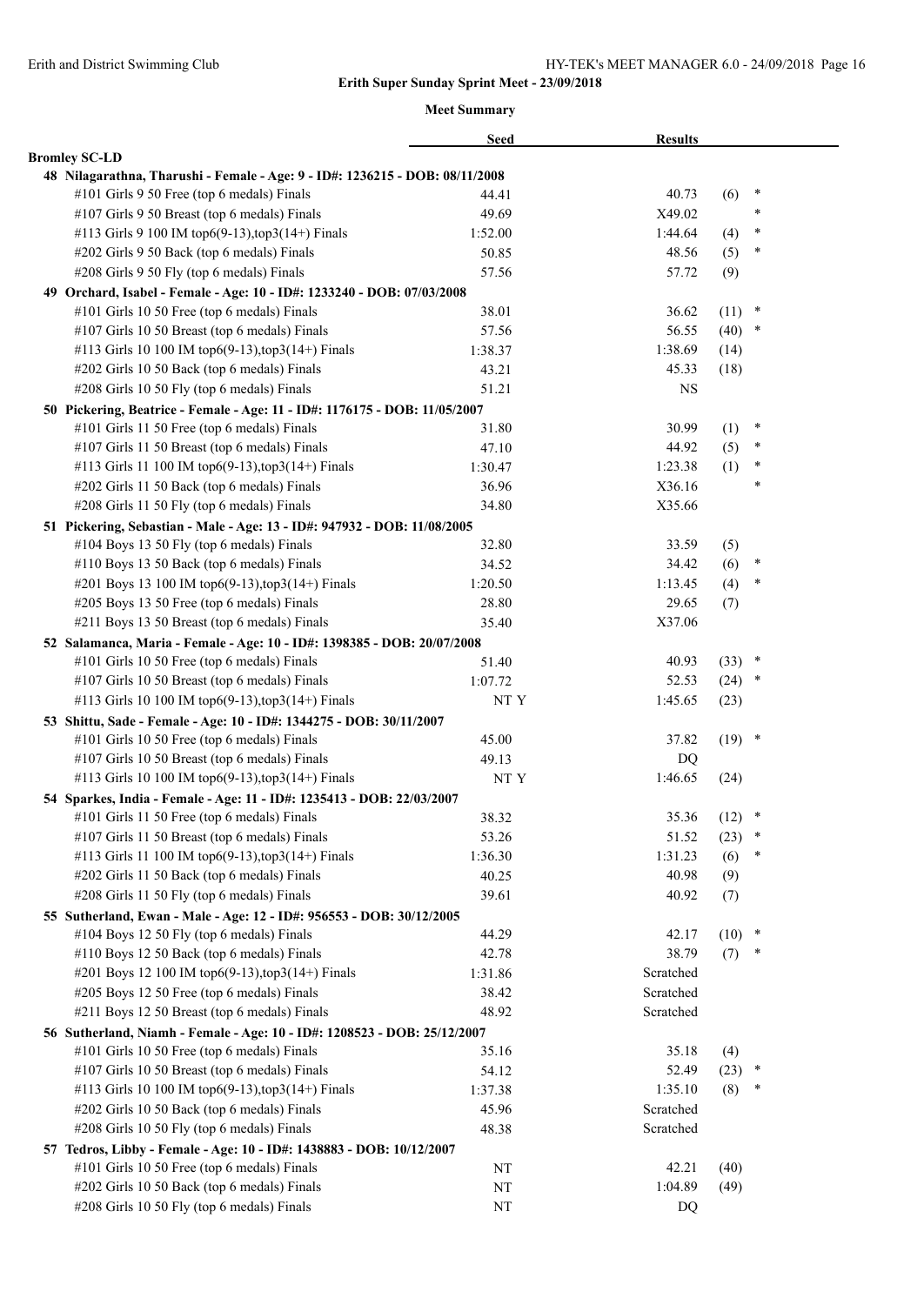|                                                                                 | <b>Seed</b> | <b>Results</b> |          |        |
|---------------------------------------------------------------------------------|-------------|----------------|----------|--------|
| <b>Bromley SC-LD</b>                                                            |             |                |          |        |
| 58 Trigger, Delyth - Female - Age: 9 - ID#: 1365257 - DOB: 08/10/2008           |             |                |          |        |
| #101 Girls 9 50 Free (top 6 medals) Finals                                      | 42.54       | 39.38          | (3)      | $\ast$ |
| #107 Girls 9 50 Breast (top 6 medals) Finals                                    | 58.17       | 55.84          | (8)      | $\ast$ |
| #113 Girls 9 100 IM top6(9-13), top3(14+) Finals                                | NT Y        | 1:47.93        | (6)      |        |
| #202 Girls 9 50 Back (top 6 medals) Finals                                      | NT Y        | 49.74          | (7)      |        |
| #208 Girls 9 50 Fly (top 6 medals) Finals                                       | 53.02       | 55.16          | (7)      |        |
| 59 Whitehorne-King, Kingsley - Male - Age: 11 - ID#: 1278509 - DOB: 29/01/2007  |             |                |          |        |
| #102 Boys 11 50 Back (top 6 medals) Finals                                      | 43.14       | 40.92          | (14)     | $\ast$ |
| #201 Boys 11 100 IM top6(9-13),top3(14+) Finals                                 | 1:38.00     | 1:35.57        | $(16)$ * |        |
| #203 Boys 11 50 Breast (top 6 medals) Finals                                    | 48.99       | 50.30          | (17)     |        |
| #209 Boys 11 50 Free (top 6 medals) Finals                                      | 37.96       | 36.13          | $(22)$ * |        |
| 60 Whitehorne-King, Mckayla - Female - Age: 13 - ID#: 1138625 - DOB: 28/01/2005 |             |                |          |        |
| #109 Girls 13 50 Free (top 6 medals) Finals                                     | 33.54       | 33.27          | $(18)$ * |        |
| #113 Girls 13 100 IM top6(9-13),top3(14+) Finals                                | NT Y        | <b>NS</b>      |          |        |
| #210 Girls 13 50 Back (top 6 medals) Finals                                     | 41.50       | 39.09          | $(13)$ * |        |
| 61 Williams, Charles - Male - Age: 9 - ID#: 1341503 - DOB: 17/08/2009           |             |                |          |        |
| #102 Boys 9 50 Back (top 6 medals) Finals                                       | NT Y        | 49.57          | (6)      |        |
| #108 Boys 9 50 Fly (top 6 medals) Finals                                        | 58.09       | 55.64          | (8)      | $\ast$ |
| #201 Boys 9 100 IM top6(9-13), top3(14+) Finals                                 | NT Y        | DQ             |          |        |
| #203 Boys 9 50 Breast (top 6 medals) Finals                                     | 1:06.83     | DQ             |          |        |
| #209 Boys 9 50 Free (top 6 medals) Finals                                       | 49.08       | 49.87          | (15)     |        |
| 62 Williams, George - Male - Age: 9 - ID#: 1349869 - DOB: 17/08/2009            |             |                |          |        |
| #102 Boys 9 50 Back (top 6 medals) Finals                                       | NT Y        | D <sub>O</sub> |          |        |
| #203 Boys 9 50 Breast (top 6 medals) Finals                                     | NT Y        | Scratched      |          |        |
| #209 Boys 9 50 Free (top 6 medals) Finals                                       | 1:13.25     | 1:07.26        | $(17)$ * |        |
| 63 Williams, Sebastian - Male - Age: 11 - ID#: 1191473 - DOB: 26/03/2007        |             |                |          |        |
| #102 Boys 11 50 Back (top 6 medals) Finals                                      | 46.22       | 39.75          | (6)      | $\ast$ |
| #108 Boys 11 50 Fly (top 6 medals) Finals                                       | 44.44       | 40.32          | (7)      | $\ast$ |
| #201 Boys 11 100 IM top6(9-13), top3(14+) Finals                                | 1:45.31     | 1:33.74        | (15)     | $\ast$ |
| #203 Boys 11 50 Breast (top 6 medals) Finals                                    | 1:02.07     | 53.21          | (27)     | $\ast$ |
| #209 Boys 11 50 Free (top 6 medals) Finals                                      | 40.23       | 37.56          | (25)     | $\ast$ |
| Bromley SC-LD Total Individual Entries: 288 - Total Relays: 0                   |             |                |          |        |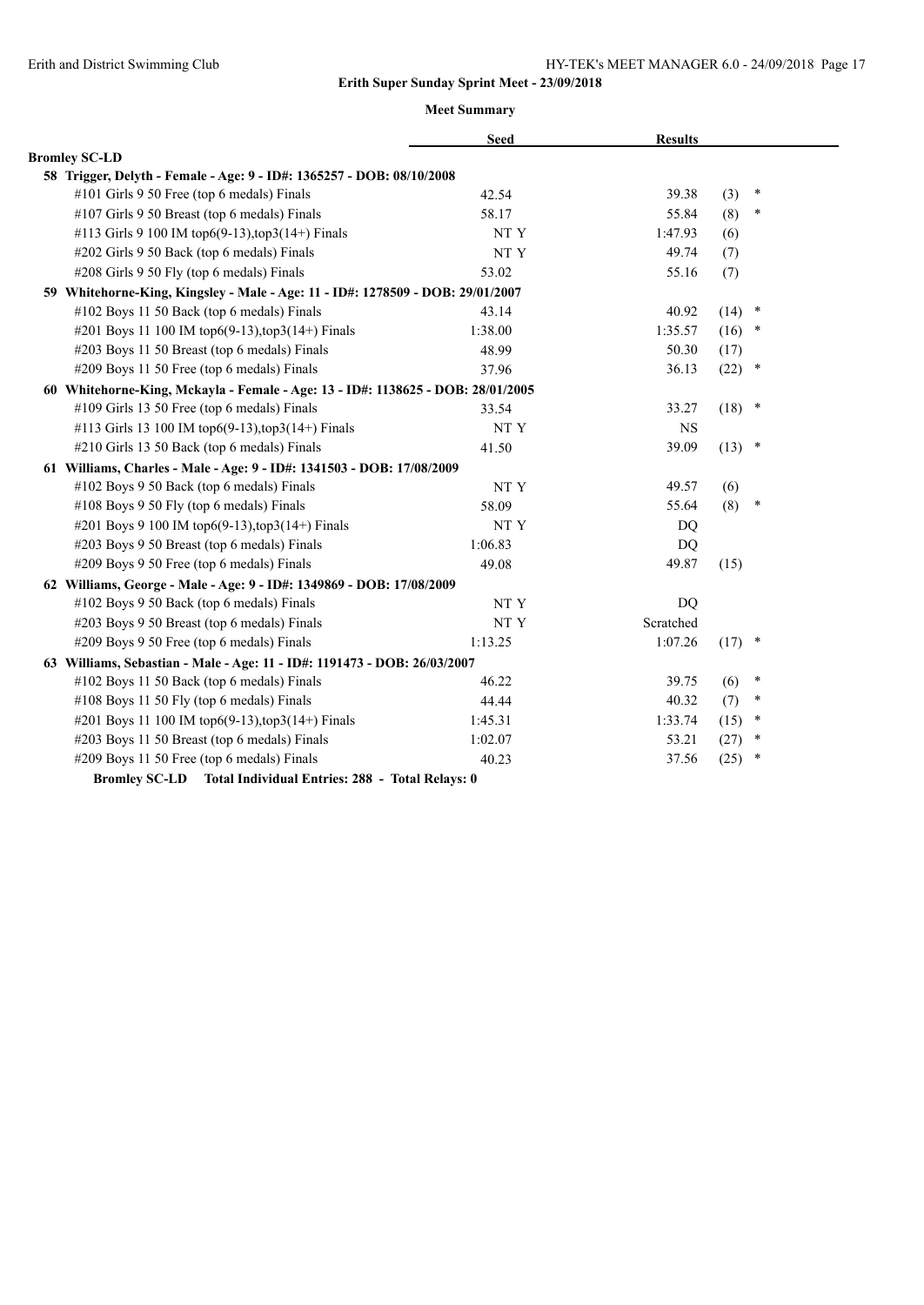|                                                                            | <b>Seed</b> | <b>Results</b> |           |
|----------------------------------------------------------------------------|-------------|----------------|-----------|
| <b>Chislehurst Millennium</b>                                              |             |                |           |
| Trigueirinho, Gabriela - Female - Age: 10 - ID#: 1348649 - DOB: 23/02/2008 |             |                |           |
| #101 Girls 10 50 Free (top 6 medals) Finals                                | 38.10       | 37.40          | *<br>(16) |
| #107 Girls 10 50 Breast (top 6 medals) Finals                              | 53.45       | 51.10          | (13)<br>∗ |
| #113 Girls 10 100 IM top6(9-13), top3(14+) Finals                          | 1:45.52     | 1:44.63        | (22)<br>* |
| #202 Girls 10 50 Back (top 6 medals) Finals                                | 44.20       | 43.62          | (11)<br>* |
| $\#208$ Girls 10 50 Fly (top 6 medals) Finals                              | 51.37       | NS             |           |
| Chislehurst Millennium Total Individual Entries: 5 - Total Relays: 0       |             |                |           |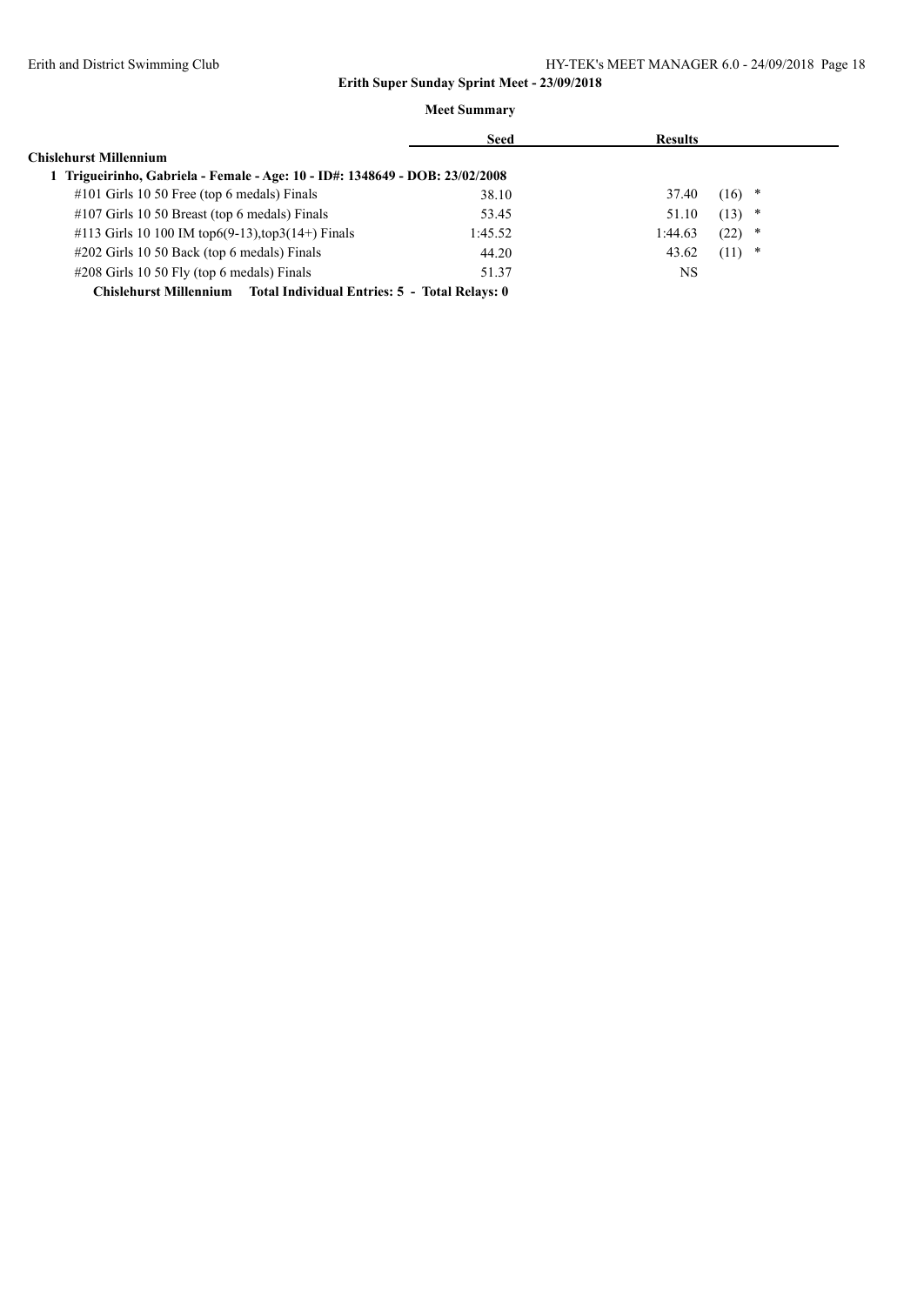|                                                                           | <b>Seed</b> | <b>Results</b> |                |
|---------------------------------------------------------------------------|-------------|----------------|----------------|
| <b>Dartford District SC</b>                                               |             |                |                |
| 1 Abdullah, Tobun - Male - Age: 10 - ID#: 1356300 - DOB: 20/12/2007       |             |                |                |
| #102 Boys 10 50 Back (top 6 medals) Finals                                | NT          | 53.17          | (21)           |
| #108 Boys 10 50 Fly (top 6 medals) Finals                                 | NT          | 1:00.33        | (21)           |
| #201 Boys 10 100 IM top6(9-13), top3(14+) Finals                          | NT          | DQ             |                |
| #203 Boys 10 50 Breast (top 6 medals) Finals                              | NT          | DQ             |                |
| #209 Boys 10 50 Free (top 6 medals) Finals                                | NT          | 46.37          | (25)           |
| 2 Ambler, Alicia - Female - Age: 9 - ID#: 1379180 - DOB: 08/07/2009       |             |                |                |
| #101 Girls 9 50 Free (top 6 medals) Finals                                | NT          | 49.78          | (17)           |
| #107 Girls 9 50 Breast (top 6 medals) Finals                              | NT          | DQ             |                |
| #208 Girls 9 50 Fly (top 6 medals) Finals                                 | NT          | Scratched      |                |
| 3 Ambler, Robbie - Male - Age: 13 - ID#: 1241093 - DOB: 23/09/2005        |             |                |                |
| #104 Boys 13 50 Fly (top 6 medals) Finals                                 | 44.78       | 40.86          | $(12)$ *       |
| #110 Boys 13 50 Back (top 6 medals) Finals                                | 52.44       | 44.31          | (12)<br>$\ast$ |
| 4 Amin, Ashiya - Female - Age: 10 - ID#: 1343287 - DOB: 17/03/2008        |             |                |                |
| #101 Girls 10 50 Free (top 6 medals) Finals                               | 48.83       | 44.75          | $\ast$<br>(53) |
| #113 Girls 10 100 IM top6(9-13), top3(14+) Finals                         | NT          | 1:59.57        | (36)           |
| 5 Aram, Millie - Female - Age: 10 - ID#: 1372264 - DOB: 12/06/2008        |             |                |                |
| #101 Girls 10 50 Free (top 6 medals) Finals                               | 49.08       | 50.32          | (56)           |
| #107 Girls 10 50 Breast (top 6 medals) Finals                             | 1:02.37     | 1:03.06        | (45)           |
| #113 Girls 10 100 IM top6(9-13), top3(14+) Finals                         | NT          | 2:13.63        | (40)           |
| #202 Girls 10 50 Back (top 6 medals) Finals                               | 57.61       | 57.01          | (45)<br>$\ast$ |
| #208 Girls 10 50 Fly (top 6 medals) Finals                                | NT          | 1:09.83        | (38)           |
| 6 Beer, Caitlin - Female - Age: 10 - ID#: 1356132 - DOB: 10/09/2008       |             |                |                |
| #101 Girls 10 50 Free (top 6 medals) Finals                               | 46.80       | 47.10          | (55)           |
| #107 Girls 10 50 Breast (top 6 medals) Finals                             | 1:05.90     | 1:05.51        | (48)<br>$\ast$ |
| #113 Girls 10 100 IM top6(9-13),top3(14+) Finals                          | 2:05.71     | 2:04.46        | (38)<br>$\ast$ |
| #202 Girls 10 50 Back (top 6 medals) Finals                               | 52.90       | 54.59          | (43)           |
| #208 Girls 10 50 Fly (top 6 medals) Finals                                | 1:16.93     | 1:07.05        | $\ast$<br>(37) |
| 7 Bentley, Sophia - Female - Age: 10 - ID#: 1179870 - DOB: 08/07/2008     |             |                |                |
| #101 Girls 10 50 Free (top 6 medals) Finals                               | 37.65       | 36.12          | $\ast$<br>(8)  |
| #107 Girls 10 50 Breast (top 6 medals) Finals                             | 52.39       | 52.87          | (26)           |
| #113 Girls 10 100 IM top6(9-13), top3(14+) Finals                         | 1:57.28     | DQ             |                |
| #202 Girls 10 50 Back (top 6 medals) Finals                               | 48.38       | 47.14          | $\ast$<br>(26) |
| #208 Girls 10 50 Fly (top 6 medals) Finals                                | 52.02       | 50.43          | (23)<br>$\ast$ |
| 8 Bisht, Arnav - Male - Age: 11 - ID#: 1352454 - DOB: 16/05/2007          |             |                |                |
| #102 Boys 11 50 Back (top 6 medals) Finals                                | 50.47       | 48.67          | $\ast$<br>(25) |
| #108 Boys 11 50 Fly (top 6 medals) Finals                                 | 56.35       | 55.40          | (24)<br>$\ast$ |
| #201 Boys 11 100 IM top6(9-13), top3(14+) Finals                          | 1:53.23     | 1:49.49        | (22)<br>*      |
| #203 Boys 11 50 Breast (top 6 medals) Finals                              | NT          | 1:02.12        | (28)           |
| #209 Boys 11 50 Free (top 6 medals) Finals                                | 39.91       | 39.40          | (28)<br>$\ast$ |
| 9 Castleton, Isabelle - Female - Age: 10 - ID#: 1372268 - DOB: 22/06/2008 |             |                |                |
| #101 Girls 10 50 Free (top 6 medals) Finals                               | 42.99       | 42.61          | $\ast$<br>(44) |
| #107 Girls 10 50 Breast (top 6 medals) Finals                             | 1:05.72     | 1:03.68        | (46)           |
| #113 Girls 10 100 IM top6(9-13),top3(14+) Finals                          | NT          | 2:06.40        | (39)           |
| #202 Girls 10 50 Back (top 6 medals) Finals                               | 53.22       | DQ             |                |
| #208 Girls 10 50 Fly (top 6 medals) Finals                                | 1:14.11     | 1:03.27        | $(36)$ *       |
| 10 Coleman, Jack - Male - Age: 12 - ID#: 1385452 - DOB: 03/10/2005        |             |                |                |
| #104 Boys 12 50 Fly (top 6 medals) Finals                                 | 1:04.14     | 54.04          | $(14)$ *       |
| #110 Boys 12 50 Back (top 6 medals) Finals                                | 57.44       | <b>DNF</b>     |                |
| #201 Boys 12 100 IM top6(9-13), top3(14+) Finals                          | 2:12.19     | DQ             |                |
| #205 Boys 12 50 Free (top 6 medals) Finals                                | 48.73       | 42.08          | $(13)$ *       |
| #211 Boys 12 50 Breast (top 6 medals) Finals                              | $\rm{NT}$   | 1:04.91        | (13)           |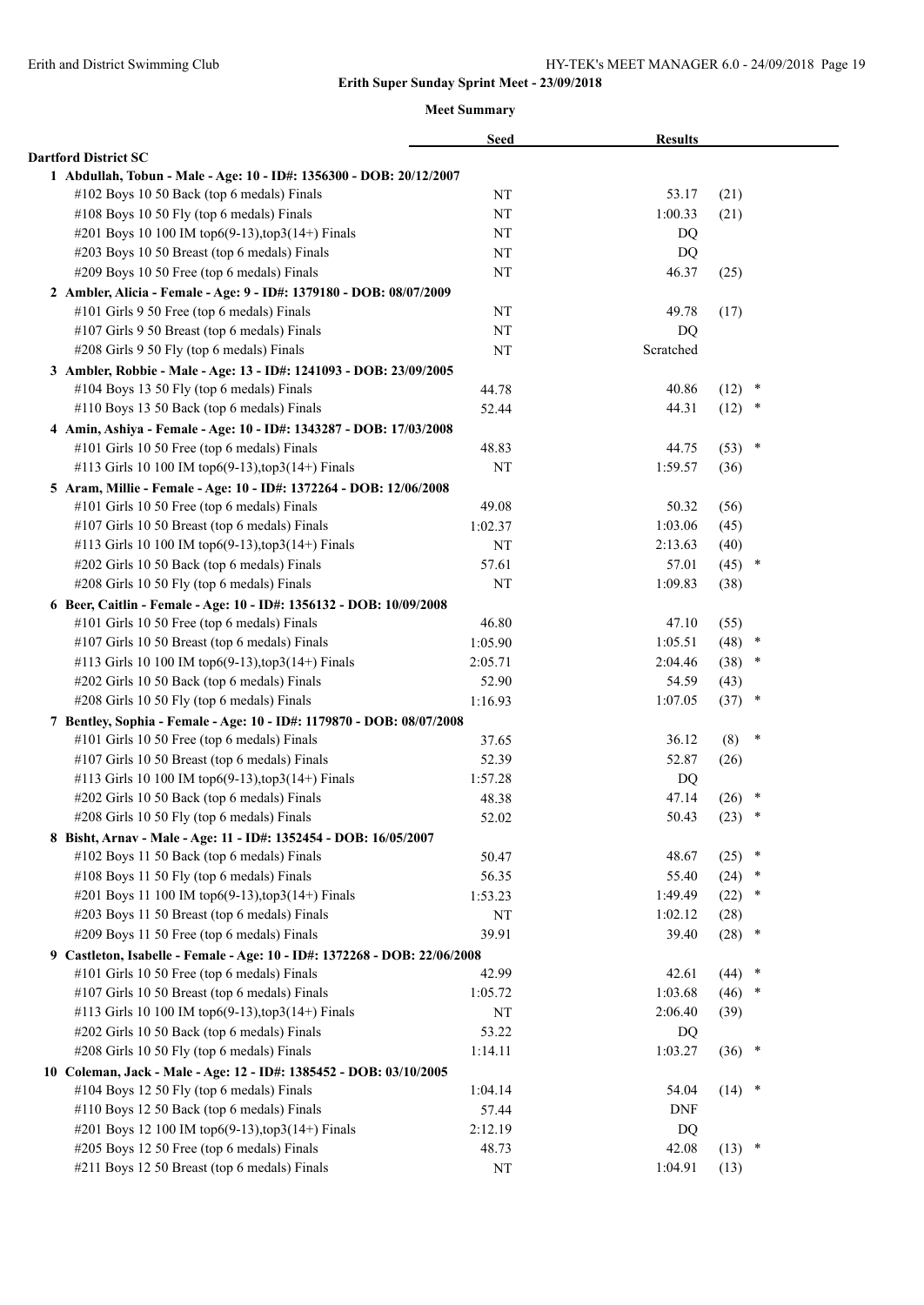|                                                                          | <b>Seed</b> | <b>Results</b> |      |        |
|--------------------------------------------------------------------------|-------------|----------------|------|--------|
| <b>Dartford District SC</b>                                              |             |                |      |        |
| 11 Czapla, Julia - Female - Age: 9 - ID#: 1381496 - DOB: 16/09/2009      |             |                |      |        |
| #101 Girls 9 50 Free (top 6 medals) Finals                               | 1:05.00     | 48.19          | (16) | $\ast$ |
| #107 Girls 9 50 Breast (top 6 medals) Finals                             | NT          | 1:08.05        | (14) |        |
| #113 Girls 9 100 IM top6(9-13), top3(14+) Finals                         | NT          | 2:17.37        | (12) |        |
| #202 Girls 9 50 Back (top 6 medals) Finals                               | 1:11.15     | 57.35          | (14) | $\ast$ |
| #208 Girls 9 50 Fly (top 6 medals) Finals                                | NT          | 1:15.82        | (12) |        |
| 12 Davids, Chiamaka - Female - Age: 17 - ID#: 1395109 - DOB: 23/05/2001  |             |                |      |        |
| #105 Girls 16&O 50 Free (top 3 medals) Finals                            | 34.00       | 36.49          | (8)  |        |
| #212 Girls 16&O 50 Fly (top 3 medals) Finals                             | NT          | 43.67          | (7)  |        |
| 13 Defraine, Katie - Female - Age: 15 - ID#: 717136 - DOB: 11/09/2003    |             |                |      |        |
| #105 Girls 15 50 Free (top 3 medals) Finals                              | 34.70       | 34.15          | (12) | $\ast$ |
| #113 Girls 15 100 IM top6(9-13), top3(14+) Finals                        | 1:34.35     | 1:27.74        | (9)  | $\ast$ |
| #206 Girls 15 50 Back (top 3 medals) Finals                              | 41.10       | <b>NS</b>      |      |        |
| #212 Girls 15 50 Fly (top 3 medals) Finals                               | 36.71       | 37.93          | (9)  |        |
| 14 Hall, Freya - Female - Age: 13 - ID#: 1133136 - DOB: 14/02/2005       |             |                |      |        |
| #204 Girls 13 50 Fly (top 6 medals) Finals                               | 34.50       | 34.62          | (6)  |        |
| #210 Girls 13 50 Back (top 6 medals) Finals                              | 36.97       | 36.43          | (6)  | $\ast$ |
| 15 Hall, Isobel - Female - Age: 9 - ID#: 1273200 - DOB: 01/11/2008       |             |                |      |        |
| #101 Girls 9 50 Free (top 6 medals) Finals                               | 45.80       | 44.61          | (11) | $\ast$ |
| #107 Girls 9 50 Breast (top 6 medals) Finals                             | 58.11       | 57.67          | (10) | $\ast$ |
| #113 Girls 9 100 IM top6(9-13), top3(14+) Finals                         | 1:53.10     | 1:54.22        | (9)  |        |
| #202 Girls 9 50 Back (top 6 medals) Finals                               | 50.43       | 53.02          | (9)  |        |
| #208 Girls 9 50 Fly (top 6 medals) Finals                                | 59.07       | 1:00.68        | (10) |        |
| 16 Holliday, Rhiannon - Female - Age: 9 - ID#: 1379182 - DOB: 31/03/2009 |             |                |      |        |
| #101 Girls 9 50 Free (top 6 medals) Finals                               | 46.86       | 45.44          | (13) | $\ast$ |
| #107 Girls 9 50 Breast (top 6 medals) Finals                             | 1:02.73     | 1:01.60        | (12) | ×      |
| #113 Girls 9 100 IM top6(9-13), top3(14+) Finals                         | 2:04.19     | 2:03.37        | (11) | $\ast$ |
| #202 Girls 9 50 Back (top 6 medals) Finals                               | 54.71       | 56.44          | (12) |        |
| #208 Girls 9 50 Fly (top 6 medals) Finals                                | 1:03.73     | 1:06.97        | (11) |        |
| 17 Jones, Megan - Female - Age: 11 - ID#: 1144612 - DOB: 13/06/2007      |             |                |      |        |
| #101 Girls 11 50 Free (top 6 medals) Finals                              | 46.46       | 43.26          | (36) | $\ast$ |
| #107 Girls 11 50 Breast (top 6 medals) Finals                            | 57.64       | DQ             |      |        |
| #113 Girls 11 100 IM top6(9-13),top3(14+) Finals                         | 1:56.74     | 1:49.12        | (23) | $\ast$ |
| #202 Girls 11 50 Back (top 6 medals) Finals                              | 52.04       | 50.43          | (26) | $\ast$ |
| #208 Girls 11 50 Fly (top 6 medals) Finals                               | 1:02.16     | DQ             |      |        |
| 18 Jones, Rhys - Male - Age: 13 - ID#: 814940 - DOB: 09/06/2005          |             |                |      |        |
| #104 Boys 13 50 Fly (top 6 medals) Finals                                | 45.90       | 41.69          | (13) | ×      |
| #110 Boys 13 50 Back (top 6 medals) Finals                               | 44.61       | 41.91          | (9)  | *      |
| #201 Boys 13 100 IM top6(9-13), top3(14+) Finals                         | 1:31.80     | 1:28.63        | (10) | $\ast$ |
| #205 Boys 13 50 Free (top 6 medals) Finals                               | 34.15       | 34.53          | (14) |        |
| #211 Boys 13 50 Breast (top 6 medals) Finals                             | 47.45       | 45.93          | (9)  | ∗      |
| 19 Kader, Faahim - Male - Age: 11 - ID#: 1423919 - DOB: 29/06/2007       |             |                |      |        |
| #102 Boys 11 50 Back (top 6 medals) Finals                               | 58.58       | 53.76          | (27) | $\ast$ |
| #108 Boys 11 50 Fly (top 6 medals) Finals                                | NT          | DQ             |      |        |
| #201 Boys 11 100 IM top6(9-13), top3(14+) Finals                         | NT          | 2:09.42        | (24) |        |
| #203 Boys 11 50 Breast (top 6 medals) Finals                             | 1:03.05     | 1:02.87        | (30) | $\ast$ |
| #209 Boys 11 50 Free (top 6 medals) Finals                               | 52.99       | 45.59          | (34) | *      |
| 20 Keeble, Luke - Male - Age: 9 - ID#: 1353866 - DOB: 02/07/2009         |             |                |      |        |
| #201 Boys 9 100 IM top6(9-13), top3(14+) Finals                          | 2:10.00     | DQ             |      |        |
| #203 Boys 9 50 Breast (top 6 medals) Finals                              | 1:08.43     | 1:00.43        | (8)  | ×      |
| #209 Boys 9 50 Free (top 6 medals) Finals                                | 50.16       | 45.87          | (14) | $\ast$ |
|                                                                          |             |                |      |        |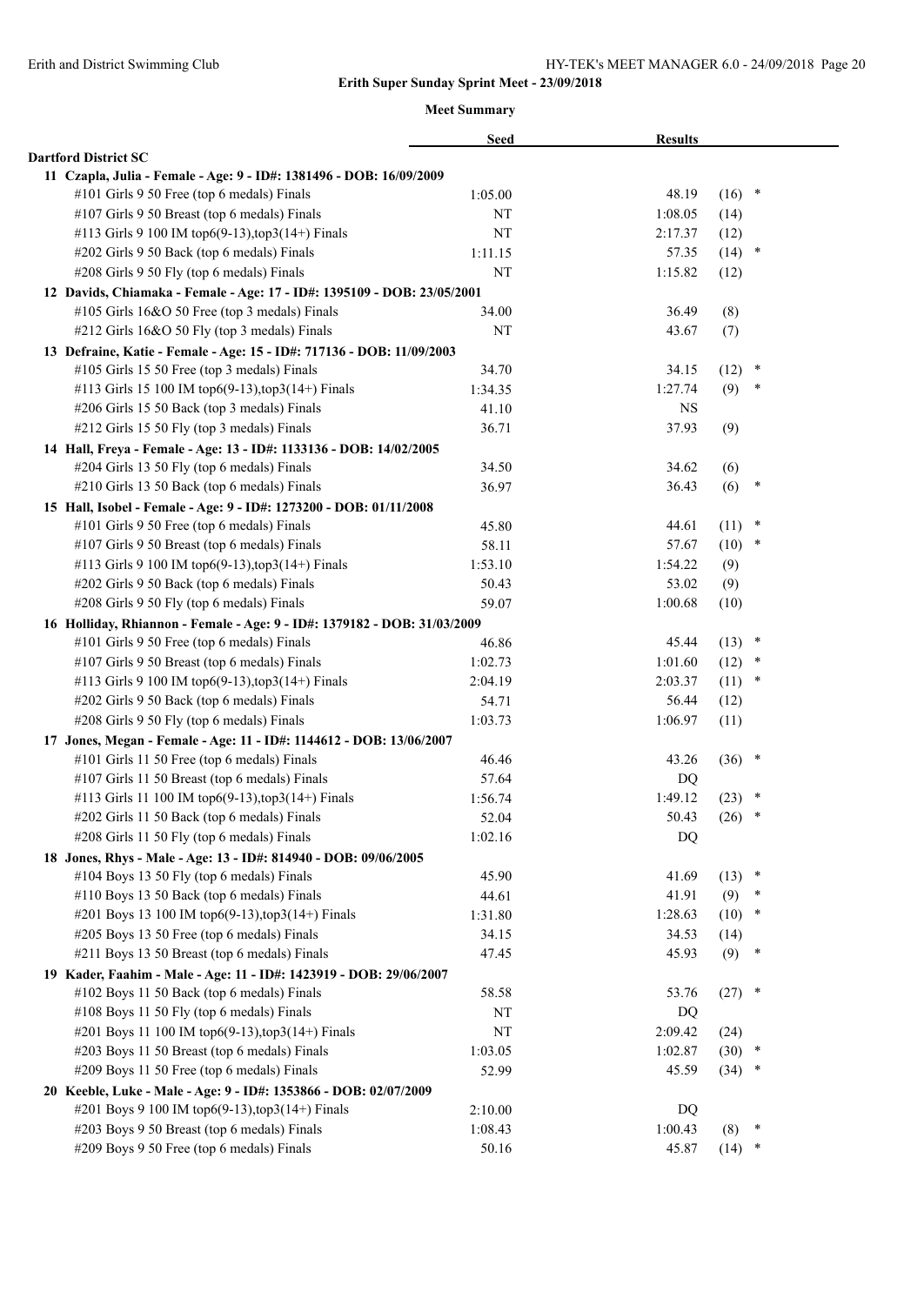|                                                                          | <b>Seed</b> | <b>Results</b> |                |  |
|--------------------------------------------------------------------------|-------------|----------------|----------------|--|
| <b>Dartford District SC</b>                                              |             |                |                |  |
| 21 Keeble, Ryan - Male - Age: 11 - ID#: 1334751 - DOB: 17/05/2007        |             |                |                |  |
| #102 Boys 11 50 Back (top 6 medals) Finals                               | 54.42       | 49.35          | $\ast$<br>(26) |  |
| #108 Boys 11 50 Fly (top 6 medals) Finals                                | 53.41       | 53.45          | (23)           |  |
| #201 Boys 11 100 IM top6(9-13), top3(14+) Finals                         | 1:55.74     | 1:49.77        | (23)<br>×      |  |
| #209 Boys 11 50 Free (top 6 medals) Finals                               | 44.81       | 42.35          | (32)<br>*      |  |
| 22 Luigetti, Lorenzo - Male - Age: 15 - ID#: 1381500 - DOB: 29/08/2003   |             |                |                |  |
| #106 Boys 15 50 Back (top 3 medals) Finals                               | 35.53       | 36.16          | (8)            |  |
| #112 Boys 15 50 Fly (top 3 medals) Finals                                | 34.02       | 34.22          | (8)            |  |
| #201 Boys 15 100 IM top6(9-13), top3(14+) Finals                         | 1:16.57     | 1:19.77        | (6)            |  |
| #207 Boys 15 50 Breast (top 3 medals) Finals                             | 40.65       | 43.50          | (7)            |  |
| #213 Boys 15 50 Free (top 3 medals) Finals                               | 29.58       | 31.46          | (6)            |  |
| 23 Mccune, Oliver - Male - Age: 10 - ID#: 1442831 - DOB: 02/02/2008      |             |                |                |  |
| #102 Boys 10 50 Back (top 6 medals) Finals                               | NT          | DQ             |                |  |
| #203 Boys 10 50 Breast (top 6 medals) Finals                             | NT          | 1:01.88        | (21)           |  |
| #209 Boys 10 50 Free (top 6 medals) Finals                               | NT          | 52.26          | (27)           |  |
| 24 Meksenas, Daniel - Male - Age: 9 - ID#: 1423912 - DOB: 09/07/2009     |             |                |                |  |
| #102 Boys 9 50 Back (top 6 medals) Finals                                | NT          | 50.80          | (7)            |  |
| #108 Boys 9 50 Fly (top 6 medals) Finals                                 | NT          | DQ             |                |  |
| #201 Boys 9 100 IM top6(9-13), top3(14+) Finals                          | NT          | DQ             |                |  |
| #203 Boys 9 50 Breast (top 6 medals) Finals                              | NT          | 1:02.33        | (9)            |  |
| #209 Boys 9 50 Free (top 6 medals) Finals                                | NT          | 42.28          | (6)            |  |
| 25 Moulton, Max - Male - Age: 15 - ID#: 781081 - DOB: 03/03/2003         |             |                |                |  |
| #207 Boys 15 50 Breast (top 3 medals) Finals                             | 34.76       | 35.65          | (2)            |  |
| 26 Nathan, Brandon - Male - Age: 10 - ID#: 1334745 - DOB: 16/11/2007     |             |                |                |  |
| #102 Boys 10 50 Back (top 6 medals) Finals                               | 53.09       | Scratched      |                |  |
| #108 Boys 10 50 Fly (top 6 medals) Finals                                | NT          | 47.74          | (9)            |  |
| #201 Boys 10 100 IM top6(9-13), top3(14+) Finals                         | 1:57.52     | 1:42.48        | (8)<br>×       |  |
| #203 Boys 10 50 Breast (top 6 medals) Finals                             | 59.72       | 51.37          | ∗<br>(7)       |  |
| #209 Boys 10 50 Free (top 6 medals) Finals                               | 48.11       | 41.60          | (18)<br>$\ast$ |  |
| 27 Nikolic, Alexander - Male - Age: 11 - ID#: 1334750 - DOB: 17/11/2006  |             |                |                |  |
| #201 Boys 11 100 IM top6(9-13), top3(14+) Finals                         | 1:35.94     | 1:33.05        | $\ast$<br>(14) |  |
| #203 Boys 11 50 Breast (top 6 medals) Finals                             | 50.92       | 49.71          | $\ast$<br>(16) |  |
| #209 Boys 11 50 Free (top 6 medals) Finals                               | 38.03       | 35.42          | (16)<br>$\ast$ |  |
| 28 Nikolic, Leo - Male - Age: 9 - ID#: 1360301 - DOB: 12/04/2009         |             |                |                |  |
| #201 Boys 9 100 IM top6(9-13), top3(14+) Finals                          | 1:51.03     | 1:38.80        | $\ast$<br>(2)  |  |
| #203 Boys 9 50 Breast (top 6 medals) Finals                              | 58.25       | 55.22          | (5)            |  |
| #209 Boys 9 50 Free (top 6 medals) Finals                                | 43.49       | 38.41          | *<br>(2)       |  |
| 29 Noye, Jessica - Female - Age: 11 - ID#: 1423920 - DOB: 01/01/2007     |             |                |                |  |
| #101 Girls 11 50 Free (top 6 medals) Finals                              | 40.93       | 40.36          | $\ast$<br>(31) |  |
| #107 Girls 11 50 Breast (top 6 medals) Finals                            | 57.76       | 55.34          | (32)<br>$\ast$ |  |
| #113 Girls 11 100 IM top6(9-13),top3(14+) Finals                         | NT          |                |                |  |
| #202 Girls 11 50 Back (top 6 medals) Finals                              |             | DQ             |                |  |
| #208 Girls 11 50 Fly (top 6 medals) Finals                               | NT          | DQ             |                |  |
|                                                                          | NT          | 56.58          | (27)           |  |
| 30 Osborne, William - Male - Age: 10 - ID#: 979406 - DOB: 04/05/2008     |             |                | $\ast$         |  |
| #203 Boys 10 50 Breast (top 6 medals) Finals                             | 1:03.76     | 57.82          | (15)           |  |
| #209 Boys 10 50 Free (top 6 medals) Finals                               | 43.59       | NS             |                |  |
| 31 Osbourne, Nia-Mai - Female - Age: 13 - ID#: 1133143 - DOB: 26/08/2005 |             |                |                |  |
| #109 Girls 13 50 Free (top 6 medals) Finals                              | 34.42       | 32.22          | (8)<br>∗       |  |
| #113 Girls 13 100 IM top6(9-13), top3(14+) Finals                        | 1:29.00     | 1:27.67        | (19)<br>∗      |  |
| #204 Girls 13 50 Fly (top 6 medals) Finals                               | 37.91       | 37.45          | (13)<br>∗      |  |
| 32 Osbourne, William - Male - Age: 10 - ID#: 979406 - DOB: 04/05/2008    |             |                |                |  |
| #203 Boys 10 50 Breast (top 6 medals) Finals                             | 1:03.76     | <b>NS</b>      |                |  |
| #209 Boys 10 50 Free (top 6 medals) Finals                               | 43.59       | 41.26          | $(14)$ *       |  |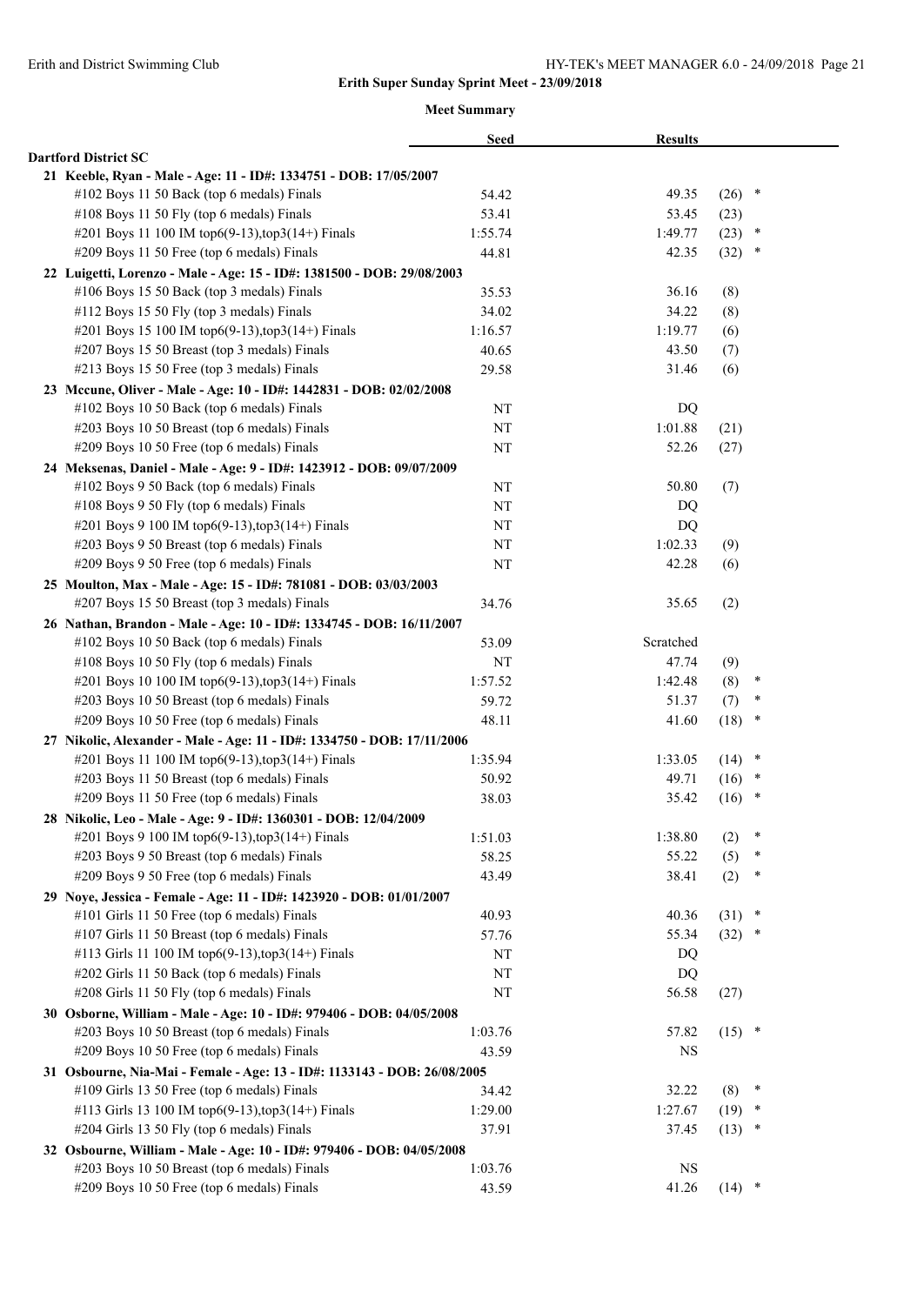|                                                                         | <b>Seed</b> | <b>Results</b> |          |        |  |
|-------------------------------------------------------------------------|-------------|----------------|----------|--------|--|
| <b>Dartford District SC</b>                                             |             |                |          |        |  |
| 33 Pahon, Alex - Male - Age: 9 - ID#: 1400023 - DOB: 11/10/2008         |             |                |          |        |  |
| #201 Boys 9 100 IM top6(9-13), top3(14+) Finals                         | NT          | 1:43.40        | (3)      |        |  |
| #203 Boys 9 50 Breast (top 6 medals) Finals                             | 1:01.24     | NS             |          |        |  |
| #209 Boys 9 50 Free (top 6 medals) Finals                               | 40.28       | 40.42          | (4)      |        |  |
| 34 Parris, Harriet - Female - Age: 13 - ID#: 536363 - DOB: 31/05/2005   |             |                |          |        |  |
| #103 Girls 13 50 Breast (top 6 medals) Finals                           | 1:01.35     | Scratched      |          |        |  |
| #109 Girls 13 50 Free (top 6 medals) Finals                             | 39.53       | Scratched      |          |        |  |
| #113 Girls 13 100 IM top6(9-13), top3(14+) Finals                       | 1:54.36     | Scratched      |          |        |  |
| 35 Parris, Lowri - Female - Age: 10 - ID#: 923023 - DOB: 20/09/2008     |             |                |          |        |  |
| #101 Girls 10 50 Free (top 6 medals) Finals                             | 50.40       | DQ             |          |        |  |
| #107 Girls 10 50 Breast (top 6 medals) Finals                           | 1:11.68     | DQ             |          |        |  |
| #202 Girls 10 50 Back (top 6 medals) Finals                             | 59.84       | 59.49          | (48)     | $\ast$ |  |
| #208 Girls 10 50 Fly (top 6 medals) Finals                              | 1:05.78     | 59.01          | (34)     | $\ast$ |  |
| 36 Postlethwaite, Max - Male - Age: 10 - ID#: 1356129 - DOB: 24/01/2008 |             |                |          |        |  |
| #102 Boys 10 50 Back (top 6 medals) Finals                              | 45.36       | 43.14          | (6)      | ∗      |  |
| #108 Boys 10 50 Fly (top 6 medals) Finals                               | 43.30       | 39.47          | (2)      | *      |  |
| #203 Boys 10 50 Breast (top 6 medals) Finals                            | 55.89       | 54.71          | (11)     | ∗      |  |
| #209 Boys 10 50 Free (top 6 medals) Finals                              | 34.33       | 34.18          | (1)      | ∗      |  |
| 37 Sawyer, Millie - Female - Age: 11 - ID#: 1372259 - DOB: 29/07/2007   |             |                |          |        |  |
| #101 Girls 11 50 Free (top 6 medals) Finals                             | 40.10       | 39.43          | (28)     | $\ast$ |  |
| #107 Girls 11 50 Breast (top 6 medals) Finals                           | 59.21       | 1:00.25        | (33)     |        |  |
| #113 Girls 11 100 IM top6(9-13), top3(14+) Finals                       | 1:54.87     | 1:52.53        | $(26)$ * |        |  |
| 38 Sefedini, Dominik - Male - Age: 13 - ID#: 516365 - DOB: 11/12/2004   |             |                |          |        |  |
| #205 Boys 13 50 Free (top 6 medals) Finals                              | 38.41       | 38.65          | (15)     |        |  |
| 39 Smith, Calum - Male - Age: 11 - ID#: 1367688 - DOB: 17/11/2006       |             |                |          |        |  |
| #102 Boys 11 50 Back (top 6 medals) Finals                              | 50.30       | 48.36          | (24)     | $\ast$ |  |
| #108 Boys 11 50 Fly (top 6 medals) Finals                               | 54.36       | 52.49          | (20)     | *      |  |
| #203 Boys 11 50 Breast (top 6 medals) Finals                            | 59.26       | 51.16          | (20)     | $\ast$ |  |
| #209 Boys 11 50 Free (top 6 medals) Finals                              | 41.33       | 40.21          | (30)     | $\ast$ |  |
| 40 Stanley, Esmee - Female - Age: 12 - ID#: 1372258 - DOB: 26/07/2006   |             |                |          |        |  |
| #103 Girls 12 50 Breast (top 6 medals) Finals                           | 52.78       | 50.66          | (21)     | ×      |  |
| #109 Girls 12 50 Free (top 6 medals) Finals                             | 38.61       | 37.46          | (24)     | *      |  |
| #113 Girls 12 100 IM top6(9-13), top3(14+) Finals                       | 1:40.25     | 1:38.76        | (17)     | $\ast$ |  |
| #204 Girls 12 50 Fly (top 6 medals) Finals                              | 49.35       | 45.76          | (19)     | $\ast$ |  |
| #210 Girls 12 50 Back (top 6 medals) Finals                             | 45.07       | 45.07          | (16)     |        |  |
| 41 Sullivan, Kacey - Female - Age: 9 - ID#: 1353870 - DOB: 15/07/2009   |             |                |          |        |  |
| #101 Girls 9 50 Free (top 6 medals) Finals                              | NT          | 1:00.12        | (19)     |        |  |
| #107 Girls 9 50 Breast (top 6 medals) Finals                            | NT          | DQ             |          |        |  |
| #202 Girls 9 50 Back (top 6 medals) Finals                              | NT          | DQ             |          |        |  |
| 42 Tandon, Prisha - Female - Age: 11 - ID#: 1423921 - DOB: 30/04/2007   |             |                |          |        |  |
| #101 Girls 11 50 Free (top 6 medals) Finals                             | 56.50       | 52.92          | $(37)$ * |        |  |
| #107 Girls 11 50 Breast (top 6 medals) Finals                           | 1:22.21     | 1:20.93        | (34)     | *      |  |
| #113 Girls 11 100 IM top6(9-13), top3(14+) Finals                       | NT          | 2:42.42        | (27)     |        |  |
| #202 Girls 11 50 Back (top 6 medals) Finals                             | 57.98       | 1:01.79        | (30)     |        |  |
| #208 Girls 11 50 Fly (top 6 medals) Finals                              | NT          | DQ             |          |        |  |
| 43 Thom, James - Male - Age: 14 - ID#: 933249 - DOB: 28/10/2003         |             |                |          |        |  |
| #106 Boys 14 50 Back (top 3 medals) Finals                              | 36.43       | 36.55          | (9)      |        |  |
| #112 Boys 14 50 Fly (top 3 medals) Finals                               | 36.20       | 36.64          | (9)      |        |  |
| #201 Boys 14 100 IM top6(9-13), top3(14+) Finals                        | 1:18.94     | 1:20.57        | (6)      |        |  |
| #207 Boys 14 50 Breast (top 3 medals) Finals                            | 42.07       | 43.56          | (10)     |        |  |
| #213 Boys 14 50 Free (top 3 medals) Finals                              | 31.03       | 31.65          | (12)     |        |  |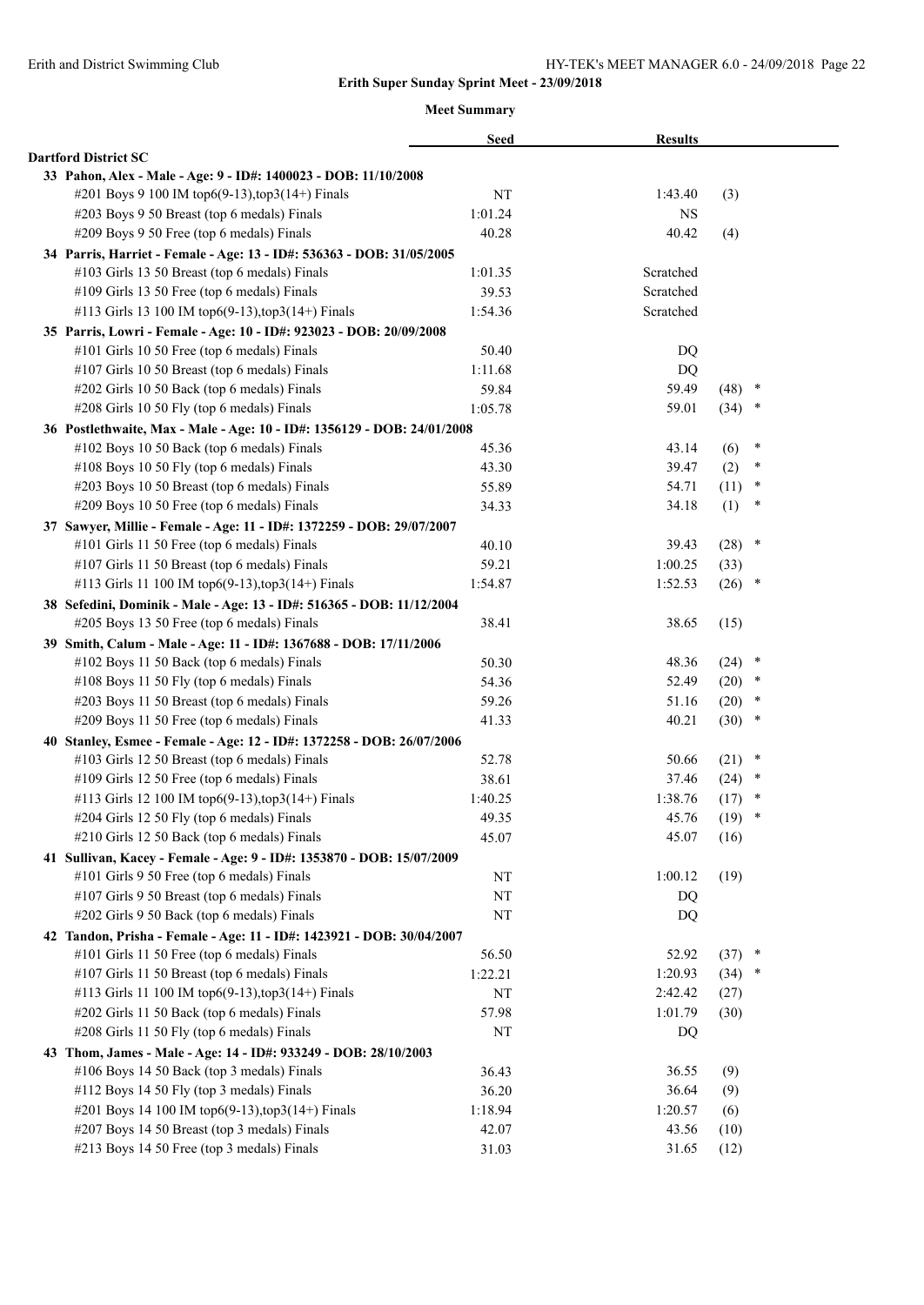|                                                                                   | <b>Seed</b> | <b>Results</b> |               |
|-----------------------------------------------------------------------------------|-------------|----------------|---------------|
| <b>Dartford District SC</b>                                                       |             |                |               |
| 44 Tomaszewski-Guerrero, Dariusz - Male - Age: 12 - ID#: 898419 - DOB: 10/05/2006 |             |                |               |
| $\#104$ Boys 12 50 Fly (top 6 medals) Finals                                      | 51.75       | 46.72          | (12)<br>*     |
| $\#110$ Boys 12 50 Back (top 6 medals) Finals                                     | 54.52       | 45.98          | (13)<br>*     |
| #201 Boys 12 100 IM top6(9-13), top3(14+) Finals                                  | NT          | 1:48.07        | (14)          |
| $\#205$ Boys 12 50 Free (top 6 medals) Finals                                     | 42.82       | 39.05          | (10)<br>*     |
| #211 Boys 12 50 Breast (top 6 medals) Finals                                      | 1:02.90     | 56.70          | (11)<br>*     |
| 45 Wise, George - Male - Age: 15 - ID#: 888473 - DOB: 08/09/2003                  |             |                |               |
| $\#106$ Boys 15 50 Back (top 3 medals) Finals                                     | 31.70       | 31.32          | (1)<br>$\ast$ |
| $\#112$ Boys 15 50 Fly (top 3 medals) Finals                                      | 29.71       | 29.78          | (1)           |
| #201 Boys 15 100 IM top6(9-13), top3(14+) Finals                                  | 1:09.65     | 1:09.78        | (3)           |
| #207 Boys 15 50 Breast (top 3 medals) Finals                                      | 37.16       | 37.74          | (4)           |
| $\#213$ Boys 15 50 Free (top 3 medals) Finals                                     | 27.41       | 27.70          | (2)           |
| 46 Yohannes, Sara - Female - Age: 10 - ID#: 1372266 - DOB: 20/04/2008             |             |                |               |
| $\#101$ Girls 10 50 Free (top 6 medals) Finals                                    | 46.75       | 40.57          | (32)<br>*     |
| #107 Girls 10 50 Breast (top 6 medals) Finals                                     | 1:09.46     | DQ             |               |
| Dartford District SC Total Individual Entries: 176 - Total Relays: 0              |             |                |               |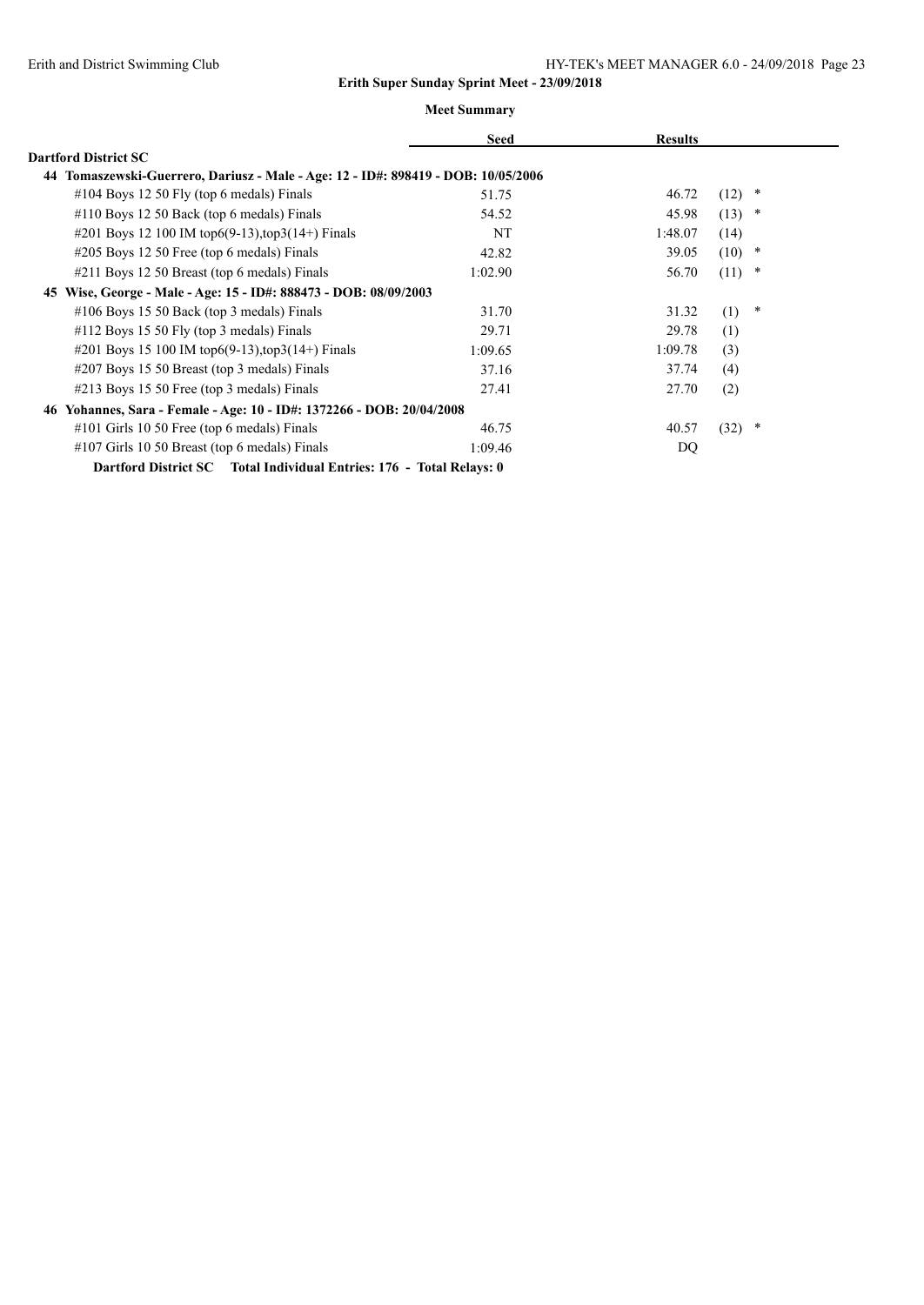|                                                                       | <b>Seed</b> | <b>Results</b> |          |        |
|-----------------------------------------------------------------------|-------------|----------------|----------|--------|
| <b>Edenbridge Piranhas SC</b>                                         |             |                |          |        |
| 1 Amory, Isabella - Female - Age: 13 - ID#: 1286084 - DOB: 12/10/2004 |             |                |          |        |
| #103 Girls 13 50 Breast (top 6 medals) Finals                         | 43.86       | <b>NS</b>      |          |        |
| #109 Girls 13 50 Free (top 6 medals) Finals                           | 31.96       | <b>NS</b>      |          |        |
| #113 Girls 13 100 IM top6(9-13), top3(14+) Finals                     | 1:22.09     | <b>NS</b>      |          |        |
| #204 Girls 13 50 Fly (top 6 medals) Finals                            | 35.73       | Scratched      |          |        |
| 2 Brosch, Mitchel - Male - Age: 10 - ID#: 1339974 - DOB: 27/12/2007   |             |                |          |        |
| #102 Boys 10 50 Back (top 6 medals) Finals                            | 40.19       | 39.43          | (2)      | $\ast$ |
| #108 Boys 10 50 Fly (top 6 medals) Finals                             | 41.26       | 42.12          | (3)      |        |
| #203 Boys 10 50 Breast (top 6 medals) Finals                          | 49.19       | 49.98          | (4)      |        |
| #209 Boys 10 50 Free (top 6 medals) Finals                            | 35.93       | 34.19          | (2)      | $\ast$ |
| 3 Jessup, Lewis - Male - Age: 11 - ID#: 1288781 - DOB: 06/08/2007     |             |                |          |        |
| #102 Boys 11 50 Back (top 6 medals) Finals                            | 42.21       | Scratched      |          |        |
| #108 Boys 11 50 Fly (top 6 medals) Finals                             | 42.54       | Scratched      |          |        |
| #201 Boys 11 100 IM top6(9-13), top3(14+) Finals                      | 1:32.67     | Scratched      |          |        |
| #203 Boys 11 50 Breast (top 6 medals) Finals                          | 52.88       | Scratched      |          |        |
| #209 Boys 11 50 Free (top 6 medals) Finals                            | 36.09       | Scratched      |          |        |
| 4 Lewzey, Erin - Female - Age: 12 - ID#: 1286083 - DOB: 26/03/2006    |             |                |          |        |
| #103 Girls 12 50 Breast (top 6 medals) Finals                         | 47.67       | 47.51          | $(11)$ * |        |
| #109 Girls 12 50 Free (top 6 medals) Finals                           | 33.40       | 35.18          | (16)     |        |
| #113 Girls 12 100 IM top6(9-13), top3(14+) Finals                     | 1:25.30     | 1:31.90        | (10)     |        |
| #204 Girls 12 50 Fly (top 6 medals) Finals                            | 41.91       | 43.37          | (15)     |        |
| #210 Girls 12 50 Back (top 6 medals) Finals                           | 47.67       | 39.97          | (2)      | $\ast$ |
| 5 Morgan, Dominic - Male - Age: 14 - ID#: 1263799 - DOB: 12/08/2004   |             |                |          |        |
| #106 Boys 14 50 Back (top 3 medals) Finals                            | 33.53       | 34.04          | (3)      |        |
| #112 Boys 14 50 Fly (top 3 medals) Finals                             | 34.12       | 35.38          | (6)      |        |
| #201 Boys 14 100 IM top6(9-13), top3(14+) Finals                      | 1:23.28     | 1:15.53        | (4)      | *      |
| #213 Boys 14 50 Free (top 3 medals) Finals                            | 28.83       | 29.73          | (6)      |        |
| Edenbridge Piranhas SC Total Individual Entries: 22 - Total Relays: 0 |             |                |          |        |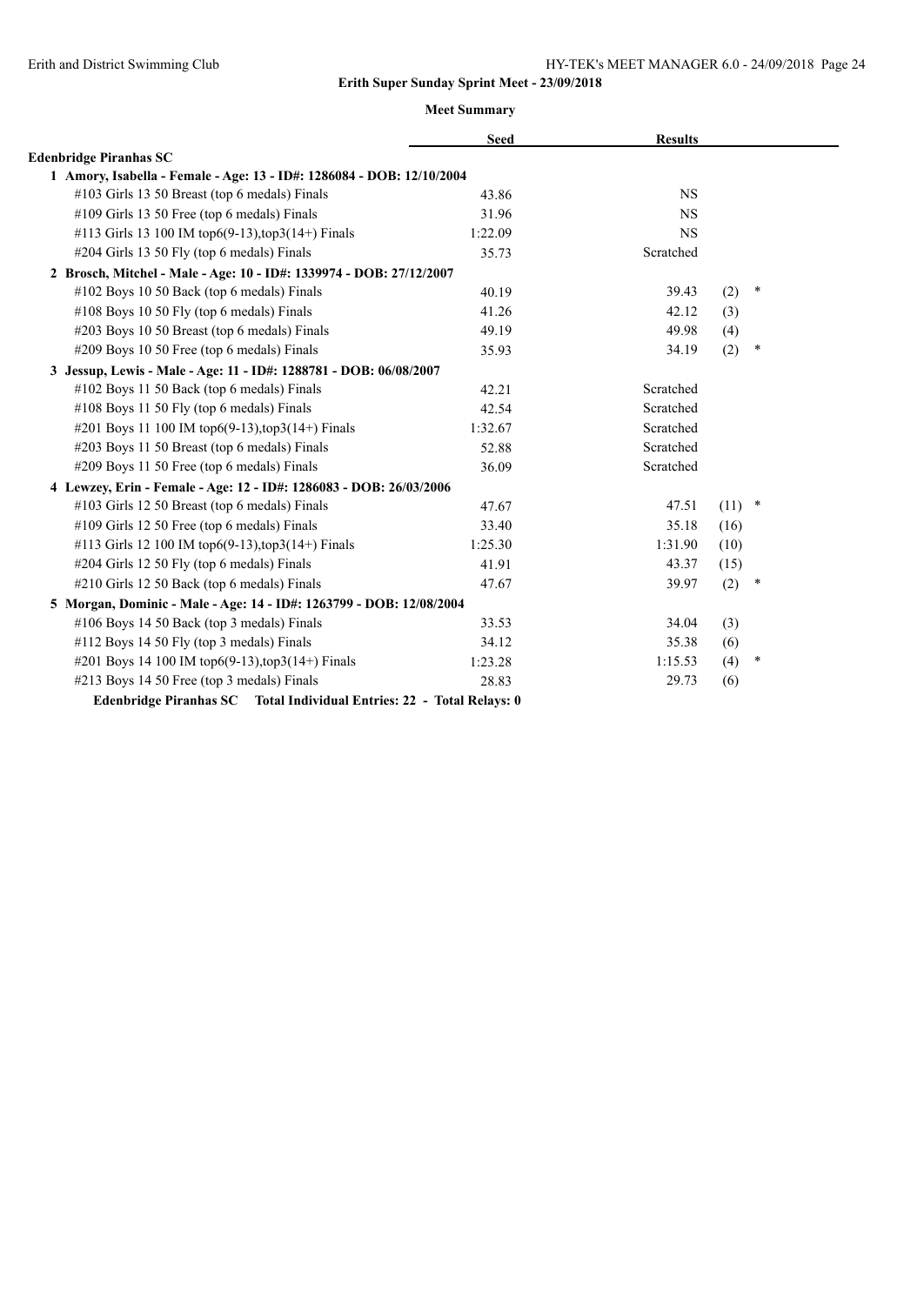|                                                                          | <b>Seed</b> | <b>Results</b> |                |  |
|--------------------------------------------------------------------------|-------------|----------------|----------------|--|
| Erith & District SC                                                      |             |                |                |  |
| 1 Adams, Annabelle - Female - Age: 13 - ID#: 1217620 - DOB: 06/05/2005   |             |                |                |  |
| #103 Girls 13 50 Breast (top 6 medals) Finals                            | 45.28       | 45.83          | (21)           |  |
| #109 Girls 13 50 Free (top 6 medals) Finals                              | 31.68       | 31.66          | (5)<br>$\ast$  |  |
| #113 Girls 13 100 IM top6(9-13), top3(14+) Finals                        | 1:23.15     | 1:25.35        | (12)           |  |
| #204 Girls 13 50 Fly (top 6 medals) Finals                               | 40.06       | 40.06          | (21)           |  |
| #210 Girls 13 50 Back (top 6 medals) Finals                              | 38.28       | 37.89          | (8)<br>$\ast$  |  |
| 2 Adonri, Jasmine - Female - Age: 12 - ID#: 1300610 - DOB: 10/04/2006    |             |                |                |  |
| #103 Girls 12 50 Breast (top 6 medals) Finals                            | 47.23       | 46.89          | ×<br>(9)       |  |
| #109 Girls 12 50 Free (top 6 medals) Finals                              | 31.87       | 31.64          | *<br>(3)       |  |
| #113 Girls 12 100 IM top6(9-13),top3(14+) Finals                         | 1:25.18     | 1:25.75        | (6)            |  |
| #204 Girls 12 50 Fly (top 6 medals) Finals                               | 36.64       | Scratched      |                |  |
| #210 Girls 12 50 Back (top 6 medals) Finals                              | 39.28       | Scratched      |                |  |
| 3 Ahern, Jack - Male - Age: 9 - ID#: 1387460 - DOB: 13/05/2009           |             |                |                |  |
| #102 Boys 9 50 Back (top 6 medals) Finals                                | NT          | Scratched      |                |  |
| #209 Boys 9 50 Free (top 6 medals) Finals                                | 54.34       | Scratched      |                |  |
| 4 Akintolu, Christine - Female - Age: 11 - ID#: 966528 - DOB: 14/01/2007 |             |                |                |  |
| #101 Girls 11 50 Free (top 6 medals) Finals                              | 41.61       | 39.89          | $\ast$<br>(30) |  |
| #107 Girls 11 50 Breast (top 6 medals) Finals                            | 50.54       | 53.25          | (26)           |  |
| #113 Girls 11 100 IM top6(9-13),top3(14+) Finals                         | 1:46.60     | 1:51.09        | (24)           |  |
| #202 Girls 11 50 Back (top 6 medals) Finals                              | 47.65       | 48.25          | (23)           |  |
| #208 Girls 11 50 Fly (top 6 medals) Finals                               | 56.44       | 53.44          | (26)<br>$\ast$ |  |
| 5 Argolo, Jorge - Male - Age: 14 - ID#: 1260679 - DOB: 30/08/2004        |             |                |                |  |
| #106 Boys 14 50 Back (top 3 medals) Finals                               | 34.45       | 35.94          | (7)            |  |
| #112 Boys 14 50 Fly (top 3 medals) Finals                                | 34.71       | 36.32          | (8)            |  |
| #201 Boys 14 100 IM top6(9-13),top3(14+) Finals                          | 1:17.12     | <b>NS</b>      |                |  |
| #207 Boys 14 50 Breast (top 3 medals) Finals                             | 42.67       | 41.73          | $\ast$<br>(8)  |  |
| #213 Boys 14 50 Free (top 3 medals) Finals                               | 29.52       | 30.45          | (9)            |  |
|                                                                          |             |                |                |  |
| 6 Black, Alice - Female - Age: 10 - ID#: 1276058 - DOB: 25/12/2007       |             |                | $\ast$         |  |
| #101 Girls 10 50 Free (top 6 medals) Finals                              | 38.62       | 37.63          | (17)           |  |
| #107 Girls 10 50 Breast (top 6 medals) Finals                            | 47.10       | 47.63          | (5)<br>$\ast$  |  |
| #113 Girls 10 100 IM top6(9-13), top3(14+) Finals                        | 1:41.08     | 1:37.60        | (13)<br>$\ast$ |  |
| #202 Girls 10 50 Back (top 6 medals) Finals                              | 47.33       | 44.52          | (16)<br>$\ast$ |  |
| #208 Girls 10 50 Fly (top 6 medals) Finals                               | 49.28       | 48.06          | (17)           |  |
| 7 Bojang, Jerreh - Male - Age: 16 - ID#: 1204957 - DOB: 29/06/2002       |             |                |                |  |
| #112 Boys 16&O 50 Fly (top 3 medals) Finals                              | 29.45       | 30.16          | (1)            |  |
| #201 Boys 16&O 100 IM top6(9-13),top3(14+) Finals                        | 1:11.52     | 1:11.00        | (4)<br>$\ast$  |  |
| #213 Boys 16&O 50 Free (top 3 medals) Finals                             | 26.11       | 26.45          | (1)            |  |
| 8 Bourdet, Isabelle - Female - Age: 10 - ID#: 1138743 - DOB: 07/10/2007  |             |                |                |  |
| #101 Girls 10 50 Free (top 6 medals) Finals                              | 56.38       | 53.62          | $\ast$<br>(58) |  |
| #107 Girls 10 50 Breast (top 6 medals) Finals                            | 1:18.16     | 1:14.98        | (51)<br>$\ast$ |  |
| #202 Girls 10 50 Back (top 6 medals) Finals                              | 1:00.01     | 58.73          | (47)<br>$\ast$ |  |
| 9 Bourdet, Jacob - Male - Age: 14 - ID#: 1138742 - DOB: 11/11/2003       |             |                |                |  |
| #106 Boys 14 50 Back (top 3 medals) Finals                               | 44.64       | 43.75          | $\ast$<br>(11) |  |
| #112 Boys 14 50 Fly (top 3 medals) Finals                                | 46.51       | 46.74          | (11)           |  |
| #201 Boys 14 100 IM top6(9-13), top3(14+) Finals                         | 1:36.71     | DQ             |                |  |
| #207 Boys 14 50 Breast (top 3 medals) Finals                             | 51.30       | <b>NS</b>      |                |  |
| #213 Boys 14 50 Free (top 3 medals) Finals                               | 37.81       | Scratched      |                |  |
| 10 Bradburn, Evie - Female - Age: 13 - ID#: 1216845 - DOB: 04/06/2005    |             |                |                |  |
| #103 Girls 13 50 Breast (top 6 medals) Finals                            | 44.08       | 43.42          | $(12)$ *       |  |
| #109 Girls 13 50 Free (top 6 medals) Finals                              | 33.06       | 33.03          | (14)<br>$\ast$ |  |
| #113 Girls 13 100 IM top6(9-13), top3(14+) Finals                        | 1:19.40     | 1:22.49        | (8)            |  |
| #204 Girls 13 50 Fly (top 6 medals) Finals                               | 37.42       | 37.87          | (15)           |  |
| #210 Girls 13 50 Back (top 6 medals) Finals                              | 38.58       | 38.47          | (11)<br>*      |  |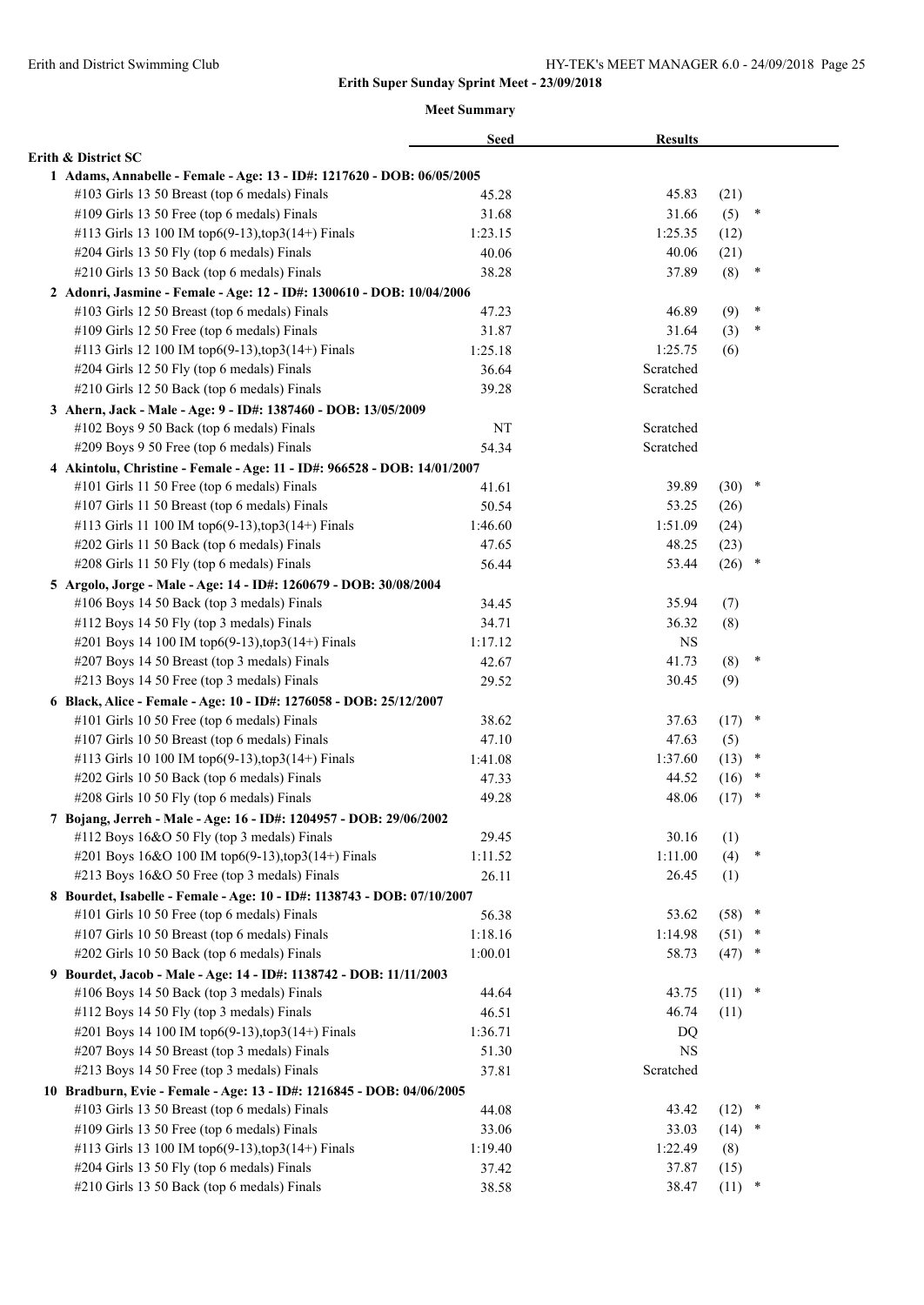|                                                                          | <b>Seed</b> | <b>Results</b> |          |        |
|--------------------------------------------------------------------------|-------------|----------------|----------|--------|
| Erith & District SC                                                      |             |                |          |        |
| 11 Bradburn, Lucas - Male - Age: 9 - ID#: 1341476 - DOB: 25/08/2009      |             |                |          |        |
| #102 Boys 9 50 Back (top 6 medals) Finals                                | 48.83       | 48.22          | (5)      | ×      |
| #108 Boys 9 50 Fly (top 6 medals) Finals                                 | 56.25       | 54.98          | (7)      | ×      |
| #203 Boys 9 50 Breast (top 6 medals) Finals                              | 59.88       | 55.04          | (4)      | $\ast$ |
| #209 Boys 9 50 Free (top 6 medals) Finals                                | 44.25       | 44.12          | (11)     | $\ast$ |
| 12 Bulavitchi, Ioana - Female - Age: 12 - ID#: 1300613 - DOB: 23/12/2005 |             |                |          |        |
| #103 Girls 12 50 Breast (top 6 medals) Finals                            | 52.56       | 50.38          | (20)     | $\ast$ |
| #109 Girls 12 50 Free (top 6 medals) Finals                              | 38.41       | 36.99          | $(20)$ * |        |
| #113 Girls 12 100 IM top6(9-13), top3(14+) Finals                        | 1:33.53     | 1:33.00        | $(13)$ * |        |
| #204 Girls 12 50 Fly (top 6 medals) Finals                               | 45.81       | 44.42          | (18)     | $\ast$ |
| #210 Girls 12 50 Back (top 6 medals) Finals                              | 48.40       | 43.49          | (12)     | $\ast$ |
| 13 Burdett, Samuel - Male - Age: 15 - ID#: 894516 - DOB: 11/08/2003      |             |                |          |        |
| #106 Boys 15 50 Back (top 3 medals) Finals                               | 33.95       | 33.25          | (6)      | ∗      |
| #112 Boys 15 50 Fly (top 3 medals) Finals                                | 33.27       | 32.13          | (6)      | ×      |
| #201 Boys 15 100 IM top6(9-13), top3(14+) Finals                         | 1:15.16     | 1:14.99        | (5)      | $\ast$ |
| #207 Boys 15 50 Breast (top 3 medals) Finals                             | 39.08       | 38.58          | (5)      | *      |
| #213 Boys 15 50 Free (top 3 medals) Finals                               | 28.97       | 28.12          | (4)      | $\ast$ |
| 14 Burgess, Tilly - Female - Age: 15 - ID#: 1138762 - DOB: 05/04/2003    |             |                |          |        |
| #105 Girls 15 50 Free (top 3 medals) Finals                              | 30.93       | 31.84          | (7)      |        |
| #111 Girls 15 50 Breast (top 3 medals) Finals                            | 43.44       | 44.52          | (7)      |        |
| #113 Girls 15 100 IM top6(9-13), top3(14+) Finals                        | 1:15.48     | 1:22.23        | (7)      |        |
| #206 Girls 15 50 Back (top 3 medals) Finals                              | 34.30       | 35.22          | (3)      |        |
| #212 Girls 15 50 Fly (top 3 medals) Finals                               | 34.61       | 36.72          | (7)      |        |
| 15 Bushmina, Esenia - Female - Age: 10 - DOB: 13/02/2008                 |             |                |          |        |
| #101 Girls 10 50 Free (top 6 medals) Finals                              | 44.80       | 41.40          | (35)     | $\ast$ |
| #107 Girls 10 50 Breast (top 6 medals) Finals                            | 55.32       | 51.38          | (15)     | $\ast$ |
| #202 Girls 10 50 Back (top 6 medals) Finals                              | 50.60       | 45.39          | $(20)$ * |        |
| #208 Girls 10 50 Fly (top 6 medals) Finals                               | NT          | 53.66          | (26)     |        |
| 16 Butterworth, Nathan - Male - Age: 17 - ID#: 528801 - DOB: 20/03/2001  |             |                |          |        |
| #106 Boys 16&O 50 Back (top 3 medals) Finals                             | 32.71       | 32.54          | (3)      | $\ast$ |
| #112 Boys 16&O 50 Fly (top 3 medals) Finals                              | 30.59       | 30.93          | (5)      |        |
| #201 Boys 16&O 100 IM top6(9-13),top3(14+) Finals                        | 1:09.62     | 1:09.31        | (1)      | $\ast$ |
| #207 Boys 16&O 50 Breast (top 3 medals) Finals                           | 34.42       | 35.38          | (1)      |        |
| #213 Boys 16&O 50 Free (top 3 medals) Finals                             | 26.99       | 27.04          | (2)      |        |
| 17 Carter, Isla - Female - Age: 10 - ID#: 1381897 - DOB: 04/07/2008      |             |                |          |        |
| #101 Girls 10 50 Free (top 6 medals) Finals                              | 59.37       | Scratched      |          |        |
| #202 Girls 10 50 Back (top 6 medals) Finals                              | 1:06.58     | Scratched      |          |        |
| 18 Cave, Ciaran - Male - Age: 12 - ID#: 966526 - DOB: 29/05/2006         |             |                |          |        |
| #201 Boys 12 100 IM top6(9-13), top3(14+) Finals                         | 1:42.42     | 1:43.80        | (13)     |        |
| #205 Boys 12 50 Free (top 6 medals) Finals                               | 39.94       | 41.63          | (12)     |        |
| #211 Boys 12 50 Breast (top 6 medals) Finals                             | 59.03       | 57.90          | $(12)$ * |        |
| 19 Cave, Megan - Female - Age: 15 - ID#: 894532 - DOB: 01/08/2003        |             |                |          |        |
| #105 Girls 15 50 Free (top 3 medals) Finals                              | 29.16       | 28.76          | (1)      | $\ast$ |
| #111 Girls 15 50 Breast (top 3 medals) Finals                            | 40.14       | 40.68          | (3)      |        |
| #113 Girls 15 100 IM top6(9-13), top3(14+) Finals                        | 1:15.22     | 1:13.08        | (1)      | $\ast$ |
| #206 Girls 15 50 Back (top 3 medals) Finals                              | 31.84       | X32.25         |          |        |
| #212 Girls 15 50 Fly (top 3 medals) Finals                               | 32.72       | 32.86          | (1)      |        |
| 20 Chatten, Abi - Female - Age: 14 - ID#: 907794 - DOB: 19/07/2004       |             |                |          |        |
| #105 Girls 14 50 Free (top 3 medals) Finals                              | 34.15       | <b>NS</b>      |          |        |
| #111 Girls 14 50 Breast (top 3 medals) Finals                            | 44.44       | <b>NS</b>      |          |        |
| #113 Girls 14 100 IM top6(9-13), top3(14+) Finals                        | 1:22.99     | Scratched      |          |        |
| #206 Girls 14 50 Back (top 3 medals) Finals                              | 37.72       | Scratched      |          |        |
| #212 Girls 14 50 Fly (top 3 medals) Finals                               | 37.13       | Scratched      |          |        |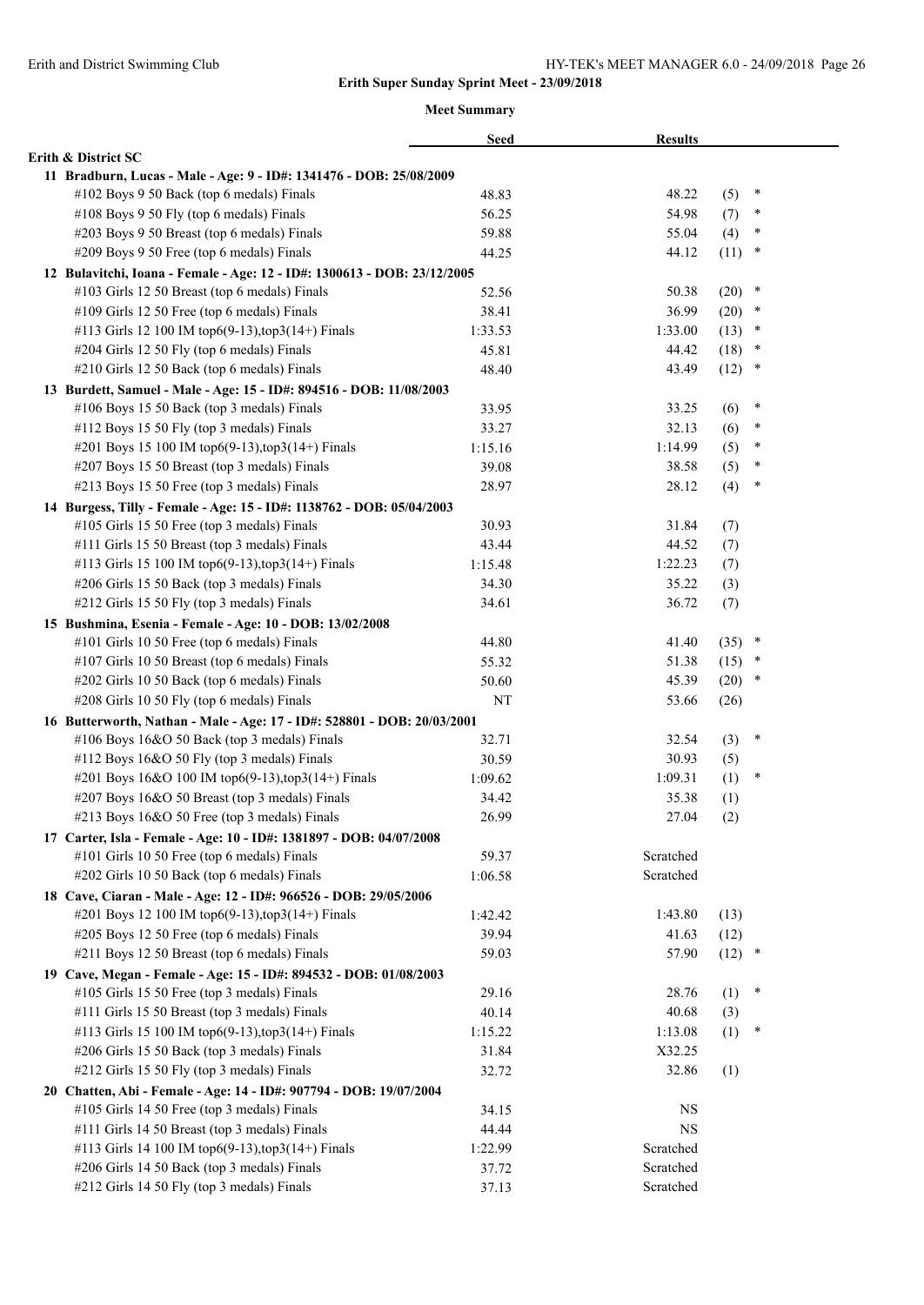|                                                                                                                        | <b>Seed</b> | <b>Results</b> |      |        |  |
|------------------------------------------------------------------------------------------------------------------------|-------------|----------------|------|--------|--|
| Erith & District SC                                                                                                    |             |                |      |        |  |
| 21 Clarke, Niamh - Female - Age: 9 - ID#: 1352006 - DOB: 07/05/2009                                                    |             |                |      |        |  |
| #101 Girls 9 50 Free (top 6 medals) Finals                                                                             | 37.97       | 37.46          | (1)  | ×      |  |
| #107 Girls 9 50 Breast (top 6 medals) Finals                                                                           | 55.25       | 50.21          | (1)  | $\ast$ |  |
| #113 Girls 9 100 IM top6(9-13), top3(14+) Finals                                                                       | 1:35.38     | 1:36.85        | (1)  |        |  |
| #202 Girls 9 50 Back (top 6 medals) Finals                                                                             | 51.51       | 45.19          | (1)  | ×      |  |
| #208 Girls 9 50 Fly (top 6 medals) Finals                                                                              | 48.68       | DQ             |      |        |  |
| 22 Corder, Harriet - Female - Age: 12 - ID#: 932956 - DOB: 29/08/2006                                                  |             |                |      |        |  |
| #103 Girls 12 50 Breast (top 6 medals) Finals                                                                          | 48.73       | 48.72          | (17) | $\ast$ |  |
| #109 Girls 12 50 Free (top 6 medals) Finals                                                                            | 34.90       | 34.35          | (13) | $\ast$ |  |
| #113 Girls 12 100 IM top6(9-13), top3(14+) Finals                                                                      | 1:35.75     | 1:29.20        | (8)  | $\ast$ |  |
| #204 Girls 12 50 Fly (top 6 medals) Finals                                                                             | 52.19       | 43.56          | (17) | $\ast$ |  |
| #210 Girls 12 50 Back (top 6 medals) Finals                                                                            | 40.23       | 40.96          | (5)  |        |  |
| 23 Dec, Patryk - Male - Age: 11 - ID#: 1276054 - DOB: 26/01/2007                                                       |             |                |      |        |  |
| #102 Boys 11 50 Back (top 6 medals) Finals                                                                             | 41.56       | 41.67          | (16) |        |  |
| #108 Boys 11 50 Fly (top 6 medals) Finals                                                                              | 41.14       | 43.22          | (12) |        |  |
| #201 Boys 11 100 IM top6(9-13), top3(14+) Finals                                                                       | 1:31.47     | 1:38.13        | (17) |        |  |
| #203 Boys 11 50 Breast (top 6 medals) Finals                                                                           | 47.78       | 52.01          | (24) |        |  |
| #209 Boys 11 50 Free (top 6 medals) Finals                                                                             | 34.25       | 36.25          | (23) |        |  |
| 24 Dervishi, Ledian - Male - Age: 11 - ID#: 1381901 - DOB: 09/07/2007                                                  |             |                |      |        |  |
| #102 Boys 11 50 Back (top 6 medals) Finals                                                                             | NT          | 57.31          | (28) |        |  |
| #203 Boys 11 50 Breast (top 6 medals) Finals                                                                           | 1:03.49     | 1:02.29        | (29) | $\ast$ |  |
| #209 Boys 11 50 Free (top 6 medals) Finals                                                                             | 34.83       | 52.76          | (35) |        |  |
|                                                                                                                        |             |                |      |        |  |
| 25 Diana, Blessie - Female - Age: 12 - ID#: 1387458 - DOB: 19/03/2006<br>#103 Girls 12 50 Breast (top 6 medals) Finals | 44.05       | 44.59          | (7)  |        |  |
| #109 Girls 12 50 Free (top 6 medals) Finals                                                                            | 34.41       | 33.71          |      | $\ast$ |  |
|                                                                                                                        |             |                | (8)  |        |  |
| #113 Girls 12 100 IM top6(9-13), top3(14+) Finals                                                                      | 1:29.75     | 1:31.59        | (9)  |        |  |
| #204 Girls 12 50 Fly (top 6 medals) Finals                                                                             | 42.95       | 43.47          | (16) |        |  |
| #210 Girls 12 50 Back (top 6 medals) Finals                                                                            | 40.74       | 40.83          | (4)  |        |  |
| 26 Diana, Micah - Female - Age: 10 - ID#: 1398472 - DOB: 27/06/2008                                                    |             |                |      |        |  |
| #101 Girls 10 50 Free (top 6 medals) Finals                                                                            | 42.31       | 44.24          | (49) |        |  |
| #107 Girls 10 50 Breast (top 6 medals) Finals                                                                          | 59.03       | 59.67          | (42) |        |  |
| #113 Girls 10 100 IM top6(9-13),top3(14+) Finals                                                                       | 2:08.97     | 1:49.92        | (29) | $\ast$ |  |
| #202 Girls 10 50 Back (top 6 medals) Finals                                                                            | 47.20       | 46.24          | (23) | $\ast$ |  |
| 27 Dick, David - Male - Age: 9 - DOB: 26/07/2009                                                                       |             |                |      |        |  |
| #102 Boys 9 50 Back (top 6 medals) Finals                                                                              | NT          | 50.91          | (9)  |        |  |
| #209 Boys 9 50 Free (top 6 medals) Finals                                                                              | 51.44       | 45.05          | (13) | $\ast$ |  |
| 28 Dunsmore, Owen - Male - Age: 12 - ID#: 1150436 - DOB: 04/08/2006                                                    |             |                |      |        |  |
| #104 Boys 12 50 Fly (top 6 medals) Finals                                                                              | 39.71       | 40.73          | (7)  |        |  |
| #110 Boys 12 50 Back (top 6 medals) Finals                                                                             | 43.14       | 39.62          | (8)  | $\ast$ |  |
| #201 Boys 12 100 IM top6(9-13),top3(14+) Finals                                                                        | 1:26.19     | 1:26.34        | (8)  |        |  |
| #205 Boys 12 50 Free (top 6 medals) Finals                                                                             | 33.59       | 32.67          | (3)  | $\ast$ |  |
| #211 Boys 12 50 Breast (top 6 medals) Finals                                                                           | 43.32       | 42.49          | (4)  | $\ast$ |  |
| 29 Enright, John - Male - Age: 14 - ID#: 1204970 - DOB: 08/05/2004                                                     |             |                |      |        |  |
| #106 Boys 14 50 Back (top 3 medals) Finals                                                                             | 35.49       | 36.19          | (8)  |        |  |
| #112 Boys 14 50 Fly (top 3 medals) Finals                                                                              | 36.36       | 38.34          | (10) |        |  |
| #201 Boys 14 100 IM top6(9-13), top3(14+) Finals                                                                       | 1:20.10     | 1:19.32        | (5)  | ×      |  |
| #207 Boys 14 50 Breast (top 3 medals) Finals                                                                           | 41.67       | 42.78          | (9)  |        |  |
| #213 Boys 14 50 Free (top 3 medals) Finals                                                                             | 30.75       | 31.32          | (10) |        |  |
| 30 Ephigene, Ashton - Male - Age: 12 - ID#: 1204965 - DOB: 22/08/2006                                                  |             |                |      |        |  |
| #104 Boys 12 50 Fly (top 6 medals) Finals                                                                              | 38.54       | 36.73          | (4)  | ×      |  |
| #110 Boys 12 50 Back (top 6 medals) Finals                                                                             | 37.38       | 37.39          | (3)  |        |  |
| #201 Boys 12 100 IM top6(9-13), top3(14+) Finals                                                                       | 1:22.95     | 1:22.81        | (6)  | $\ast$ |  |
| #205 Boys 12 50 Free (top 6 medals) Finals                                                                             | 31.40       | 31.25          | (2)  | *      |  |
| #211 Boys 12 50 Breast (top 6 medals) Finals                                                                           | 41.56       | 42.81          | (6)  |        |  |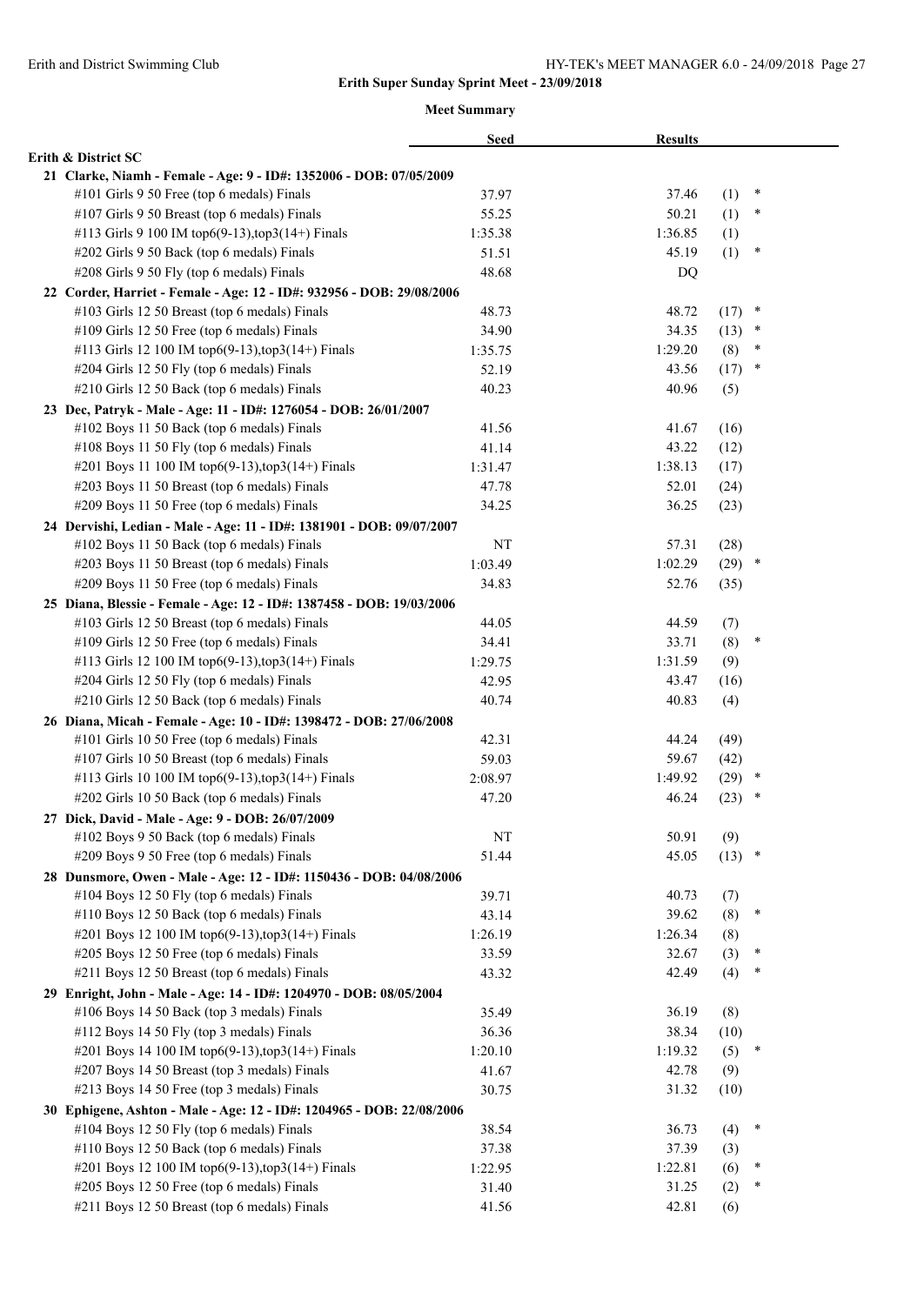|                                                                                                                        | <b>Seed</b>      | <b>Results</b> |          |        |
|------------------------------------------------------------------------------------------------------------------------|------------------|----------------|----------|--------|
| Erith & District SC                                                                                                    |                  |                |          |        |
| 31 Ephigene, Lillyana - Female - Age: 14 - ID#: 1317782 - DOB: 16/05/2004                                              |                  |                |          |        |
| #105 Girls 14 50 Free (top 3 medals) Finals                                                                            | 34.59            | Scratched      |          |        |
| #111 Girls 14 50 Breast (top 3 medals) Finals                                                                          | 47.04            | Scratched      |          |        |
| #113 Girls 14 100 IM top6(9-13), top3(14+) Finals                                                                      | 1:38.25          | Scratched      |          |        |
| #206 Girls 14 50 Back (top 3 medals) Finals                                                                            | 48.10            | <b>NS</b>      |          |        |
| #212 Girls 14 50 Fly (top 3 medals) Finals                                                                             | 45.50            | <b>NS</b>      |          |        |
| 32 Espana Ramirez, Felipe - Male - Age: 17 - ID#: 1399523 - DOB: 09/02/2001                                            |                  |                |          |        |
| #112 Boys 16&O 50 Fly (top 3 medals) Finals                                                                            | 30.03            | 30.76          | (4)      |        |
| #213 Boys 16&O 50 Free (top 3 medals) Finals                                                                           | 27.44            | 27.94          | (5)      |        |
| 33 Fastiggi, Andrew - Male - Age: 15 - DOB: 21/02/2003                                                                 |                  |                |          |        |
| #213 Boys 15 50 Free (top 3 medals) Finals                                                                             | 35.98            | <b>NS</b>      |          |        |
| 34 Ghatauray, Jack - Male - Age: 10 - ID#: 1352003 - DOB: 03/10/2007                                                   |                  |                |          |        |
| #102 Boys 10 50 Back (top 6 medals) Finals                                                                             | 52.34            | 45.81          | $(10)$ * |        |
| #201 Boys 10 100 IM top6(9-13),top3(14+) Finals                                                                        | 2:16.92          | 1:49.73        | $(13)$ * |        |
| #203 Boys 10 50 Breast (top 6 medals) Finals                                                                           | 1:03.69          | 59.60          | $(18)$ * |        |
| #209 Boys 10 50 Free (top 6 medals) Finals                                                                             | 46.56            | 41.44          | $(16)$ * |        |
| 35 Ghatauray, Rory - Male - Age: 13 - ID#: 1260676 - DOB: 06/10/2004                                                   |                  |                |          |        |
| #104 Boys 13 50 Fly (top 6 medals) Finals                                                                              | 30.51            | X29.53         |          | $\ast$ |
| #110 Boys 13 50 Back (top 6 medals) Finals                                                                             | 34.23            | 31.81          | (1)      | $\ast$ |
| #201 Boys 13 100 IM top6(9-13), top3(14+) Finals                                                                       | 1:15.28          | 1:10.58        | (1)      | *      |
| #205 Boys 13 50 Free (top 6 medals) Finals                                                                             | 28.36            | 28.23          | (2)      | ∗      |
| #211 Boys 13 50 Breast (top 6 medals) Finals                                                                           | 39.81            | 39.79          | (4)      | $\ast$ |
| 36 Ghuman, Bhavneet - Female - Age: 12 - ID#: 1351997 - DOB: 28/07/2006                                                |                  |                |          |        |
| #103 Girls 12 50 Breast (top 6 medals) Finals                                                                          | 45.54            | 46.88          | (8)      |        |
| #109 Girls 12 50 Free (top 6 medals) Finals                                                                            | 39.53            | 36.97          | $(19)$ * |        |
| #113 Girls 12 100 IM top6(9-13), top3(14+) Finals                                                                      | 1:39.76          | 1:33.24        | $(15)$ * |        |
| 37 Ghuman, Gurneet - Female - Age: 10 - ID#: 1352004 - DOB: 08/06/2008                                                 |                  |                |          |        |
| #101 Girls 10 50 Free (top 6 medals) Finals                                                                            | 45.55            | 38.64          | (22)     | $\ast$ |
| #107 Girls 10 50 Breast (top 6 medals) Finals                                                                          | 46.56            | 48.45          | (6)      |        |
| #113 Girls 10 100 IM top6(9-13),top3(14+) Finals                                                                       | 1:49.19          | 1:39.76        | $(15)$ * |        |
| 38 Gilmour, Beth - Female - Age: 13 - ID#: 1231363 - DOB: 10/07/2005                                                   |                  |                |          |        |
| #103 Girls 13 50 Breast (top 6 medals) Finals                                                                          | 48.91            | 47.93          | (26)     | $\ast$ |
| #109 Girls 13 50 Free (top 6 medals) Finals                                                                            | 35.24            | 35.44          | (31)     |        |
| #204 Girls 13 50 Fly (top 6 medals) Finals                                                                             | 45.24            | 49.23          | (28)     |        |
| #210 Girls 13 50 Back (top 6 medals) Finals                                                                            | 42.54            | 42.61          | (24)     |        |
| 39 Gilmour, Emily - Female - Age: 11 - ID#: 1261355 - DOB: 26/12/2006                                                  |                  |                |          |        |
| #101 Girls 11 50 Free (top 6 medals) Finals                                                                            | 34.01            | 34.33          | (8)      |        |
| #107 Girls 11 50 Breast (top 6 medals) Finals                                                                          | 42.89            | 44.08          | (4)      |        |
| #202 Girls 11 50 Back (top 6 medals) Finals                                                                            | 38.04            | 40.49          | (6)      |        |
| #208 Girls 11 50 Fly (top 6 medals) Finals                                                                             | 40.02            | 41.70          | (12)     |        |
| 40 Greener, Kaia - Female - Age: 10 - DOB: 11/02/2008                                                                  |                  |                |          |        |
| #101 Girls 10 50 Free (top 6 medals) Finals                                                                            | 46.18            | 41.65          | (37)     | $\ast$ |
| #107 Girls 10 50 Breast (top 6 medals) Finals                                                                          | 53.44            | 52.05          | $(19)$ * |        |
| #113 Girls 10 100 IM top6(9-13), top3(14+) Finals                                                                      | 1:48.79          | 1:52.55        | (35)     |        |
| #202 Girls 10 50 Back (top 6 medals) Finals                                                                            | 51.08            | 49.12          | $(33)$ * |        |
| #208 Girls 10 50 Fly (top 6 medals) Finals                                                                             | 55.76            | 57.38          | (29)     |        |
|                                                                                                                        |                  |                |          |        |
| 41 Greener, Rhiana - Female - Age: 12 - ID#: 903378 - DOB: 16/12/2005<br>#103 Girls 12 50 Breast (top 6 medals) Finals | 42.13            | 42.40          | (6)      |        |
|                                                                                                                        |                  | 31.74          |          | $\ast$ |
| #109 Girls 12 50 Free (top 6 medals) Finals<br>#113 Girls 12 100 IM top6(9-13), top3(14+) Finals                       | 32.31<br>1:19.38 | 1:19.79        | (4)      |        |
| #204 Girls 12 50 Fly (top 6 medals) Finals                                                                             |                  | 34.85          | (4)      | $\ast$ |
| #210 Girls 12 50 Back (top 6 medals) Finals                                                                            | 35.04            |                | (2)      |        |
|                                                                                                                        | 35.68            | X36.94         |          |        |
| 42 Grover, Billie - Female - Age: 12 - ID#: 966519 - DOB: 13/12/2005<br>#204 Girls 12 50 Fly (top 6 medals) Finals     |                  | 47.77          |          | $\ast$ |
| #210 Girls 12 50 Back (top 6 medals) Finals                                                                            | 50.55<br>49.89   | 47.68          | (22)     | $\ast$ |
|                                                                                                                        |                  |                | (18)     |        |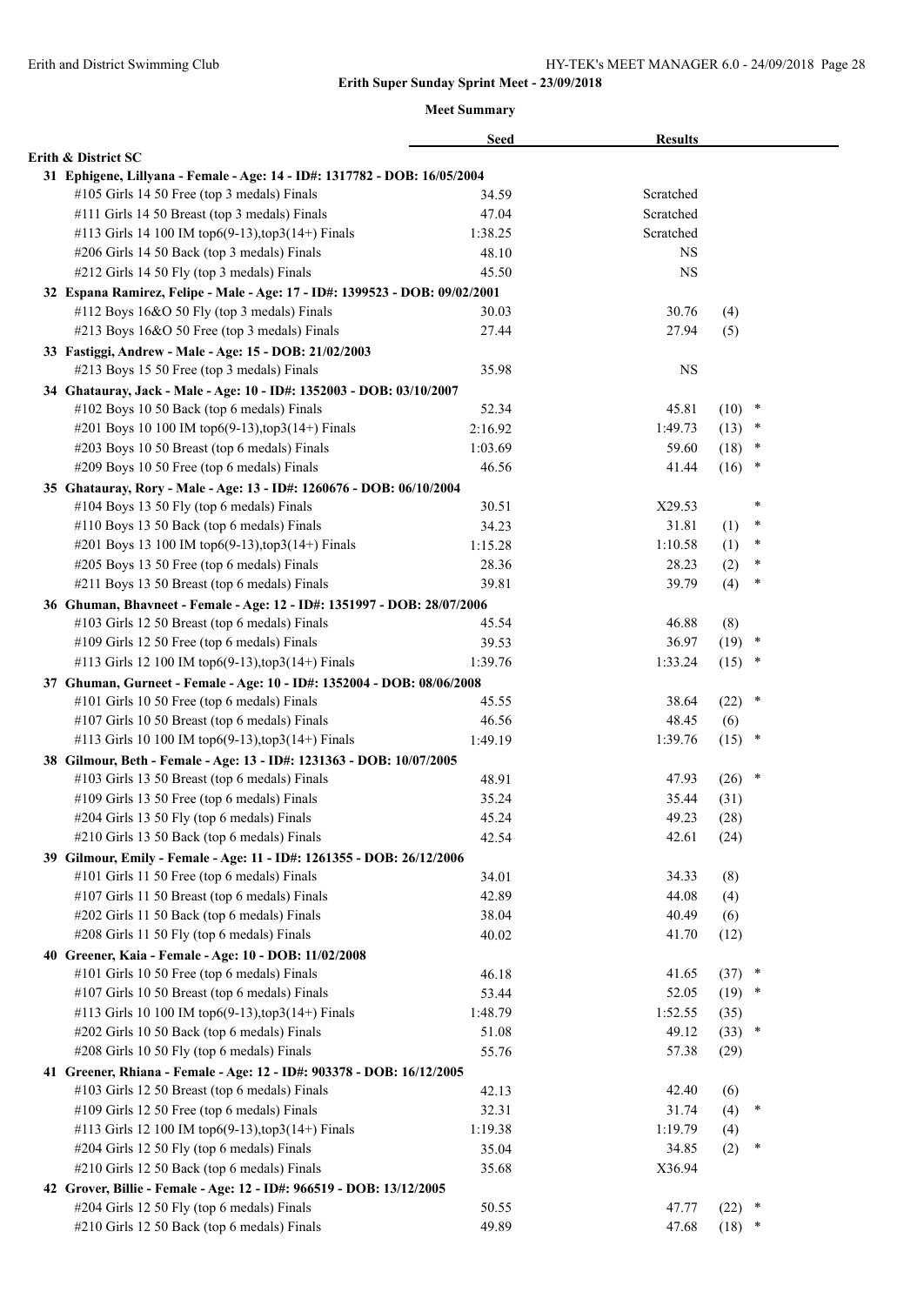|                                                                        | <b>Seed</b> | <b>Results</b> |          |        |
|------------------------------------------------------------------------|-------------|----------------|----------|--------|
| Erith & District SC                                                    |             |                |          |        |
| 43 Habarov, Maxym - Male - Age: 14 - ID#: 1240313 - DOB: 12/07/2004    |             |                |          |        |
| #106 Boys 14 50 Back (top 3 medals) Finals                             | 40.26       | Scratched      |          |        |
| #112 Boys 14 50 Fly (top 3 medals) Finals                              | 36.38       | Scratched      |          |        |
| 44 Harry, Luke - Male - Age: 12 - ID#: 1216833 - DOB: 19/04/2006       |             |                |          |        |
| #104 Boys 12 50 Fly (top 6 medals) Finals                              | 45.90       | 45.54          | $(11)$ * |        |
| #110 Boys 12 50 Back (top 6 medals) Finals                             | 40.85       | 42.31          | (9)      |        |
| #201 Boys 12 100 IM top6(9-13),top3(14+) Finals                        | 1:31.38     | 1:33.06        | (9)      |        |
| #205 Boys 12 50 Free (top 6 medals) Finals                             | 35.80       | 35.78          | (6)      | *      |
| #211 Boys 12 50 Breast (top 6 medals) Finals                           | 44.18       | 44.72          | (8)      |        |
| 45 Harry, Olivia - Female - Age: 14 - ID#: 1204962 - DOB: 15/07/2004   |             |                |          |        |
| #105 Girls 14 50 Free (top 3 medals) Finals                            | 35.88       | 34.50          | (10)     | $\ast$ |
| #111 Girls 14 50 Breast (top 3 medals) Finals                          | 45.58       | 44.55          | (6)      | $\ast$ |
| #113 Girls 14 100 IM top6(9-13), top3(14+) Finals                      | 1:29.72     | 1:27.64        | (6)      | $\ast$ |
| #206 Girls 14 50 Back (top 3 medals) Finals                            | 45.45       | 43.26          | (10)     | $\ast$ |
| #212 Girls 14 50 Fly (top 3 medals) Finals                             | 42.01       | 40.61          | (8)      | ×      |
| 46 Hayes, Lewis - Male - Age: 17 - ID#: 471527 - DOB: 22/05/2001       |             |                |          |        |
| #112 Boys 16&O 50 Fly (top 3 medals) Finals                            | 27.72       | X28.31         |          |        |
| #201 Boys 16&O 100 IM top6(9-13),top3(14+) Finals                      | 1:03.82     | X1:06.60       |          |        |
| 47 Hazell, Ella - Female - Age: 12 - ID#: 1111710 - DOB: 26/08/2006    |             |                |          |        |
| #103 Girls 12 50 Breast (top 6 medals) Finals                          | 56.15       | Scratched      |          |        |
| #109 Girls 12 50 Free (top 6 medals) Finals                            | 42.98       | Scratched      |          |        |
| 48 Holt, Samuel - Male - Age: 10 - ID#: 1367626 - DOB: 09/04/2008      |             |                |          |        |
| #102 Boys 10 50 Back (top 6 medals) Finals                             | 49.88       | 49.63          | $(20)$ * |        |
| #201 Boys 10 100 IM top6(9-13), top3(14+) Finals                       | 1:59.70     | 1:55.62        | $(15)$ * |        |
| #203 Boys 10 50 Breast (top 6 medals) Finals                           | 1:05.59     | 1:03.91        | (22)     | $\ast$ |
| #209 Boys 10 50 Free (top 6 medals) Finals                             | 45.84       | 45.96          | (24)     |        |
| 49 Kent, Emily - Female - Age: 10 - ID#: 1407494 - DOB: 23/08/2008     |             |                |          |        |
| #101 Girls 10 50 Free (top 6 medals) Finals                            | 54.75       | 50.76          | $(57)$ * |        |
| #202 Girls 10 50 Back (top 6 medals) Finals                            | NT          | 55.94          | (44)     |        |
| 50 Kett, Maisie - Female - Age: 12 - ID#: 1105608 - DOB: 15/08/2006    |             |                |          |        |
| #103 Girls 12 50 Breast (top 6 medals) Finals                          | 52.88       | 52.32          | $(24)$ * |        |
| #109 Girls 12 50 Free (top 6 medals) Finals                            | 39.63       | 40.84          | (27)     |        |
| #113 Girls 12 100 IM top6(9-13), top3(14+) Finals                      | 1:44.37     | 1:42.07        | (18)     | $\ast$ |
| #204 Girls 12 50 Fly (top 6 medals) Finals                             | 48.62       | 47.27          | (20)     | $\ast$ |
| #210 Girls 12 50 Back (top 6 medals) Finals                            | 49.33       | 50.12          | (20)     |        |
| 51 Kinsambwe, Joshua - Male - Age: 10 - ID#: 1418094 - DOB: 01/01/2008 |             |                |          |        |
| #102 Boys 10 50 Back (top 6 medals) Finals                             | 56.97       | 47.66          | $(15)$ * |        |
| #108 Boys 10 50 Fly (top 6 medals) Finals                              | NT          | 59.69          | (20)     |        |
| #209 Boys 10 50 Free (top 6 medals) Finals                             | 46.69       | 41.49          | $(17)$ * |        |
| 52 Larner, Bethany - Female - Age: 10 - ID#: 1343893 - DOB: 25/05/2008 |             |                |          |        |
| #101 Girls 10 50 Free (top 6 medals) Finals                            | 49.47       | <b>NS</b>      |          |        |
| #107 Girls 10 50 Breast (top 6 medals) Finals                          | NT          | DQ             |          |        |
| #113 Girls 10 100 IM top6(9-13), top3(14+) Finals                      | NT          | DQ             |          |        |
| #202 Girls 10 50 Back (top 6 medals) Finals                            | 59.16       | 57.86          | $(46)$ * |        |
| 53 Lee, Maddison - Female - Age: 15 - ID#: 932965 - DOB: 14/10/2002    |             |                |          |        |
| #105 Girls 15 50 Free (top 3 medals) Finals                            | 32.25       | 32.02          | (9)      | $\ast$ |
| #111 Girls 15 50 Breast (top 3 medals) Finals                          | 37.88       | 39.14          | (2)      |        |
| #113 Girls 15 100 IM top6(9-13), top3(14+) Finals                      | 1:20.19     | 1:21.26        | (6)      |        |
| #206 Girls 15 50 Back (top 3 medals) Finals                            | 39.55       | 39.65          | (8)      |        |
| #212 Girls 15 50 Fly (top 3 medals) Finals                             | 33.73       | 35.79          | (4)      |        |
| 54 Mack, Iris - Female - Age: 10 - ID#: 1381902 - DOB: 11/07/2008      |             |                |          |        |
| #101 Girls 10 50 Free (top 6 medals) Finals                            | 47.18       | 44.39          | (51)     | $\ast$ |
| #107 Girls 10 50 Breast (top 6 medals) Finals                          | 1:05.94     | 1:02.87        | (44)     |        |
| #113 Girls 10 100 IM top6(9-13), top3(14+) Finals                      | NT          | DQ             |          |        |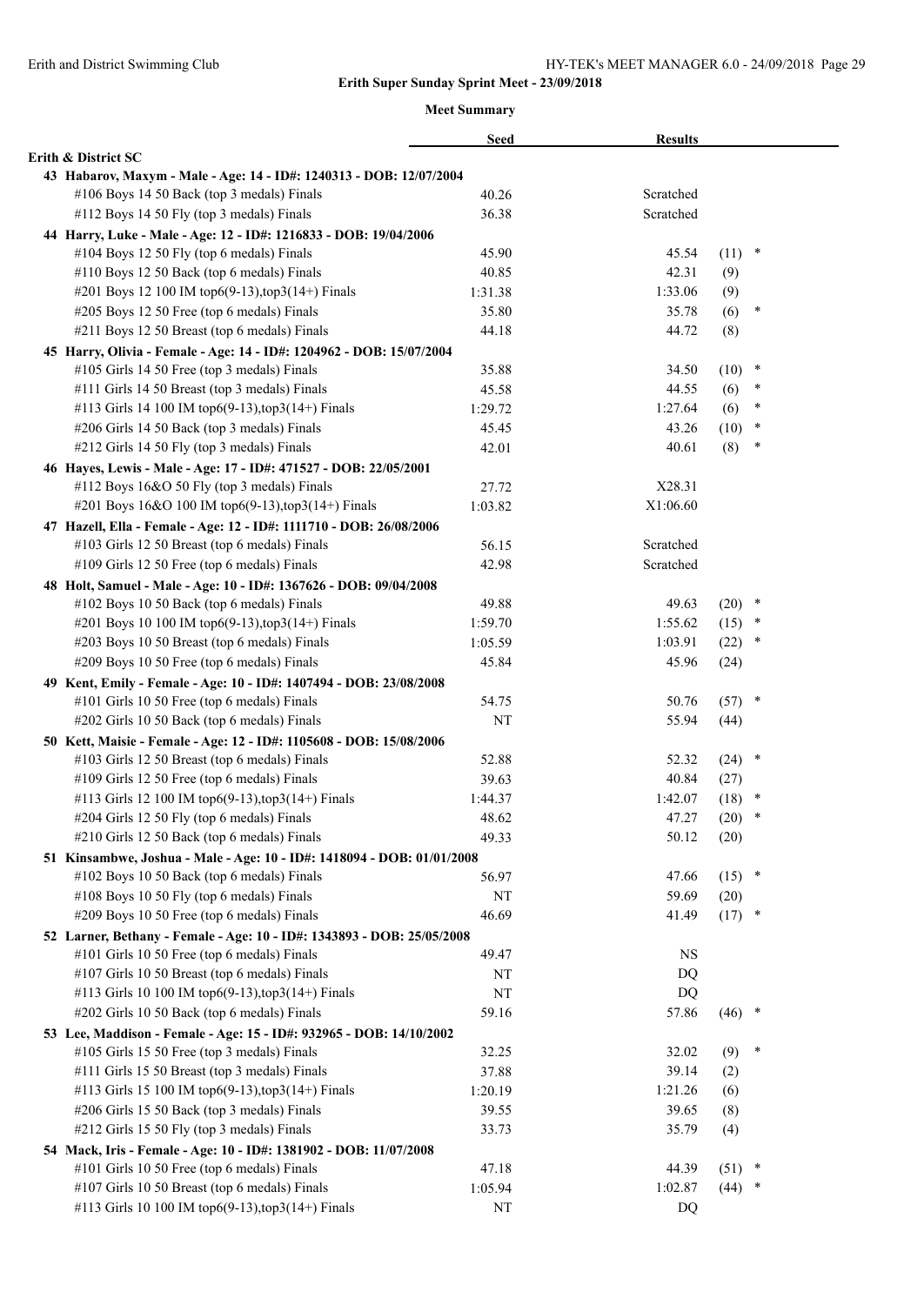|                                                                          | <b>Seed</b> | <b>Results</b> |          |        |  |
|--------------------------------------------------------------------------|-------------|----------------|----------|--------|--|
| Erith & District SC                                                      |             |                |          |        |  |
| 55 McMullen, Annie - Female - Age: 10 - ID#: 1317783 - DOB: 01/04/2008   |             |                |          |        |  |
| #101 Girls 10 50 Free (top 6 medals) Finals                              | 46.29       | 42.72          | (45)     | $\ast$ |  |
| #107 Girls 10 50 Breast (top 6 medals) Finals                            | 56.44       | 52.58          | (25)     | $\ast$ |  |
| #113 Girls 10 100 IM top6(9-13), top3(14+) Finals                        | 1:59.09     | 1:50.45        | $(30)$ * |        |  |
| #202 Girls 10 50 Back (top 6 medals) Finals                              | 45.91       | 46.44          | (25)     |        |  |
| #208 Girls 10 50 Fly (top 6 medals) Finals                               | NT          | Scratched      |          |        |  |
| 56 McMullen, Kitty - Female - Age: 13 - ID#: 1295609 - DOB: 25/08/2005   |             |                |          |        |  |
| #103 Girls 13 50 Breast (top 6 medals) Finals                            | 49.77       | 45.65          | $(19)$ * |        |  |
| #109 Girls 13 50 Free (top 6 medals) Finals                              | 33.62       | 33.90          | (25)     |        |  |
| #113 Girls 13 100 IM top6(9-13), top3(14+) Finals                        | 1:23.14     | 1:27.61        | (18)     |        |  |
| #204 Girls 13 50 Fly (top 6 medals) Finals                               | 38.00       | 39.31          | (19)     |        |  |
| #210 Girls 13 50 Back (top 6 medals) Finals                              | 41.31       | 42.01          | (22)     |        |  |
| 57 Moorcroft, Harrison - Male - Age: 9 - ID#: 1355098 - DOB: 26/06/2009  |             |                |          |        |  |
| #102 Boys 9 50 Back (top 6 medals) Finals                                | 1:04.24     | 53.08          | (12)     | $\ast$ |  |
| #209 Boys 9 50 Free (top 6 medals) Finals                                | 55.18       | 52.00          | $(16)$ * |        |  |
| 58 Mortimer, Aimee - Female - Age: 10 - ID#: 1233250 - DOB: 22/12/2007   |             |                |          |        |  |
| #101 Girls 10 50 Free (top 6 medals) Finals                              | 46.44       | Scratched      |          |        |  |
| #107 Girls 10 50 Breast (top 6 medals) Finals                            | 1:03.79     | 1:01.00        | (43)     | $\ast$ |  |
| #113 Girls 10 100 IM top6(9-13), top3(14+) Finals                        | 1:56.37     | 1:48.61        | (27)     | ×      |  |
| #202 Girls 10 50 Back (top 6 medals) Finals                              | 50.14       | 49.51          | (35)     | *      |  |
| #208 Girls 10 50 Fly (top 6 medals) Finals                               | 59.52       | 57.30          | (28)     | $\ast$ |  |
| 59 Mortimer, James - Male - Age: 12 - ID#: 1233248 - DOB: 16/08/2006     |             |                |          |        |  |
| #104 Boys 12 50 Fly (top 6 medals) Finals                                | 48.65       | DQ             |          |        |  |
| #110 Boys 12 50 Back (top 6 medals) Finals                               | 49.80       | 47.44          | $(14)$ * |        |  |
| #201 Boys 12 100 IM top6(9-13), top3(14+) Finals                         | 1:42.79     | 1:36.77        | (10)     | $\ast$ |  |
| #205 Boys 12 50 Free (top 6 medals) Finals                               | 39.04       | 38.03          | (8)      | ×      |  |
| #211 Boys 12 50 Breast (top 6 medals) Finals                             | 49.96       | DQ             |          |        |  |
| 60 Mribiha-Ely, Younes - Male - Age: 10 - ID#: 1384669 - DOB: 01/12/2007 |             |                |          |        |  |
| #102 Boys 10 50 Back (top 6 medals) Finals                               | 54.95       | Scratched      |          |        |  |
| #108 Boys 10 50 Fly (top 6 medals) Finals                                | 1:05.74     | Scratched      |          |        |  |
| #201 Boys 10 100 IM top6(9-13),top3(14+) Finals                          | 2:00.28     | 1:49.55        | $(12)$ * |        |  |
| #203 Boys 10 50 Breast (top 6 medals) Finals                             | 1:02.09     | 1:01.53        | (20)     | *      |  |
| #209 Boys 10 50 Free (top 6 medals) Finals                               | 46.83       | 44.48          | (23)     | ∗      |  |
| 61 Nikolov, Daniel - Male - Age: 11 - ID#: 1300611 - DOB: 10/02/2007     |             |                |          |        |  |
| #102 Boys 11 50 Back (top 6 medals) Finals                               | 46.25       | 45.94          | $(21)$ * |        |  |
| #108 Boys 11 50 Fly (top 6 medals) Finals                                | 50.83       | 52.59          | (21)     |        |  |
| #201 Boys 11 100 IM top6(9-13), top3(14+) Finals                         | 1:44.66     | 1:42.77        | (20)     | $\ast$ |  |
| #203 Boys 11 50 Breast (top 6 medals) Finals                             | 54.31       | 51.53          | (22)     | ×      |  |
| #209 Boys 11 50 Free (top 6 medals) Finals                               | 44.14       | 41.56          | (31)     | $\ast$ |  |
| 62 Nutkins, Isabel - Female - Age: 11 - ID#: 1362258 - DOB: 26/02/2007   |             |                |          |        |  |
| #101 Girls 11 50 Free (top 6 medals) Finals                              | 34.66       | 34.35          | (9)      | ∗      |  |
| #107 Girls 11 50 Breast (top 6 medals) Finals                            | 45.76       | 47.03          | (9)      |        |  |
| #113 Girls 11 100 IM top6(9-13),top3(14+) Finals                         | 1:30.78     | 1:29.03        | (5)      | ∗      |  |
| #202 Girls 11 50 Back (top 6 medals) Finals                              | NT          | 41.61          | (12)     |        |  |
| #208 Girls 11 50 Fly (top 6 medals) Finals                               | 40.85       | 39.18          | (2)      | $\ast$ |  |
| 63 Olatunji, Samuel - Male - Age: 9 - ID#: 1396181 - DOB: 01/11/2008     |             |                |          |        |  |
| #102 Boys 9 50 Back (top 6 medals) Finals                                | 56.03       | DQ             |          |        |  |
| #108 Boys 9 50 Fly (top 6 medals) Finals                                 | NT          | 52.01          | (4)      |        |  |
| #201 Boys 9 100 IM top6(9-13), top3(14+) Finals                          | 2:05.46     | DQ             |          |        |  |
| #203 Boys 9 50 Breast (top 6 medals) Finals                              | 55.79       | DQ             |          |        |  |
| #209 Boys 9 50 Free (top 6 medals) Finals                                | 44.28       | 43.54          | $(10)$ * |        |  |
|                                                                          |             |                |          |        |  |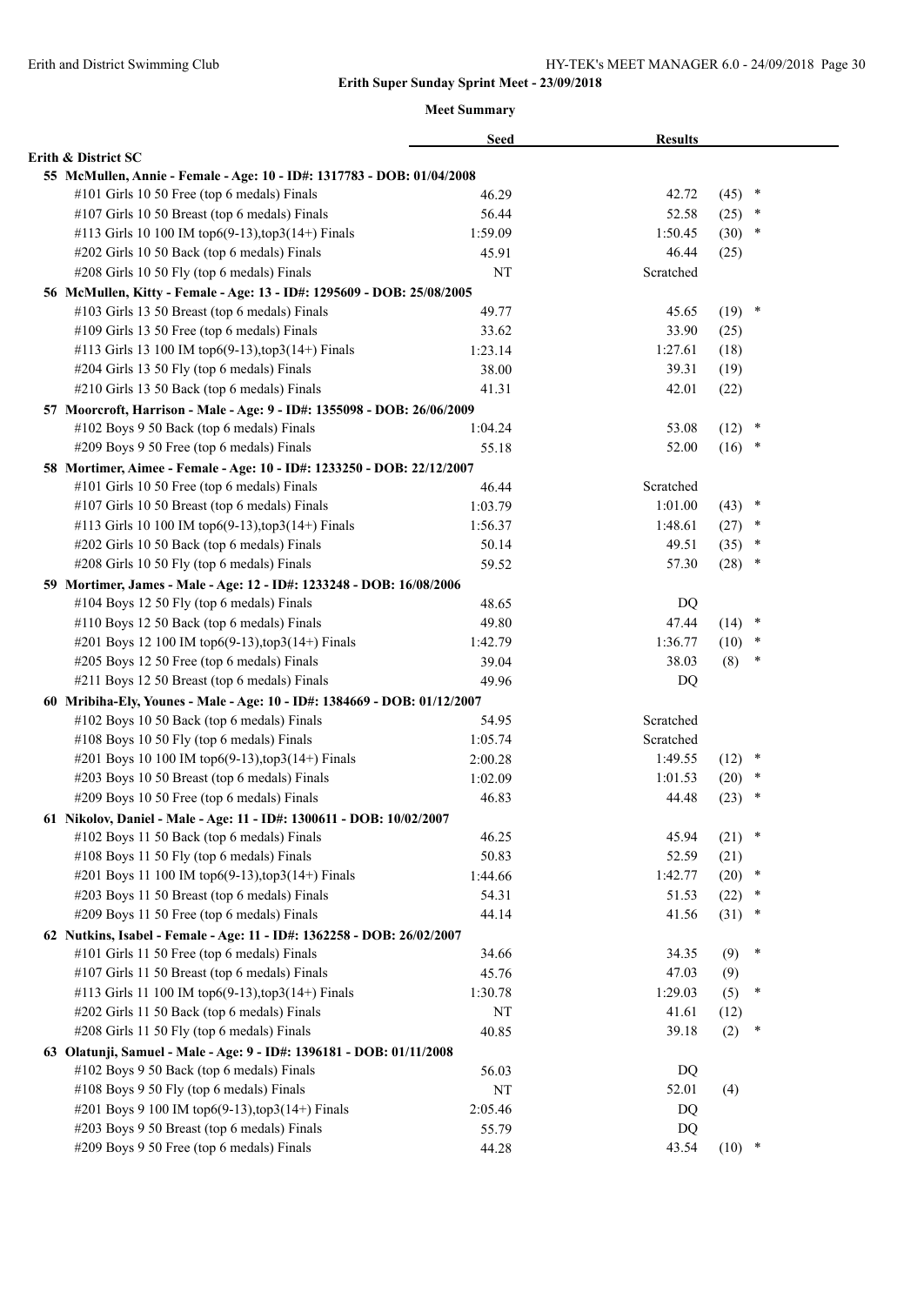|                                                                                 | <b>Seed</b> | <b>Results</b> |      |        |  |
|---------------------------------------------------------------------------------|-------------|----------------|------|--------|--|
| Erith & District SC                                                             |             |                |      |        |  |
| 64 Oreskovic, Nina - Female - Age: 11 - ID#: 1138738 - DOB: 13/08/2007          |             |                |      |        |  |
| #101 Girls 11 50 Free (top 6 medals) Finals                                     | 36.52       | 36.90          | (21) |        |  |
| #107 Girls 11 50 Breast (top 6 medals) Finals                                   | 47.65       | 49.86          | (21) |        |  |
| #113 Girls 11 100 IM top6(9-13), top3(14+) Finals                               | 1:30.75     | 1:31.61        | (8)  |        |  |
| #202 Girls 11 50 Back (top 6 medals) Finals                                     | 41.16       | 40.81          | (8)  | $\ast$ |  |
| #208 Girls 11 50 Fly (top 6 medals) Finals                                      | 42.35       | 44.49          | (17) |        |  |
| 65 Osborne, Ben - Male - Age: 10 - ID#: 1317758 - DOB: 08/09/2008               |             |                |      |        |  |
| #102 Boys 10 50 Back (top 6 medals) Finals                                      | 47.08       | 49.04          | (18) |        |  |
| #108 Boys 10 50 Fly (top 6 medals) Finals                                       | 1:13.61     | 59.45          | (19) | $\ast$ |  |
| #201 Boys 10 100 IM top6(9-13), top3(14+) Finals                                | 1:48.54     | 1:47.38        | (10) | $\ast$ |  |
| #203 Boys 10 50 Breast (top 6 medals) Finals                                    | 58.88       | 56.06          | (13) | $\ast$ |  |
| #209 Boys 10 50 Free (top 6 medals) Finals                                      | 41.84       | 39.50          | (10) | $\ast$ |  |
| 66 Pangaribuan-Dunsmore, Alex - Male - Age: 10 - ID#: 1180572 - DOB: 28/05/2008 |             |                |      |        |  |
| #201 Boys 10 100 IM top6(9-13), top3(14+) Finals                                | 1:36.35     | 1:36.29        | (2)  | ×      |  |
| #203 Boys 10 50 Breast (top 6 medals) Finals                                    | 49.22       | 51.31          | (6)  |        |  |
| #209 Boys 10 50 Free (top 6 medals) Finals                                      | 36.58       | 36.63          | (3)  |        |  |
| 67 Parker, Connor - Male - Age: 16 - ID#: 528802 - DOB: 29/01/2002              |             |                |      |        |  |
| #106 Boys 16&O 50 Back (top 3 medals) Finals                                    | 31.65       | 31.96          | (2)  |        |  |
| #112 Boys 16&O 50 Fly (top 3 medals) Finals                                     | 30.52       | 30.65          | (3)  |        |  |
| #201 Boys 16&O 100 IM top6(9-13),top3(14+) Finals                               | 1:07.89     | 1:12.36        | (5)  |        |  |
| #207 Boys 16&O 50 Breast (top 3 medals) Finals                                  | 34.59       | 35.70          | (2)  |        |  |
| #213 Boys 16&O 50 Free (top 3 medals) Finals                                    | 26.71       | 27.47          | (4)  |        |  |
| 68 Parker, Megan - Female - Age: 15 - ID#: 720083 - DOB: 10/07/2003             |             |                |      |        |  |
| #105 Girls 15 50 Free (top 3 medals) Finals                                     | 30.51       | Scratched      |      |        |  |
| #111 Girls 15 50 Breast (top 3 medals) Finals                                   | 43.61       | Scratched      |      |        |  |
| #113 Girls 15 100 IM top6(9-13), top3(14+) Finals                               | 1:19.77     | Scratched      |      |        |  |
| #206 Girls 15 50 Back (top 3 medals) Finals                                     | 34.04       | Scratched      |      |        |  |
| #212 Girls 15 50 Fly (top 3 medals) Finals                                      | 34.19       | Scratched      |      |        |  |
| 69 Parratt, Jess - Female - Age: 10 - ID#: 1351996 - DOB: 27/11/2007            |             |                |      |        |  |
| #107 Girls 10 50 Breast (top 6 medals) Finals                                   | 48.34       | 49.12          | (9)  |        |  |
| 70 Parratt, Lily - Female - Age: 10 - ID#: 1352005 - DOB: 27/11/2007            |             |                |      |        |  |
| #101 Girls 10 50 Free (top 6 medals) Finals                                     | 37.71       | Scratched      |      |        |  |
| #113 Girls 10 100 IM top6(9-13), top3(14+) Finals                               | 1:36.74     | Scratched      |      |        |  |
| #208 Girls 10 50 Fly (top 6 medals) Finals                                      | 42.52       | Scratched      |      |        |  |
| 71 Pereira, Sean - Male - Age: 17 - ID#: 894543 - DOB: 10/08/2001               |             |                |      |        |  |
| #207 Boys 16&O 50 Breast (top 3 medals) Finals                                  | 37.90       | 37.27          | (4)  | ∗      |  |
| #213 Boys 16&O 50 Free (top 3 medals) Finals                                    | 28.75       | 28.11          | (7)  | $\ast$ |  |
| 72 Price, Abigail - Female - Age: 16 - ID#: 1111709 - DOB: 27/03/2002           |             |                |      |        |  |
| #105 Girls 16&O 50 Free (top 3 medals) Finals                                   | 30.81       | 31.23          | (5)  |        |  |
| #111 Girls 16&O 50 Breast (top 3 medals) Finals                                 | 42.65       | 43.06          | (5)  |        |  |
| #113 Girls 16&O 100 IM top6(9-13),top3(14+) Finals                              | 1:17.13     | 1:17.34        | (2)  |        |  |
| #206 Girls 16&O 50 Back (top 3 medals) Finals                                   | 35.96       | 36.49          | (2)  |        |  |
| #212 Girls 16&O 50 Fly (top 3 medals) Finals                                    | 33.82       | 34.04          | (3)  |        |  |
| 73 Retour, Abbey - Female - Age: 15 - ID#: 783300 - DOB: 13/02/2003             |             |                |      |        |  |
| #105 Girls 15 50 Free (top 3 medals) Finals                                     | 29.59       | 30.59          | (2)  |        |  |
| #111 Girls 15 50 Breast (top 3 medals) Finals                                   | 39.89       | 41.46          | (4)  |        |  |
| #113 Girls 15 100 IM top6(9-13), top3(14+) Finals                               | 1:16.37     | 1:18.10        | (2)  |        |  |
| #206 Girls 15 50 Back (top 3 medals) Finals                                     | 34.57       | 35.99          | (4)  |        |  |
| #212 Girls 15 50 Fly (top 3 medals) Finals                                      | 33.64       | 34.69          | (3)  |        |  |
| 74 Retour, Madison - Female - Age: 16 - ID#: 783301 - DOB: 18/10/2001           |             |                |      |        |  |
| #105 Girls 16&O 50 Free (top 3 medals) Finals                                   | 28.35       | 30.31          | (2)  |        |  |
| #111 Girls 16&O 50 Breast (top 3 medals) Finals                                 | 37.30       | 39.99          | (2)  |        |  |
| #113 Girls 16&O 100 IM top6(9-13),top3(14+) Finals                              | 1:13.33     | 1:18.39        | (3)  |        |  |
| #206 Girls 16&O 50 Back (top 3 medals) Finals                                   | 33.09       | 36.81          | (4)  |        |  |
| #212 Girls 16&O 50 Fly (top 3 medals) Finals                                    | 32.75       | 35.44          | (5)  |        |  |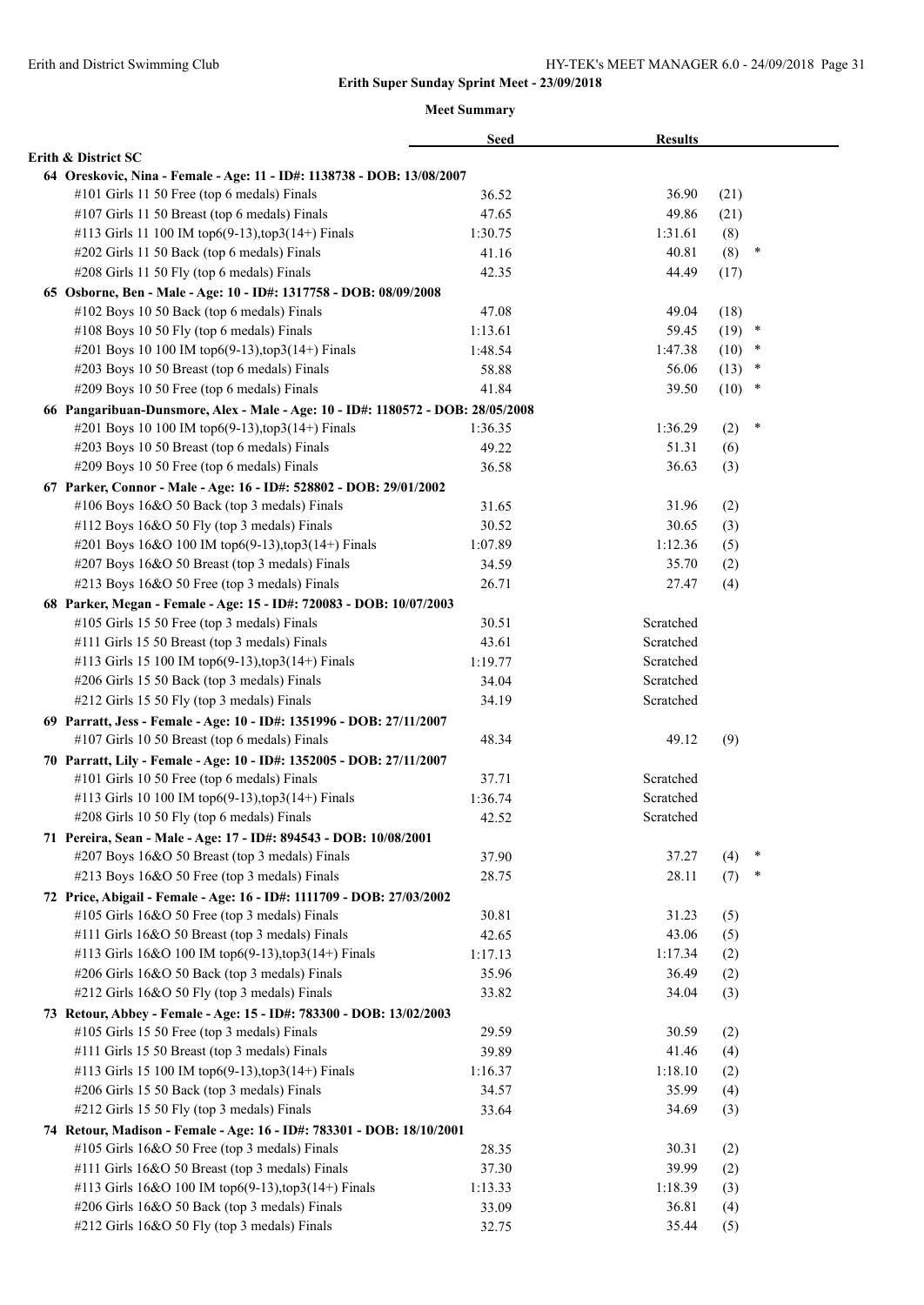|                                                                            | <b>Seed</b> | <b>Results</b> |          |        |
|----------------------------------------------------------------------------|-------------|----------------|----------|--------|
| Erith & District SC                                                        |             |                |          |        |
| 75 Robinson, Phoebe - Female - Age: 12 - ID#: 1165022 - DOB: 16/04/2006    |             |                |          |        |
| #103 Girls 12 50 Breast (top 6 medals) Finals                              | 53.59       | Scratched      |          |        |
| #109 Girls 12 50 Free (top 6 medals) Finals                                | 39.50       | Scratched      |          |        |
| #113 Girls 12 100 IM top6(9-13), top3(14+) Finals                          | 1:45.31     | Scratched      |          |        |
| 76 Santos-Moya, Lica - Female - Age: 13 - ID#: 1105600 - DOB: 16/06/2005   |             |                |          |        |
| #103 Girls 13 50 Breast (top 6 medals) Finals                              | 38.14       | X38.70         |          |        |
| #109 Girls 13 50 Free (top 6 medals) Finals                                | 32.52       | 32.34          | (9)      | $\ast$ |
| #113 Girls 13 100 IM top6(9-13), top3(14+) Finals                          | 1:18.53     | 1:24.44        | (11)     |        |
| #204 Girls 13 50 Fly (top 6 medals) Finals                                 | 38.08       | 40.95          | (24)     |        |
| #210 Girls 13 50 Back (top 6 medals) Finals                                | 38.69       | 42.03          | (23)     |        |
| 77 Santos-Moya, Maria - Female - Age: 10 - ID#: 1138746 - DOB: 04/12/2007  |             |                |          |        |
| #101 Girls 10 50 Free (top 6 medals) Finals                                | 48.60       | 42.07          | (38)     | $\ast$ |
| #107 Girls 10 50 Breast (top 6 medals) Finals                              | 57.10       | 53.92          | (28)     | $\ast$ |
| #113 Girls 10 100 IM top6(9-13), top3(14+) Finals                          | 1:45.15     | 1:47.92        | (26)     |        |
| #202 Girls 10 50 Back (top 6 medals) Finals                                | 50.02       | 47.61          | (27)     | $\ast$ |
| #208 Girls 10 50 Fly (top 6 medals) Finals                                 | 55.31       | 49.06          | (18)     | $\ast$ |
| 78 Seager, Ashton - Male - Age: 11 - ID#: 1289385 - DOB: 17/02/2007        |             |                |          |        |
| #102 Boys 11 50 Back (top 6 medals) Finals                                 | 47.31       | 48.24          | (23)     |        |
| #108 Boys 11 50 Fly (top 6 medals) Finals                                  | 55.23       | 55.49          | (25)     |        |
| #203 Boys 11 50 Breast (top 6 medals) Finals                               | 56.45       | 52.42          | (26)     | $\ast$ |
| #209 Boys 11 50 Free (top 6 medals) Finals                                 | 38.31       | 39.72          | (29)     |        |
| 79 Seager, Lara - Female - Age: 16 - ID#: 1204968 - DOB: 23/03/2002        |             |                |          |        |
| #105 Girls 16&O 50 Free (top 3 medals) Finals                              | 30.17       | Scratched      |          |        |
| #111 Girls 16&O 50 Breast (top 3 medals) Finals                            | 41.67       | Scratched      |          |        |
| #113 Girls 16&O 100 IM top6(9-13),top3(14+) Finals                         | 1:17.88     | Scratched      |          |        |
| #206 Girls 16&O 50 Back (top 3 medals) Finals                              | 34.58       | Scratched      |          |        |
| #212 Girls 16&O 50 Fly (top 3 medals) Finals                               | 33.83       | Scratched      |          |        |
| 80 Serrat Abbas, Elisa - Female - Age: 10 - ID#: 1367633 - DOB: 29/03/2008 |             |                |          |        |
| #107 Girls 10 50 Breast (top 6 medals) Finals                              | 1:02.35     | <b>NS</b>      |          |        |
| #202 Girls 10 50 Back (top 6 medals) Finals                                | 52.56       | Scratched      |          |        |
| 81 Sproston, James - Male - Age: 13 - ID#: 1138747 - DOB: 13/03/2005       |             |                |          |        |
| #104 Boys 13 50 Fly (top 6 medals) Finals                                  | 30.54       | X30.84         |          |        |
| #110 Boys 13 50 Back (top 6 medals) Finals                                 | 31.44       | X30.78         |          | $\ast$ |
| #201 Boys 13 100 IM top6(9-13), top3(14+) Finals                           | 1:12.30     | X1:13.22       |          |        |
| #205 Boys 13 50 Free (top 6 medals) Finals                                 | 28.13       | 28.87          | (4)      |        |
| #211 Boys 13 50 Breast (top 6 medals) Finals                               | 41.29       | 40.45          | (5)      | ∗      |
| 82 Sproston, Lucy - Female - Age: 11 - ID#: 1150432 - DOB: 08/09/2007      |             |                |          |        |
| #101 Girls 11 50 Free (top 6 medals) Finals                                | 35.80       | 33.98          | (6)      | ×      |
| #107 Girls 11 50 Breast (top 6 medals) Finals                              | 55.31       | 54.37          | (28)     | $\ast$ |
| #113 Girls 11 100 IM top6(9-13),top3(14+) Finals                           | 1:34.39     | 1:35.72        | (14)     |        |
| #202 Girls 11 50 Back (top 6 medals) Finals                                | 39.78       | 38.53          | (1)      | $\ast$ |
| #208 Girls 11 50 Fly (top 6 medals) Finals                                 | 43.70       | 41.00          | (9)      | $\ast$ |
|                                                                            |             |                |          |        |
| 83 Stonkus, Laurynas - Male - Age: 10 - ID#: 1276053 - DOB: 07/11/2007     |             |                | $(22)$ * |        |
| #102 Boys 10 50 Back (top 6 medals) Finals                                 | 57.63       | 54.44          |          |        |
| #108 Boys 10 50 Fly (top 6 medals) Finals                                  | NT          | DQ             |          |        |
| #203 Boys 10 50 Breast (top 6 medals) Finals                               | 1:04.43     | 1:00.29        | $(19)$ * |        |
| #209 Boys 10 50 Free (top 6 medals) Finals                                 | 56.45       | 50.06          | (26)     | $\ast$ |
| 84 Storey, Coby - Male - Age: 13 - ID#: 966535 - DOB: 26/04/2005           |             |                |          |        |
| #104 Boys 13 50 Fly (top 6 medals) Finals                                  | 39.09       | 40.71          | (11)     |        |
| #110 Boys 13 50 Back (top 6 medals) Finals                                 | 42.62       | 42.54          | $(10)$ * |        |
| #201 Boys 13 100 IM top6(9-13), top3(14+) Finals                           | 1:26.51     | 1:25.40        | (8)      |        |
| #205 Boys 13 50 Free (top 6 medals) Finals                                 | 34.27       | 34.45          | (11)     |        |
| #211 Boys 13 50 Breast (top 6 medals) Finals                               | 40.93       | 41.03          | (8)      |        |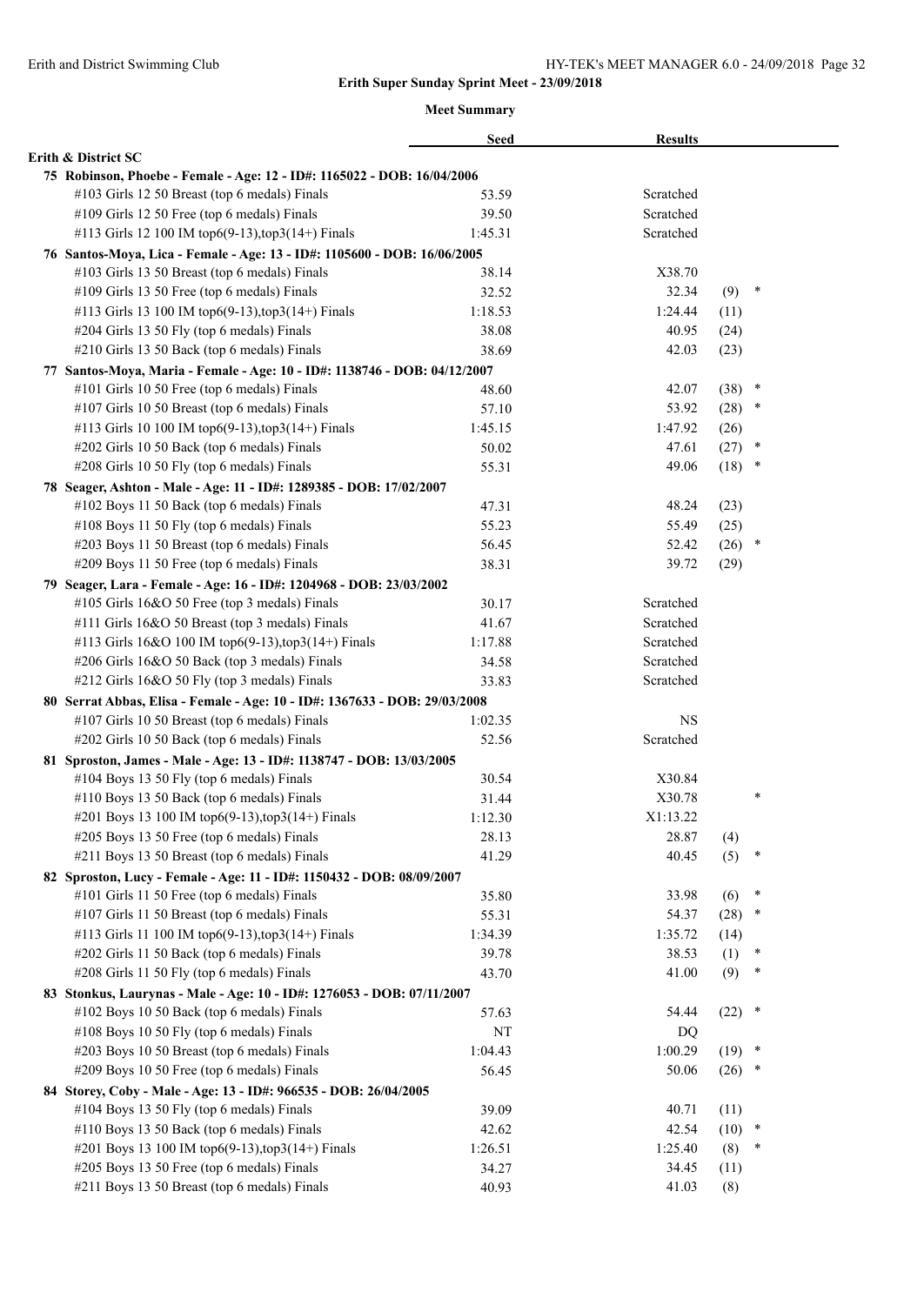|                                                                         | <b>Seed</b> | <b>Results</b> |      |        |
|-------------------------------------------------------------------------|-------------|----------------|------|--------|
| Erith & District SC                                                     |             |                |      |        |
| 85 Tremain, Hannah - Female - Age: 9 - ID#: 1327048 - DOB: 29/01/2009   |             |                |      |        |
| #101 Girls 9 50 Free (top 6 medals) Finals                              | 1:04.35     | 1:00.70        | (20) | $\ast$ |
| #107 Girls 9 50 Breast (top 6 medals) Finals                            | 1:30.33     | 1:24.53        | (15) | $\ast$ |
| 86 Tremain, Katie - Female - Age: 13 - ID#: 1291443 - DOB: 27/07/2005   |             |                |      |        |
| #103 Girls 13 50 Breast (top 6 medals) Finals                           | 44.98       | 45.71          | (20) |        |
| #109 Girls 13 50 Free (top 6 medals) Finals                             | 33.05       | 33.73          | (23) |        |
| #113 Girls 13 100 IM top6(9-13), top3(14+) Finals                       | 1:24.60     | 1:28.42        | (23) |        |
| #204 Girls 13 50 Fly (top 6 medals) Finals                              | 41.89       | 42.88          | (27) |        |
| #210 Girls 13 50 Back (top 6 medals) Finals                             | 38.75       | 39.42          | (15) |        |
| 87 Turner, Georgia - Female - Age: 13 - ID#: 1138761 - DOB: 19/07/2005  |             |                |      |        |
| #103 Girls 13 50 Breast (top 6 medals) Finals                           | 38.45       | Scratched      |      |        |
| #109 Girls 13 50 Free (top 6 medals) Finals                             | 33.54       | 33.61          | (20) |        |
| #113 Girls 13 100 IM top6(9-13), top3(14+) Finals                       | 1:20.98     | Scratched      |      |        |
| #204 Girls 13 50 Fly (top 6 medals) Finals                              | 36.88       | 37.29          | (12) |        |
| #210 Girls 13 50 Back (top 6 medals) Finals                             | 39.31       | 40.61          | (20) |        |
| 88 Tynan, Hollie - Female - Age: 10 - ID#: 1300615 - DOB: 01/01/2008    |             |                |      |        |
| #101 Girls 10 50 Free (top 6 medals) Finals                             | 38.06       | Scratched      |      |        |
| #107 Girls 10 50 Breast (top 6 medals) Finals                           | 1:00.06     | Scratched      |      |        |
| #113 Girls 10 100 IM top6(9-13), top3(14+) Finals                       | 1:46.25     | Scratched      |      |        |
| #202 Girls 10 50 Back (top 6 medals) Finals                             | 48.60       | Scratched      |      |        |
| #208 Girls 10 50 Fly (top 6 medals) Finals                              | 48.86       | Scratched      |      |        |
| 89 Wallis, Stanley - Male - Age: 9 - ID#: 1355099 - DOB: 29/11/2008     |             |                |      |        |
| #102 Boys 9 50 Back (top 6 medals) Finals                               | NT          | 52.66          | (11) |        |
| #209 Boys 9 50 Free (top 6 medals) Finals                               | 56.69       | Scratched      |      |        |
| 90 Wilding, Benjamin - Male - Age: 16 - ID#: 551800 - DOB: 05/05/2002   |             |                |      |        |
| #106 Boys 16&O 50 Back (top 3 medals) Finals                            | 31.08       | 30.61          | (1)  | $\ast$ |
| #112 Boys 16&O 50 Fly (top 3 medals) Finals                             | 31.78       | 30.61          | (2)  | $\ast$ |
| #201 Boys 16&O 100 IM top6(9-13),top3(14+) Finals                       | 1:14.88     | 1:10.89        | (3)  | $\ast$ |
| #207 Boys 16&O 50 Breast (top 3 medals) Finals                          | 39.44       | 36.63          | (3)  | ∗      |
| #213 Boys 16&O 50 Free (top 3 medals) Finals                            | 28.32       | 27.95          | (6)  | ∗      |
| 91 Wilding, Daniel - Male - Age: 13 - ID#: 838699 - DOB: 22/10/2004     |             |                |      |        |
| #104 Boys 13 50 Fly (top 6 medals) Finals                               | 33.32       | 32.46          | (1)  | $\ast$ |
| #110 Boys 13 50 Back (top 6 medals) Finals                              | 34.50       | 33.17          | (2)  | ∗      |
| #201 Boys 13 100 IM top6(9-13), top3(14+) Finals                        | 1:13.60     | 1:12.66        | (3)  | *      |
| #205 Boys 13 50 Free (top 6 medals) Finals                              | 29.62       | 28.15          | (1)  | ∗      |
| #211 Boys 13 50 Breast (top 6 medals) Finals                            | 38.94       | 38.53          | (1)  |        |
| 92 Woodgate, Darcie - Female - Age: 10 - ID#: 1367628 - DOB: 02/09/2008 |             |                |      |        |
| #101 Girls 10 50 Free (top 6 medals) Finals                             | 44.43       | 41.48          | (36) | $\ast$ |
| #107 Girls 10 50 Breast (top 6 medals) Finals                           | 57.94       | DQ             |      |        |
| #113 Girls 10 100 IM top6(9-13), top3(14+) Finals                       | 1:53.82     | DQ             |      |        |
| #202 Girls 10 50 Back (top 6 medals) Finals                             | 51.31       | 48.39          | (31) | $\ast$ |
| #208 Girls 10 50 Fly (top 6 medals) Finals                              | 1:07.32     | 57.84          | (33) | ×      |
| Erith & District SC Total Individual Entries: 378 - Total Relays: 0     |             |                |      |        |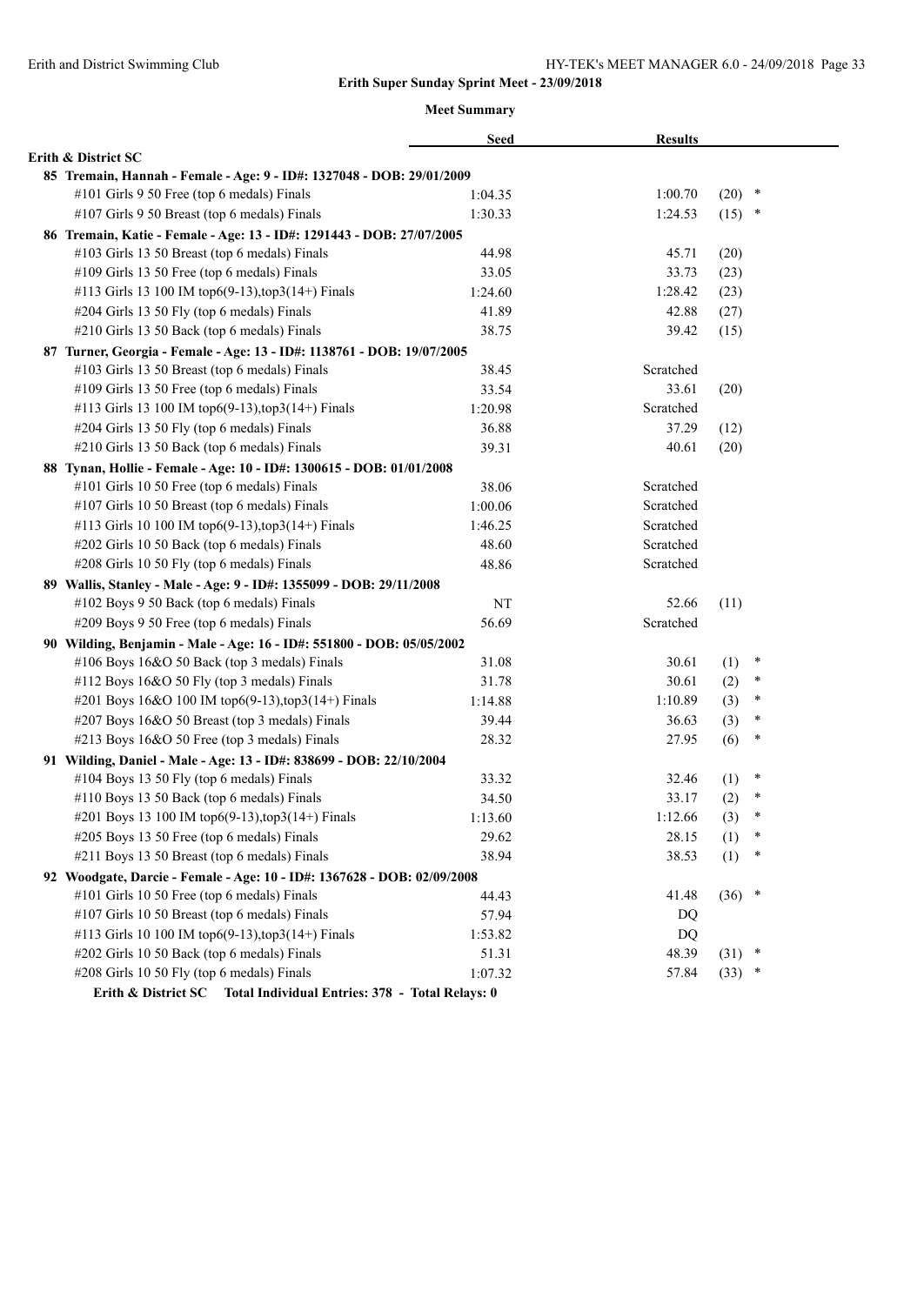|                                                                       | <b>Seed</b> | <b>Results</b> |   |
|-----------------------------------------------------------------------|-------------|----------------|---|
| <b>Guildford City SC</b>                                              |             |                |   |
| 1 Harmer, Jessica - Female - Age: 11 - ID#: 1201397 - DOB: 14/03/2007 |             |                |   |
| $\#101$ Girls 11 50 Free (top 6 medals) Finals                        | 29.90       | X30.01         |   |
| $\#107$ Girls 11 50 Breast (top 6 medals) Finals                      | 39.30       | X38.07         | * |
| $\#202$ Girls 11 50 Back (top 6 medals) Finals                        | 34.50       | X34.39         | * |
| $\#208$ Girls 11 50 Fly (top 6 medals) Finals                         | 32.50       | X32.83         |   |
| Guildford City SC Total Individual Entries: 4 - Total Relays: 0       |             |                |   |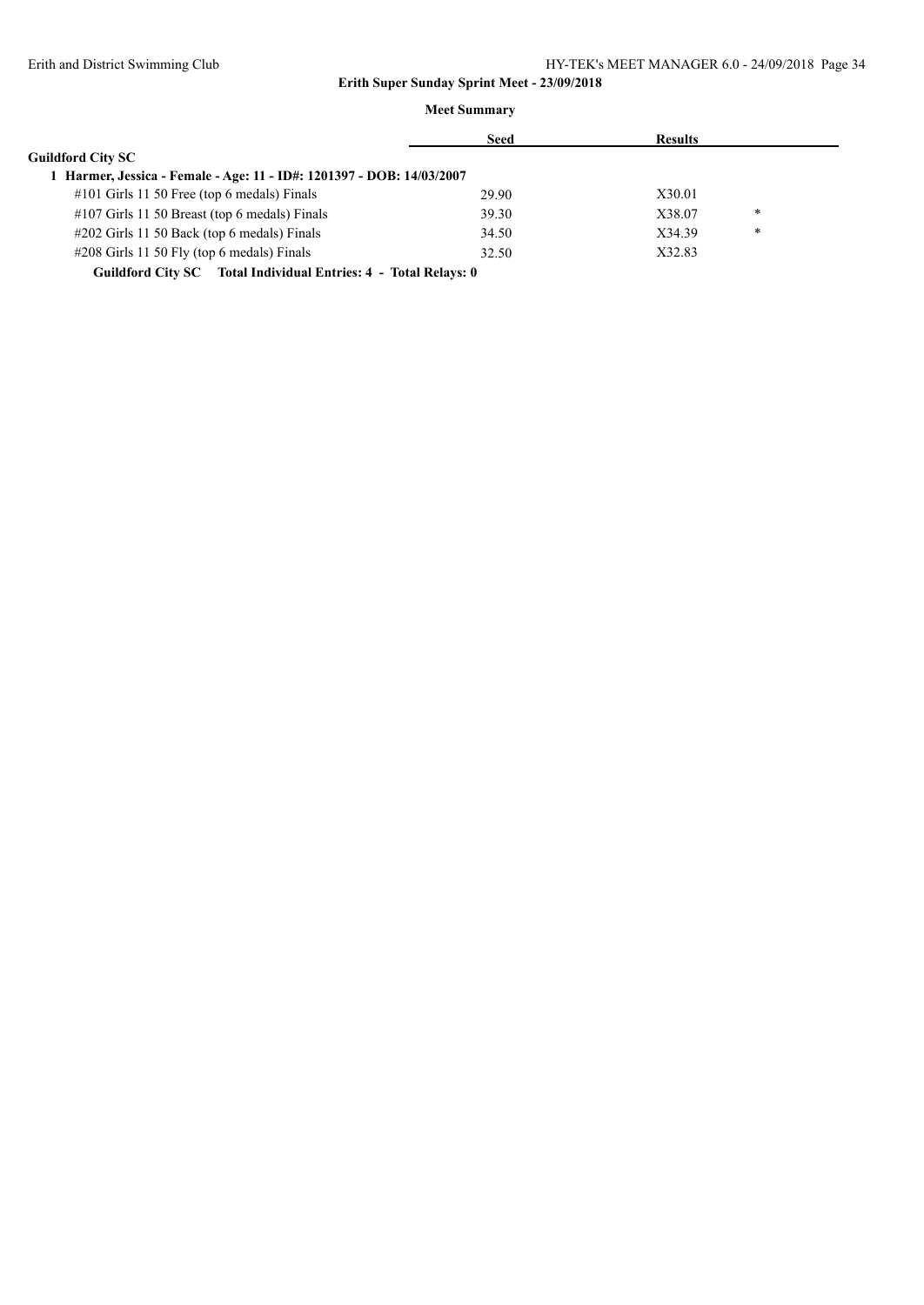|                                                                      | <b>Seed</b> | <b>Results</b> |          |
|----------------------------------------------------------------------|-------------|----------------|----------|
| <b>Maidstone SC</b>                                                  |             |                |          |
| Phillips, Rebecca - Female - Age: 13 - ID#: 926763 - DOB: 28/09/2004 |             |                |          |
| $\#103$ Girls 13 50 Breast (top 6 medals) Finals                     | 44.93       | 45.06          | (17)     |
| #109 Girls 13 50 Free (top 6 medals) Finals                          | 32.25       | 32.42          | (11)     |
| #113 Girls 13 100 IM top6(9-13), top3(14+) Finals                    | 1:21.54     | 1:19.73        | (6)<br>∗ |
| #204 Girls 13 50 Fly (top 6 medals) Finals                           | 34.43       | 34.67          | (7)      |
| #210 Girls 13 50 Back (top 6 medals) Finals                          | 37.33       | 38.19          | (9)      |
| Maidstone SC Total Individual Entries: 5 - Total Relays: 0           |             |                |          |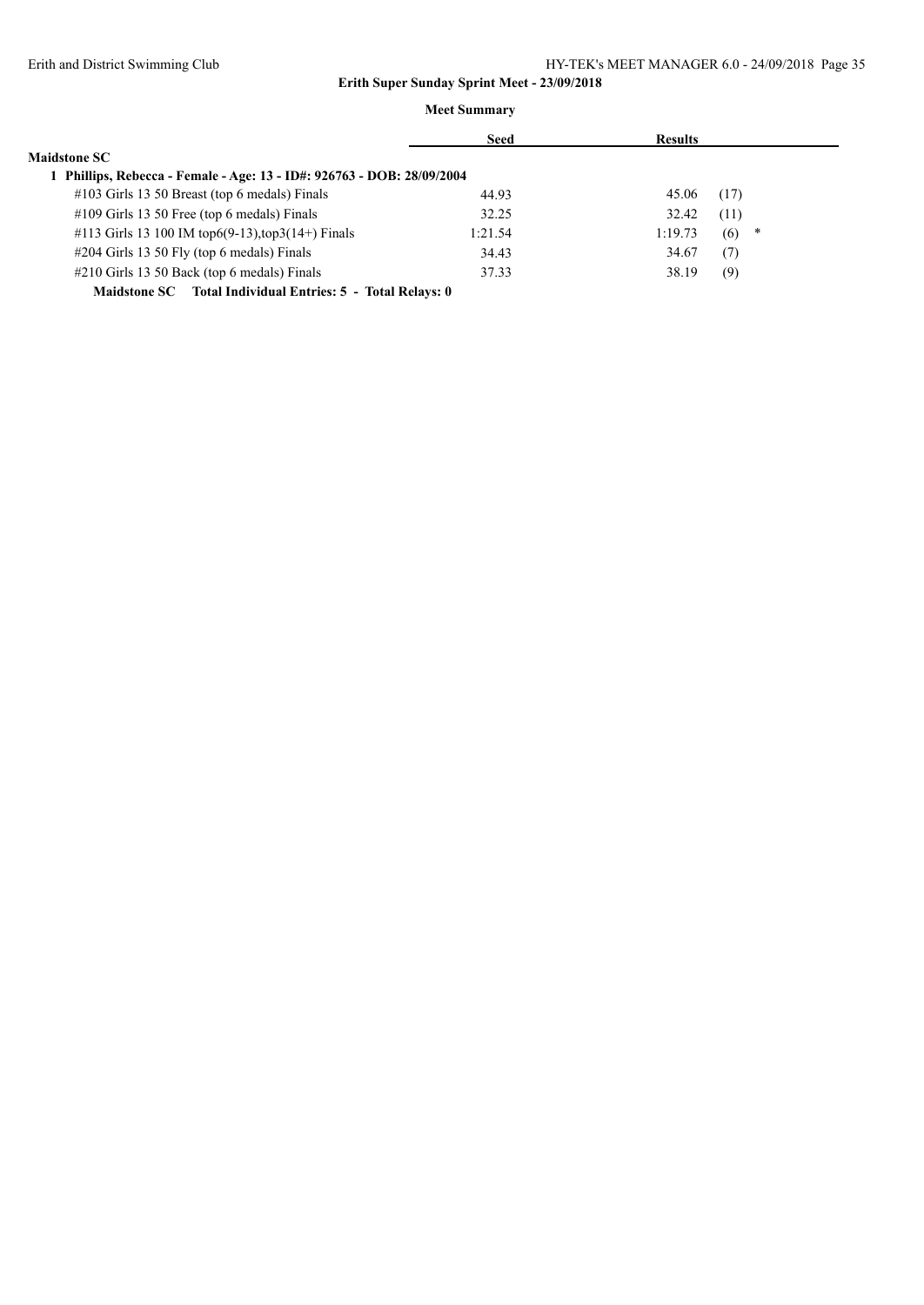|                                                                                                     | <b>Seed</b>    | <b>Results</b> |          |        |
|-----------------------------------------------------------------------------------------------------|----------------|----------------|----------|--------|
| <b>Orpington Ojays</b>                                                                              |                |                |          |        |
| 1 Akende, Hannah - Female - Age: 12 - ID#: 1262165 - DOB: 10/11/2005                                |                |                |          |        |
| #103 Girls 12 50 Breast (top 6 medals) Finals                                                       | 1:02.22        | 52.13          | (23)     | $\ast$ |
| #109 Girls 12 50 Free (top 6 medals) Finals                                                         | 45.82          | 39.23          | (26)     | $\ast$ |
| #113 Girls 12 100 IM top6(9-13), top3(14+) Finals                                                   | 1:37.21        | 1:42.43        | (19)     |        |
| #204 Girls 12 50 Fly (top 6 medals) Finals                                                          | 44.01          | 47.71          | (21)     |        |
| #210 Girls 12 50 Back (top 6 medals) Finals                                                         | 57.73          | 48.18          | $(19)$ * |        |
| 2 Akende, Sheena - Female - Age: 15 - ID#: 1238913 - DOB: 16/05/2003                                |                |                |          |        |
| #105 Girls 15 50 Free (top 3 medals) Finals                                                         | 33.10          | 34.02          | (11)     |        |
| #111 Girls 15 50 Breast (top 3 medals) Finals                                                       | 46.72          | 47.50          | (9)      |        |
| #113 Girls 15 100 IM top6(9-13),top3(14+) Finals                                                    | 1:31.12        | 1:34.48        | (10)     |        |
| #206 Girls 15 50 Back (top 3 medals) Finals                                                         | 41.23          | 42.84          | (9)      |        |
| #212 Girls 15 50 Fly (top 3 medals) Finals                                                          | 39.42          | 39.82          | (11)     |        |
| 3 Barker, Christy - Female - Age: 14 - ID#: 1195551 - DOB: 12/03/2004                               |                |                |          |        |
| #105 Girls 14 50 Free (top 3 medals) Finals                                                         | 33.06          | 33.30          | (7)      |        |
| 4 Barker, Finola - Female - Age: 9 - ID#: 1275975 - DOB: 16/02/2009                                 |                |                |          |        |
| #101 Girls 9 50 Free (top 6 medals) Finals                                                          | 50.71          | 45.22          | (12)     | $\ast$ |
| 5 Baronti, Callum - Male - Age: 15 - ID#: 955474 - DOB: 01/04/2003                                  |                |                |          |        |
| #201 Boys 15 100 IM top6(9-13), top3(14+) Finals                                                    | 1:10.14        | 1:08.06        | (2)      | ∗      |
| #207 Boys 15 50 Breast (top 3 medals) Finals                                                        | 34.61          | 35.14          | (1)      |        |
| #213 Boys 15 50 Free (top 3 medals) Finals                                                          | 26.93          | 27.38          | (1)      |        |
| 6 Barrett, Matilda - Female - Age: 14 - ID#: 1148414 - DOB: 20/04/2004                              |                |                |          |        |
| #105 Girls 14 50 Free (top 3 medals) Finals                                                         | 30.91          | 31.04          | (2)      |        |
| #206 Girls 14 50 Back (top 3 medals) Finals                                                         | 34.92          | 36.06          | (4)      |        |
| #212 Girls 14 50 Fly (top 3 medals) Finals                                                          | 37.03          | 36.58          | (5)      | $\ast$ |
| 7 Barrett, Thomas - Male - Age: 11 - ID#: 1261297 - DOB: 30/04/2007                                 |                |                |          |        |
| #102 Boys 11 50 Back (top 6 medals) Finals                                                          | 38.12          | 37.93          | (2)      | $\ast$ |
| #108 Boys 11 50 Fly (top 6 medals) Finals                                                           | 42.85          | 40.30          | (6)      | ∗      |
| #201 Boys 11 100 IM top6(9-13), top3(14+) Finals                                                    | 1:23.16        | 1:23.68        |          |        |
| #203 Boys 11 50 Breast (top 6 medals) Finals                                                        |                | 47.02          | (4)      |        |
| #209 Boys 11 50 Free (top 6 medals) Finals                                                          | 45.29<br>32.92 | 34.27          | (10)     |        |
|                                                                                                     |                |                | (8)      |        |
| 8 Birchmore, Billy - Male - Age: 22 - ID#: 769790 - DOB: 01/02/1996                                 |                |                |          |        |
| #106 Boys 16&O 50 Back (top 3 medals) Finals<br>#112 Boys 16&O 50 Fly (top 3 medals) Finals         | 36.50          | 37.16<br>34.81 | (5)      |        |
|                                                                                                     | 33.45          | Scratched      | (7)      |        |
| #201 Boys 16&O 100 IM top6(9-13),top3(14+) Finals<br>#207 Boys 16&O 50 Breast (top 3 medals) Finals | 1:19.27        | Scratched      |          |        |
| #213 Boys 16&O 50 Free (top 3 medals) Finals                                                        | 42.21          | Scratched      |          |        |
|                                                                                                     | 30.40          |                |          |        |
| 9 Blaney, Ellie - Female - Age: 12 - ID#: 1262198 - DOB: 01/11/2005                                 |                |                |          | ×      |
| #103 Girls 12 50 Breast (top 6 medals) Finals                                                       | 40.72          | 40.19          | (2)      | ∗      |
| #109 Girls 12 50 Free (top 6 medals) Finals                                                         | 32.91          | 32.64          | (6)      |        |
| #113 Girls 12 100 IM top6(9-13), top3(14+) Finals                                                   | NT             | 1:19.25        | (2)      |        |
| #204 Girls 12 50 Fly (top 6 medals) Finals                                                          | NT             | 38.78          | (7)      |        |
| #210 Girls 12 50 Back (top 6 medals) Finals                                                         | 36.49          | 36.61          | (1)      |        |
| 10 Bloodworth, Charlotte - Female - Age: 10 - ID#: 1364544 - DOB: 03/09/2008                        |                |                |          |        |
| #101 Girls 10 50 Free (top 6 medals) Finals                                                         | 42.19          | 40.43          | $(31)$ * |        |
| #107 Girls 10 50 Breast (top 6 medals) Finals                                                       | 49.85          | 52.44          | (22)     |        |
| #113 Girls 10 100 IM top6(9-13), top3(14+) Finals                                                   | 1:42.27        | 1:44.53        | (21)     |        |
| #202 Girls 10 50 Back (top 6 medals) Finals                                                         | 44.63          | 45.16          | (17)     |        |
| #208 Girls 10 50 Fly (top 6 medals) Finals                                                          | 1:04.95        | 57.61          | (32)     | $\ast$ |
| 11 Bond, Carys - Female - Age: 9 - ID#: 1262169 - DOB: 03/02/2009                                   |                |                |          |        |
| #101 Girls 9 50 Free (top 6 medals) Finals                                                          | 44.02          | 46.85          | (14)     |        |
| #107 Girls 9 50 Breast (top 6 medals) Finals                                                        | 53.21          | 53.44          | (4)      |        |
| #208 Girls 9 50 Fly (top 6 medals) Finals                                                           | 53.96          | 48.08          | (1)      | ∗      |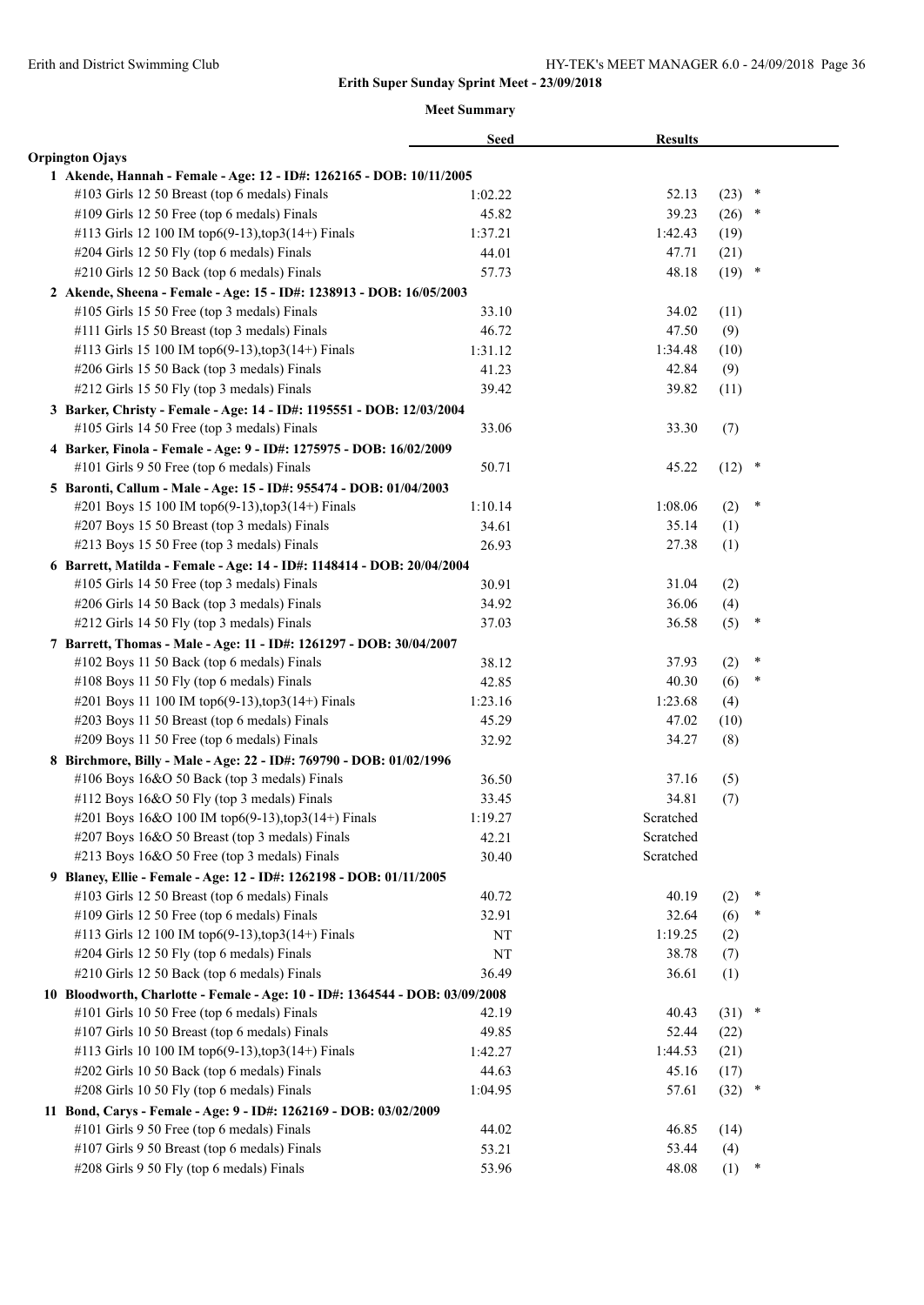|                                                                          | <b>Seed</b> | <b>Results</b> |             |        |  |
|--------------------------------------------------------------------------|-------------|----------------|-------------|--------|--|
| <b>Orpington Ojays</b>                                                   |             |                |             |        |  |
| 12 Bond, Lauren - Female - Age: 11 - ID#: 1247354 - DOB: 08/12/2006      |             |                |             |        |  |
| #101 Girls 11 50 Free (top 6 medals) Finals                              | 34.05       | 33.42          | (5)         | ×      |  |
| #107 Girls 11 50 Breast (top 6 medals) Finals                            | 47.67       | 49.48          | (18)        |        |  |
| #113 Girls 11 100 IM top6(9-13), top3(14+) Finals                        | 1:31.78     | 1:31.66        | (9)         | $\ast$ |  |
| #202 Girls 11 50 Back (top 6 medals) Finals                              | 41.10       | 41.39          | (11)        |        |  |
| #208 Girls 11 50 Fly (top 6 medals) Finals                               | 41.80       | 40.79          | (6)         | $\ast$ |  |
| 13 Boyd, Emily - Female - Age: 10 - ID#: 1240425 - DOB: 15/11/2007       |             |                |             |        |  |
| #101 Girls 10 50 Free (top 6 medals) Finals                              | 39.42       | 38.22          | (20)        | $\ast$ |  |
| #107 Girls 10 50 Breast (top 6 medals) Finals                            | 53.15       | 52.36          | (21)        | $\ast$ |  |
| #113 Girls 10 100 IM top6(9-13),top3(14+) Finals                         | 1:41.19     | 1:43.64        | (20)        |        |  |
| #202 Girls 10 50 Back (top 6 medals) Finals                              | 47.10       | 49.16          | (34)        |        |  |
| #208 Girls 10 50 Fly (top 6 medals) Finals                               | 50.58       | 49.54          | (21)        | $\ast$ |  |
| 14 Brown, Ellie - Female - Age: 13 - ID#: 1195542 - DOB: 30/01/2005      |             |                |             |        |  |
| #103 Girls 13 50 Breast (top 6 medals) Finals                            | 44.17       | 44.38          | (14)        |        |  |
| #109 Girls 13 50 Free (top 6 medals) Finals                              | 33.56       | 33.16          | (17)        | $\ast$ |  |
| #113 Girls 13 100 IM top6(9-13), top3(14+) Finals                        | 1:24.91     | 1:26.66        | (16)        |        |  |
| 15 Cavasino, Niccolo - Male - Age: 11 - ID#: 1348746 - DOB: 25/09/2006   |             |                |             |        |  |
| #102 Boys 11 50 Back (top 6 medals) Finals                               | 41.14       | 40.65          | (13)        | $\ast$ |  |
| #108 Boys 11 50 Fly (top 6 medals) Finals                                | 40.27       | 38.91          | (3)         | ∗      |  |
| #201 Boys 11 100 IM top6(9-13),top3(14+) Finals                          | 1:31.22     | 1:29.55        | (8)         | $\ast$ |  |
| #203 Boys 11 50 Breast (top 6 medals) Finals                             | 49.47       | 47.69          | (13)        | $\ast$ |  |
| #209 Boys 11 50 Free (top 6 medals) Finals                               | 35.14       | 35.67          | (17)        |        |  |
| 16 Cioran, Alexandra - Female - Age: 13 - ID#: 1262204 - DOB: 24/09/2004 |             |                |             |        |  |
| #103 Girls 13 50 Breast (top 6 medals) Finals                            | 44.71       | 45.39          | (18)        |        |  |
| #109 Girls 13 50 Free (top 6 medals) Finals                              | 32.78       | 32.55          | $(13)$ *    |        |  |
| #113 Girls 13 100 IM top6(9-13), top3(14+) Finals                        | 1:22.39     | 1:25.37        | (13)        |        |  |
| #210 Girls 13 50 Back (top 6 medals) Finals                              | 37.97       | 38.41          | (10)        |        |  |
| 17 Cioran, Olivia - Female - Age: 10 - ID#: 1270848 - DOB: 13/01/2008    |             |                |             |        |  |
| #101 Girls 10 50 Free (top 6 medals) Finals                              | 39.14       | 39.47          | (27)        |        |  |
| #107 Girls 10 50 Breast (top 6 medals) Finals                            | 52.01       | 54.85          | (36)        |        |  |
| #113 Girls 10 100 IM top6(9-13),top3(14+) Finals                         | 1:54.36     | 1:47.74        | (25)        | $\ast$ |  |
| #202 Girls 10 50 Back (top 6 medals) Finals                              | 48.82       | 47.63          | (28)        | *      |  |
| 18 Collier, Leah - Female - Age: 13 - ID#: 1195533 - DOB: 12/11/2004     |             |                |             |        |  |
| #103 Girls 13 50 Breast (top 6 medals) Finals                            | 47.11       | 47.13          | (24)        |        |  |
| #109 Girls 13 50 Free (top 6 medals) Finals                              | 34.06       | 34.38          | (28)        |        |  |
| #204 Girls 13 50 Fly (top 6 medals) Finals                               | 40.49       | 38.66          | (18)        |        |  |
| #210 Girls 13 50 Back (top 6 medals) Finals                              | 40.33       | 39.81          | $(19)$ *    |        |  |
| 19 Cutajar, Lilli - Female - Age: 16 - ID#: 944659 - DOB: 24/04/2002     |             |                |             |        |  |
| #105 Girls 16&O 50 Free (top 3 medals) Finals                            | 29.80       | 31.03          | (4)         |        |  |
| #212 Girls 16&O 50 Fly (top 3 medals) Finals                             | 32.73       | 33.34          | (1)         |        |  |
| 20 Dourmoush, Ayse - Female - Age: 13 - ID#: 1262223 - DOB: 28/09/2004   |             |                |             |        |  |
| #103 Girls 13 50 Breast (top 6 medals) Finals                            | 42.20       | 42.31          | (6)         |        |  |
| #109 Girls 13 50 Free (top 6 medals) Finals                              | 32.51       | 32.54          | (12)        |        |  |
| #204 Girls 13 50 Fly (top 6 medals) Finals                               | 36.38       | 36.44          |             |        |  |
| #210 Girls 13 50 Back (top 6 medals) Finals                              |             | 39.77          | (9)<br>(17) | $\ast$ |  |
|                                                                          | 39.98       |                |             |        |  |
| 21 Field, Charlotte - Female - Age: 10 - ID#: 1348748 - DOB: 09/02/2008  |             |                |             | ×      |  |
| #101 Girls 10 50 Free (top 6 medals) Finals                              | 35.69       | 34.87          | (3)         |        |  |
| #107 Girls 10 50 Breast (top 6 medals) Finals                            | 46.31       | 46.35          | (2)         |        |  |
| #113 Girls 10 100 IM top6(9-13), top3(14+) Finals                        | 1:36.91     | 1:29.84        | (3)         | $\ast$ |  |
| #202 Girls 10 50 Back (top 6 medals) Finals                              | 44.03       | 43.03          | (5)         | *      |  |
| #208 Girls 10 50 Fly (top 6 medals) Finals                               | 42.99       | 42.24          | (6)         | $\ast$ |  |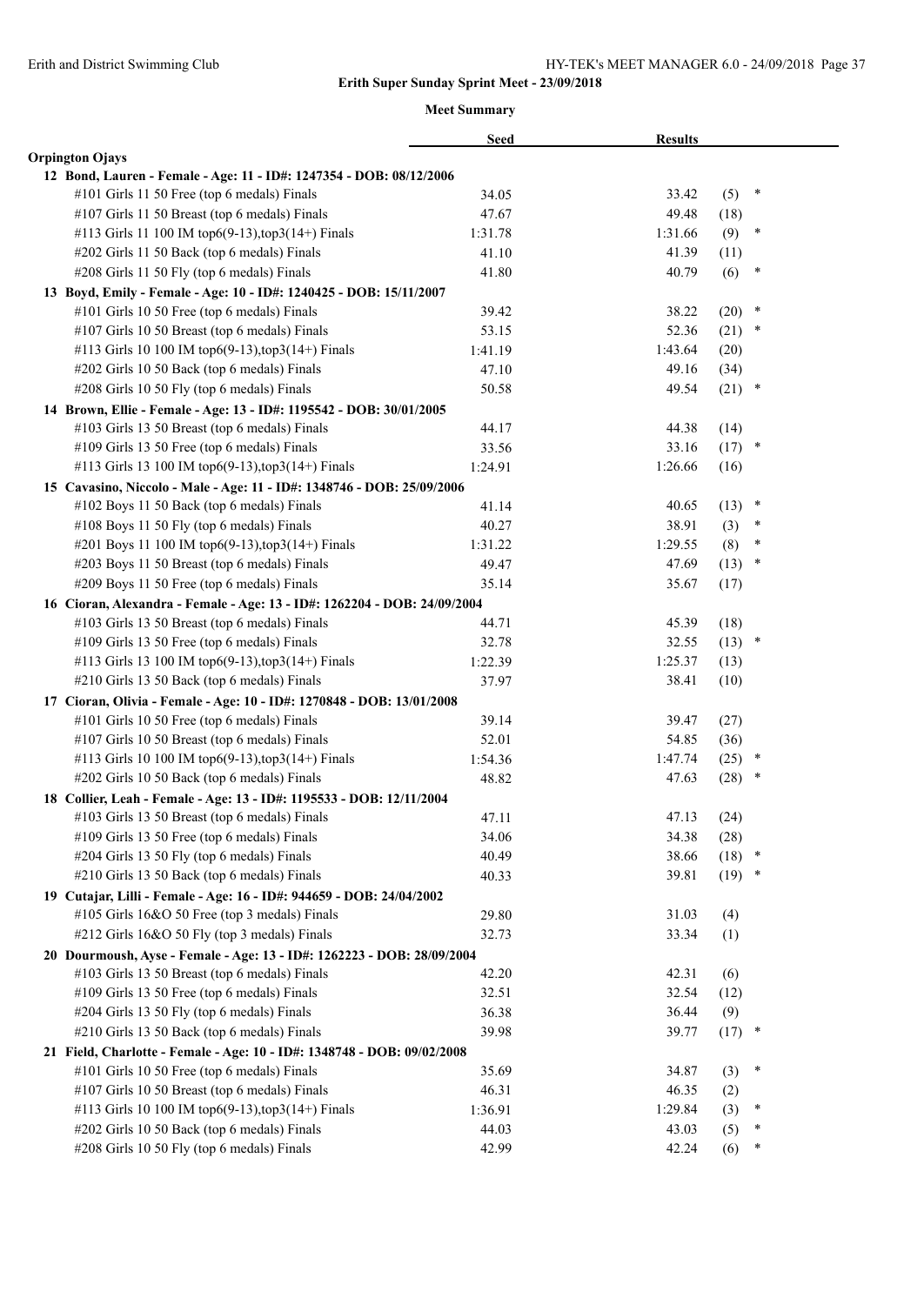|                                                                         | <b>Seed</b> | <b>Results</b> |          |        |  |
|-------------------------------------------------------------------------|-------------|----------------|----------|--------|--|
| <b>Orpington Ojays</b>                                                  |             |                |          |        |  |
| 22 Frisby, Amelia - Female - Age: 13 - ID#: 1303049 - DOB: 06/10/2004   |             |                |          |        |  |
| #103 Girls 13 50 Breast (top 6 medals) Finals                           | 41.71       | 43.32          | (11)     |        |  |
| #109 Girls 13 50 Free (top 6 medals) Finals                             | 31.96       | 33.55          | (19)     |        |  |
| #113 Girls 13 100 IM top6(9-13), top3(14+) Finals                       | 1:23.13     | 1:22.81        | (9)      | $\ast$ |  |
| #204 Girls 13 50 Fly (top 6 medals) Finals                              | 35.56       | 41.44          | (25)     |        |  |
| #210 Girls 13 50 Back (top 6 medals) Finals                             | 40.67       | 39.29          | $(14)$ * |        |  |
| 23 Garg, Pranav - Male - Age: 13 - ID#: 1151189 - DOB: 06/12/2004       |             |                |          |        |  |
| #104 Boys 13 50 Fly (top 6 medals) Finals                               | 40.09       | 40.58          | (10)     |        |  |
| #110 Boys 13 50 Back (top 6 medals) Finals                              | 42.76       | 42.54          | $(10)$ * |        |  |
| 24 Glossop, Lucy - Female - Age: 16 - ID#: 1195535 - DOB: 06/06/2002    |             |                |          |        |  |
| #105 Girls 16&O 50 Free (top 3 medals) Finals                           | 31.24       | 32.58          | (7)      |        |  |
| #111 Girls 16&O 50 Breast (top 3 medals) Finals                         | 41.58       | 44.36          | (6)      |        |  |
| #113 Girls 16&O 100 IM top6(9-13),top3(14+) Finals                      | 1:25.87     | 1:25.61        | (6)      | ∗      |  |
| #206 Girls 16&O 50 Back (top 3 medals) Finals                           | 40.90       | 40.55          | (6)      | $\ast$ |  |
| #212 Girls 16&O 50 Fly (top 3 medals) Finals                            | 37.95       | <b>NS</b>      |          |        |  |
| 25 Gough, Katie - Female - Age: 14 - ID#: 1195557 - DOB: 01/08/2004     |             |                |          |        |  |
| #105 Girls 14 50 Free (top 3 medals) Finals                             | 32.48       | 32.45          | (6)      | $\ast$ |  |
| #111 Girls 14 50 Breast (top 3 medals) Finals                           | 41.29       | 41.58          | (2)      |        |  |
| #113 Girls 14 100 IM top6(9-13), top3(14+) Finals                       | 1:21.68     | 1:20.54        | (2)      | ∗      |  |
| #206 Girls 14 50 Back (top 3 medals) Finals                             | 38.14       | 39.43          | (7)      |        |  |
| #212 Girls 14 50 Fly (top 3 medals) Finals                              | 37.01       | 36.56          | (4)      | *      |  |
| 26 Gough, Lauren - Female - Age: 16 - ID#: 1148408 - DOB: 09/06/2002    |             |                |          |        |  |
| #105 Girls 16&O 50 Free (top 3 medals) Finals                           | 31.11       | 31.78          | (6)      |        |  |
| #111 Girls 16&O 50 Breast (top 3 medals) Finals                         | 44.26       | 42.19          | (4)      | ∗      |  |
| #113 Girls 16&O 100 IM top6(9-13),top3(14+) Finals                      | 1:21.12     | 1:19.08        | (5)      | *      |  |
| #206 Girls 16&O 50 Back (top 3 medals) Finals                           | 34.74       | 37.12          | (5)      |        |  |
| #212 Girls 16&O 50 Fly (top 3 medals) Finals                            | 35.39       | 35.21          | (4)      | $\ast$ |  |
| 27 Harden, Ellie - Female - Age: 15 - ID#: 840267 - DOB: 08/11/2002     |             |                |          |        |  |
| #105 Girls 15 50 Free (top 3 medals) Finals                             | 29.01       | 31.08          | (5)      |        |  |
| #111 Girls 15 50 Breast (top 3 medals) Finals                           | 42.10       | 45.59          | (8)      |        |  |
| #113 Girls 15 100 IM top6(9-13), top3(14+) Finals                       | 1:17.50     | 1:21.11        | (4)      |        |  |
| #206 Girls 15 50 Back (top 3 medals) Finals                             | 31.48       | X34.14         |          |        |  |
| #212 Girls 15 50 Fly (top 3 medals) Finals                              | 34.54       | 37.23          | (8)      |        |  |
| 28 Hawkins, Anna - Female - Age: 14 - ID#: 1195545 - DOB: 24/09/2003    |             |                |          |        |  |
| #105 Girls 14 50 Free (top 3 medals) Finals                             | 31.63       | 31.82          | (4)      |        |  |
| #111 Girls 14 50 Breast (top 3 medals) Finals                           | 37.79       | 38.21          | (1)      |        |  |
| #113 Girls 14 100 IM top6(9-13), top3(14+) Finals                       | 1:19.74     | 1:21.82        | (3)      |        |  |
| #206 Girls 14 50 Back (top 3 medals) Finals                             | 38.54       | 40.31          | (8)      |        |  |
| #212 Girls 14 50 Fly (top 3 medals) Finals                              | 38.05       | 38.26          | (7)      |        |  |
| 29 Herbert, Jessica - Female - Age: 14 - ID#: 1148406 - DOB: 09/02/2004 |             |                |          |        |  |
| #105 Girls 14 50 Free (top 3 medals) Finals                             | 29.79       | Scratched      |          |        |  |
| #111 Girls 14 50 Breast (top 3 medals) Finals                           | 41.80       | Scratched      |          |        |  |
| #113 Girls 14 100 IM top6(9-13), top3(14+) Finals                       | 1:14.67     | Scratched      |          |        |  |
| #206 Girls 14 50 Back (top 3 medals) Finals                             | 32.87       | Scratched      |          |        |  |
| #212 Girls 14 50 Fly (top 3 medals) Finals                              | 32.47       | Scratched      |          |        |  |
| 30 Herbert, Thomas - Male - Age: 11 - ID#: 1240431 - DOB: 19/07/2007    |             |                |          |        |  |
| #102 Boys 11 50 Back (top 6 medals) Finals                              | 43.67       | Scratched      |          |        |  |
| #108 Boys 11 50 Fly (top 6 medals) Finals                               | 41.75       | Scratched      |          |        |  |
| #201 Boys 11 100 IM top6(9-13), top3(14+) Finals                        | 1:36.19     | Scratched      |          |        |  |
| #203 Boys 11 50 Breast (top 6 medals) Finals                            | 55.27       | Scratched      |          |        |  |
| #209 Boys 11 50 Free (top 6 medals) Finals                              | 37.33       | Scratched      |          |        |  |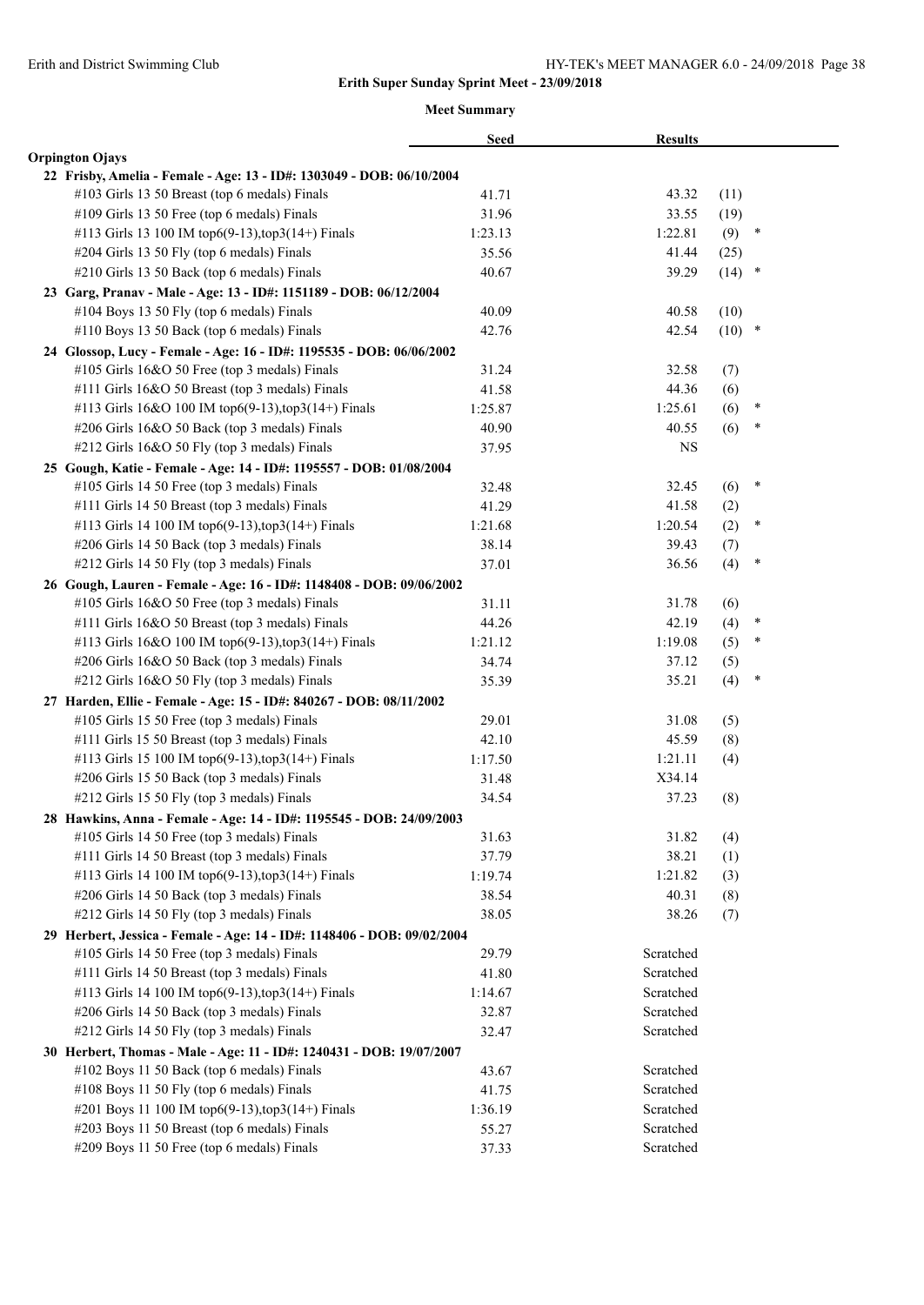|                                                                                                                          | <b>Seed</b>    | <b>Results</b> |      |        |  |
|--------------------------------------------------------------------------------------------------------------------------|----------------|----------------|------|--------|--|
| <b>Orpington Ojays</b>                                                                                                   |                |                |      |        |  |
| 31 Hickey, Ava - Female - Age: 10 - ID#: 1316755 - DOB: 13/02/2008                                                       |                |                |      |        |  |
| #101 Girls 10 50 Free (top 6 medals) Finals                                                                              | 36.59          | 35.32          | (5)  | ∗      |  |
| #107 Girls 10 50 Breast (top 6 medals) Finals                                                                            | 53.33          | <b>NS</b>      |      |        |  |
| #113 Girls 10 100 IM top6(9-13), top3(14+) Finals                                                                        | 1:28.31        | Scratched      |      |        |  |
| #202 Girls 10 50 Back (top 6 medals) Finals                                                                              | 41.35          | 40.62          | (2)  | $\ast$ |  |
| #208 Girls 10 50 Fly (top 6 medals) Finals                                                                               | 40.53          | 43.95          | (10) |        |  |
| 32 Hughes, Niamh - Female - Age: 14 - ID#: 1195536 - DOB: 26/07/2004                                                     |                |                |      |        |  |
| #105 Girls 14 50 Free (top 3 medals) Finals                                                                              | 34.72          | 33.52          | (8)  | $\ast$ |  |
| #111 Girls 14 50 Breast (top 3 medals) Finals                                                                            | 45.32          | 45.46          | (7)  |        |  |
| 33 Ismail, Aquilah - Female - Age: 10 - ID#: 1261358 - DOB: 10/02/2008                                                   |                |                |      |        |  |
| #101 Girls 10 50 Free (top 6 medals) Finals                                                                              | 42.86          | 44.35          | (50) |        |  |
| #107 Girls 10 50 Breast (top 6 medals) Finals                                                                            | 55.64          | 56.22          | (39) |        |  |
| #113 Girls 10 100 IM top6(9-13),top3(14+) Finals                                                                         | 1:39.56        | 1:52.54        | (34) |        |  |
| #202 Girls 10 50 Back (top 6 medals) Finals                                                                              | 49.61          | 51.43          | (40) |        |  |
| #208 Girls 10 50 Fly (top 6 medals) Finals                                                                               | 59.72          | 57.49          | (31) | $\ast$ |  |
| 34 Ismail, Nabilah - Female - Age: 10 - ID#: 1316766 - DOB: 10/02/2008                                                   |                |                |      |        |  |
| #101 Girls 10 50 Free (top 6 medals) Finals                                                                              | 46.88          | 43.59          | (48) | ×      |  |
| #107 Girls 10 50 Breast (top 6 medals) Finals                                                                            | 56.80          | 56.20          | (38) | $\ast$ |  |
| #113 Girls 10 100 IM top6(9-13), top3(14+) Finals                                                                        | 1:43.22        | DQ             |      |        |  |
| #202 Girls 10 50 Back (top 6 medals) Finals                                                                              | 49.54          | 52.83          | (41) |        |  |
| #208 Girls 10 50 Fly (top 6 medals) Finals                                                                               | 48.64          | 51.05          | (24) |        |  |
| 35 Ismail, Safiyah - Female - Age: 13 - ID#: 1316769 - DOB: 27/09/2004                                                   |                |                |      |        |  |
| #103 Girls 13 50 Breast (top 6 medals) Finals                                                                            | 43.83          | 44.77          | (16) |        |  |
| #109 Girls 13 50 Free (top 6 medals) Finals                                                                              | 33.18          | 33.73          | (23) |        |  |
| #113 Girls 13 100 IM top6(9-13), top3(14+) Finals                                                                        | 1:24.47        | 1:26.97        | (17) |        |  |
| #204 Girls 13 50 Fly (top 6 medals) Finals                                                                               | 36.62          | 37.53          | (14) |        |  |
| #210 Girls 13 50 Back (top 6 medals) Finals                                                                              | 41.89          | 43.58          | (26) |        |  |
| 36 Jackson, Samantha - Female - Age: 13 - ID#: 1213484 - DOB: 22/04/2005                                                 |                |                |      |        |  |
| #103 Girls 13 50 Breast (top 6 medals) Finals                                                                            | 38.93          | 38.50          | (1)  | $\ast$ |  |
| #109 Girls 13 50 Free (top 6 medals) Finals                                                                              | 30.10          | 29.73          | (1)  | $\ast$ |  |
| #113 Girls 13 100 IM top6(9-13), top3(14+) Finals                                                                        | 1:17.21        | 1:14.16        | (1)  | ∗      |  |
| #204 Girls 13 50 Fly (top 6 medals) Finals                                                                               | 33.31          | 33.45          | (1)  |        |  |
| #210 Girls 13 50 Back (top 6 medals) Finals                                                                              | 34.44          | 36.13          | (5)  |        |  |
| 37 Kuszneruk, Agata - Female - Age: 13 - ID#: 1384240 - DOB: 25/02/2005<br>#103 Girls 13 50 Breast (top 6 medals) Finals |                | 46.97          | (23) | $\ast$ |  |
| #109 Girls 13 50 Free (top 6 medals) Finals                                                                              | 47.11<br>33.61 | 34.60          | (30) |        |  |
| #113 Girls 13 100 IM top6(9-13), top3(14+) Finals                                                                        | 1:27.66        | 1:28.09        | (22) |        |  |
| #204 Girls 13 50 Fly (top 6 medals) Finals                                                                               | 41.01          | NS             |      |        |  |
| #210 Girls 13 50 Back (top 6 medals) Finals                                                                              | 38.78          | 38.79          | (12) |        |  |
| 38 Lagasca, Eisen - Female - Age: 10 - ID#: 1364560 - DOB: 28/02/2008                                                    |                |                |      |        |  |
| #101 Girls 10 50 Free (top 6 medals) Finals                                                                              | 42.72          | Scratched      |      |        |  |
| #107 Girls 10 50 Breast (top 6 medals) Finals                                                                            | 57.64          | Scratched      |      |        |  |
| #113 Girls 10 100 IM top6(9-13),top3(14+) Finals                                                                         | 1:35.22        | Scratched      |      |        |  |
| #202 Girls 10 50 Back (top 6 medals) Finals                                                                              | 54.02          | Scratched      |      |        |  |
| #208 Girls 10 50 Fly (top 6 medals) Finals                                                                               | 42.72          | Scratched      |      |        |  |
| 39 Leeves, Abby - Female - Age: 15 - ID#: 955463 - DOB: 05/04/2003                                                       |                |                |      |        |  |
| #105 Girls 15 50 Free (top 3 medals) Finals                                                                              | 30.53          | 30.61          | (3)  |        |  |
| #111 Girls 15 50 Breast (top 3 medals) Finals                                                                            | 38.65          | 38.86          | (1)  |        |  |
| #206 Girls 15 50 Back (top 3 medals) Finals                                                                              | 34.33          | 35.06          | (2)  |        |  |
| 40 Leng, Alice - Female - Age: 16 - ID#: 901336 - DOB: 12/03/2002                                                        |                |                |      |        |  |
| #105 Girls 16&O 50 Free (top 3 medals) Finals                                                                            | 30.35          | 30.12          | (1)  | ∗      |  |
| #111 Girls 16&O 50 Breast (top 3 medals) Finals                                                                          | 37.26          | 37.78          | (1)  |        |  |
| #113 Girls 16&O 100 IM top6(9-13),top3(14+) Finals                                                                       | 1:16.06        | 1:15.78        | (1)  | ∗      |  |
| #206 Girls 16&O 50 Back (top 3 medals) Finals                                                                            | 35.91          | 36.59          | (3)  |        |  |
| #212 Girls 16&O 50 Fly (top 3 medals) Finals                                                                             | 35.05          | 35.71          | (6)  |        |  |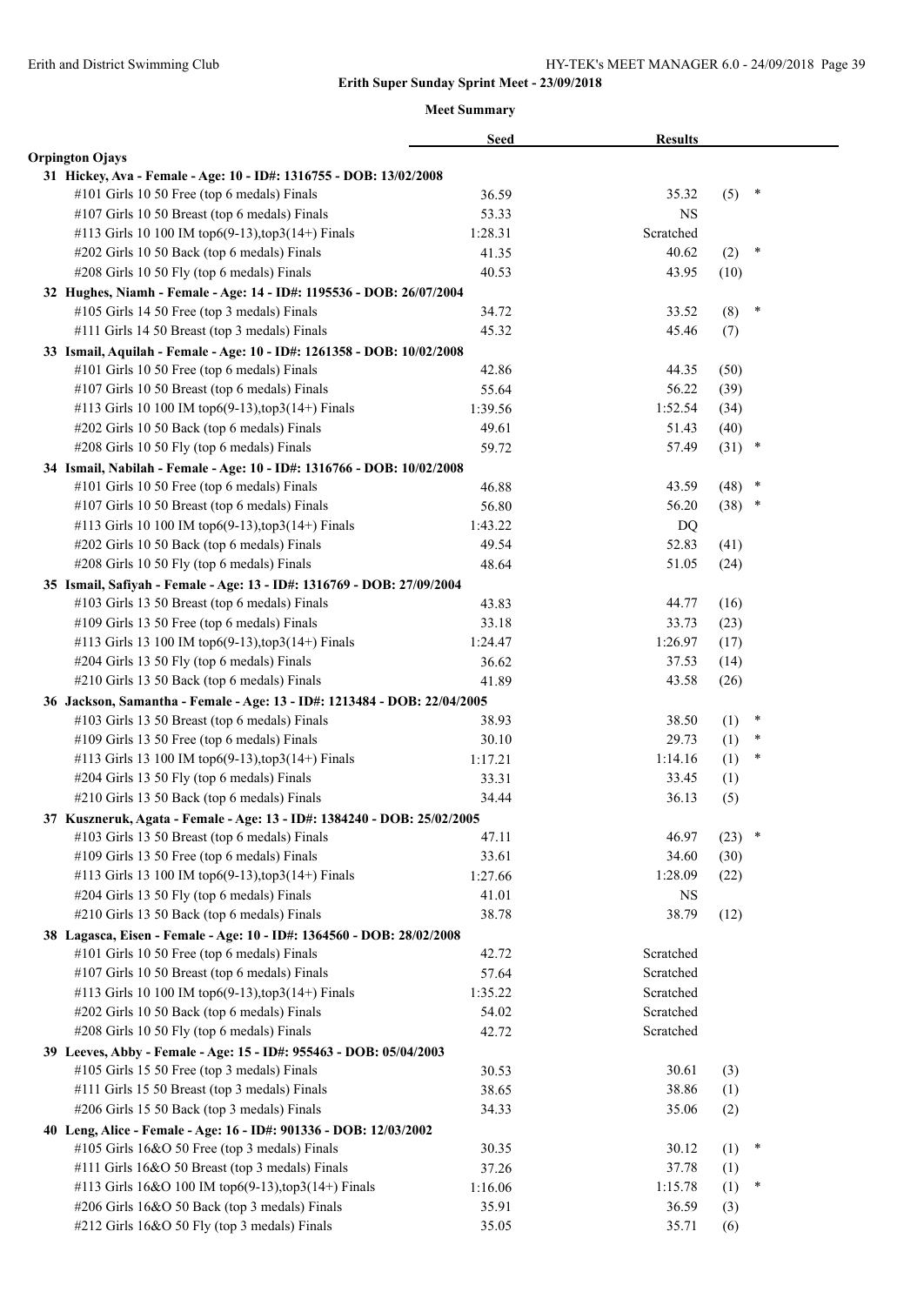|                                                                            | <b>Seed</b> | <b>Results</b> |          |        |  |
|----------------------------------------------------------------------------|-------------|----------------|----------|--------|--|
| <b>Orpington Ojays</b>                                                     |             |                |          |        |  |
| 41 Li, Xian Ming - Male - Age: 10 - ID#: 1384044 - DOB: 14/07/2008         |             |                |          |        |  |
| #102 Boys 10 50 Back (top 6 medals) Finals                                 | 56.01       | 42.94          | (4)      | ∗      |  |
| #108 Boys 10 50 Fly (top 6 medals) Finals                                  | 43.21       | 47.60          | (8)      |        |  |
| #201 Boys 10 100 IM top6(9-13), top3(14+) Finals                           | 1:37.21     | DQ             |          |        |  |
| #209 Boys 10 50 Free (top 6 medals) Finals                                 | 51.99       | 38.50          | (6)      | *      |  |
| 42 Magee-Brown, Olivia - Female - Age: 12 - ID#: 1240429 - DOB: 04/08/2006 |             |                |          |        |  |
| #103 Girls 12 50 Breast (top 6 medals) Finals                              | 47.04       | Scratched      |          |        |  |
| #109 Girls 12 50 Free (top 6 medals) Finals                                | 35.12       | Scratched      |          |        |  |
| #113 Girls 12 100 IM top6(9-13), top3(14+) Finals                          | 1:27.07     | Scratched      |          |        |  |
| #204 Girls 12 50 Fly (top 6 medals) Finals                                 | 39.89       | Scratched      |          |        |  |
| #210 Girls 12 50 Back (top 6 medals) Finals                                | 39.47       | Scratched      |          |        |  |
| 43 Magee-Brown, Thomas - Male - Age: 14 - ID#: 1195538 - DOB: 14/11/2003   |             |                |          |        |  |
| #106 Boys 14 50 Back (top 3 medals) Finals                                 | 37.03       | 37.26          | (10)     |        |  |
| #207 Boys 14 50 Breast (top 3 medals) Finals                               | 41.67       | 40.69          | (7)      | $\ast$ |  |
| #213 Boys 14 50 Free (top 3 medals) Finals                                 | 31.07       | 31.57          | (11)     |        |  |
| 44 Mihailov, Dennis - Male - Age: 14 - ID#: 1364569 - DOB: 23/09/2004      |             |                |          |        |  |
| #106 Boys 14 50 Back (top 3 medals) Finals                                 | 49.98       | Scratched      |          |        |  |
| #112 Boys 14 50 Fly (top 3 medals) Finals                                  | 48.05       | Scratched      |          |        |  |
| #201 Boys 14 100 IM top6(9-13), top3(14+) Finals                           | 1:26.22     | Scratched      |          |        |  |
| #207 Boys 14 50 Breast (top 3 medals) Finals                               | 55.78       | Scratched      |          |        |  |
| #213 Boys 14 50 Free (top 3 medals) Finals                                 | 35.45       | Scratched      |          |        |  |
| 45 Milcoy, Jasmine - Female - Age: 10 - ID#: 1347044 - DOB: 24/05/2008     |             |                |          |        |  |
| #101 Girls 10 50 Free (top 6 medals) Finals                                | 47.93       | 43.56          | $(47)$ * |        |  |
| #107 Girls 10 50 Breast (top 6 medals) Finals                              | 57.01       | DQ             |          |        |  |
| #113 Girls 10 100 IM top6(9-13), top3(14+) Finals                          | 1:41.34     | 1:52.42        | (33)     |        |  |
| #202 Girls 10 50 Back (top 6 medals) Finals                                | 54.26       | 48.32          | $(30)$ * |        |  |
| 46 Nguyen, Nam - Male - Age: 16 - ID#: 517913 - DOB: 18/12/2001            |             |                |          |        |  |
| #106 Boys 16&O 50 Back (top 3 medals) Finals                               | 32.25       | 33.13          | (4)      |        |  |
| #112 Boys 16&O 50 Fly (top 3 medals) Finals                                | 31.62       | 32.13          | (6)      |        |  |
| #201 Boys 16&O 100 IM top6(9-13),top3(14+) Finals                          | 1:09.61     | 1:10.82        | (2)      |        |  |
| #207 Boys 16&O 50 Breast (top 3 medals) Finals                             | 36.60       | 38.53          | (5)      |        |  |
| #213 Boys 16&O 50 Free (top 3 medals) Finals                               | 27.10       | 28.12          | (8)      |        |  |
| 47 O'Neill, Sophia - Female - Age: 12 - ID#: 1304518 - DOB: 21/04/2006     |             |                |          |        |  |
| #103 Girls 12 50 Breast (top 6 medals) Finals                              | 44.07       | 42.10          | (5)      | $\ast$ |  |
| #109 Girls 12 50 Free (top 6 medals) Finals                                | 30.26       | 30.34          | (1)      |        |  |
| #113 Girls 12 100 IM top6(9-13), top3(14+) Finals                          | 1:24.13     | 1:20.68        | (5)      | ∗      |  |
| #204 Girls 12 50 Fly (top 6 medals) Finals                                 | 37.16       | 37.24          | (5)      |        |  |
| #210 Girls 12 50 Back (top 6 medals) Finals                                | 34.19       | X34.45         |          |        |  |
| 48 Parums, Nadia - Female - Age: 11 - ID#: 1437242 - DOB: 25/02/2007       |             |                |          |        |  |
| #101 Girls 11 50 Free (top 6 medals) Finals                                | 42.00       | 39.45          | $(29)$ * |        |  |
| #107 Girls 11 50 Breast (top 6 medals) Finals                              | 57.50       | 50.78          | (22)     | *      |  |
| #113 Girls 11 100 IM top6(9-13),top3(14+) Finals                           | 1:41.22     | 1:45.45        | (22)     |        |  |
| #202 Girls 11 50 Back (top 6 medals) Finals                                | 53.10       | 52.76          | (29)     | $\ast$ |  |
| #208 Girls 11 50 Fly (top 6 medals) Finals                                 | 49.20       | 52.10          | (25)     |        |  |
| 49 Quartey, Chenai - Female - Age: 12 - ID#: 1242803 - DOB: 17/10/2005     |             |                |          |        |  |
| #103 Girls 12 50 Breast (top 6 medals) Finals                              | 50.55       | 47.27          | (10)     | $\ast$ |  |
| #109 Girls 12 50 Free (top 6 medals) Finals                                | 39.53       | 37.22          | $(23)$ * |        |  |
| #204 Girls 12 50 Fly (top 6 medals) Finals                                 | 58.59       | DQ             |          |        |  |
| #210 Girls 12 50 Back (top 6 medals) Finals                                | 44.71       | 44.63          | $(13)$ * |        |  |
| 50 Robinson, Annabelle - Female - Age: 10 - ID#: 1404743 - DOB: 06/05/2008 |             |                |          |        |  |
| #101 Girls 10 50 Free (top 6 medals) Finals                                | 44.95       | 42.54          | (43)     | $\ast$ |  |
| #107 Girls 10 50 Breast (top 6 medals) Finals                              | 53.43       | 55.01          | (37)     |        |  |
| #202 Girls 10 50 Back (top 6 medals) Finals                                | 53.44       | DQ             |          |        |  |
| 51 Salh, Ashvina - Female - Age: 10 - ID#: 1414962 - DOB: 09/07/2008       |             |                |          |        |  |
| #107 Girls 10 50 Breast (top 6 medals) Finals                              | 1:08.01     | 1:12.55        | (50)     |        |  |
|                                                                            |             |                |          |        |  |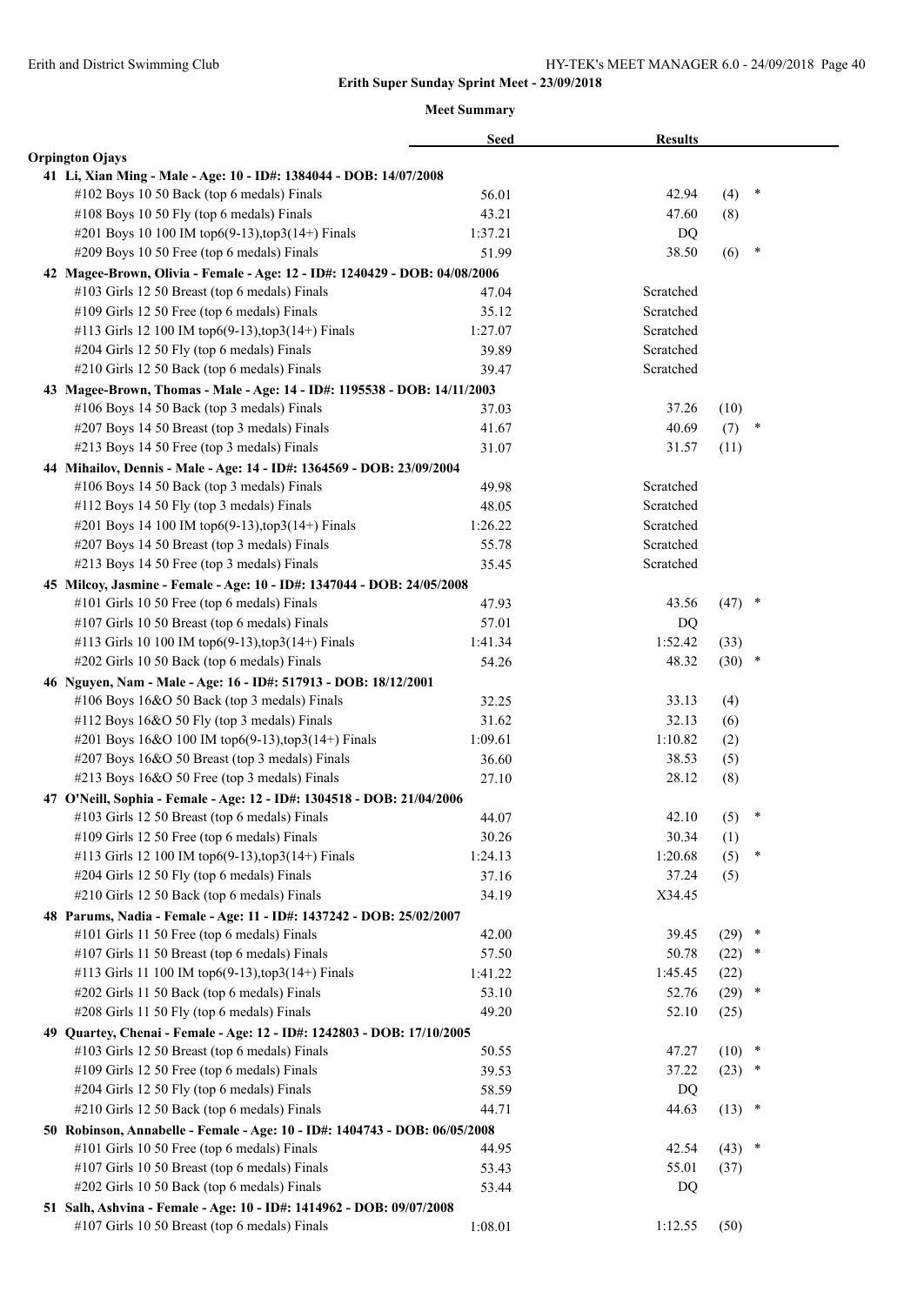|                                                                                         | <b>Seed</b> | <b>Results</b> |             |        |
|-----------------------------------------------------------------------------------------|-------------|----------------|-------------|--------|
| <b>Orpington Ojays</b>                                                                  |             |                |             |        |
| 52 Salh, Serena - Female - Age: 12 - ID#: 1398415 - DOB: 29/08/2006                     |             |                |             |        |
| #103 Girls 12 50 Breast (top 6 medals) Finals                                           | 56.22       | 47.80          | (12)        | $\ast$ |
| #109 Girls 12 50 Free (top 6 medals) Finals                                             | 42.83       | 41.16          | (28)        | $\ast$ |
| 53 Somerville-Cotton, James - Male - Age: 13 - ID#: 1296109 - DOB: 27/02/2005           |             |                |             |        |
| #104 Boys 13 50 Fly (top 6 medals) Finals                                               | 36.61       | 34.48          | (6)         | *      |
| #110 Boys 13 50 Back (top 6 medals) Finals                                              | 37.64       | 37.70          | (7)         |        |
| #201 Boys 13 100 IM top6(9-13), top3(14+) Finals                                        | 1:20.23     | 1:18.62        | (6)         | $\ast$ |
| 54 Strover, Hannah - Female - Age: 13 - ID#: 1239444 - DOB: 18/09/2005                  |             |                |             |        |
| #103 Girls 13 50 Breast (top 6 medals) Finals                                           | 45.23       | 41.98          | (3)         | $\ast$ |
| #109 Girls 13 50 Free (top 6 medals) Finals                                             | 31.63       | 31.82          | (7)         |        |
| #204 Girls 13 50 Fly (top 6 medals) Finals                                              | 36.70       | 36.60          | (10)        | $\ast$ |
| #210 Girls 13 50 Back (top 6 medals) Finals                                             | 35.51       | 35.27          | (2)         | $\ast$ |
| 55 Strover, Justin - Male - Age: 15 - ID#: 955462 - DOB: 22/05/2003                     |             |                |             |        |
| #106 Boys 15 50 Back (top 3 medals) Finals                                              | 31.67       | 31.85          | (3)         |        |
| #112 Boys 15 50 Fly (top 3 medals) Finals                                               | 33.28       | 31.97          | (5)         | $\ast$ |
| #201 Boys 15 100 IM top6(9-13), top3(14+) Finals                                        | 1:15.73     | 1:12.01        | (4)         | $\ast$ |
| #207 Boys 15 50 Breast (top 3 medals) Finals                                            | 42.46       | 39.10          | (6)         | ∗      |
| #213 Boys 15 50 Free (top 3 medals) Finals                                              | 27.65       | 28.64          | (5)         |        |
| 56 Taylor, Louis - Male - Age: 11 - ID#: 1242801 - DOB: 21/06/2007                      |             |                |             |        |
| #102 Boys 11 50 Back (top 6 medals) Finals                                              | 39.69       | 39.74          | (5)         |        |
| #108 Boys 11 50 Fly (top 6 medals) Finals                                               | 39.92       | 38.98          | (4)         | $\ast$ |
| #201 Boys 11 100 IM top6(9-13), top3(14+) Finals                                        | 1:28.68     | 1:24.68        | (5)         | $\ast$ |
| #203 Boys 11 50 Breast (top 6 medals) Finals                                            | 43.79       | 43.86          | (1)         |        |
| #209 Boys 11 50 Free (top 6 medals) Finals                                              | 34.51       | 34.93          | (11)        |        |
| 57 Tinker, Caitlin - Female - Age: 10 - ID#: 1300567 - DOB: 14/06/2008                  |             |                |             |        |
| #101 Girls 10 50 Free (top 6 medals) Finals                                             | 46.55       | 45.94          | $(54)$ *    |        |
| #107 Girls 10 50 Breast (top 6 medals) Finals                                           | 1:03.25     | 1:04.36        | (47)        |        |
| #113 Girls 10 100 IM top6(9-13), top3(14+) Finals                                       | 1:38.31     | DQ             |             |        |
|                                                                                         |             |                |             |        |
| 58 Tonks, Hugo - Male - Age: 12 - ID#: 1262197 - DOB: 17/04/2006                        |             |                |             | $\ast$ |
| #104 Boys 12 50 Fly (top 6 medals) Finals<br>#110 Boys 12 50 Back (top 6 medals) Finals | 47.05       | 42.11<br>44.84 | (8)<br>(11) | $\ast$ |
| #201 Boys 12 100 IM top6(9-13), top3(14+) Finals                                        | 45.56       | 1:37.52        | (11)        | $\ast$ |
|                                                                                         | 1:38.77     |                |             | $\ast$ |
| #205 Boys 12 50 Free (top 6 medals) Finals                                              | 38.77       | 37.75          | (7)         | $\ast$ |
| #211 Boys 12 50 Breast (top 6 medals) Finals                                            | 49.20       | 48.85          | (9)         |        |
| 59 Tume, Grace - Female - Age: 12 - ID#: 1244004 - DOB: 05/09/2006                      |             |                |             | $\ast$ |
| #103 Girls 12 50 Breast (top 6 medals) Finals                                           | 51.63       | 48.70          | (16)        |        |
| #109 Girls 12 50 Free (top 6 medals) Finals                                             | 37.01       | 37.78          | (25)        | $\ast$ |
| #113 Girls 12 100 IM top6(9-13), top3(14+) Finals                                       | 1:36.77     | 1:32.30        | (12)        |        |
| #204 Girls 12 50 Fly (top 6 medals) Finals                                              | 46.88       | 41.76          | (12)        | ×      |
| #210 Girls 12 50 Back (top 6 medals) Finals                                             | 43.73       | 42.79          | (10)        | $\ast$ |
| 60 West, Alethea - Female - Age: 16 - ID#: 1102775 - DOB: 31/08/2002                    |             |                |             |        |
| #105 Girls 16&O 50 Free (top 3 medals) Finals                                           | 28.51       | 30.47          | (3)         |        |
| #111 Girls 16&O 50 Breast (top 3 medals) Finals                                         | 39.86       | 42.01          | (3)         |        |
| #113 Girls 16&O 100 IM top6(9-13),top3(14+) Finals                                      | 1:16.93     | 1:18.52        | (4)         |        |
| #206 Girls 16&O 50 Back (top 3 medals) Finals                                           | 33.02       | 35.72          | (1)         |        |
| #212 Girls 16&O 50 Fly (top 3 medals) Finals                                            | 31.63       | 33.95          | (2)         |        |
| 61 Whitehead, Milly - Female - Age: 15 - ID#: 1242800 - DOB: 06/04/2003                 |             |                |             |        |
| #105 Girls 15 50 Free (top 3 medals) Finals                                             | 31.11       | 32.19          | (10)        |        |
| #111 Girls 15 50 Breast (top 3 medals) Finals                                           | 44.26       | Scratched      |             |        |
| #113 Girls 15 100 IM top6(9-13), top3(14+) Finals                                       | 1:21.12     | 1:21.16        | (5)         |        |
| #206 Girls 15 50 Back (top 3 medals) Finals                                             | 34.74       | 36.46          | (6)         |        |
| #212 Girls 15 50 Fly (top 3 medals) Finals                                              | 35.39       | 37.98          | (10)        |        |
| Orpington Ojays Total Individual Entries: 255 - Total Relays: 0                         |             |                |             |        |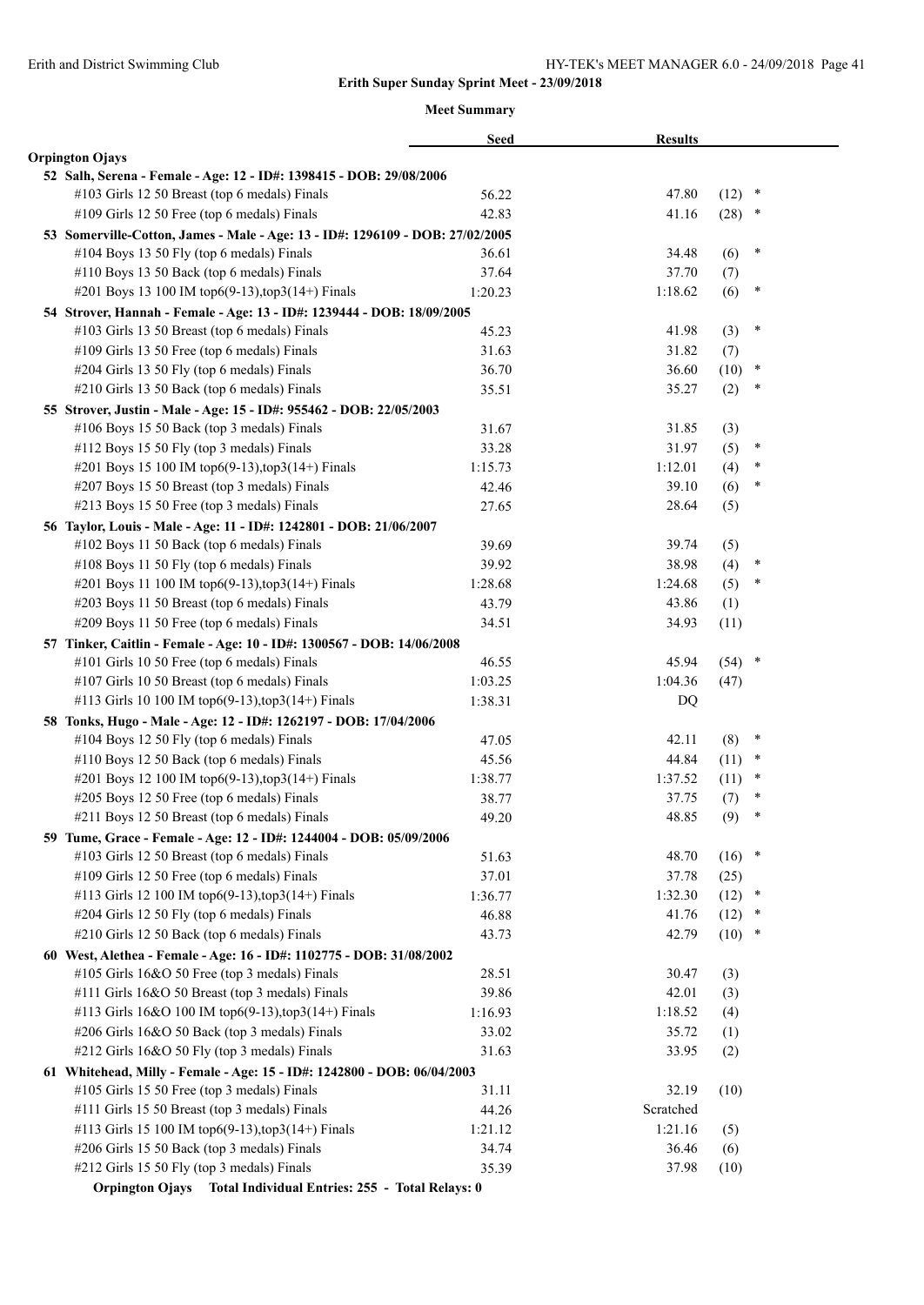|                                                                         | <b>Seed</b> | <b>Results</b> |          |        |  |
|-------------------------------------------------------------------------|-------------|----------------|----------|--------|--|
| <b>Sevenoaks SC</b>                                                     |             |                |          |        |  |
| 1 Allen, Eleanor - Female - Age: 13 - ID#: 1133101 - DOB: 16/10/2004    |             |                |          |        |  |
| #103 Girls 13 50 Breast (top 6 medals) Finals                           | 36.60       | <b>XNS</b>     |          |        |  |
| #109 Girls 13 50 Free (top 6 medals) Finals                             | 30.24       | <b>NS</b>      |          |        |  |
| #204 Girls 13 50 Fly (top 6 medals) Finals                              | 34.08       | 34.17          | (4)      |        |  |
| #210 Girls 13 50 Back (top 6 medals) Finals                             | 33.09       | X34.22         |          |        |  |
| 2 Alli, Demi - Male - Age: 11 - ID#: 1269408 - DOB: 05/01/2007          |             |                |          |        |  |
| #102 Boys 11 50 Back (top 6 medals) Finals                              | 39.36       | 38.96          | (4)      | $\ast$ |  |
| #108 Boys 11 50 Fly (top 6 medals) Finals                               | 36.29       | X36.99         |          |        |  |
| #203 Boys 11 50 Breast (top 6 medals) Finals                            | 38.63       | X38.43         |          | $\ast$ |  |
| #209 Boys 11 50 Free (top 6 medals) Finals                              | 30.63       | X30.71         |          |        |  |
| 3 Armstrong, Evie - Female - Age: 10 - ID#: 1415053 - DOB: 14/06/2008   |             |                |          |        |  |
| #101 Girls 10 50 Free (top 6 medals) Finals                             | 40.09       | 38.59          | $(21)$ * |        |  |
| #107 Girls 10 50 Breast (top 6 medals) Finals                           | 56.44       | 54.31          | $(30)$ * |        |  |
| #113 Girls 10 100 IM top6(9-13), top3(14+) Finals                       | 1:45.10     | 1:37.58        | (12)     | $\ast$ |  |
| #202 Girls 10 50 Back (top 6 medals) Finals                             | 47.33       | 45.36          | (19)     | $\ast$ |  |
| #208 Girls 10 50 Fly (top 6 medals) Finals                              | 47.74       | 43.07          | (8)      | $\ast$ |  |
| 4 Armstrong, Millie - Female - Age: 12 - ID#: 1273751 - DOB: 11/02/2006 |             |                |          |        |  |
| #204 Girls 12 50 Fly (top 6 medals) Finals                              | 33.52       | X33.96         |          |        |  |
| #210 Girls 12 50 Back (top 6 medals) Finals                             | 34.14       | X34.47         |          |        |  |
| 5 Bakunowicz, Mia - Female - Age: 10 - ID#: 1297303 - DOB: 27/11/2007   |             |                |          |        |  |
| #101 Girls 10 50 Free (top 6 medals) Finals                             | 36.08       | Scratched      |          |        |  |
| #107 Girls 10 50 Breast (top 6 medals) Finals                           | 48.16       | Scratched      |          |        |  |
| #113 Girls 10 100 IM top6(9-13), top3(14+) Finals                       | 1:31.31     | Scratched      |          |        |  |
| #202 Girls 10 50 Back (top 6 medals) Finals                             | 39.76       | Scratched      |          |        |  |
| #208 Girls 10 50 Fly (top 6 medals) Finals                              | 44.23       | Scratched      |          |        |  |
| 6 Bakunowicz, Vincent - Male - Age: 9 - ID#: 1390962 - DOB: 09/09/2009  |             |                |          |        |  |
| #102 Boys 9 50 Back (top 6 medals) Finals                               | 1:03.94     | Scratched      |          |        |  |
| #108 Boys 9 50 Fly (top 6 medals) Finals                                | NΤ          | Scratched      |          |        |  |
| #201 Boys 9 100 IM top6(9-13), top3(14+) Finals                         | NT          | Scratched      |          |        |  |
| #203 Boys 9 50 Breast (top 6 medals) Finals                             | 1:06.96     | Scratched      |          |        |  |
| #209 Boys 9 50 Free (top 6 medals) Finals                               | 56.46       | Scratched      |          |        |  |
| 7 Ballard, Freya - Female - Age: 9 - ID#: 1340339 - DOB: 23/06/2009     |             |                |          |        |  |
| #101 Girls 9 50 Free (top 6 medals) Finals                              | 50.58       | Scratched      |          |        |  |
| #107 Girls 9 50 Breast (top 6 medals) Finals                            | 1:02.01     | Scratched      |          |        |  |
| #202 Girls 9 50 Back (top 6 medals) Finals                              | NT          | Scratched      |          |        |  |
| 8 Ballard, Layla - Female - Age: 11 - ID#: 1283466 - DOB: 16/11/2006    |             |                |          |        |  |
| #101 Girls 11 50 Free (top 6 medals) Finals                             | 33.69       | Scratched      |          |        |  |
| #107 Girls 11 50 Breast (top 6 medals) Finals                           | 45.09       | Scratched      |          |        |  |
| #113 Girls 11 100 IM top6(9-13),top3(14+) Finals                        | 1:22.15     | Scratched      |          |        |  |
| #208 Girls 11 50 Fly (top 6 medals) Finals                              | 38.83       | Scratched      |          |        |  |
| 9 Bentley, Dillon - Male - Age: 14 - ID#: 967684 - DOB: 17/01/2004      |             |                |          |        |  |
| #106 Boys 14 50 Back (top 3 medals) Finals                              | 34.81       | 34.55          | (4)      | $\ast$ |  |
| #112 Boys 14 50 Fly (top 3 medals) Finals                               | 32.66       | 32.09          | (3)      | ∗      |  |
| #201 Boys 14 100 IM top6(9-13), top3(14+) Finals                        | 1:14.77     | 1:12.18        | (2)      | $\ast$ |  |
| #207 Boys 14 50 Breast (top 3 medals) Finals                            | 35.96       | 35.77          | (2)      | ∗      |  |
| #213 Boys 14 50 Free (top 3 medals) Finals                              | 28.64       | 28.54          | (4)      | ∗      |  |
| 10 Box, Joseph - Male - Age: 12 - ID#: 1281370 - DOB: 16/01/2006        |             |                |          |        |  |
| #104 Boys 12 50 Fly (top 6 medals) Finals                               | 33.80       | X34.28         |          |        |  |
| #110 Boys 12 50 Back (top 6 medals) Finals                              | 34.05       | X35.41         |          |        |  |
| #205 Boys 12 50 Free (top 6 medals) Finals                              | 28.92       | X29.89         |          |        |  |
| #211 Boys 12 50 Breast (top 6 medals) Finals                            | 45.34       | 41.86          | (3)      | $\ast$ |  |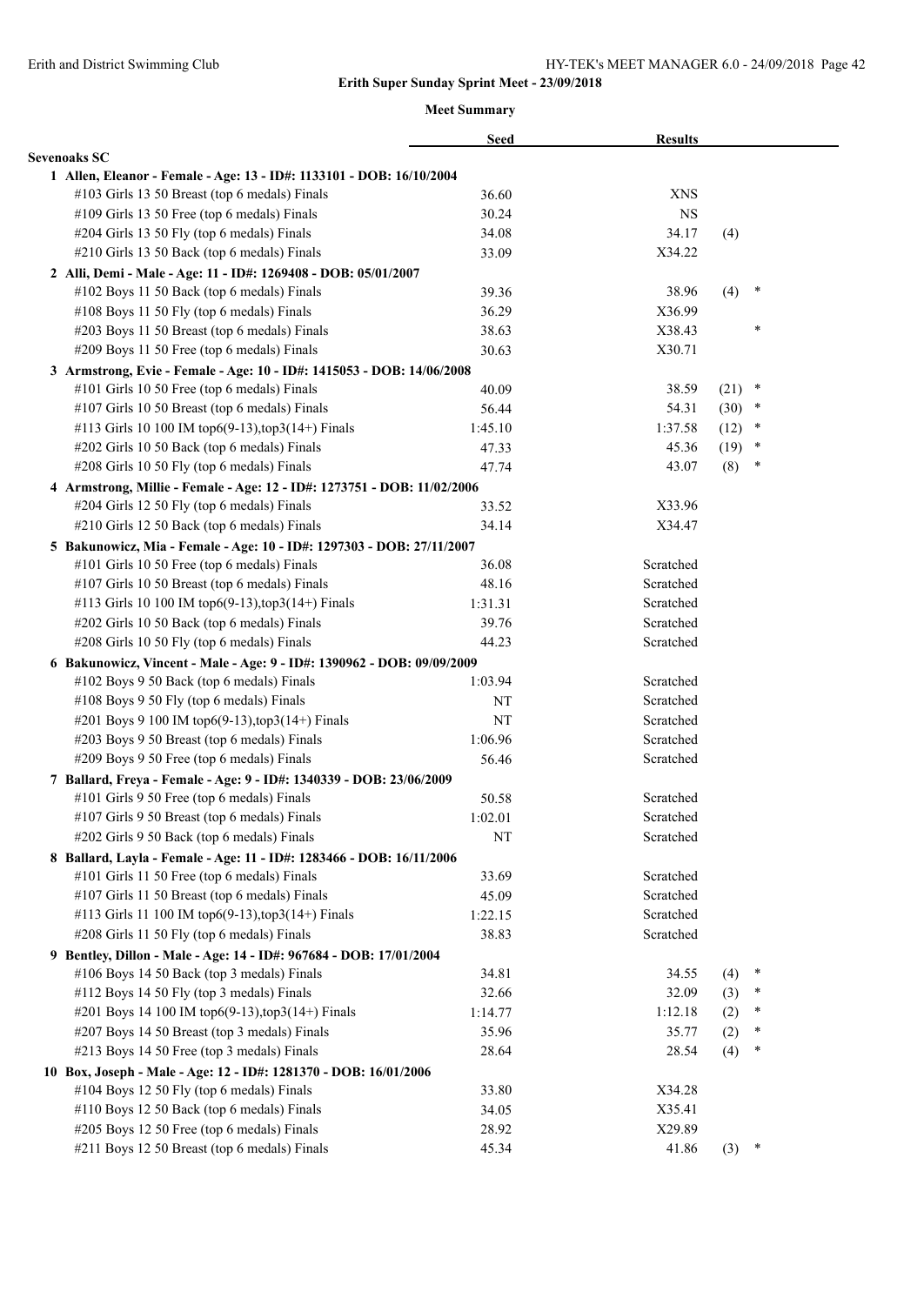|                                                                                              | <b>Seed</b> | <b>Results</b> |            |        |  |
|----------------------------------------------------------------------------------------------|-------------|----------------|------------|--------|--|
| <b>Sevenoaks SC</b>                                                                          |             |                |            |        |  |
| 11 Brown, Emily - Female - Age: 12 - ID#: 1155865 - DOB: 01/06/2006                          |             |                |            |        |  |
| #103 Girls 12 50 Breast (top 6 medals) Finals                                                | 37.07       | Scratched      |            |        |  |
| #109 Girls 12 50 Free (top 6 medals) Finals                                                  | 30.66       | Scratched      |            |        |  |
| #113 Girls 12 100 IM top6(9-13),top3(14+) Finals                                             | 1:25.23     | Scratched      |            |        |  |
| #204 Girls 12 50 Fly (top 6 medals) Finals                                                   | 32.12       | <b>XNS</b>     |            |        |  |
| #210 Girls 12 50 Back (top 6 medals) Finals                                                  | 35.29       | <b>XNS</b>     |            |        |  |
| 12 Creasey, Thomas - Male - Age: 13 - ID#: 1155857 - DOB: 22/09/2005                         |             |                |            |        |  |
| #104 Boys 13 50 Fly (top 6 medals) Finals                                                    | 32.54       | 32.48          | (3)        | $\ast$ |  |
| #110 Boys 13 50 Back (top 6 medals) Finals                                                   | 33.41       | 33.33          | (3)        | $\ast$ |  |
| #205 Boys 13 50 Free (top 6 medals) Finals                                                   | 28.97       | 29.45          | (6)        |        |  |
| #211 Boys 13 50 Breast (top 6 medals) Finals                                                 | 38.83       | 38.90          | (2)        |        |  |
| 13 Crombie, Jacob - Male - Age: 10 - ID#: 1328797 - DOB: 29/07/2008                          |             |                |            |        |  |
| #203 Boys 10 50 Breast (top 6 medals) Finals                                                 | 45.63       | Scratched      |            |        |  |
| #209 Boys 10 50 Free (top 6 medals) Finals                                                   | 34.54       | Scratched      |            |        |  |
| 14 Crombie, Joshua - Male - Age: 12 - ID#: 1328805 - DOB: 01/06/2006                         |             |                |            |        |  |
| #205 Boys 12 50 Free (top 6 medals) Finals                                                   | 35.78       | Scratched      |            |        |  |
| #211 Boys 12 50 Breast (top 6 medals) Finals                                                 | 42.07       | Scratched      |            |        |  |
| 15 Deacon, Rosie - Female - Age: 12 - ID#: 1211502 - DOB: 03/01/2006                         |             |                |            |        |  |
| #103 Girls 12 50 Breast (top 6 medals) Finals                                                | 40.31       | 39.60          | (1)        | $\ast$ |  |
| #109 Girls 12 50 Free (top 6 medals) Finals                                                  | 32.07       | 32.02          | (5)        | $\ast$ |  |
| #113 Girls 12 100 IM top6(9-13), top3(14+) Finals                                            | 1:21.03     | 1:19.30        | (3)        | $\ast$ |  |
| #204 Girls 12 50 Fly (top 6 medals) Finals                                                   | 38.28       | 38.50          | (6)        |        |  |
| #210 Girls 12 50 Back (top 6 medals) Finals                                                  | 38.04       | Scratched      |            |        |  |
| 16 Dimond, Kara - Female - Age: 13 - ID#: 1176521 - DOB: 31/01/2005                          |             |                |            |        |  |
| #103 Girls 13 50 Breast (top 6 medals) Finals                                                | 35.40       | X35.75         |            |        |  |
| #109 Girls 13 50 Free (top 6 medals) Finals                                                  | 32.44       | 30.53          |            | $\ast$ |  |
| #113 Girls 13 100 IM top6(9-13), top3(14+) Finals                                            | 1:15.65     | 1:14.55        | (4)<br>(2) | $\ast$ |  |
| #204 Girls 13 50 Fly (top 6 medals) Finals                                                   | 36.43       | 34.09          | (2)        | $\ast$ |  |
| #210 Girls 13 50 Back (top 6 medals) Finals                                                  | 36.17       | 35.58          | (3)        | $\ast$ |  |
|                                                                                              |             |                |            |        |  |
| 17 Dormieux, Charlotte - Female - Age: 14 - ID#: 968270 - DOB: 28/05/2004                    |             | Scratched      |            |        |  |
| #105 Girls 14 50 Free (top 3 medals) Finals<br>#111 Girls 14 50 Breast (top 3 medals) Finals | 30.98       | Scratched      |            |        |  |
|                                                                                              | 44.81       | 35.98          |            |        |  |
| #206 Girls 14 50 Back (top 3 medals) Finals                                                  | 35.00       |                | (3)        |        |  |
| #212 Girls 14 50 Fly (top 3 medals) Finals                                                   | 33.77       | 34.33          | (2)        |        |  |
| 18 Dyer, Eva - Female - Age: 9 - ID#: 1347990 - DOB: 08/12/2008                              |             |                |            | $\ast$ |  |
| #101 Girls 9 50 Free (top 6 medals) Finals                                                   | 46.74       | 42.71          | (9)        |        |  |
| #107 Girls 9 50 Breast (top 6 medals) Finals                                                 | 55.39       | 52.59          | (3)        | $\ast$ |  |
| #113 Girls 9 100 IM top6(9-13), top3(14+) Finals                                             | 1:49.63     | 1:49.19        | (8)        | $\ast$ |  |
| #202 Girls 9 50 Back (top 6 medals) Finals                                                   | NT          | 53.11          | (10)       |        |  |
| #208 Girls 9 50 Fly (top 6 medals) Finals                                                    | 52.43       | 51.30          | (4)        | $\ast$ |  |
| 19 Fornasier, Lilia - Female - Age: 10 - ID#: 1301387 - DOB: 18/04/2008                      |             |                |            |        |  |
| #101 Girls 10 50 Free (top 6 medals) Finals                                                  | 39.93       | 36.51          | $(10)$ *   |        |  |
| #107 Girls 10 50 Breast (top 6 medals) Finals                                                | 48.59       | 49.38          | (10)       |        |  |
| #113 Girls 10 100 IM top6(9-13),top3(14+) Finals                                             | 1:32.66     | 1:32.15        | (4)        | $\ast$ |  |
| #202 Girls 10 50 Back (top 6 medals) Finals                                                  | 44.14       | 43.09          | (6)        | $\ast$ |  |
| #208 Girls 10 50 Fly (top 6 medals) Finals                                                   | 41.78       | 40.64          | (2)        | $\ast$ |  |
| 20 Godfrey, Ruth - Female - Age: 10 - ID#: 1296117 - DOB: 14/01/2008                         |             |                |            |        |  |
| #101 Girls 10 50 Free (top 6 medals) Finals                                                  | 35.89       | 33.89          | (2)        | $\ast$ |  |
| #107 Girls 10 50 Breast (top 6 medals) Finals                                                | 54.87       | 51.08          | (12)       | $\ast$ |  |
| #113 Girls 10 100 IM top6(9-13),top3(14+) Finals                                             | 1:39.33     | 1:32.75        | (5)        | $\ast$ |  |
| #202 Girls 10 50 Back (top 6 medals) Finals                                                  | 45.89       | 43.26          | (7)        | $\ast$ |  |
| #208 Girls 10 50 Fly (top 6 medals) Finals                                                   | 48.30       | 40.94          | (4)        | $\ast$ |  |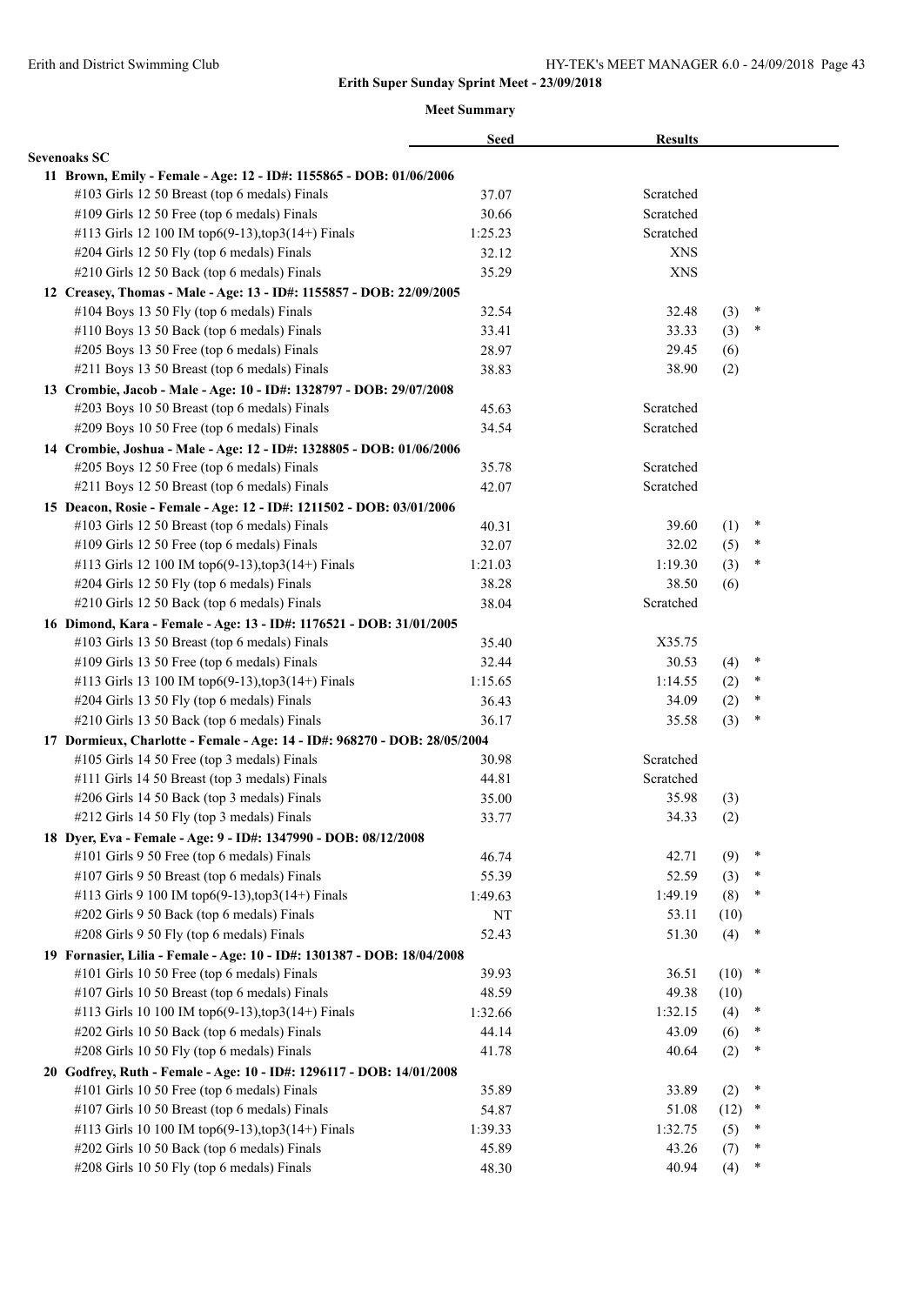|                                                                          | <b>Seed</b> | <b>Results</b> |     |        |  |
|--------------------------------------------------------------------------|-------------|----------------|-----|--------|--|
| <b>Sevenoaks SC</b>                                                      |             |                |     |        |  |
| 21 Gray, Fern - Female - Age: 11 - ID#: 1380419 - DOB: 18/03/2007        |             |                |     |        |  |
| #101 Girls 11 50 Free (top 6 medals) Finals                              | 33.97       | 33.28          | (4) | $\ast$ |  |
| #107 Girls 11 50 Breast (top 6 medals) Finals                            | 45.40       | 44.98          | (6) | ∗      |  |
| #202 Girls 11 50 Back (top 6 medals) Finals                              | 39.41       | 39.01          | (3) | ∗      |  |
| #208 Girls 11 50 Fly (top 6 medals) Finals                               | 38.20       | 38.34          | (1) |        |  |
| 22 Hammond, Eddie - Male - Age: 15 - ID#: 1115841 - DOB: 24/05/2003      |             |                |     |        |  |
| #106 Boys 15 50 Back (top 3 medals) Finals                               | 32.20       | 31.40          | (2) | $\ast$ |  |
| #112 Boys 15 50 Fly (top 3 medals) Finals                                | 29.78       | 29.82          | (2) |        |  |
| #201 Boys 15 100 IM top6(9-13), top3(14+) Finals                         | 1:08.54     | 1:07.30        | (1) | $\ast$ |  |
| #207 Boys 15 50 Breast (top 3 medals) Finals                             | 34.50       | Scratched      |     |        |  |
| #213 Boys 15 50 Free (top 3 medals) Finals                               | 26.32       | Scratched      |     |        |  |
| 23 Hards, Xavier - Male - Age: 9 - ID#: 1328804 - DOB: 29/12/2008        |             |                |     |        |  |
| #102 Boys 9 50 Back (top 6 medals) Finals                                | 44.49       | 47.00          | (3) |        |  |
| #108 Boys 9 50 Fly (top 6 medals) Finals                                 | 46.16       | DQ             |     |        |  |
| #201 Boys 9 100 IM top6(9-13), top3(14+) Finals                          | 1:38.08     | 1:44.22        | (5) |        |  |
| #203 Boys 9 50 Breast (top 6 medals) Finals                              | 54.52       | DQ             |     |        |  |
| #209 Boys 9 50 Free (top 6 medals) Finals                                | 37.41       | 38.09          | (1) |        |  |
| 24 Haslam, Maxwell - Male - Age: 10 - ID#: 1247796 - DOB: 25/02/2008     |             |                |     |        |  |
| #102 Boys 10 50 Back (top 6 medals) Finals                               | 46.08       | Scratched      |     |        |  |
| #108 Boys 10 50 Fly (top 6 medals) Finals                                | 41.93       | Scratched      |     |        |  |
| #201 Boys 10 100 IM top6(9-13), top3(14+) Finals                         | 1:35.54     | NS             |     |        |  |
| #203 Boys 10 50 Breast (top 6 medals) Finals                             | 50.34       | <b>NS</b>      |     |        |  |
| #209 Boys 10 50 Free (top 6 medals) Finals                               | 40.01       | <b>NS</b>      |     |        |  |
| 25 Hibbert, Caiden - Male - Age: 13 - ID#: 1176502 - DOB: 13/08/2005     |             |                |     |        |  |
| #104 Boys 13 50 Fly (top 6 medals) Finals                                | 32.10       | 32.47          | (2) |        |  |
| #110 Boys 13 50 Back (top 6 medals) Finals                               | 32.90       | X33.47         |     |        |  |
| #201 Boys 13 100 IM top6(9-13), top3(14+) Finals                         | 1:17.56     | 1:14.58        | (5) | $\ast$ |  |
| #205 Boys 13 50 Free (top 6 medals) Finals                               | 29.50       | 30.33          | (8) |        |  |
| #211 Boys 13 50 Breast (top 6 medals) Finals                             | 39.80       | 40.96          | (7) |        |  |
| 26 Hibbert, Isabelle - Female - Age: 11 - ID#: 1273750 - DOB: 26/07/2007 |             |                |     |        |  |
| #101 Girls 11 50 Free (top 6 medals) Finals                              | 37.27       | Scratched      |     |        |  |
| #107 Girls 11 50 Breast (top 6 medals) Finals                            | 1:00.56     | Scratched      |     |        |  |
| #113 Girls 11 100 IM top6(9-13), top3(14+) Finals                        | 1:38.92     | Scratched      |     |        |  |
| #202 Girls 11 50 Back (top 6 medals) Finals                              | 43.87       | Scratched      |     |        |  |
| #208 Girls 11 50 Fly (top 6 medals) Finals                               | 40.50       | Scratched      |     |        |  |
| 27 Hibbert, Logan - Male - Age: 9 - ID#: 1340335 - DOB: 08/12/2008       |             |                |     |        |  |
| #102 Boys 9 50 Back (top 6 medals) Finals                                | 1:08.81     | 50.89          | (8) | $\ast$ |  |
| #108 Boys 9 50 Fly (top 6 medals) Finals                                 | NT          | DQ             |     |        |  |
| #201 Boys 9 100 IM top6(9-13), top3(14+) Finals                          | NT          | 1:43.53        | (4) |        |  |
| #203 Boys 9 50 Breast (top 6 medals) Finals                              | 1:00.83     | 54.96          | (3) | ×      |  |
| #209 Boys 9 50 Free (top 6 medals) Finals                                | 43.52       | 42.76          | (9) | ∗      |  |
| 28 Howard, Zachary - Male - Age: 12 - ID#: 1227210 - DOB: 08/05/2006     |             |                |     |        |  |
| #104 Boys 12 50 Fly (top 6 medals) Finals                                | 38.89       | 36.11          | (2) | $\ast$ |  |
| #110 Boys 12 50 Back (top 6 medals) Finals                               |             | 37.18          |     | *      |  |
|                                                                          | 38.43       |                | (2) | *      |  |
| #201 Boys 12 100 IM top6(9-13), top3(14+) Finals                         | 1:22.76     | 1:21.47        | (3) |        |  |
| #205 Boys 12 50 Free (top 6 medals) Finals                               | 33.33       | NS             |     | $\ast$ |  |
| #211 Boys 12 50 Breast (top 6 medals) Finals                             | 42.90       | 42.49          | (4) |        |  |
| 29 Johnston, Macaulay - Male - Age: 12 - ID#: 1267838 - DOB: 06/05/2006  |             |                |     |        |  |
| #104 Boys 12 50 Fly (top 6 medals) Finals                                | 36.19       | 36.25          | (3) |        |  |
| #110 Boys 12 50 Back (top 6 medals) Finals                               | 36.03       | 38.05          | (5) |        |  |
| #201 Boys 12 100 IM top6(9-13), top3(14+) Finals                         | 1:24.77     | 1:21.43        | (2) | ×      |  |
| #205 Boys 12 50 Free (top 6 medals) Finals                               | 32.47       | NS             |     |        |  |
| #211 Boys 12 50 Breast (top 6 medals) Finals                             | 42.31       | 43.70          | (7) |        |  |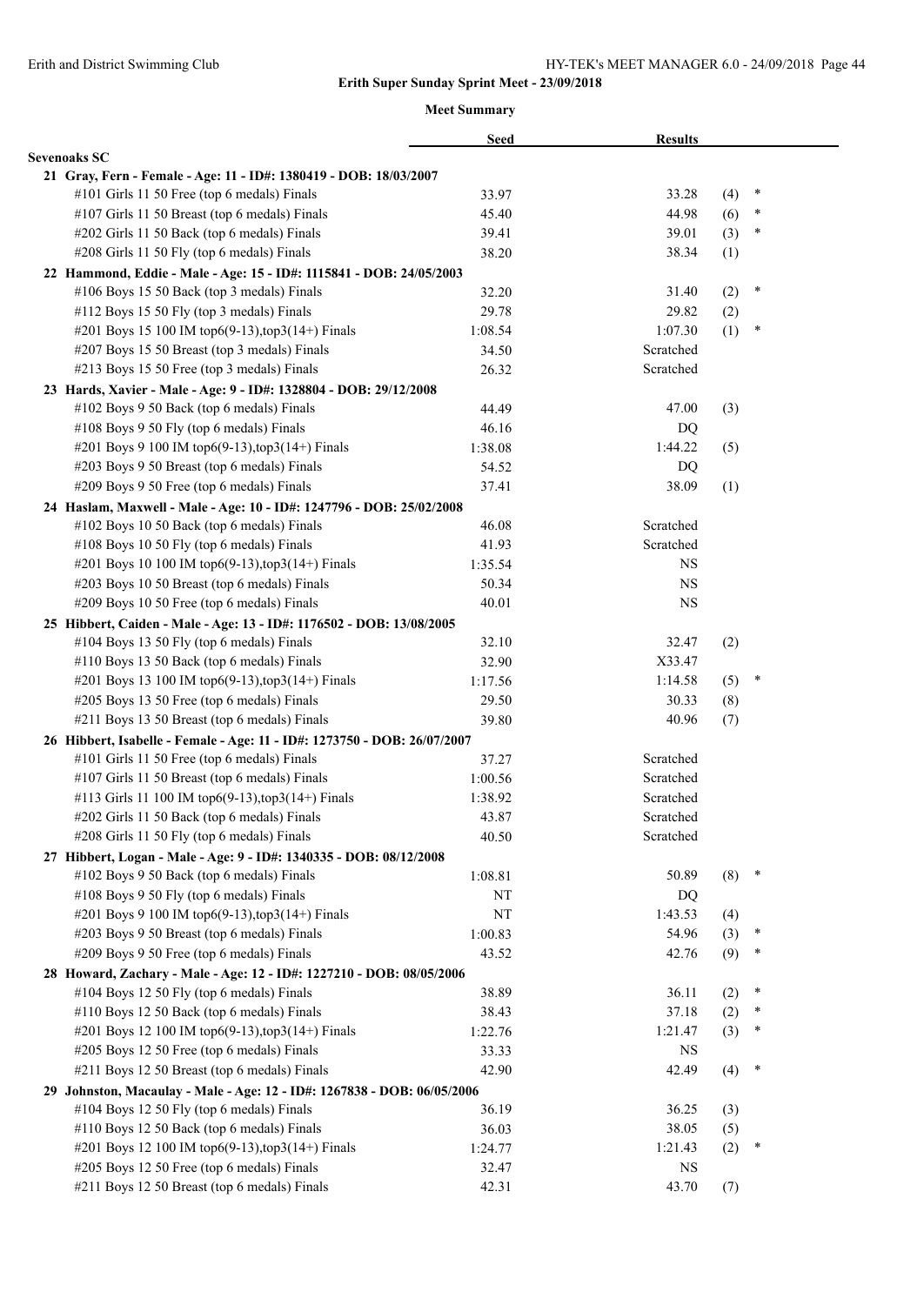|                                                                        | <b>Seed</b> | <b>Results</b> |          |        |
|------------------------------------------------------------------------|-------------|----------------|----------|--------|
| <b>Sevenoaks SC</b>                                                    |             |                |          |        |
| 30 Johnston, Thomas - Male - Age: 11 - ID#: 1311721 - DOB: 26/06/2007  |             |                |          |        |
| #102 Boys 11 50 Back (top 6 medals) Finals                             | 43.12       | 41.77          | (17)     | $\ast$ |
| #108 Boys 11 50 Fly (top 6 medals) Finals                              | 44.67       | 41.82          | (11)     | $\ast$ |
| #201 Boys 11 100 IM top6(9-13), top3(14+) Finals                       | 1:40.02     | 1:30.66        | (11)     | $\ast$ |
| #203 Boys 11 50 Breast (top 6 medals) Finals                           | 49.77       | 48.89          | $(14)$ * |        |
| #209 Boys 11 50 Free (top 6 medals) Finals                             | 35.35       | 35.36          | (13)     |        |
| 31 Lauerman, Aoife - Female - Age: 15 - ID#: 1115864 - DOB: 21/05/2003 |             |                |          |        |
| #105 Girls 15 50 Free (top 3 medals) Finals                            | 29.89       | 30.68          | (4)      |        |
| #111 Girls 15 50 Breast (top 3 medals) Finals                          | 40.08       | 41.59          | (5)      |        |
| #206 Girls 15 50 Back (top 3 medals) Finals                            | 32.82       | 33.25          | (1)      |        |
| #212 Girls 15 50 Fly (top 3 medals) Finals                             | 31.21       | 33.07          | (2)      |        |
| 32 Lauerman, Rosie - Female - Age: 12 - ID#: 1267833 - DOB: 17/01/2006 |             |                |          |        |
| #103 Girls 12 50 Breast (top 6 medals) Finals                          | 41.97       | 42.00          | (4)      |        |
| #109 Girls 12 50 Free (top 6 medals) Finals                            | 33.91       | 33.67          | (7)      | ×      |
| #204 Girls 12 50 Fly (top 6 medals) Finals                             | 36.47       | 36.24          | (4)      | $\ast$ |
| #210 Girls 12 50 Back (top 6 medals) Finals                            | 39.39       | 40.42          | (3)      |        |
| 33 Loder, Zachary - Male - Age: 11 - ID#: 1311731 - DOB: 25/04/2007    |             |                |          |        |
| #102 Boys 11 50 Back (top 6 medals) Finals                             | 45.62       | 42.36          | (18)     | ×      |
| #108 Boys 11 50 Fly (top 6 medals) Finals                              | 53.46       | 45.94          | (17)     | ×      |
| #201 Boys 11 100 IM top6(9-13), top3(14+) Finals                       | 1:41.33     | 1:32.08        | (13)     | *      |
| #203 Boys 11 50 Breast (top 6 medals) Finals                           | 49.15       | 46.41          | (8)      | ∗      |
| #209 Boys 11 50 Free (top 6 medals) Finals                             | 39.11       | 36.96          | (24)     | $\ast$ |
| 34 Lodge, Milly - Female - Age: 14 - ID#: 1133100 - DOB: 04/12/2003    |             |                |          |        |
| #105 Girls 14 50 Free (top 3 medals) Finals                            | 29.49       | 30.47          | (1)      |        |
| #206 Girls 14 50 Back (top 3 medals) Finals                            | 34.32       | 35.30          | (2)      |        |
| #212 Girls 14 50 Fly (top 3 medals) Finals                             | 35.09       | <b>NS</b>      |          |        |
| 35 Lynch, Jaedon - Male - Age: 13 - ID#: 901039 - DOB: 27/04/2005      |             |                |          |        |
| #104 Boys 13 50 Fly (top 6 medals) Finals                              | 30.20       | X30.51         |          |        |
| #110 Boys 13 50 Back (top 6 medals) Finals                             | 34.08       | 33.89          | (4)      | ×      |
| #201 Boys 13 100 IM top6(9-13), top3(14+) Finals                       | 1:16.74     | 1:10.71        | (2)      | ∗      |
| #205 Boys 13 50 Free (top 6 medals) Finals                             | 28.35       | 28.49          | (3)      |        |
| #211 Boys 13 50 Breast (top 6 medals) Finals                           | 35.30       | X35.40         |          |        |
| 36 Mangat, Ptolemy - Male - Age: 11 - ID#: 1311720 - DOB: 27/07/2007   |             |                |          |        |
| #102 Boys 11 50 Back (top 6 medals) Finals                             | 42.01       | 40.01          | (9)      | $\ast$ |
| #108 Boys 11 50 Fly (top 6 medals) Finals                              | 51.43       | DQ             |          |        |
| #203 Boys 11 50 Breast (top 6 medals) Finals                           | 48.81       | 50.55          | (19)     |        |
| #209 Boys 11 50 Free (top 6 medals) Finals                             | 35.89       | 35.89          | (20)     |        |
| 37 Mangat, Torsten - Male - Age: 15 - ID#: 1156592 - DOB: 06/06/2003   |             |                |          |        |
| #106 Boys 15 50 Back (top 3 medals) Finals                             | 33.06       | 32.69          | (5)      | ×      |
| #112 Boys 15 50 Fly (top 3 medals) Finals                              | 30.41       | 30.07          | (3)      | $\ast$ |
| #207 Boys 15 50 Breast (top 3 medals) Finals                           | 38.48       | 37.57          | (3)      | ∗      |
| #213 Boys 15 50 Free (top 3 medals) Finals                             | 27.79       | 27.85          | (3)      |        |
| 38 Martin, Ethan - Male - Age: 12 - ID#: 845691 - DOB: 23/04/2006      |             |                |          |        |
| #104 Boys 12 50 Fly (top 6 medals) Finals                              | 39.46       | 38.85          | (6)      | $\ast$ |
| #110 Boys 12 50 Back (top 6 medals) Finals                             | 38.94       | 38.27          | (6)      | $\ast$ |
| #201 Boys 12 100 IM top6(9-13), top3(14+) Finals                       | 1:27.77     | 1:24.37        | (7)      | ∗      |
| #205 Boys 12 50 Free (top 6 medals) Finals                             | 33.46       | NS             |          |        |
| #211 Boys 12 50 Breast (top 6 medals) Finals                           | 43.54       | NS             |          |        |
| 39 Martin, Evelyn - Female - Age: 13 - ID#: 967680 - DOB: 24/07/2005   |             |                |          |        |
| #103 Girls 13 50 Breast (top 6 medals) Finals                          | 42.56       | 43.59          | (13)     |        |
| #109 Girls 13 50 Free (top 6 medals) Finals                            | 32.20       | 31.79          | (6)      |        |
| #113 Girls 13 100 IM top6(9-13), top3(14+) Finals                      | 1:19.68     | 1:20.17        | (7)      |        |
| #204 Girls 13 50 Fly (top 6 medals) Finals                             | 35.62       | 36.04          | (8)      |        |
| #210 Girls 13 50 Back (top 6 medals) Finals                            | 34.88       | 35.59          | (4)      |        |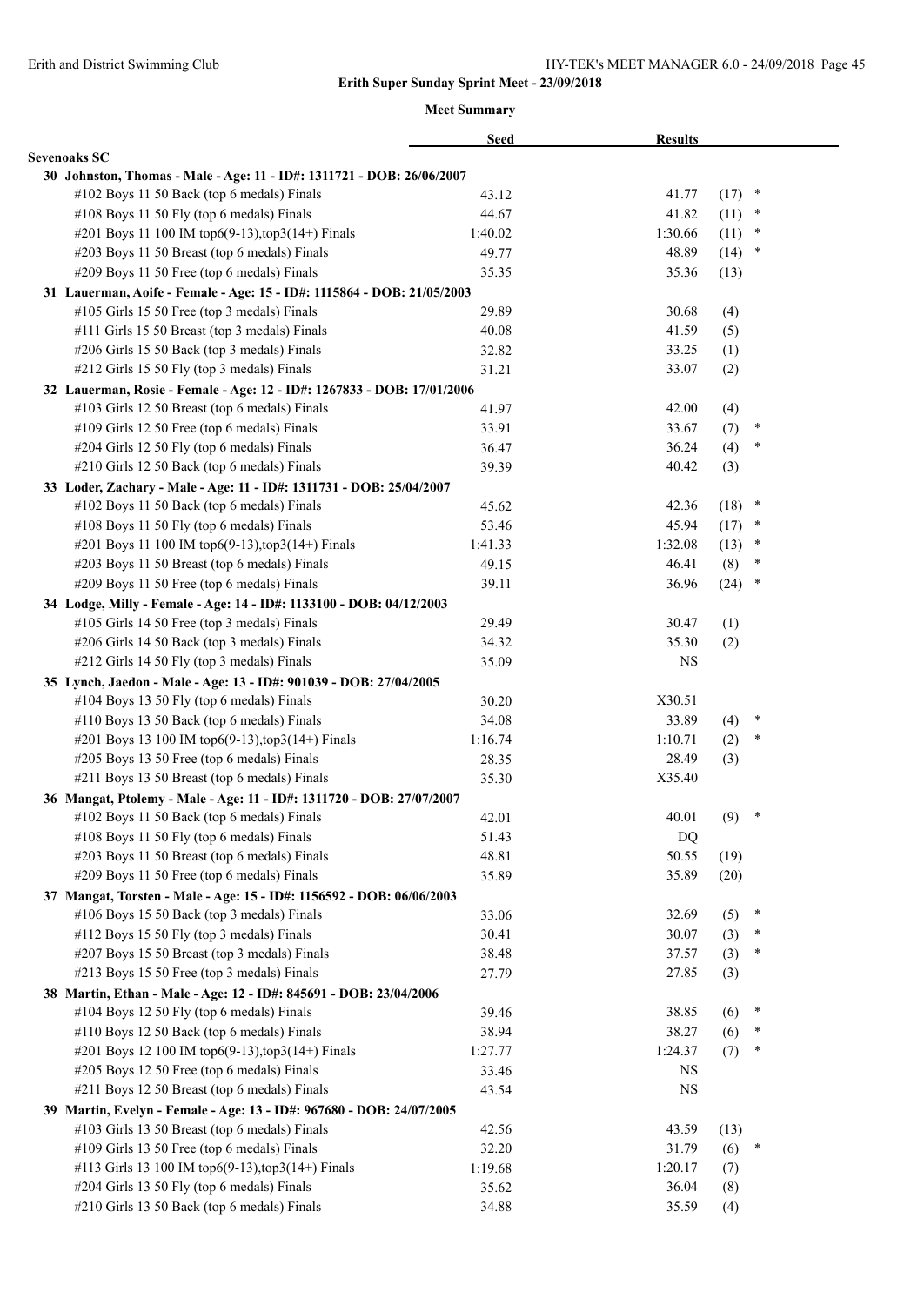|                                                                              | <b>Seed</b> | <b>Results</b> |          |        |  |
|------------------------------------------------------------------------------|-------------|----------------|----------|--------|--|
| <b>Sevenoaks SC</b>                                                          |             |                |          |        |  |
| 40 McMillan, Daisy - Female - Age: 12 - ID#: 1176484 - DOB: 24/01/2006       |             |                |          |        |  |
| #103 Girls 12 50 Breast (top 6 medals) Finals                                | 41.53       | 40.82          | (3)      | ×      |  |
| #109 Girls 12 50 Free (top 6 medals) Finals                                  | 31.30       | 31.14          | (2)      | $\ast$ |  |
| #113 Girls 12 100 IM top6(9-13), top3(14+) Finals                            | 1:34.61     | 1:16.02        | (1)      | $\ast$ |  |
| #204 Girls 12 50 Fly (top 6 medals) Finals                                   | 34.47       | 33.57          | (1)      | $\ast$ |  |
| #210 Girls 12 50 Back (top 6 medals) Finals                                  | 35.55       | X35.02         |          | $\ast$ |  |
| 41 Noble, Emma - Female - Age: 12 - ID#: 1193870 - DOB: 11/11/2005           |             |                |          |        |  |
| #109 Girls 12 50 Free (top 6 medals) Finals                                  | 30.90       | Scratched      |          |        |  |
| #113 Girls 12 100 IM top6(9-13), top3(14+) Finals                            | 1:28.29     | Scratched      |          |        |  |
| #204 Girls 12 50 Fly (top 6 medals) Finals                                   | 37.22       | Scratched      |          |        |  |
| #210 Girls 12 50 Back (top 6 medals) Finals                                  | 38.21       | Scratched      |          |        |  |
| 42 Osborne-Walker, Kezia - Female - Age: 11 - ID#: 1293860 - DOB: 22/06/2007 |             |                |          |        |  |
| #101 Girls 11 50 Free (top 6 medals) Finals                                  | 38.92       | 39.14          | (27)     |        |  |
| #107 Girls 11 50 Breast (top 6 medals) Finals                                | 48.91       | 48.32          | $(14)$ * |        |  |
| #113 Girls 11 100 IM top6(9-13), top3(14+) Finals                            | 1:35.18     | Scratched      |          |        |  |
| #202 Girls 11 50 Back (top 6 medals) Finals                                  | 46.14       | <b>NS</b>      |          |        |  |
| #208 Girls 11 50 Fly (top 6 medals) Finals                                   | 46.33       | <b>NS</b>      |          |        |  |
| 43 Pratt, Anjola - Female - Age: 11 - ID#: 1255180 - DOB: 04/12/2006         |             |                |          |        |  |
| #101 Girls 11 50 Free (top 6 medals) Finals                                  | 32.22       | 32.11          | (2)      | ∗      |  |
| #107 Girls 11 50 Breast (top 6 medals) Finals                                | 43.60       | 43.83          | (2)      |        |  |
| #113 Girls 11 100 IM top6(9-13), top3(14+) Finals                            | 1:25.78     | 1:27.32        | (3)      |        |  |
| #202 Girls 11 50 Back (top 6 medals) Finals                                  | 42.67       | 41.71          | (13)     | $\ast$ |  |
| #208 Girls 11 50 Fly (top 6 medals) Finals                                   | 38.92       | 39.29          | (3)      |        |  |
|                                                                              |             |                |          |        |  |
| 44 Rehbein, George - Male - Age: 10 - ID#: 1293857 - DOB: 13/10/2007         |             |                |          | $\ast$ |  |
| #102 Boys 10 50 Back (top 6 medals) Finals                                   | 43.70       | 43.05          | (5)      |        |  |
| #108 Boys 10 50 Fly (top 6 medals) Finals                                    | 43.87       | 44.28          | (5)      |        |  |
| #201 Boys 10 100 IM top6(9-13), top3(14+) Finals                             | 1:33.14     | 1:34.74        | (1)      |        |  |
| #203 Boys 10 50 Breast (top 6 medals) Finals                                 | 47.09       | 47.46          | (1)      |        |  |
| #209 Boys 10 50 Free (top 6 medals) Finals                                   | 40.85       | 37.69          | (5)      | ∗      |  |
| 45 Semple, Caitlyn - Female - Age: 10 - ID#: 1347993 - DOB: 30/01/2008       |             |                |          |        |  |
| #101 Girls 10 50 Free (top 6 medals) Finals                                  | NT          | 36.26          | (9)      |        |  |
| #107 Girls 10 50 Breast (top 6 medals) Finals                                | NT          | DQ             |          |        |  |
| #113 Girls 10 100 IM top6(9-13),top3(14+) Finals                             | NT          | DQ             |          |        |  |
| #202 Girls 10 50 Back (top 6 medals) Finals                                  | NT          | 45.72          | (21)     |        |  |
| #208 Girls 10 50 Fly (top 6 medals) Finals                                   | NT          | 45.54          | (14)     |        |  |
| 46 Simpson, Betty - Female - Age: 13 - ID#: 1119447 - DOB: 25/06/2005        |             |                |          |        |  |
| #103 Girls 13 50 Breast (top 6 medals) Finals                                | 40.42       | 41.30          | (2)      |        |  |
| #109 Girls 13 50 Free (top 6 medals) Finals                                  | 32.64       | 33.04          | (15)     |        |  |
| #204 Girls 13 50 Fly (top 6 medals) Finals                                   | 37.15       | 36.83          | (11)     | $\ast$ |  |
| #210 Girls 13 50 Back (top 6 medals) Finals                                  | 39.93       | 39.79          | $(18)$ * |        |  |
| 47 Stoddart, Isabelle - Female - Age: 10 - ID#: 1273758 - DOB: 10/03/2008    |             |                |          |        |  |
| #101 Girls 10 50 Free (top 6 medals) Finals                                  | 39.81       | Scratched      |          |        |  |
| #107 Girls 10 50 Breast (top 6 medals) Finals                                | 54.68       | Scratched      |          |        |  |
| #113 Girls 10 100 IM top6(9-13), top3(14+) Finals                            | 1:43.55     | Scratched      |          |        |  |
| #202 Girls 10 50 Back (top 6 medals) Finals                                  | 46.03       | Scratched      |          |        |  |
| #208 Girls 10 50 Fly (top 6 medals) Finals                                   | 49.91       | Scratched      |          |        |  |
| 48 Stone, Alice - Female - Age: 10 - ID#: 1311713 - DOB: 03/12/2007          |             |                |          |        |  |
| #101 Girls 10 50 Free (top 6 medals) Finals                                  | 37.00       | 36.99          | $(15)$ * |        |  |
| #107 Girls 10 50 Breast (top 6 medals) Finals                                | 52.50       | 53.25          | (27)     |        |  |
| #113 Girls 10 100 IM top6(9-13), top3(14+) Finals                            | 1:38.15     | 1:36.85        | (10)     | $\ast$ |  |
| #202 Girls 10 50 Back (top 6 medals) Finals                                  | 46.34       | 44.48          | (14)     | ×      |  |
| #208 Girls 10 50 Fly (top 6 medals) Finals                                   | 45.90       | 44.67          | (12)     | $\ast$ |  |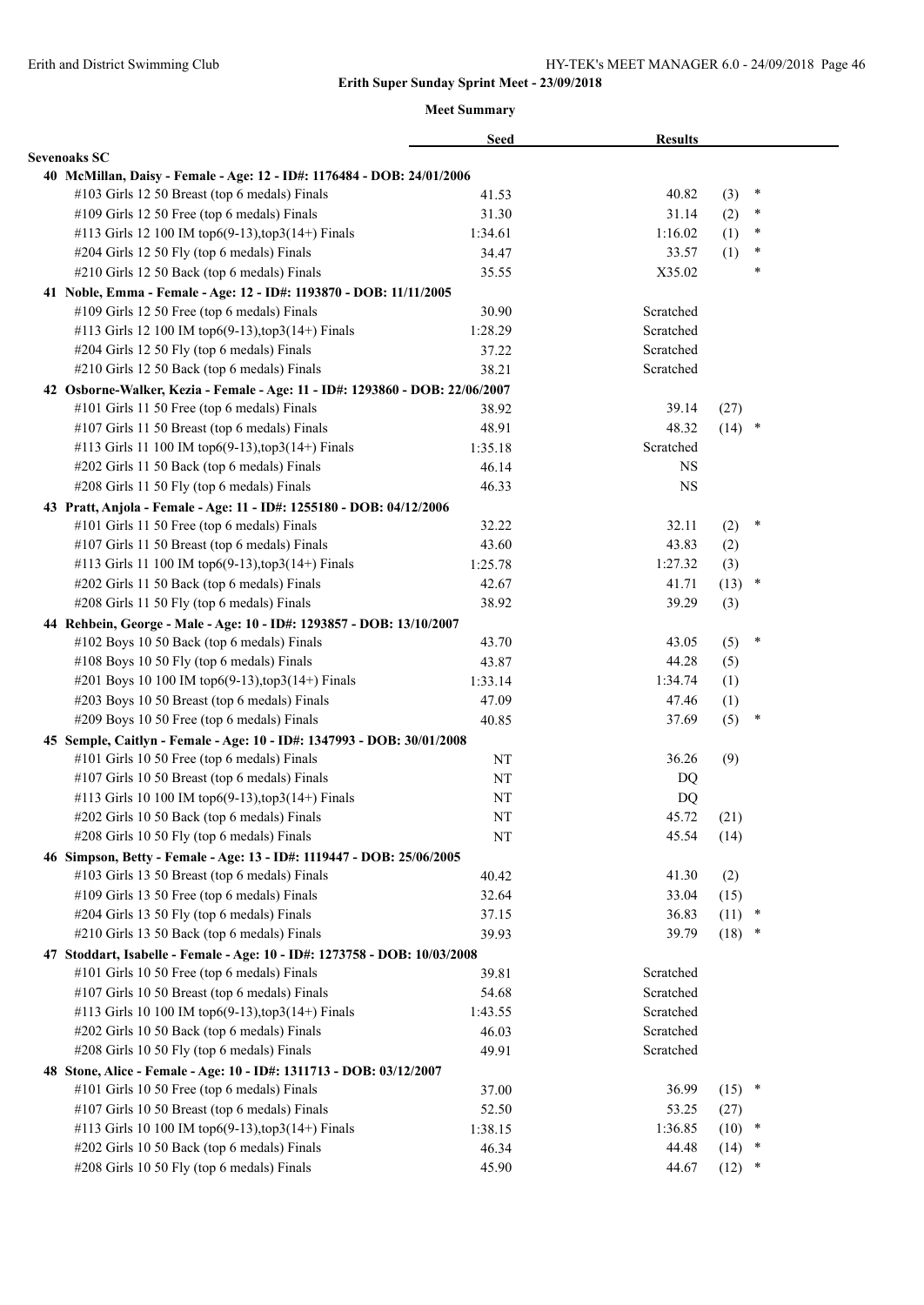|                                                                        | <b>Seed</b> | <b>Results</b> |               |  |
|------------------------------------------------------------------------|-------------|----------------|---------------|--|
| Sevenoaks SC                                                           |             |                |               |  |
| Tannock, Devon - Male - Age: 10 - ID#: 1311708 - DOB: 08/06/2008<br>49 |             |                |               |  |
| $\#102$ Boys 10 50 Back (top 6 medals) Finals                          | 37.90       | X37.42         | $\ast$        |  |
| $\#108$ Boys 10 50 Fly (top 6 medals) Finals                           | 41.56       | 38.88          | $\ast$<br>(1) |  |
| #203 Boys 10 50 Breast (top 6 medals) Finals                           | 45.51       | X46.36         |               |  |
| $\#209$ Boys 10 50 Free (top 6 medals) Finals                          | 33.20       | X34.08         |               |  |
| 50 Whitlock, Albert - Male - Age: 12 - ID#: 1176476 - DOB: 28/02/2006  |             |                |               |  |
| #201 Boys 12 100 IM top6(9-13), top3(14+) Finals                       | 1:22.97     | 1:21.49        | $\ast$<br>(4) |  |
| $\#205$ Boys 12 50 Free (top 6 medals) Finals                          | 31.92       | 34.05          | (5)           |  |
| #211 Boys 12 50 Breast (top 6 medals) Finals                           | 38.25       | X39.58         |               |  |
| 51 Whitlock, Iris - Female - Age: 10 - ID#: 1311719 - DOB: 16/01/2008  |             |                |               |  |
| #202 Girls 10 50 Back (top 6 medals) Finals                            | 44.99       | 43.46          | $\ast$<br>(9) |  |
| $\#208$ Girls 10 50 Fly (top 6 medals) Finals                          | NT          | 52.13          | (25)          |  |
| Sevenoaks SC Total Individual Entries: 223 - Total Relays: 0           |             |                |               |  |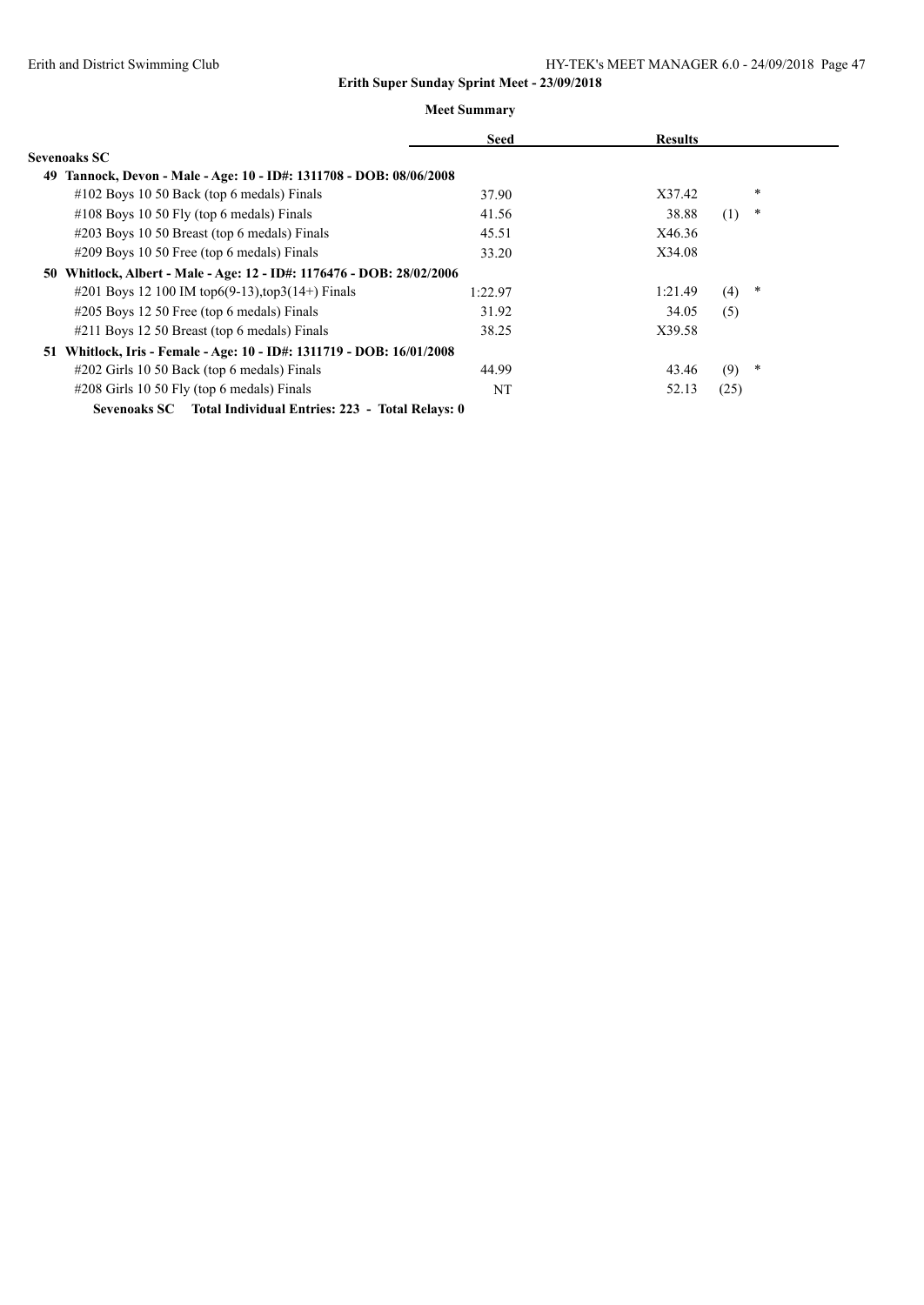|                                                                                                                        | <b>Seed</b>      | <b>Results</b> |          |        |  |
|------------------------------------------------------------------------------------------------------------------------|------------------|----------------|----------|--------|--|
| <b>Tonbridge SC</b>                                                                                                    |                  |                |          |        |  |
| 1 Boyce, Oliver - Male - Age: 10 - ID#: 1430845 - DOB: 13/04/2008                                                      |                  |                |          |        |  |
| #203 Boys 10 50 Breast (top 6 medals) Finals                                                                           | 52.35            | <b>NS</b>      |          |        |  |
| #209 Boys 10 50 Free (top 6 medals) Finals                                                                             | 42.26            | NS             |          |        |  |
| 2 Boyce, Thomas - Male - Age: 12 - ID#: 1430846 - DOB: 25/02/2006                                                      |                  |                |          |        |  |
| #205 Boys 12 50 Free (top 6 medals) Finals                                                                             | 36.05            | <b>NS</b>      |          |        |  |
| #211 Boys 12 50 Breast (top 6 medals) Finals                                                                           | 46.14            | <b>NS</b>      |          |        |  |
| 3 Brice, Charlie - Male - Age: 11 - ID#: 1146785 - DOB: 20/03/2007                                                     |                  |                |          |        |  |
| #102 Boys 11 50 Back (top 6 medals) Finals                                                                             | 40.72            | 38.38          | (3)      | $\ast$ |  |
| #108 Boys 11 50 Fly (top 6 medals) Finals                                                                              | 39.44            | 40.57          | (8)      |        |  |
| #201 Boys 11 100 IM top6(9-13), top3(14+) Finals                                                                       | 1:31.28          | DQ             |          |        |  |
| #203 Boys 11 50 Breast (top 6 medals) Finals                                                                           | 52.57            | 51.35          | (21)     | $\ast$ |  |
| #209 Boys 11 50 Free (top 6 medals) Finals                                                                             | 34.04            | 34.92          | (10)     |        |  |
| 4 Brice, Daniel - Male - Age: 14 - ID#: 809862 - DOB: 18/04/2004                                                       |                  |                |          |        |  |
| #106 Boys 14 50 Back (top 3 medals) Finals                                                                             | 31.44            | X31.12         |          | *      |  |
| #112 Boys 14 50 Fly (top 3 medals) Finals                                                                              | 30.25            | 30.09          | (1)      | $\ast$ |  |
| #201 Boys 14 100 IM top6(9-13), top3(14+) Finals                                                                       | 1:09.56          | Scratched      |          |        |  |
| #207 Boys 14 50 Breast (top 3 medals) Finals                                                                           | 37.60            | 38.07          | (5)      |        |  |
| #213 Boys 14 50 Free (top 3 medals) Finals                                                                             | 28.33            | 28.22          | (3)      | $\ast$ |  |
| 5 Cannon, Isabelle - Female - Age: 11 - ID#: 1323987 - DOB: 23/10/2006                                                 |                  |                |          |        |  |
| #101 Girls 11 50 Free (top 6 medals) Finals                                                                            | 37.76            | 36.60          | (18)     | $\ast$ |  |
| #107 Girls 11 50 Breast (top 6 medals) Finals                                                                          | 46.63            | 46.30          | (7)      | $\ast$ |  |
| #113 Girls 11 100 IM top6(9-13), top3(14+) Finals                                                                      | 1:39.63          | 1:31.26        | (7)      | $\ast$ |  |
| #202 Girls 11 50 Back (top 6 medals) Finals                                                                            | 47.06            | 42.77          | (15)     | ×      |  |
| #208 Girls 11 50 Fly (top 6 medals) Finals                                                                             | 46.75            | 42.95          | $(16)$ * |        |  |
| 6 Clutton, Lemoni - Female - Age: 10 - ID#: 1345911 - DOB: 05/10/2007                                                  |                  |                |          |        |  |
| #101 Girls 10 50 Free (top 6 medals) Finals                                                                            | 52.29            | Scratched      |          |        |  |
| #202 Girls 10 50 Back (top 6 medals) Finals                                                                            | 1:04.85          | Scratched      |          |        |  |
| #208 Girls 10 50 Fly (top 6 medals) Finals                                                                             | 1:01.30          | Scratched      |          |        |  |
|                                                                                                                        |                  |                |          |        |  |
| 7 Coomber, Lily - Female - Age: 10 - ID#: 1380859 - DOB: 14/08/2008                                                    |                  | Scratched      |          |        |  |
| #101 Girls 10 50 Free (top 6 medals) Finals<br>#107 Girls 10 50 Breast (top 6 medals) Finals                           | 56.38<br>1:13.31 | Scratched      |          |        |  |
|                                                                                                                        |                  |                |          |        |  |
| 8 Cowley Antelo, Ruben - Male - Age: 11 - ID#: 1349642 - DOB: 19/07/2007<br>#102 Boys 11 50 Back (top 6 medals) Finals |                  | Scratched      |          |        |  |
|                                                                                                                        | 39.92            |                |          |        |  |
| #201 Boys 11 100 IM top6(9-13), top3(14+) Finals                                                                       | 1:33.25          | DQ             |          | $\ast$ |  |
| #209 Boys 11 50 Free (top 6 medals) Finals                                                                             | 32.87            | 32.64          | (3)      |        |  |
| 9 Geake, Emily - Female - Age: 11 - ID#: 1244243 - DOB: 01/07/2007                                                     |                  |                |          |        |  |
| #101 Girls 11 50 Free (top 6 medals) Finals                                                                            | 37.90            | 37.62          | $(23)$ * |        |  |
| #107 Girls 11 50 Breast (top 6 medals) Finals                                                                          | 46.22            | 48.90          | (16)     |        |  |
| #113 Girls 11 100 IM top6(9-13), top3(14+) Finals                                                                      | 1:42.75          | 1:36.39        | (16)     | $\ast$ |  |
| #202 Girls 11 50 Back (top 6 medals) Finals                                                                            | 50.00            | 45.09          | (20)     | *      |  |
| #208 Girls 11 50 Fly (top 6 medals) Finals                                                                             | 45.78            | 50.34          | (23)     |        |  |
| 10 Geake, Holly - Female - Age: 12 - ID#: 1244244 - DOB: 10/12/2005                                                    |                  |                |          |        |  |
| #103 Girls 12 50 Breast (top 6 medals) Finals                                                                          | 37.44            | X37.74         |          |        |  |
| #204 Girls 12 50 Fly (top 6 medals) Finals                                                                             | 36.88            | 36.15          | (3)      | $\ast$ |  |
| 11 Harrington, Max - Male - Age: 13 - ID#: 1376565 - DOB: 06/04/2005                                                   |                  |                |          |        |  |
| #110 Boys 13 50 Back (top 6 medals) Finals                                                                             | 58.56            | Scratched      |          |        |  |
| #205 Boys 13 50 Free (top 6 medals) Finals                                                                             | 47.44            | Scratched      |          |        |  |
| #211 Boys 13 50 Breast (top 6 medals) Finals                                                                           | 1:00.25          | Scratched      |          |        |  |
| 12 Henbest, Toby - Male - Age: 14 - ID#: 967023 - DOB: 27/08/2004                                                      |                  |                |          |        |  |
| #106 Boys 14 50 Back (top 3 medals) Finals                                                                             | 36.06            | 34.57          | (5)      | ∗      |  |
| #112 Boys 14 50 Fly (top 3 medals) Finals                                                                              | 38.50            | 35.56          | (7)      |        |  |
| #201 Boys 14 100 IM top6(9-13), top3(14+) Finals                                                                       | 1:20.88          | Scratched      |          |        |  |
| #207 Boys 14 50 Breast (top 3 medals) Finals                                                                           | 36.34            | 34.74          | (1)      | $\ast$ |  |
| #213 Boys 14 50 Free (top 3 medals) Finals                                                                             | 31.14            | 29.96          | (8)      | ∗      |  |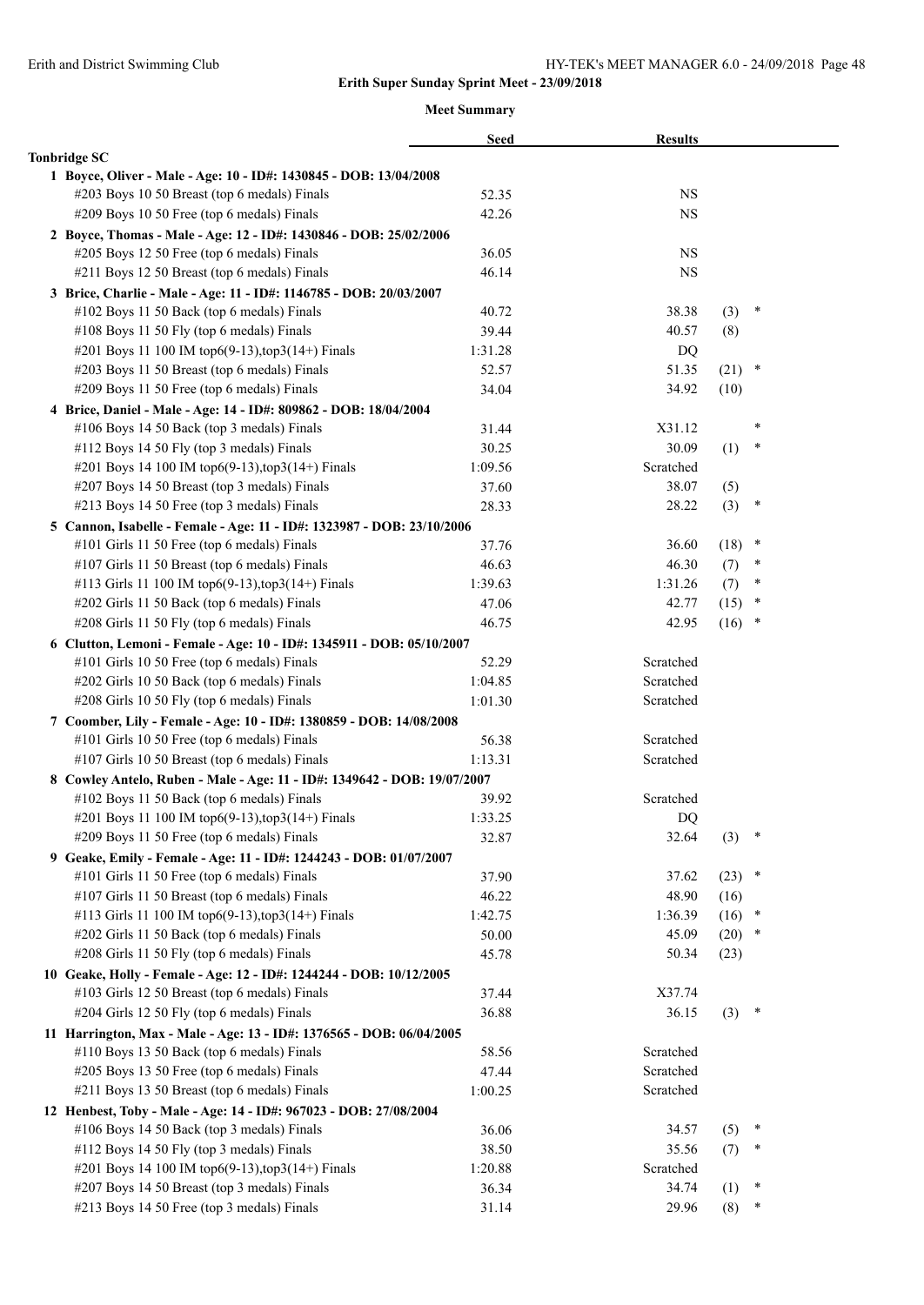|                                                                          | <b>Seed</b> | <b>Results</b> |          |        |
|--------------------------------------------------------------------------|-------------|----------------|----------|--------|
| <b>Tonbridge SC</b>                                                      |             |                |          |        |
| 13 Holland, Bethany - Female - Age: 11 - ID#: 1335612 - DOB: 15/01/2007  |             |                |          |        |
| #101 Girls 11 50 Free (top 6 medals) Finals                              | 35.91       | 36.67          | (20)     |        |
| #107 Girls 11 50 Breast (top 6 medals) Finals                            | 50.11       | 52.79          | (25)     |        |
| #113 Girls 11 100 IM top6(9-13), top3(14+) Finals                        | 1:38.50     | 1:36.06        | $(15)$ * |        |
| #202 Girls 11 50 Back (top 6 medals) Finals                              | 41.68       | 42.99          | (16)     |        |
| #208 Girls 11 50 Fly (top 6 medals) Finals                               | 40.12       | 41.16          | (10)     |        |
| 14 Isaacs, Harri-James - Male - Age: 11 - ID#: 1283720 - DOB: 17/06/2007 |             |                |          |        |
| #201 Boys 11 100 IM top6(9-13), top3(14+) Finals                         | 1:33.88     | 1:39.25        | (18)     |        |
| #203 Boys 11 50 Breast (top 6 medals) Finals                             | 49.28       | 48.91          | (15)     | $\ast$ |
| #209 Boys 11 50 Free (top 6 medals) Finals                               | 37.10       | 37.56          | (25)     |        |
| 15 Isaacs, Oliver - Male - Age: 14 - ID#: 1120742 - DOB: 11/03/2004      |             |                |          |        |
| #106 Boys 14 50 Back (top 3 medals) Finals                               | 33.94       | 32.58          | (1)      | ∗      |
| #112 Boys 14 50 Fly (top 3 medals) Finals                                | 30.72       | 31.02          | (2)      |        |
| #201 Boys 14 100 IM top6(9-13), top3(14+) Finals                         | 1:09.18     | 1:09.02        | (1)      | $\ast$ |
| #207 Boys 14 50 Breast (top 3 medals) Finals                             | 33.90       | X34.21         |          |        |
| #213 Boys 14 50 Free (top 3 medals) Finals                               | 27.67       | 27.73          | (1)      |        |
| 16 Kienlen, Willow - Female - Age: 10 - ID#: 1345910 - DOB: 27/07/2008   |             |                |          |        |
| #101 Girls 10 50 Free (top 6 medals) Finals                              | 39.51       | 38.84          | (25)     | ×      |
| #107 Girls 10 50 Breast (top 6 medals) Finals                            | 55.42       | 51.88          | (18)     | $\ast$ |
| #202 Girls 10 50 Back (top 6 medals) Finals                              | 44.70       | 43.38          | (8)      | $\ast$ |
| 17 Kottas, Ellis - Female - Age: 15 - ID#: 1144134 - DOB: 22/08/2003     |             |                |          |        |
| #105 Girls 15 50 Free (top 3 medals) Finals                              | 31.64       | <b>NS</b>      |          |        |
| #111 Girls 15 50 Breast (top 3 medals) Finals                            | 36.72       | <b>NS</b>      |          |        |
| #212 Girls 15 50 Fly (top 3 medals) Finals                               | 33.67       | Scratched      |          |        |
| 18 Lawrence, Tilly - Female - Age: 9 - ID#: 1430847 - DOB: 30/05/2009    |             |                |          |        |
| #101 Girls 9 50 Free (top 6 medals) Finals                               | 55.76       | Scratched      |          |        |
| #202 Girls 9 50 Back (top 6 medals) Finals                               | 1:08.84     | Scratched      |          |        |
| 19 Pascoe, Sarah - Female - Age: 11 - ID#: 1345906 - DOB: 11/07/2007     |             |                |          |        |
| #101 Girls 11 50 Free (top 6 medals) Finals                              | 39.25       | 36.66          | $(19)$ * |        |
| #107 Girls 11 50 Breast (top 6 medals) Finals                            | 50.62       | 46.76          | (8)      | $\ast$ |
| #113 Girls 11 100 IM top6(9-13),top3(14+) Finals                         | 1:43.19     | 1:33.70        | (12)     | ×      |
| #202 Girls 11 50 Back (top 6 medals) Finals                              | 38.97       | 39.63          | (4)      |        |
| #208 Girls 11 50 Fly (top 6 medals) Finals                               | 52.26       | 48.55          | (20)     | ∗      |
| 20 Prendergast, Connor - Male - Age: 10 - ID#: 1380863 - DOB: 02/04/2008 |             |                |          |        |
| #102 Boys 10 50 Back (top 6 medals) Finals                               | 47.03       | 45.58          | (8)      | $\ast$ |
| #108 Boys 10 50 Fly (top 6 medals) Finals                                | 50.76       | 50.17          | (11)     | $\ast$ |
| #201 Boys 10 100 IM top6(9-13), top3(14+) Finals                         | 1:52.50     | 1:37.62        | (3)      | ∗      |
| #203 Boys 10 50 Breast (top 6 medals) Finals                             | 50.74       | 48.22          | (3)      | ∗      |
| #209 Boys 10 50 Free (top 6 medals) Finals                               | 44.61       | 41.26          | (14)     | $\ast$ |
| 21 Prendergast, Ewan - Male - Age: 9 - ID#: 1380864 - DOB: 15/05/2009    |             |                |          |        |
| #102 Boys 9 50 Back (top 6 medals) Finals                                | 55.93       | 47.31          | (4)      | ∗      |
| #108 Boys 9 50 Fly (top 6 medals) Finals                                 | 49.97       | 51.75          | (3)      |        |
| #201 Boys 9 100 IM top6(9-13), top3(14+) Finals                          | 2:04.19     | 1:45.03        | (7)      | ∗      |
| #203 Boys 9 50 Breast (top 6 medals) Finals                              | 1:05.66     | 56.90          | (7)      | ∗      |
| #209 Boys 9 50 Free (top 6 medals) Finals                                | 44.53       | 42.43          | (7)      | ∗      |
| 22 Prendergast, Joshua - Male - Age: 12 - ID#: 1380865 - DOB: 15/02/2006 |             |                |          |        |
| #104 Boys 12 50 Fly (top 6 medals) Finals                                | 39.24       | 35.36          | (1)      | ∗      |
| #110 Boys 12 50 Back (top 6 medals) Finals                               | 35.56       | 34.08          | (1)      | ∗      |
| #201 Boys 12 100 IM top6(9-13), top3(14+) Finals                         | 1:20.88     | 1:13.14        | (1)      | ∗      |
| #205 Boys 12 50 Free (top 6 medals) Finals                               | 31.80       | 30.58          | (1)      | ∗      |
| #211 Boys 12 50 Breast (top 6 medals) Finals                             | 41.52       | 40.04          | (1)      | ∗      |
| 23 Sharp, Megan - Female - Age: 12 - ID#: 1268596 - DOB: 05/12/2005      |             |                |          |        |
| #109 Girls 12 50 Free (top 6 medals) Finals                              | 36.31       | 34.24          | (11)     | ×      |
| #204 Girls 12 50 Fly (top 6 medals) Finals                               | 40.59       | 39.53          | (8)      | $\ast$ |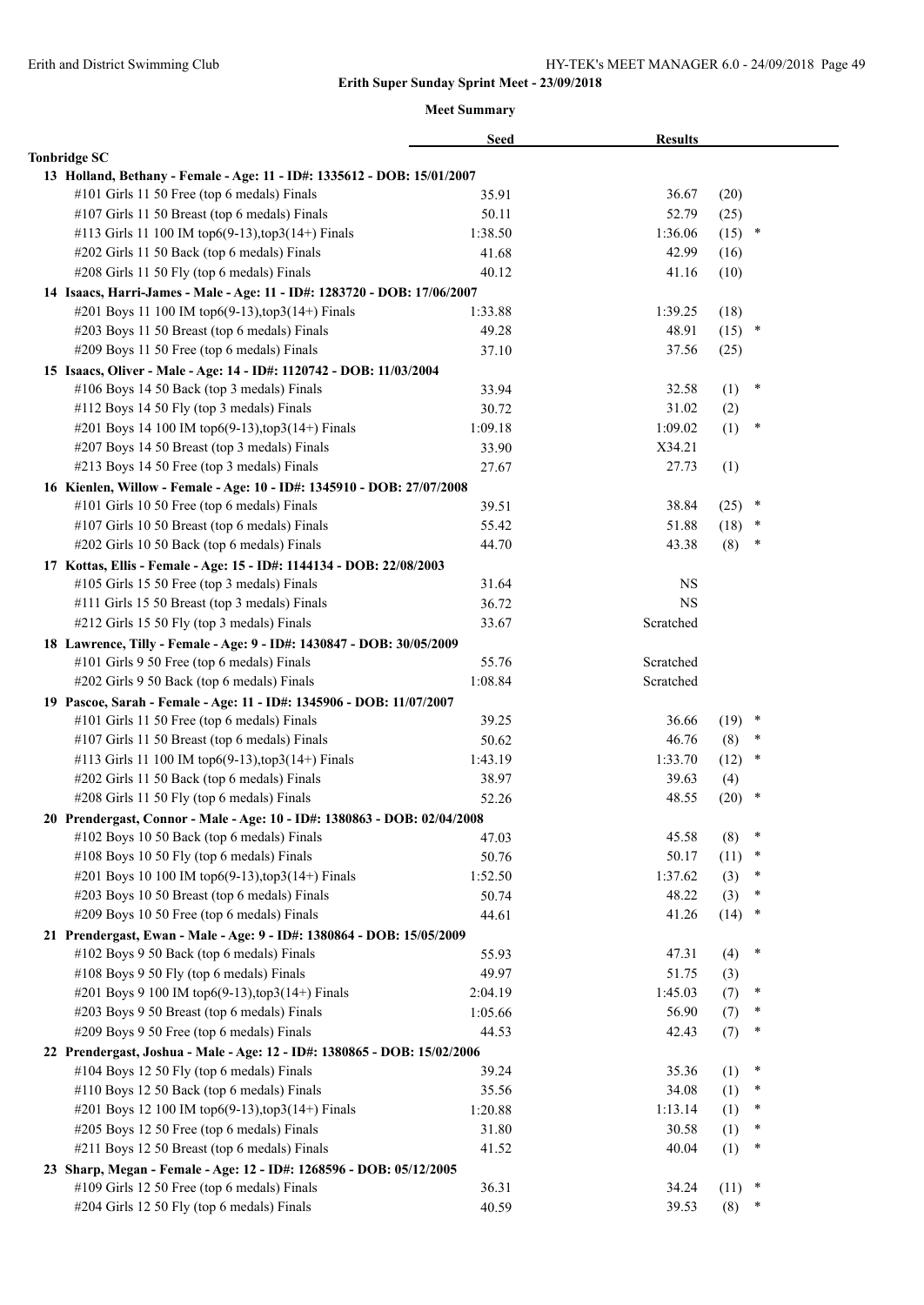|                                                                      | <b>Seed</b> | <b>Results</b> |                |  |
|----------------------------------------------------------------------|-------------|----------------|----------------|--|
| Tonbridge SC                                                         |             |                |                |  |
| 24 Smith, Amalie - Female - Age: 9 - ID#: 1380861 - DOB: 24/08/2009  |             |                |                |  |
| #101 Girls 9 50 Free (top 6 medals) Finals                           | 39.32       | 38.59          | (2)<br>$\ast$  |  |
| #107 Girls 9 50 Breast (top 6 medals) Finals                         | 59.00       | 50.90          | (2)<br>$\ast$  |  |
| #113 Girls 9 100 IM top6(9-13), top3(14+) Finals                     | 1:42.05     | 1:42.11        | (3)            |  |
| #202 Girls 9 50 Back (top 6 medals) Finals                           | 46.06       | 45.84          | (2)<br>∗       |  |
| #208 Girls 9 50 Fly (top 6 medals) Finals                            | 44.37       | 49.52          | (2)            |  |
| 25 Warman, Alice - Female - Age: 12 - ID#: 1380868 - DOB: 23/11/2005 |             |                |                |  |
| #103 Girls 12 50 Breast (top 6 medals) Finals                        | 53.58       | 47.89          | (15)<br>*      |  |
| $\#109$ Girls 12 50 Free (top 6 medals) Finals                       | 36.54       | 35.15          | (15)<br>$\ast$ |  |
| #113 Girls 12 100 IM top6(9-13), top3(14+) Finals                    | 1:35.44     | 1:32.24        | (11)<br>$\ast$ |  |
| #204 Girls 12 50 Fly (top 6 medals) Finals                           | 41.84       | 40.57          | (9)<br>$\ast$  |  |
| #210 Girls 12 50 Back (top 6 medals) Finals                          | 43.91       | 42.12          | (8)<br>$\ast$  |  |
| 26 Warman, Ellen - Female - Age: 10 - ID#: 1380869 - DOB: 08/10/2007 |             |                |                |  |
| $\#101$ Girls 10 50 Free (top 6 medals) Finals                       | 42.50       | 38.83          | (24)<br>*      |  |
| $\#107$ Girls 10 50 Breast (top 6 medals) Finals                     | 56.75       | 51.71          | (17)<br>*      |  |
| #113 Girls 10 100 IM top6(9-13), top3(14+) Finals                    | 1:55.00     | 1:41.20        | (18)<br>*      |  |
| #202 Girls 10 50 Back (top 6 medals) Finals                          | 59.93       | 49.66          | (36)<br>*      |  |
| Tonbridge SC Total Individual Entries: 99 - Total Relays: 0          |             |                |                |  |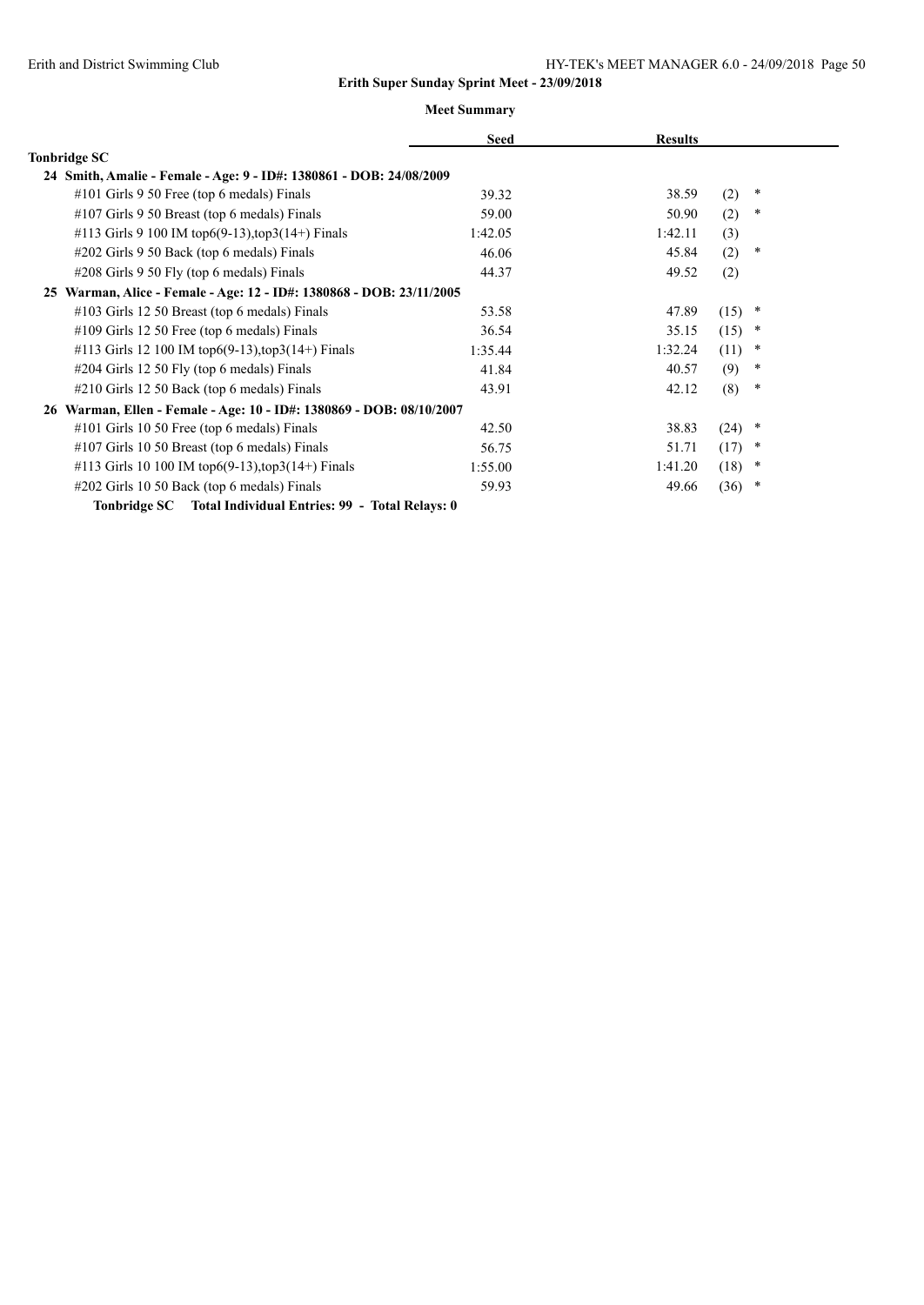|                                                                                             | <b>Seed</b>    | <b>Results</b>   |            |             |
|---------------------------------------------------------------------------------------------|----------------|------------------|------------|-------------|
| <b>White Oak Swimming Club</b>                                                              |                |                  |            |             |
| 1 Beckley, Lucy - Female - Age: 14 - ID#: 111223 - DOB: 20/05/2004                          |                |                  |            |             |
| #206 Girls 14 50 Back (top 3 medals) Finals                                                 | 33.65          | 34.66            | (1)        |             |
| #212 Girls 14 50 Fly (top 3 medals) Finals                                                  | 37.78          | 36.20            | (3)        | ∗           |
| 2 Bullen, Mya - Female - Age: 14 - ID#: 1346540 - DOB: 21/02/2004                           |                |                  |            |             |
| #105 Girls 14 50 Free (top 3 medals) Finals                                                 | 34.85          | 35.74            | (11)       |             |
| #111 Girls 14 50 Breast (top 3 medals) Finals                                               | 48.26          | 48.33            | (8)        |             |
| #113 Girls 14 100 IM top6(9-13),top3(14+) Finals                                            | 1:35.31        | 1:30.69          | (7)        | ∗           |
| #206 Girls 14 50 Back (top 3 medals) Finals                                                 | 46.21          | 41.21            | (9)        | *           |
| #212 Girls 14 50 Fly (top 3 medals) Finals                                                  | 46.83          | 43.98            | (9)        | $\ast$      |
| 3 Burrowes, Ruby - Female - Age: 11 - ID#: 1393596 - DOB: 26/01/2007                        |                |                  |            |             |
| #101 Girls 11 50 Free (top 6 medals) Finals                                                 | 35.47          | 34.49            | $(10)$ *   |             |
| #107 Girls 11 50 Breast (top 6 medals) Finals                                               | 49.23          | 52.24            | (24)       |             |
| #113 Girls 11 100 IM top6(9-13), top3(14+) Finals                                           | 1:29.45        | DQ               |            |             |
| #202 Girls 11 50 Back (top 6 medals) Finals                                                 | 46.31          | 38.69            | (2)        | ∗           |
| #208 Girls 11 50 Fly (top 6 medals) Finals                                                  | 42.23          | 39.92            | (5)        | $\ast$      |
| 4 Cambden, Luca - Male - Age: 11 - ID#: 1398350 - DOB: 09/03/2007                           |                |                  |            |             |
| #102 Boys 11 50 Back (top 6 medals) Finals                                                  | 45.92          | 42.79            | (20)       | $\ast$      |
| #108 Boys 11 50 Fly (top 6 medals) Finals                                                   | 40.15          | 41.41            | (10)       |             |
| #201 Boys 11 100 IM top6(9-13), top3(14+) Finals                                            | 1:35.73        | 1:31.58          | (12)       | $\ast$      |
| #203 Boys 11 50 Breast (top 6 medals) Finals                                                | 50.20          | 46.63            | (9)        | ∗           |
| #209 Boys 11 50 Free (top 6 medals) Finals                                                  | 36.13          | 33.88            | (6)        | $\ast$      |
| 5 Coquillaud, Louise - Female - Age: 13 - ID#: 1257954 - DOB: 18/04/2005                    |                |                  |            |             |
| #103 Girls 13 50 Breast (top 6 medals) Finals                                               | 41.95          | 42.29            | (5)        |             |
| #109 Girls 13 50 Free (top 6 medals) Finals                                                 | 33.69          | 34.05            | (26)       |             |
| #113 Girls 13 100 IM top6(9-13), top3(14+) Finals                                           | 1:24.97        | 1:26.56          | (15)       |             |
| 6 Davie, Scarlett - Female - Age: 10 - ID#: 1332348 - DOB: 07/06/2008                       |                |                  |            |             |
| #101 Girls 10 50 Free (top 6 medals) Finals                                                 | 37.36          | 36.91            | $(14)$ *   |             |
| #107 Girls 10 50 Breast (top 6 medals) Finals                                               | 48.00          | 49.03            | (8)        |             |
| #113 Girls 10 100 IM top6(9-13), top3(14+) Finals                                           | 1:32.29        | 1:34.12          | (6)        |             |
| #202 Girls 10 50 Back (top 6 medals) Finals                                                 | 50.39          | 45.82            | (22)       | $\ast$      |
| #208 Girls 10 50 Fly (top 6 medals) Finals                                                  | 44.74          | 38.69            | (1)        | *           |
| 7 Eagle, Jack - Male - Age: 11 - ID#: 1303732 - DOB: 12/10/2006                             |                |                  |            |             |
| #102 Boys 11 50 Back (top 6 medals) Finals                                                  | 39.31          | 37.36            | (1)        | ∗           |
| #108 Boys 11 50 Fly (top 6 medals) Finals                                                   | 36.85          | 35.23            | (1)        | ∗           |
| #201 Boys 11 100 IM top6(9-13), top3(14+) Finals                                            | 1:29.79        | 1:21.08          | (3)        | $\ast$<br>* |
| #203 Boys 11 50 Breast (top 6 medals) Finals                                                | 47.52          | 44.42            | (4)        | $\ast$      |
| #209 Boys 11 50 Free (top 6 medals) Finals                                                  | 33.55          | 32.26            | (2)        |             |
| 8 Eagle, Thomas - Male - Age: 9 - ID#: 1303730 - DOB: 29/09/2008                            |                |                  |            |             |
| #102 Boys 9 50 Back (top 6 medals) Finals                                                   | 49.31<br>46.85 | 51.12            | (10)       |             |
| #108 Boys 9 50 Fly (top 6 medals) Finals<br>#201 Boys 9 100 IM top6(9-13), top3(14+) Finals | 1:49.35        | 53.98<br>1:46.78 | (5)<br>(8) | $\ast$      |
| #203 Boys 9 50 Breast (top 6 medals) Finals                                                 | 55.44          | 55.91            | (6)        |             |
| #209 Boys 9 50 Free (top 6 medals) Finals                                                   | 43.08          | 42.63            | (8)        | ∗           |
| 9 Edwards, Natasha - Female - Age: 11 - ID#: 1217200 - DOB: 04/09/2007                      |                |                  |            |             |
| #101 Girls 11 50 Free (top 6 medals) Finals                                                 | 36.20          | 36.09            | (16)       | $\ast$      |
| #107 Girls 11 50 Breast (top 6 medals) Finals                                               | 49.10          | 49.73            | (19)       |             |
| #113 Girls 11 100 IM top6(9-13), top3(14+) Finals                                           | 1:36.02        | 1:36.86          | (17)       |             |
| #202 Girls 11 50 Back (top 6 medals) Finals                                                 | 45.32          | 44.13            | (17)       | ×           |
| #208 Girls 11 50 Fly (top 6 medals) Finals                                                  | 50.08          | 46.39            | (18)       | ×           |
| 10 Fay, Ella - Female - Age: 9 - ID#: 1319448 - DOB: 12/05/2009                             |                |                  |            |             |
| #101 Girls 9 50 Free (top 6 medals) Finals                                                  | 44.56          | 39.70            | (4)        | ∗           |
| #107 Girls 9 50 Breast (top 6 medals) Finals                                                | 1:12.17        | 58.02            | (11)       | $\ast$      |
| #113 Girls 9 100 IM top6(9-13), top3(14+) Finals                                            | 1:52.65        | 1:48.66          | (7)        | *           |
| #202 Girls 9 50 Back (top 6 medals) Finals                                                  | 48.35          | 49.43            | (6)        |             |
| #208 Girls 9 50 Fly (top 6 medals) Finals                                                   | 49.67          | 52.09            | (6)        |             |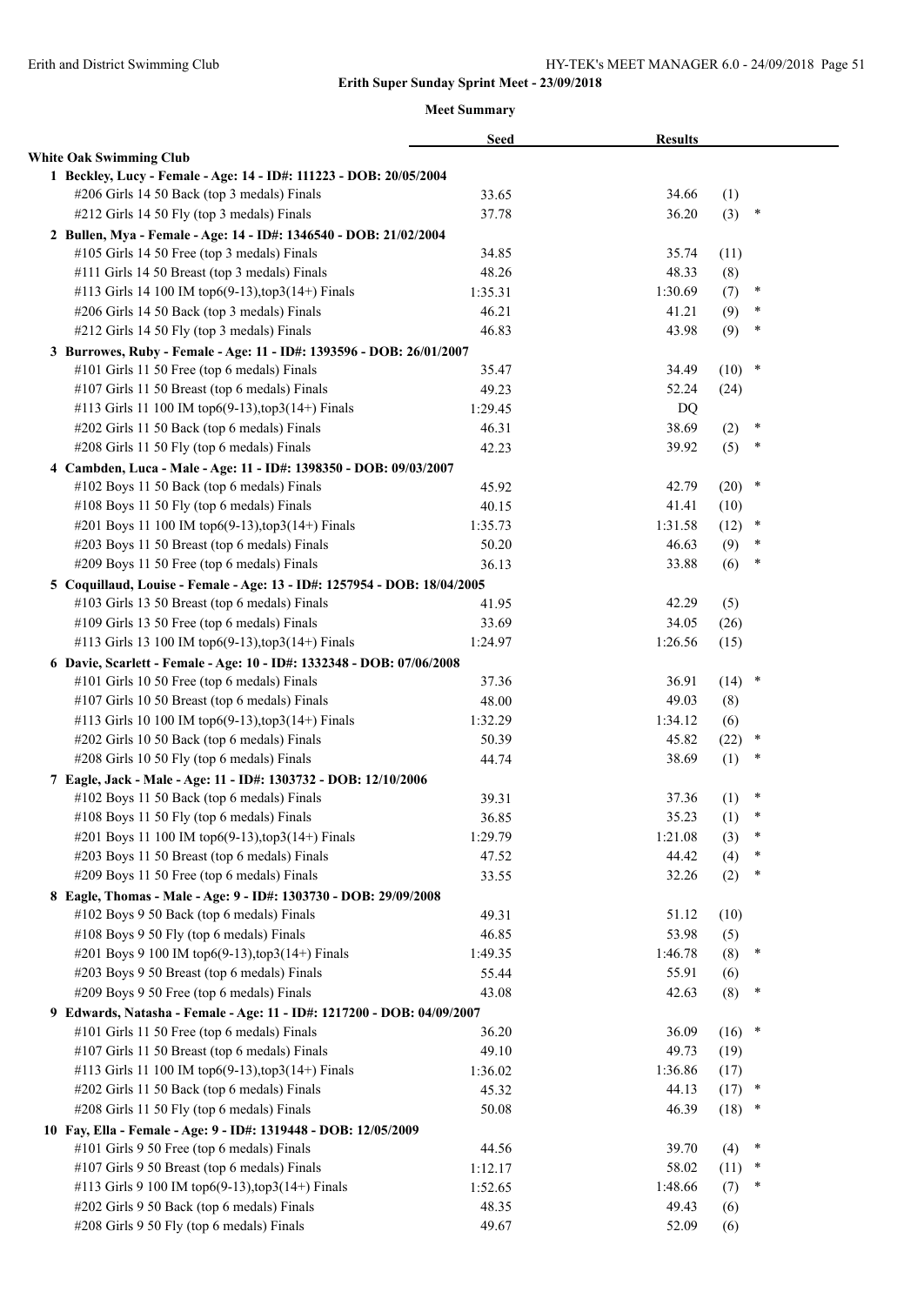|                                                                           | <b>Seed</b> | <b>Results</b> |          |        |  |
|---------------------------------------------------------------------------|-------------|----------------|----------|--------|--|
| <b>White Oak Swimming Club</b>                                            |             |                |          |        |  |
| 11 Gallyot-Watts, Ievan - Male - Age: 11 - ID#: 1343614 - DOB: 09/01/2007 |             |                |          |        |  |
| #102 Boys 11 50 Back (top 6 medals) Finals                                | 41.92       | 39.95          | (8)      | ×      |  |
| #108 Boys 11 50 Fly (top 6 medals) Finals                                 | 46.52       | 44.41          | (15)     | ×      |  |
| #201 Boys 11 100 IM top6(9-13), top3(14+) Finals                          | 1:36.07     | 1:29.20        | (7)      | $\ast$ |  |
| #203 Boys 11 50 Breast (top 6 medals) Finals                              | 51.88       | 45.58          | (7)      | $\ast$ |  |
| #209 Boys 11 50 Free (top 6 medals) Finals                                | 37.81       | 35.30          | (12)     | $\ast$ |  |
| 12 Gjaeringen, Finn - Male - Age: 9 - ID#: 1346570 - DOB: 27/08/2009      |             |                |          |        |  |
| #102 Boys 9 50 Back (top 6 medals) Finals                                 | 58.46       | 57.88          | $(13)$ * |        |  |
| #108 Boys 9 50 Fly (top 6 medals) Finals                                  | 1:01.00     | NS             |          |        |  |
| #201 Boys 9 100 IM top6(9-13), top3(14+) Finals                           | 1:47.00     | <b>NS</b>      |          |        |  |
| #203 Boys 9 50 Breast (top 6 medals) Finals                               | 1:04.44     | DQ             |          |        |  |
| #209 Boys 9 50 Free (top 6 medals) Finals                                 | 45.80       | 44.74          | $(12)$ * |        |  |
| 13 Hoang, Aidan - Male - Age: 11 - ID#: 1330574 - DOB: 26/06/2007         |             |                |          |        |  |
| #102 Boys 11 50 Back (top 6 medals) Finals                                | 49.85       | DQ             |          |        |  |
| #108 Boys 11 50 Fly (top 6 medals) Finals                                 | 53.14       | 52.69          | (22)     | $\ast$ |  |
| #201 Boys 11 100 IM top6(9-13), top3(14+) Finals                          | 1:52.78     | 1:48.83        | (21)     | ×      |  |
| #203 Boys 11 50 Breast (top 6 medals) Finals                              | 58.93       | 52.28          | (25)     | $\ast$ |  |
| #209 Boys 11 50 Free (top 6 medals) Finals                                | 48.71       | 43.20          | (33)     | *      |  |
| 14 Huxley, Emma - Female - Age: 13 - ID#: 1183249 - DOB: 19/04/2005       |             |                |          |        |  |
| #103 Girls 13 50 Breast (top 6 medals) Finals                             | 42.19       | 42.02          | (4)      | $\ast$ |  |
| #109 Girls 13 50 Free (top 6 medals) Finals                               | 31.71       | 32.40          | (10)     |        |  |
| #113 Girls 13 100 IM top6(9-13), top3(14+) Finals                         | 1:23.39     | 1:19.03        | (4)      | $\ast$ |  |
| #204 Girls 13 50 Fly (top 6 medals) Finals                                | 34.42       | 34.51          | (5)      |        |  |
| #210 Girls 13 50 Back (top 6 medals) Finals                               | 38.14       | 37.28          | (7)      | $\ast$ |  |
| 15 Huxley, Sophie - Female - Age: 14 - ID#: 1183252 - DOB: 17/10/2003     |             |                |          |        |  |
| #105 Girls 14 50 Free (top 3 medals) Finals                               | 31.99       | 32.37          | (5)      |        |  |
| #111 Girls 14 50 Breast (top 3 medals) Finals                             | 45.13       | 44.46          | (5)      | $\ast$ |  |
| #113 Girls 14 100 IM top6(9-13),top3(14+) Finals                          | 1:20.38     | 1:23.40        | (4)      |        |  |
| #206 Girls 14 50 Back (top 3 medals) Finals                               | 36.30       | 37.70          | (6)      |        |  |
| #212 Girls 14 50 Fly (top 3 medals) Finals                                | 36.65       | 37.61          | (6)      |        |  |
| 16 Jones, Oliver - Male - Age: 15 - ID#: 1319465 - DOB: 16/04/2003        |             |                |          |        |  |
| #106 Boys 15 50 Back (top 3 medals) Finals                                | 45.38       | DQ             |          |        |  |
| #112 Boys 15 50 Fly (top 3 medals) Finals                                 | 47.31       | 50.53          | (9)      |        |  |
| #201 Boys 15 100 IM top6(9-13), top3(14+) Finals                          | 1:40.17     | Scratched      |          |        |  |
| #207 Boys 15 50 Breast (top 3 medals) Finals                              | 45.75       | 45.65          | (8)      | ×      |  |
| #213 Boys 15 50 Free (top 3 medals) Finals                                | 39.27       | 39.37          | (7)      |        |  |
| 17 Kasapidis, Iona - Female - Age: 11 - ID#: 1257955 - DOB: 07/09/2007    |             |                |          |        |  |
| #101 Girls 11 50 Free (top 6 medals) Finals                               | 37.07       | 35.80          | $(15)$ * |        |  |
| #107 Girls 11 50 Breast (top 6 medals) Finals                             | 48.01       | 48.29          | (13)     |        |  |
| #113 Girls 11 100 IM top6(9-13), top3(14+) Finals                         | 1:31.89     | 1:35.12        | (13)     |        |  |
| #208 Girls 11 50 Fly (top 6 medals) Finals                                | 38.84       | 39.32          | (4)      |        |  |
| 18 Milbank, Ella - Female - Age: 12 - ID#: 1235707 - DOB: 15/11/2005      |             |                |          |        |  |
| #204 Girls 12 50 Fly (top 6 medals) Finals                                | 39.50       | 40.93          | (10)     |        |  |
| #210 Girls 12 50 Back (top 6 medals) Finals                               | 40.50       | 42.95          | (11)     |        |  |
| 19 Minshull, Alex - Male - Age: 15 - ID#: 968920 - DOB: 22/07/2003        |             |                |          |        |  |
| #106 Boys 15 50 Back (top 3 medals) Finals                                | 31.85       | 33.67          | (7)      |        |  |
| #112 Boys 15 50 Fly (top 3 medals) Finals                                 | 30.14       | 30.21          | (4)      |        |  |
| 20 Mok, Vince - Male - Age: 11 - ID#: 1297208 - DOB: 20/04/2007           |             |                |          |        |  |
| #102 Boys 11 50 Back (top 6 medals) Finals                                | 44.92       | DQ             |          |        |  |
| #108 Boys 11 50 Fly (top 6 medals) Finals                                 | 45.43       | 43.42          | (13)     | $\ast$ |  |
| #201 Boys 11 100 IM top6(9-13), top3(14+) Finals                          | 1:36.74     | 1:29.81        | (9)      | $\ast$ |  |
| #203 Boys 11 50 Breast (top 6 medals) Finals                              | 52.67       | 47.10          | (11)     | $\ast$ |  |
| #209 Boys 11 50 Free (top 6 medals) Finals                                | 39.94       | 35.80          | (18)     | $\ast$ |  |
|                                                                           |             |                |          |        |  |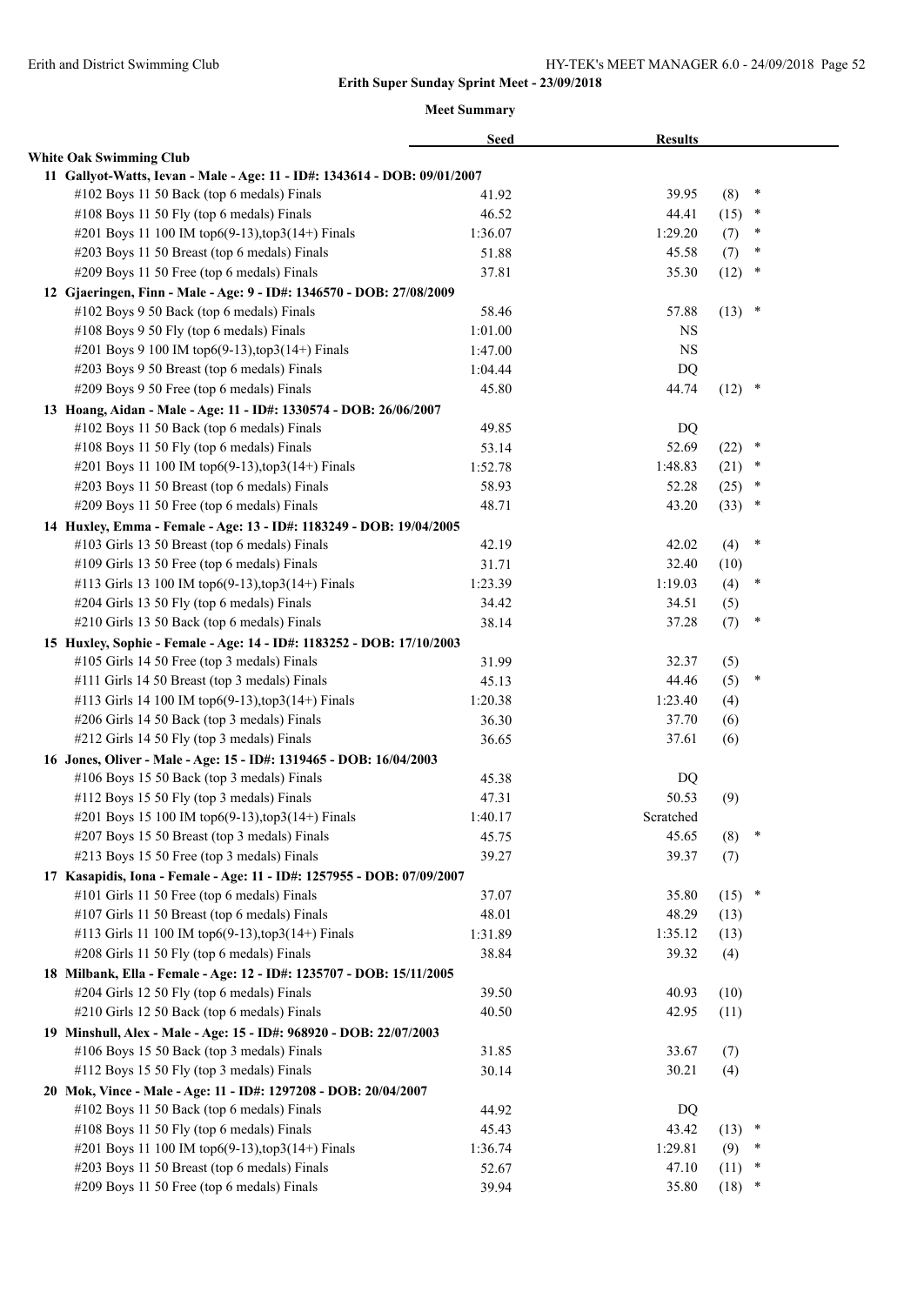#### **Meet Summary**

|  |                                                                           | <b>Seed</b> | <b>Results</b> |          |        |
|--|---------------------------------------------------------------------------|-------------|----------------|----------|--------|
|  | <b>White Oak Swimming Club</b>                                            |             |                |          |        |
|  | 21 Preston, Richard - Male - Age: 10 - ID#: 1371241 - DOB: 20/11/2007     |             |                |          |        |
|  | #102 Boys 10 50 Back (top 6 medals) Finals                                | 45.20       | 45.67          | (9)      |        |
|  | #108 Boys 10 50 Fly (top 6 medals) Finals                                 | 49.66       | 45.05          | (7)      | $\ast$ |
|  | #201 Boys 10 100 IM top6(9-13), top3(14+) Finals                          | 1:45.60     | DQ             |          |        |
|  | #203 Boys 10 50 Breast (top 6 medals) Finals                              | 56.00       | DQ             |          |        |
|  | #209 Boys 10 50 Free (top 6 medals) Finals                                | 40.30       | 39.69          | (11)     | $\ast$ |
|  | 22 Skrzypczak, Natalia - Female - Age: 9 - ID#: 1346542 - DOB: 11/12/2008 |             |                |          |        |
|  | #101 Girls 9 50 Free (top 6 medals) Finals                                | 50.00       | 42.32          | (8)      | $\ast$ |
|  | #107 Girls 9 50 Breast (top 6 medals) Finals                              | 1:28.10     | 1:05.60        | (13)     | $\ast$ |
|  | #113 Girls 9 100 IM top6(9-13), top3(14+) Finals                          | 2:10.31     | DQ             |          |        |
|  | 23 Skrzypczak, Zofia - Female - Age: 12 - ID#: 1346541 - DOB: 26/04/2006  |             |                |          |        |
|  | #103 Girls 12 50 Breast (top 6 medals) Finals                             | 58.82       | 57.47          | (25)     | $\ast$ |
|  | #109 Girls 12 50 Free (top 6 medals) Finals                               | 40.24       | 37.01          | (21)     | ∗      |
|  | #113 Girls 12 100 IM top6(9-13), top3(14+) Finals                         | 1:45.75     | 1:38.41        | (16)     | $\ast$ |
|  | 24 Smith, Poppy - Female - Age: 12 - ID#: 1435106 - DOB: 17/08/2006       |             |                |          |        |
|  | #103 Girls 12 50 Breast (top 6 medals) Finals                             | 1:02.10     | DQ             |          |        |
|  | #109 Girls 12 50 Free (top 6 medals) Finals                               | 38.70       | 37.03          | (22)     | $\ast$ |
|  | #113 Girls 12 100 IM top6(9-13), top3(14+) Finals                         | 1:55.18     | DQ             |          |        |
|  | #204 Girls 12 50 Fly (top 6 medals) Finals                                | 45.00       | DQ             |          |        |
|  | #210 Girls 12 50 Back (top 6 medals) Finals                               | 46.23       | 45.53          | (17)     | $\ast$ |
|  | 25 Spence, Orla - Female - Age: 10 - ID#: 1319459 - DOB: 03/08/2008       |             |                |          |        |
|  | #101 Girls 10 50 Free (top 6 medals) Finals                               | 47.31       | 43.03          | (46)     | *      |
|  | #107 Girls 10 50 Breast (top 6 medals) Finals                             | 48.00       | 54.46          | (34)     |        |
|  | #113 Girls 10 100 IM top6(9-13), top3(14+) Finals                         | 2:07.20     | 1:50.52        | (31)     | $\ast$ |
|  | #202 Girls 10 50 Back (top 6 medals) Finals                               | 54.27       | 49.71          | (37)     | $\ast$ |
|  | #208 Girls 10 50 Fly (top 6 medals) Finals                                | 52.83       | 54.53          | (27)     |        |
|  | 26 Strachan, Phoebe - Female - Age: 15 - ID#: 1353565 - DOB: 10/02/2003   |             |                |          |        |
|  | #105 Girls 15 50 Free (top 3 medals) Finals                               | 30.39       | Scratched      |          |        |
|  | #111 Girls 15 50 Breast (top 3 medals) Finals                             | 43.64       | Scratched      |          |        |
|  | #206 Girls 15 50 Back (top 3 medals) Finals                               | 39.46       | Scratched      |          |        |
|  | #212 Girls 15 50 Fly (top 3 medals) Finals                                | 39.05       | Scratched      |          |        |
|  | 27 Vitaliano, Francesco - Male - Age: 13 - ID#: 1281943 - DOB: 29/10/2004 |             |                |          |        |
|  | #104 Boys 13 50 Fly (top 6 medals) Finals                                 | 45.39       | 39.72          | (8)      | $\ast$ |
|  | #110 Boys 13 50 Back (top 6 medals) Finals                                | 44.72       | DQ             |          |        |
|  | #201 Boys 13 100 IM top6(9-13), top3(14+) Finals                          | 1:38.25     | Scratched      |          |        |
|  | #205 Boys 13 50 Free (top 6 medals) Finals                                | 34.17       | 34.52          | (13)     |        |
|  | #211 Boys 13 50 Breast (top 6 medals) Finals                              | 55.27       | 48.49          | $(10)$ * |        |
|  | 28 Wainwright, Eva - Female - Age: 15 - ID#: 1428345 - DOB: 21/01/2003    |             |                |          |        |
|  | #105 Girls 15 50 Free (top 3 medals) Finals                               | 39.43       | 39.19          | $(13)$ * |        |
|  | #111 Girls 15 50 Breast (top 3 medals) Finals                             | 48.27       | 49.39          | (10)     |        |
|  |                                                                           |             |                |          |        |

**White Oak Swimming Club Total Individual Entries: 120 - Total Relays: 0**